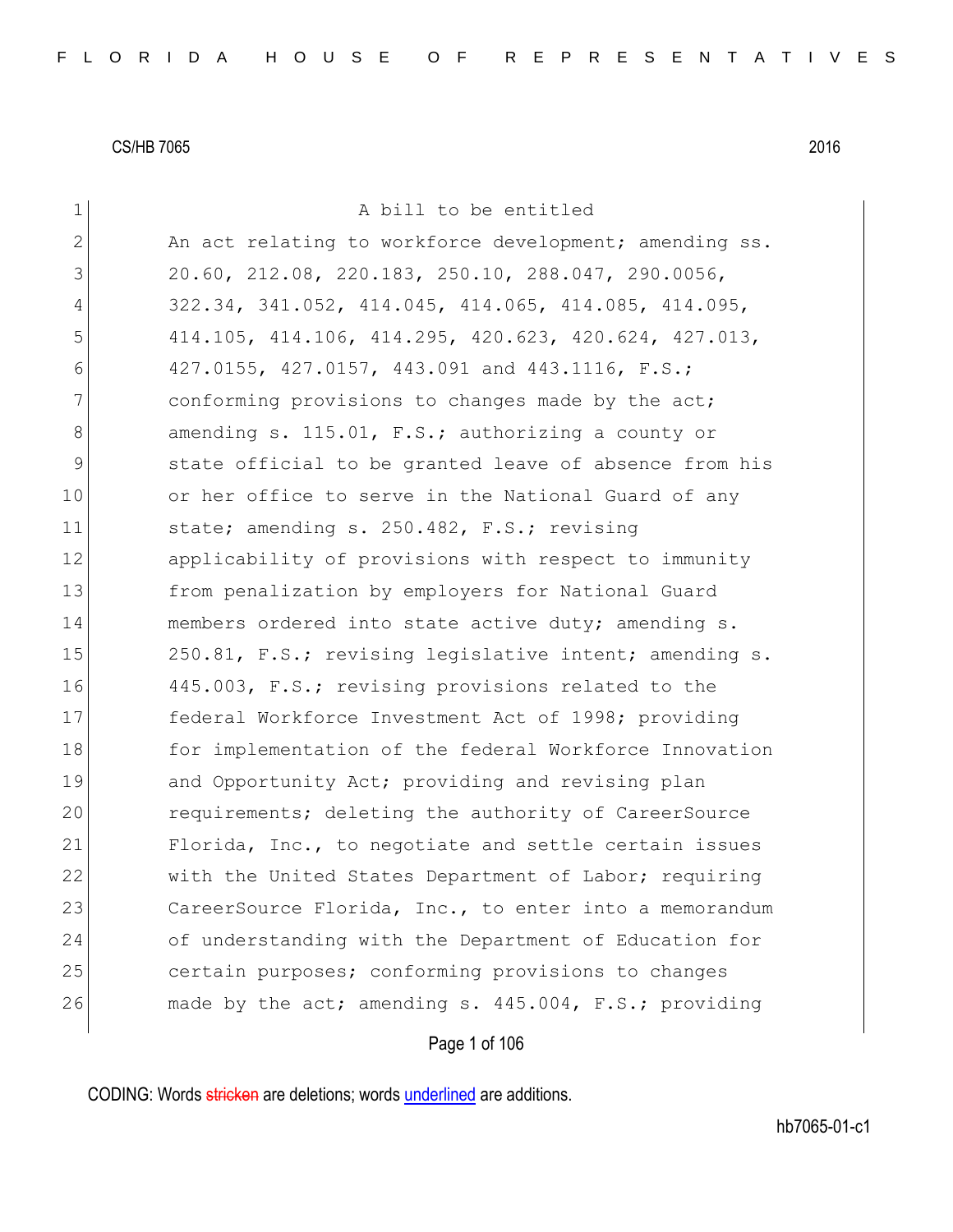27 membership requirements for the board of directors of 28 CareerSource Florida, Inc.; requiring CareerSource 29 Florida, Inc., in collaboration with specified boards, 30 agencies, and providers, to establish certain uniform 31 performance accountability measures; conforming 32 **provisions to changes made by the act; amending s.** 33 445.006, F.S.; requiring CareerSource Florida, Inc., 34 in collaboration with specified partners, to develop a 35 state plan for workforce development; requiring the 36 state plan to include a strategic and operational 37 planning elements; revising requirements related to 38 such elements; conforming provisions to changes made  $39$  by the act; amending s. 445.007, F.S.; revising local 40 workforce development board membership requirements; 41 requiring CareerSource Florida, Inc., to establish 42 regional planning areas subject to certain 43 **requirements;** requiring local workforce development 44 boards and specified officials to prepare a regional 45 workforce development plan; conforming provisions to 46 changes made by the act; amending s. 445.0071, F.S.; 47 conforming provisions to changes made by the act; 48 amending s. 445.009, F.S.; requiring a local workforce 49 development board to enter into a memorandum of 50 understanding with each mandatory or optional partner 51 for certain purposes; providing that costs will be 52 allocated pursuant to a policy established by the

## Page 2 of 106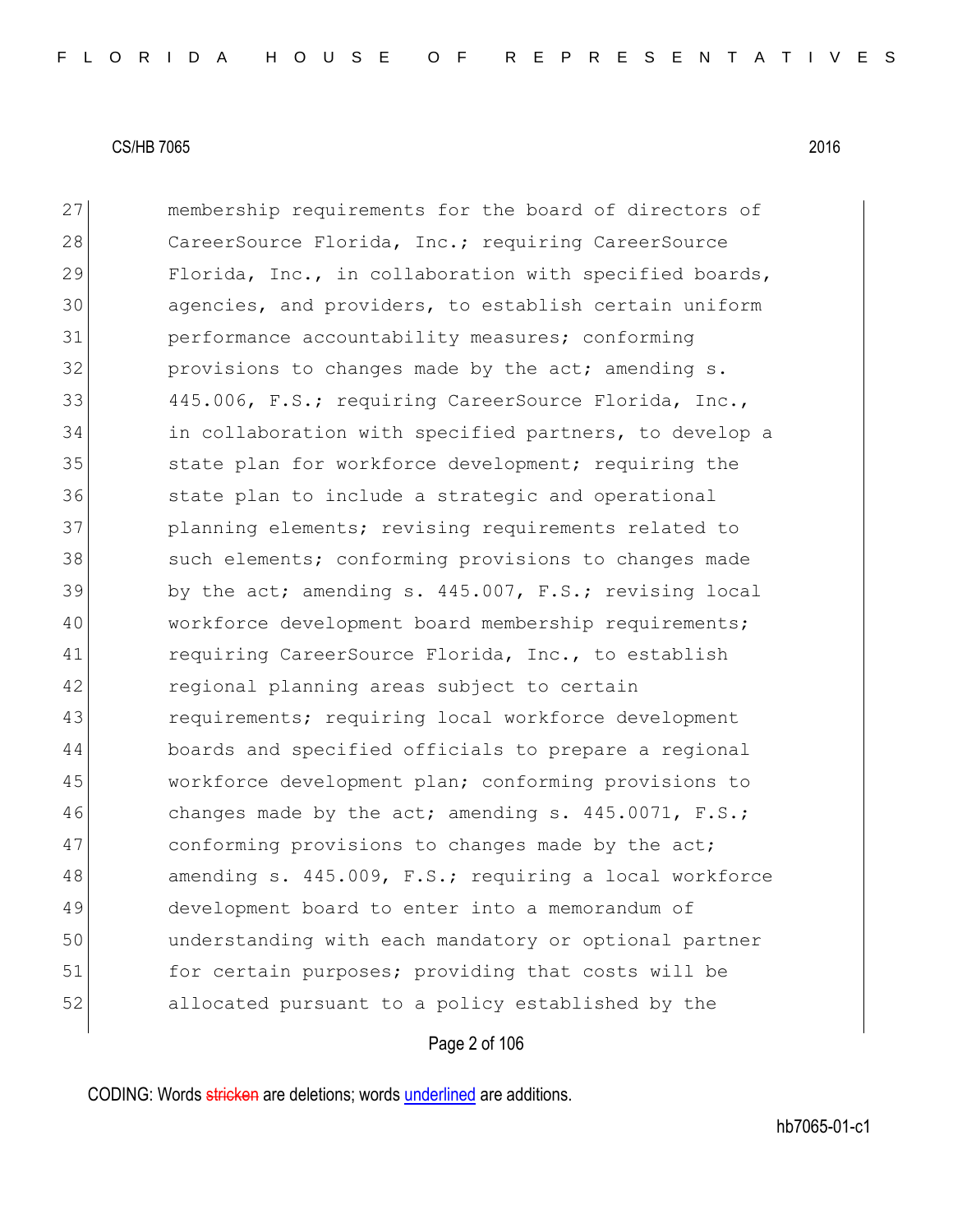| 53 | Governor under certain conditions; revising the               |
|----|---------------------------------------------------------------|
| 54 | systems that may be accessed with the one-stop                |
| 55 | delivery system; conforming provisions to changes made        |
| 56 | by the act; amending ss. 445.014, 445.016, 445.017,           |
| 57 | 445.021, 445.022, 445.024, 445.025, 445.026, 445.030,         |
| 58 | 445.031, 445.048, and 445.051, F.S.; conforming               |
| 59 | provisions to changes made by the act; amending s.            |
| 60 | 445.07, F.S.; requiring the Department of Education to        |
| 61 | consult with the Department of Economic Opportunity in        |
| 62 | preparing, or contracting with an entity to prepare,          |
| 63 | certain economic security reports; amending ss.               |
| 64 | 985.622, 1002.83, 1003.491, 1003.492, 1003.493,               |
| 65 | 1003.4935, 1003.52, 1004.93, 1006.261, and 1009.25,           |
| 66 | F.S.; conforming provisions to changes made by the            |
| 67 | act; providing an effective date.                             |
| 68 |                                                               |
| 69 | Be It Enacted by the Legislature of the State of Florida:     |
| 70 |                                                               |
| 71 | Section 1. Paragraph (c) of subsection (5) of section         |
| 72 | 20.60, Florida Statutes, is amended to read:                  |
| 73 | 20.60<br>Department of Economic Opportunity; creation; powers |
| 74 | and duties.-                                                  |
| 75 | The divisions within the department have specific<br>(5)      |
| 76 | responsibilities to achieve the duties, responsibilities, and |
| 77 | goals of the department. Specifically:                        |
| 78 | The Division of Workforce Services shall:<br>(c)              |
|    | Page 3 of 106                                                 |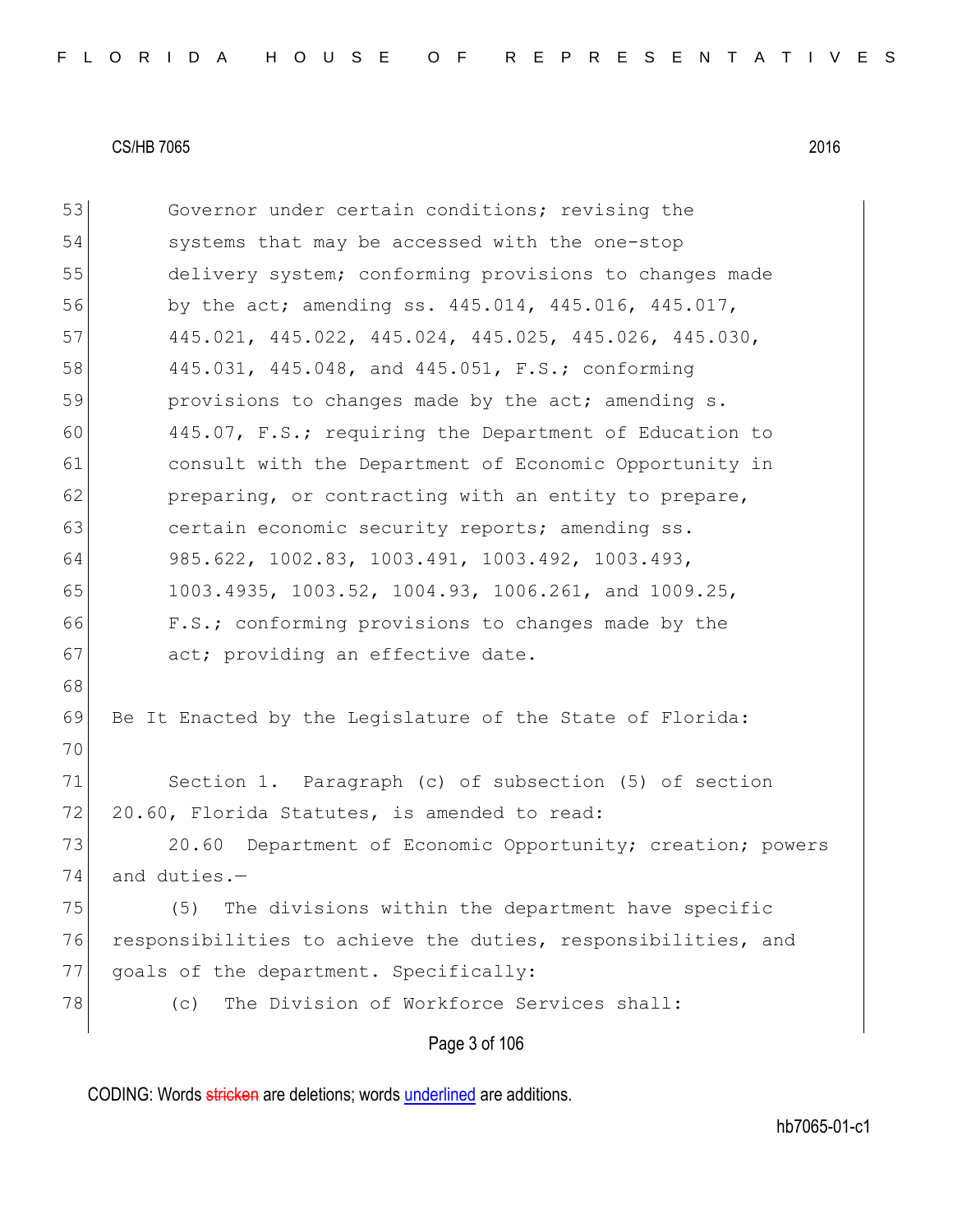Page 4 of 106 79 1. Prepare and submit a unified budget request for 80 workforce development in accordance with chapter 216 for, and in 81 conjunction with, CareerSource Florida, Inc., and its board. 82 2. Ensure that the state appropriately administers federal 83 and state workforce funding by administering plans and policies 84 of CareerSource Florida, Inc., under contract with CareerSource 85 Florida, Inc. The operating budget and midyear amendments 86 thereto must be part of such contract. 87 a. All program and fiscal instructions to local regional 88 workforce development boards shall emanate from the Department 89 of Economic Opportunity pursuant to plans and policies of 90 CareerSource Florida, Inc., which shall be responsible for all 91 policy directions to the local regional workforce development 92 boards. 93 b. Unless otherwise provided by agreement with 94 CareerSource Florida, Inc., administrative and personnel 95 policies of the Department of Economic Opportunity apply. 96 3. Implement the state's reemployment assistance program. 97 The Department of Economic Opportunity shall ensure that the 98 state appropriately administers the reemployment assistance 99 program pursuant to state and federal law. 100 4. Assist in developing the 5-year statewide strategic 101 plan required by this section. 102 Section 2. Section 115.01, Florida Statutes, is amended to 103 read: 104 115.01 Leave of absence for military service.—Any county

CODING: Words stricken are deletions; words underlined are additions.

hb7065-01-c1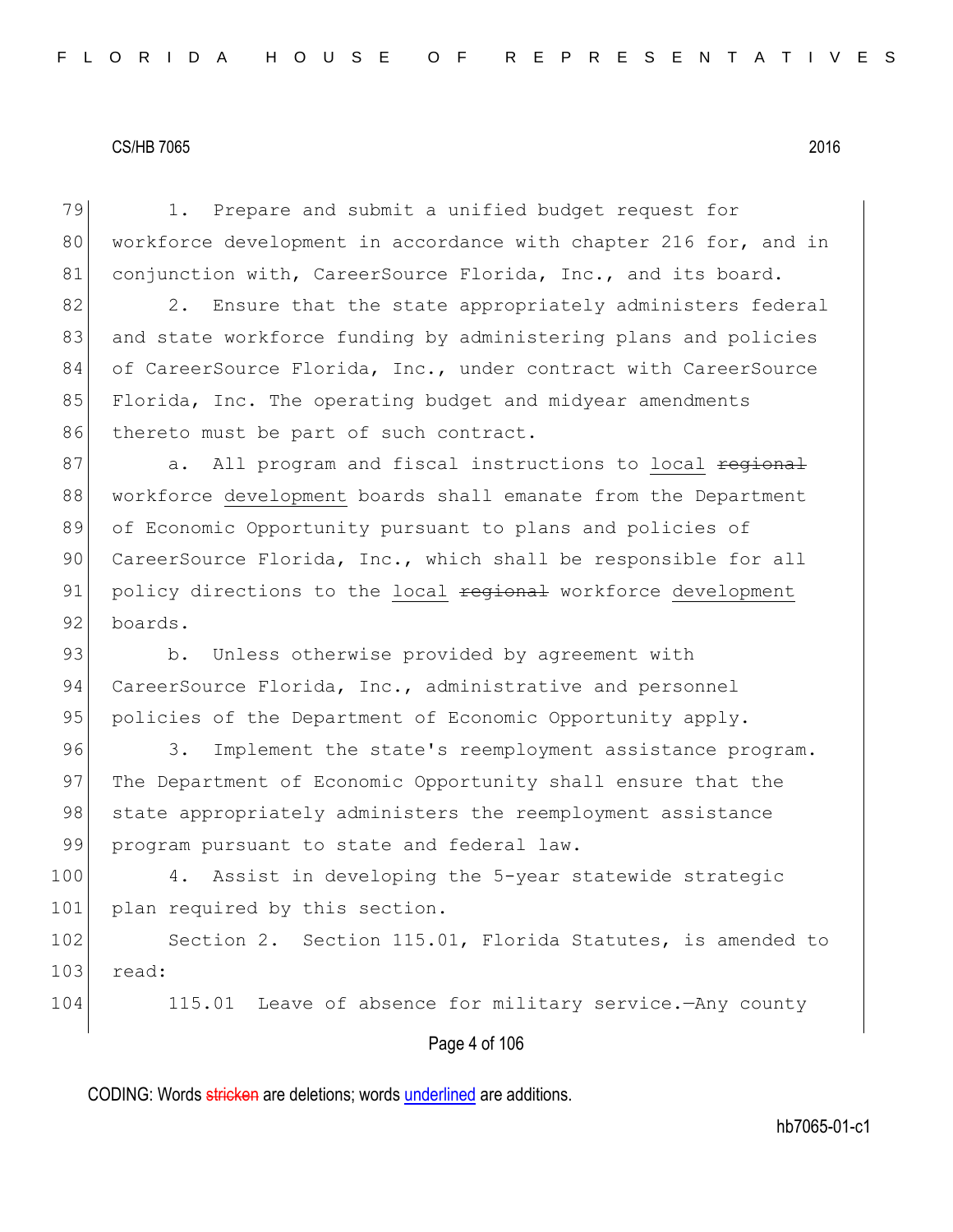105 or state official  $\theta$  the state, subject to the provisions and 106 conditions hereinafter set forth, may be granted leave of 107 absence from his or her office, to serve in the volunteer forces 108 of the United States, or in the National Guard of any the state, 109 or in the regular Army or Navy of the United States, when the 110 same shall be called into active service of the United States 111 during war between the United States and a foreign government.

112 Section 3. Paragraph (p) of subsection (5) of section 113 212.08, Florida Statutes, is amended to read:

114 212.08 Sales, rental, use, consumption, distribution, and 115 storage tax; specified exemptions. The sale at retail, the 116 rental, the use, the consumption, the distribution, and the 117 storage to be used or consumed in this state of the following 118 are hereby specifically exempt from the tax imposed by this 119 chapter.

120 (5) EXEMPTIONS; ACCOUNT OF USE.

121 (p) Community contribution tax credit for donations.-

122 1. Authorization.—Persons who are registered with the 123 department under s. 212.18 to collect or remit sales or use tax 124 and who make donations to eligible sponsors are eligible for tax 125 credits against their state sales and use tax liabilities as 126 provided in this paragraph:

127 a. The credit shall be computed as 50 percent of the 128 person's approved annual community contribution.

129 b. The credit shall be granted as a refund against state 130 sales and use taxes reported on returns and remitted in the 12

## Page 5 of 106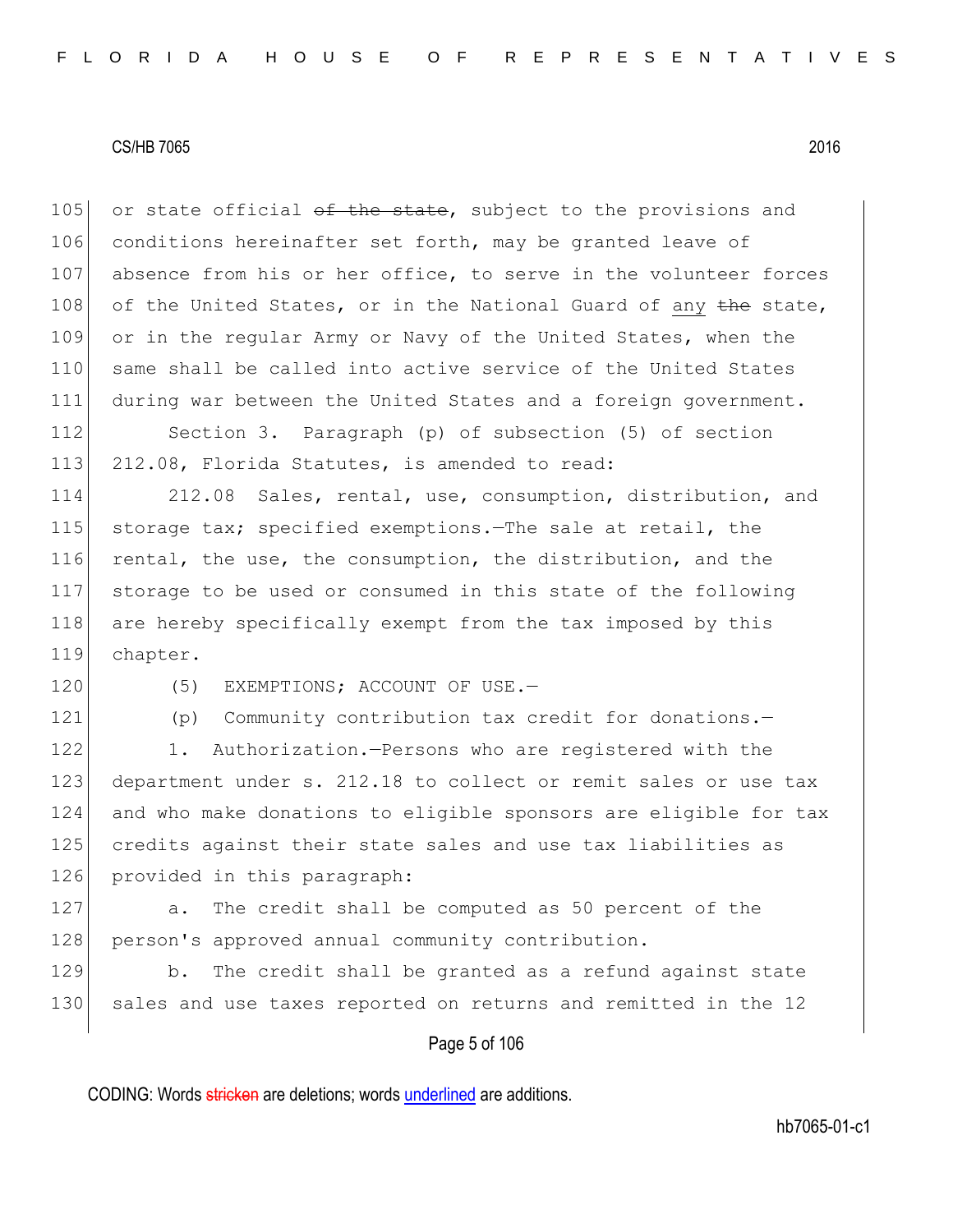months preceding the date of application to the department for 132 the credit as required in sub-subparagraph 3.c. If the annual credit is not fully used through such refund because of insufficient tax payments during the applicable 12-month period, the unused amount may be included in an application for a refund made pursuant to sub-subparagraph 3.c. in subsequent years against the total tax payments made for such year. Carryover credits may be applied for a 3-year period without regard to any time limitation that would otherwise apply under s. 215.26.

140 c. A person may not receive more than \$200,000 in annual 141 tax credits for all approved community contributions made in any 142 one year.

143 d. All proposals for the granting of the tax credit 144 require the prior approval of the Department of Economic 145 Opportunity.

146 e. The total amount of tax credits which may be granted 147 for all programs approved under this paragraph, s. 220.183, and s. 624.5105 is \$18.4 million in the 2015-2016 fiscal year, \$21.4 million in the 2016-2017 fiscal year, and \$21.4 million in the 150 2017-2018 fiscal year for projects that provide housing opportunities for persons with special needs or homeownership opportunities for low-income households or very-low-income households and \$3.5 million annually for all other projects. As 154 used in this paragraph, the term "person with special needs" has the same meaning as in s. 420.0004 and the terms "low-income person," "low-income household," "very-low-income person," and

## Page 6 of 106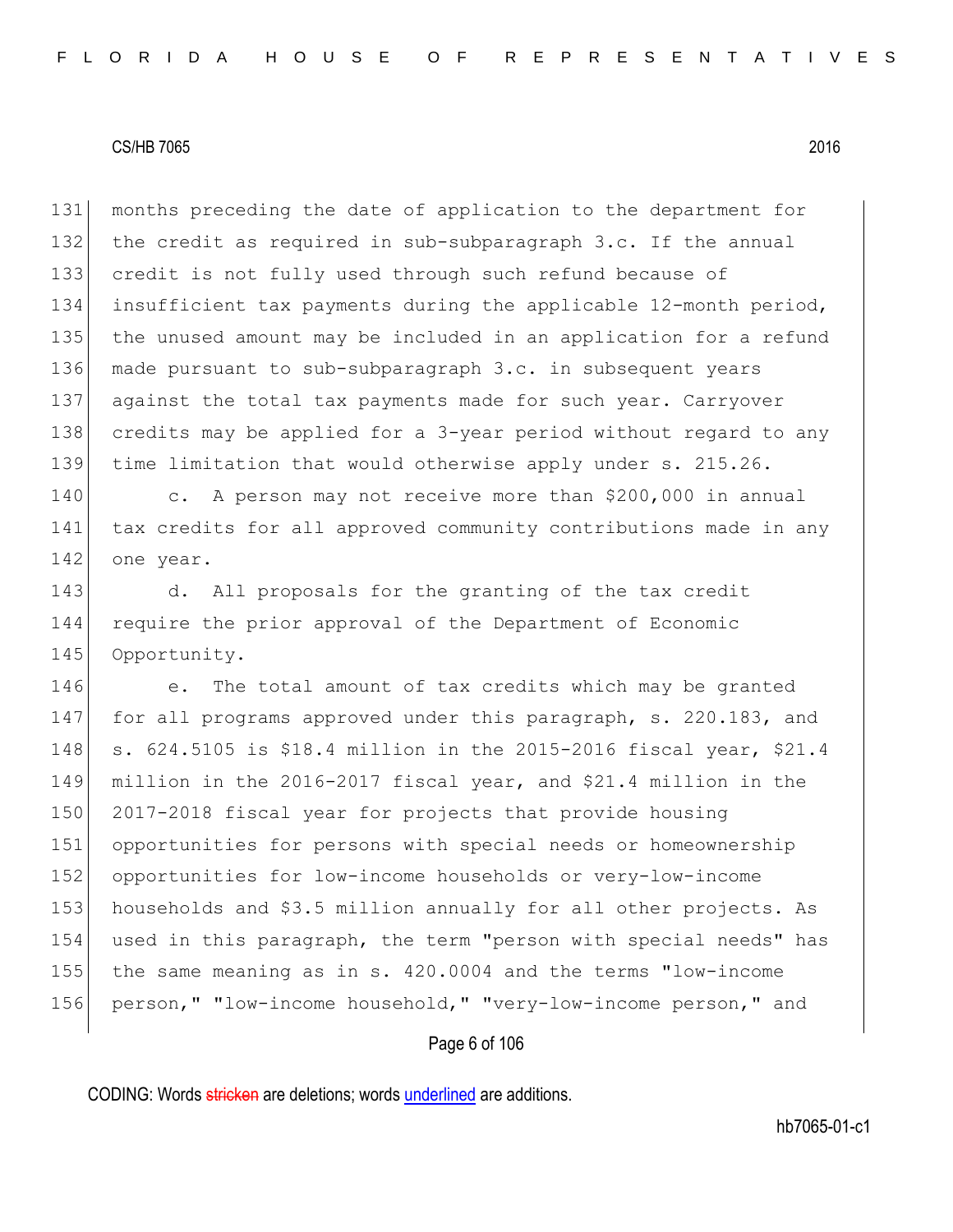157 "very-low-income household" have the same meanings as in s. 158 420.9071. 159 f. A person who is eligible to receive the credit provided 160 in this paragraph, s.  $220.183$ , or s.  $624.5105$  may receive the 161 credit only under one section of the person's choice. 162 2. Eligibility requirements.-163 a. A community contribution by a person must be in the 164 following form: 165 (I) Cash or other liquid assets; 166 (II) Real property; 167 (III) Goods or inventory; or 168 (IV) Other physical resources identified by the Department 169 of Economic Opportunity. 170 b. All community contributions must be reserved 171 exclusively for use in a project. As used in this sub-172 subparagraph, the term "project" means activity undertaken by an 173 eligible sponsor which is designed to construct, improve, or 174 substantially rehabilitate housing that is affordable to low-175 income households or very-low-income households; designed to 176 provide housing opportunities for persons with special needs; 177 designed to provide commercial, industrial, or public resources 178 and facilities; or designed to improve entrepreneurial and job-179 development opportunities for low-income persons. A project may 180 be the investment necessary to increase access to high-speed 181 broadband capability in a rural community that had an enterprise 182 zone designated pursuant to chapter 290 as of May 1, 2015,

# Page 7 of 106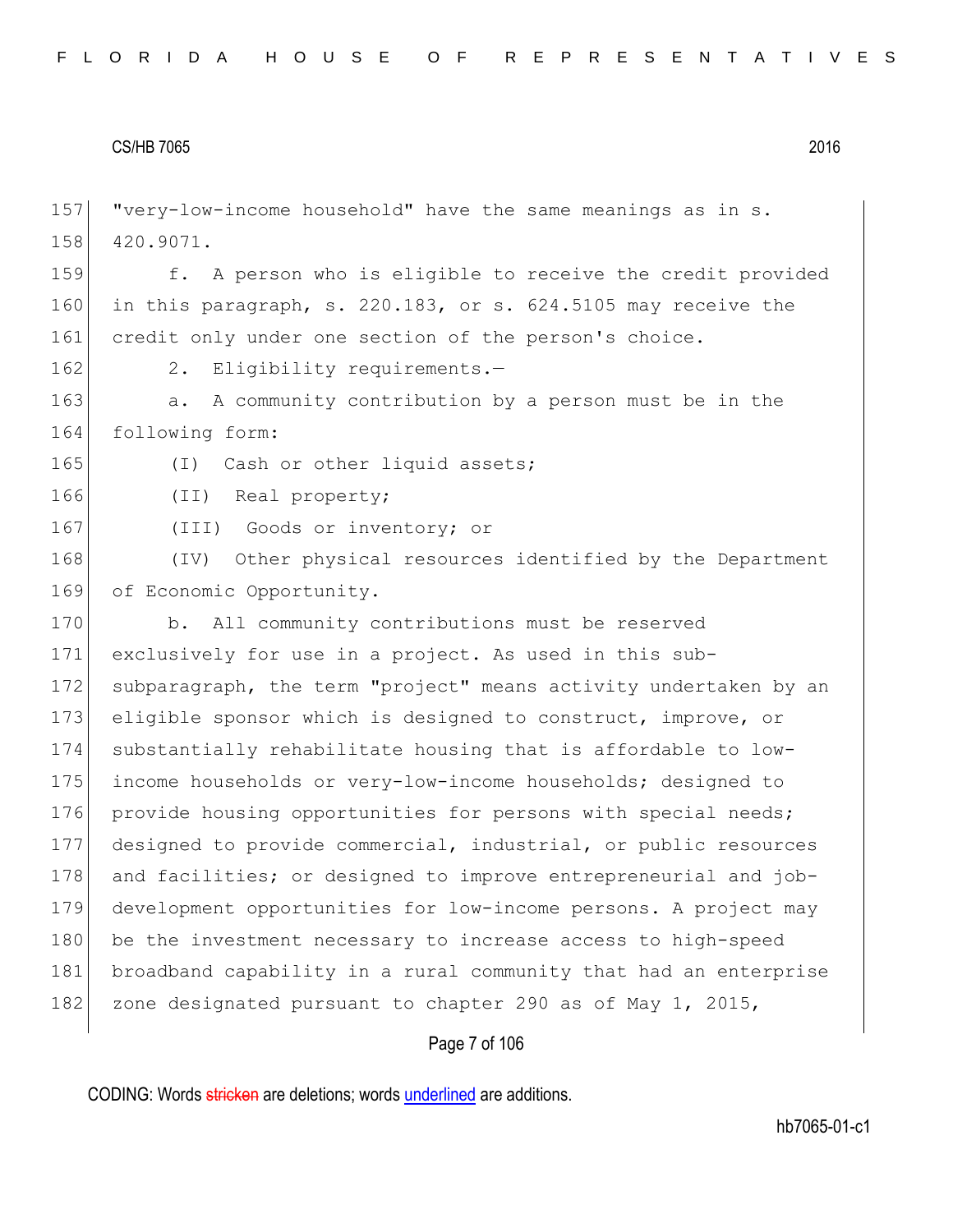183 including projects that result in improvements to communications 184 assets that are owned by a business. A project may include the 185 provision of museum educational programs and materials that are 186 directly related to a project approved between January 1, 1996, 187 and December 31, 1999, and located in an area which was in an 188 enterprise zone designated pursuant to s. 290.0065 as of May 1, 189 2015. This paragraph does not preclude projects that propose to 190 construct or rehabilitate housing for low-income households or 191 very-low-income households on scattered sites or housing 192 opportunities for persons with special needs. With respect to 193 housing, contributions may be used to pay the following eligible 194 special needs, low-income, and very-low-income housing-related 195 activities:

196 (I) Project development impact and management fees for 197 special needs, low-income, or very-low-income housing projects;

198 (II) Down payment and closing costs for persons with 199 special needs, low-income persons, and very-low-income persons;

200 (III) Administrative costs, including housing counseling 201 and marketing fees, not to exceed 10 percent of the community 202 contribution, directly related to special needs, low-income, or 203 very-low-income projects; and

204 (IV) Removal of liens recorded against residential 205 property by municipal, county, or special district local 206 governments if satisfaction of the lien is a necessary precedent 207 to the transfer of the property to a low-income person or very-208 low-income person for the purpose of promoting home ownership.

# Page 8 of 106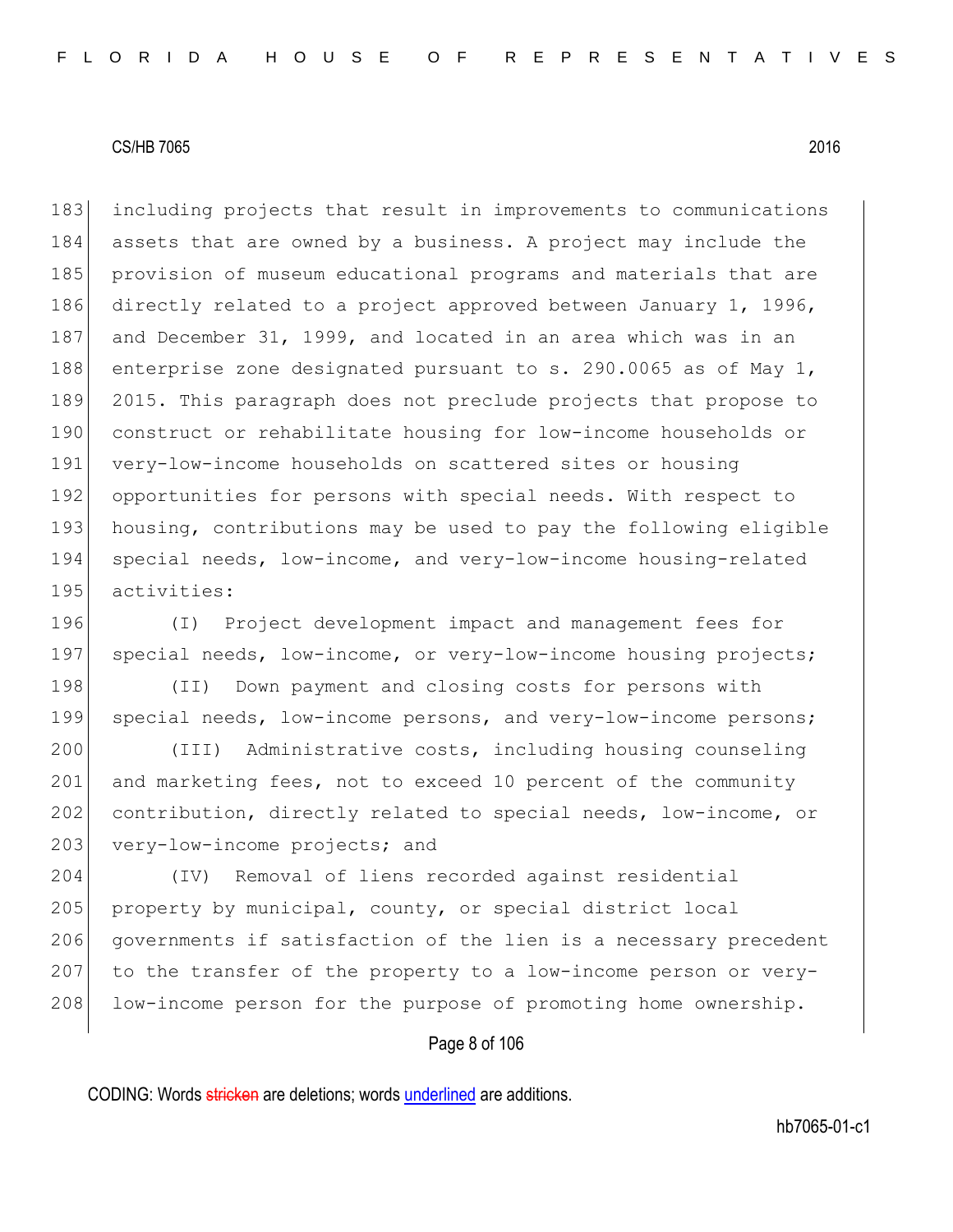Contributions for lien removal must be received from a 210 nonrelated third party. c. The project must be undertaken by an "eligible 212 sponsor," which includes: 213 (I) A community action program; (II) A nonprofit community-based development organization whose mission is the provision of housing for persons with specials needs, low-income households, or very-low-income households or increasing entrepreneurial and job-development 218 opportunities for low-income persons; (III) A neighborhood housing services corporation; 220 (IV) A local housing authority created under chapter 421; (V) A community redevelopment agency created under s. 222 163.356; (VI) A historic preservation district agency or 224 organization; 225 (VII) A local <del>regional</del> workforce development board; (VIII) A direct-support organization as provided in s. 1009.983; 228 (IX) An enterprise zone development agency created under s. 290.0056; (X) A community-based organization incorporated under chapter 617 which is recognized as educational, charitable, or 232 scientific pursuant to s. 501(c)(3) of the Internal Revenue Code and whose bylaws and articles of incorporation include affordable housing, economic development, or community

Page 9 of 106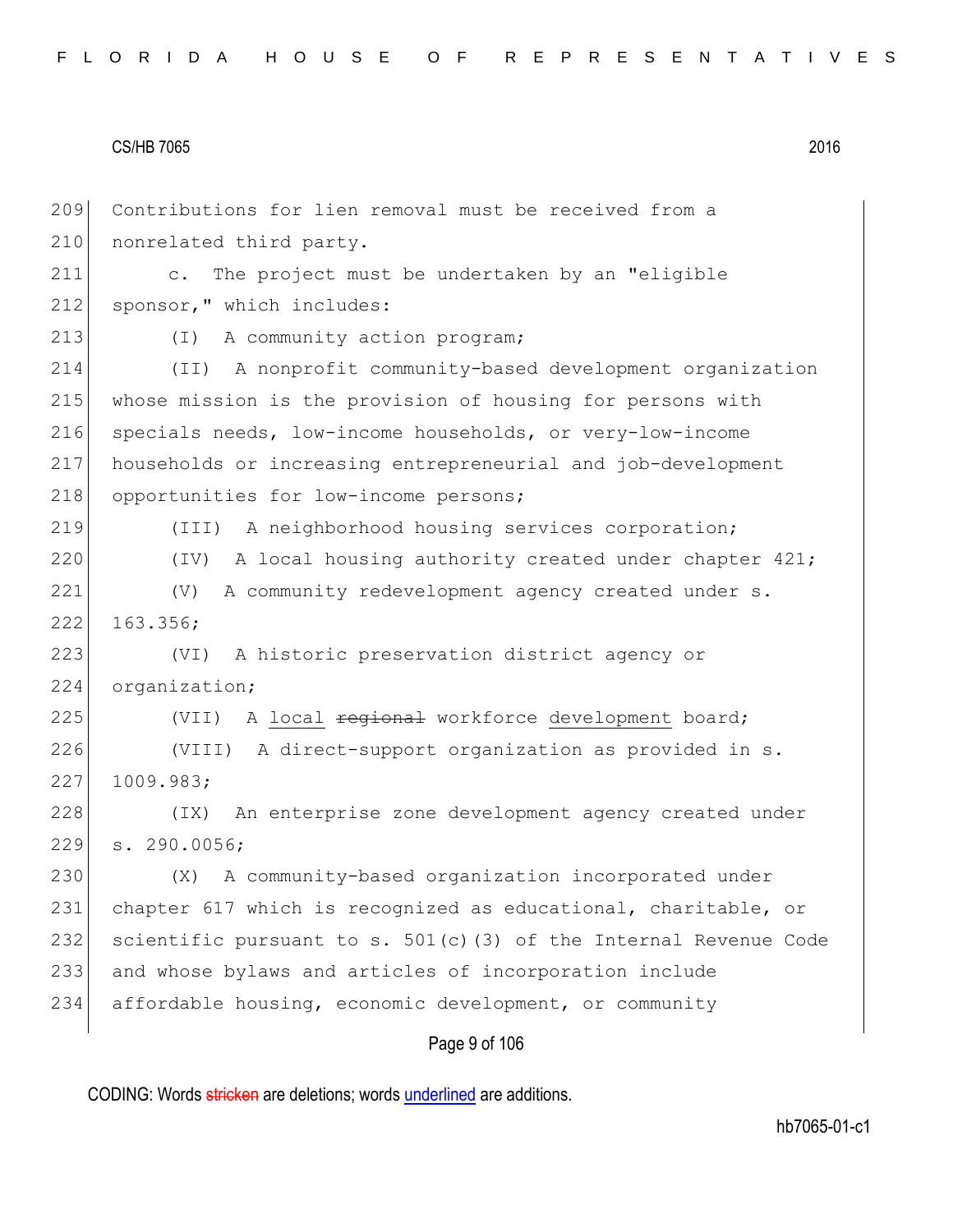235 development as the primary mission of the corporation;

236 (XI) Units of local government;

240

237 (XII) Units of state government; or

238 (XIII) Any other agency that the Department of Economic 239 Opportunity designates by rule.

241 A contributing person may not have a financial interest in the 242 eligible sponsor.

243 d. The project must be located in an area which was in an 244 enterprise zone designated pursuant to chapter 290 as of May  $1$ , 245 2015, or a Front Porch Florida Community, unless the project 246 increases access to high-speed broadband capability in a rural 247 community that had an enterprise zone designated pursuant to 248 chapter 290 as of May 1, 2015, but is physically located outside 249 the designated rural zone boundaries. Any project designed to 250 construct or rehabilitate housing for low-income households or 251 very-low-income households or housing opportunities for persons 252 with special needs is exempt from the area requirement of this 253 sub-subparagraph.

254 e.(I) If, during the first 10 business days of the state 255 fiscal year, eligible tax credit applications for projects that 256 provide housing opportunities for persons with special needs or 257 homeownership opportunities for low-income households or very-258 low-income households are received for less than the annual tax 259 credits available for those projects, the Department of Economic 260 Opportunity shall grant tax credits for those applications and

## Page 10 of 106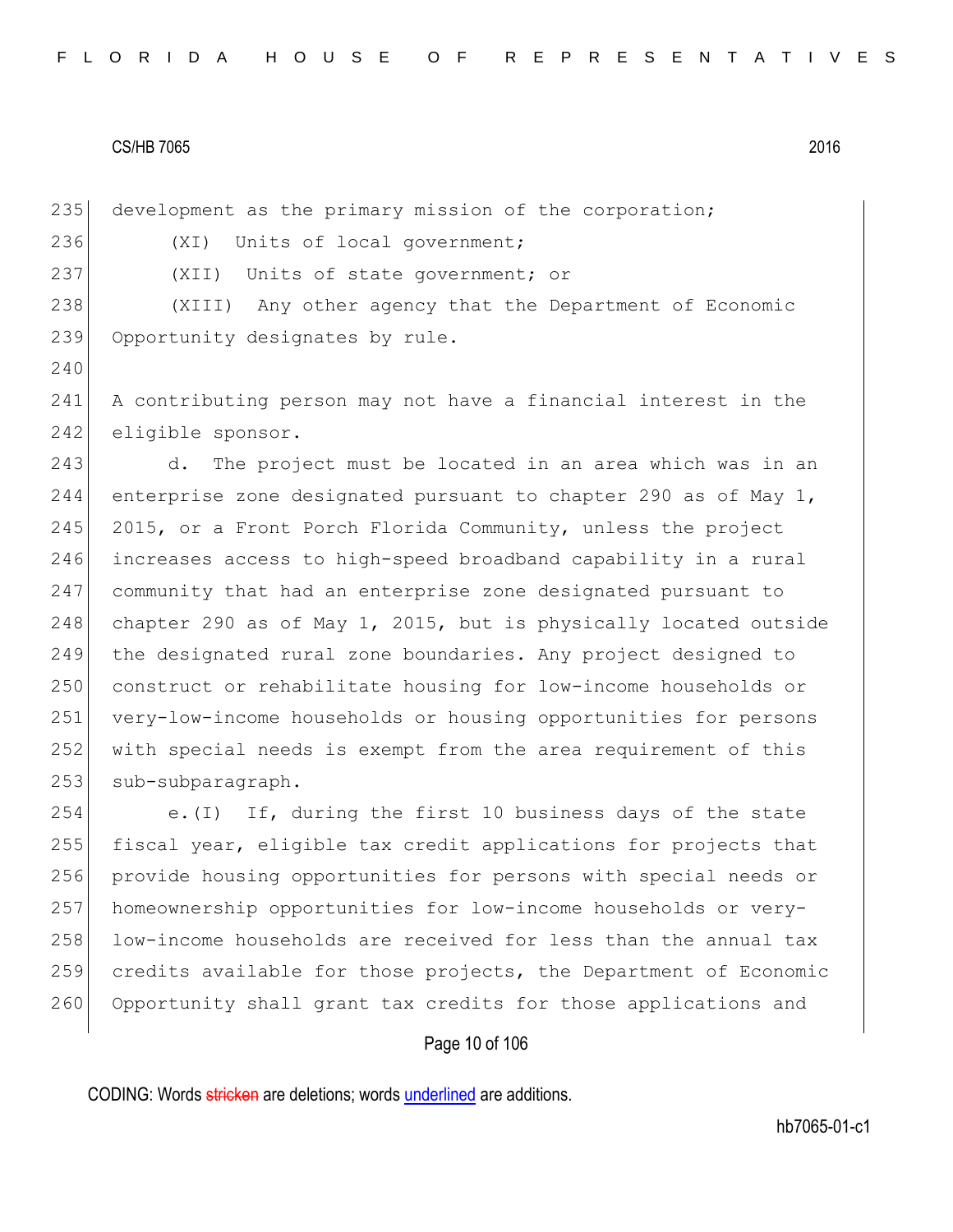261 grant remaining tax credits on a first-come, first-served basis 262 for subsequent eligible applications received before the end of 263 the state fiscal year. If, during the first 10 business days of 264 the state fiscal year, eligible tax credit applications for 265 projects that provide housing opportunities for persons with 266 special needs or homeownership opportunities for low-income 267 households or very-low-income households are received for more 268 than the annual tax credits available for those projects, the 269 Department of Economic Opportunity shall grant the tax credits 270 for those applications as follows:

271 (A) If tax credit applications submitted for approved 272 projects of an eligible sponsor do not exceed \$200,000 in total, 273 the credits shall be granted in full if the tax credit 274 applications are approved.

 (B) If tax credit applications submitted for approved projects of an eligible sponsor exceed \$200,000 in total, the amount of tax credits granted pursuant to sub-sub-sub- subparagraph (A) shall be subtracted from the amount of available tax credits, and the remaining credits shall be 280 granted to each approved tax credit application on a pro rata 281 basis.

282 (II) If, during the first 10 business days of the state 283 fiscal year, eligible tax credit applications for projects other 284 than those that provide housing opportunities for persons with 285 special needs or homeownership opportunities for low-income 286 households or very-low-income households are received for less

# Page 11 of 106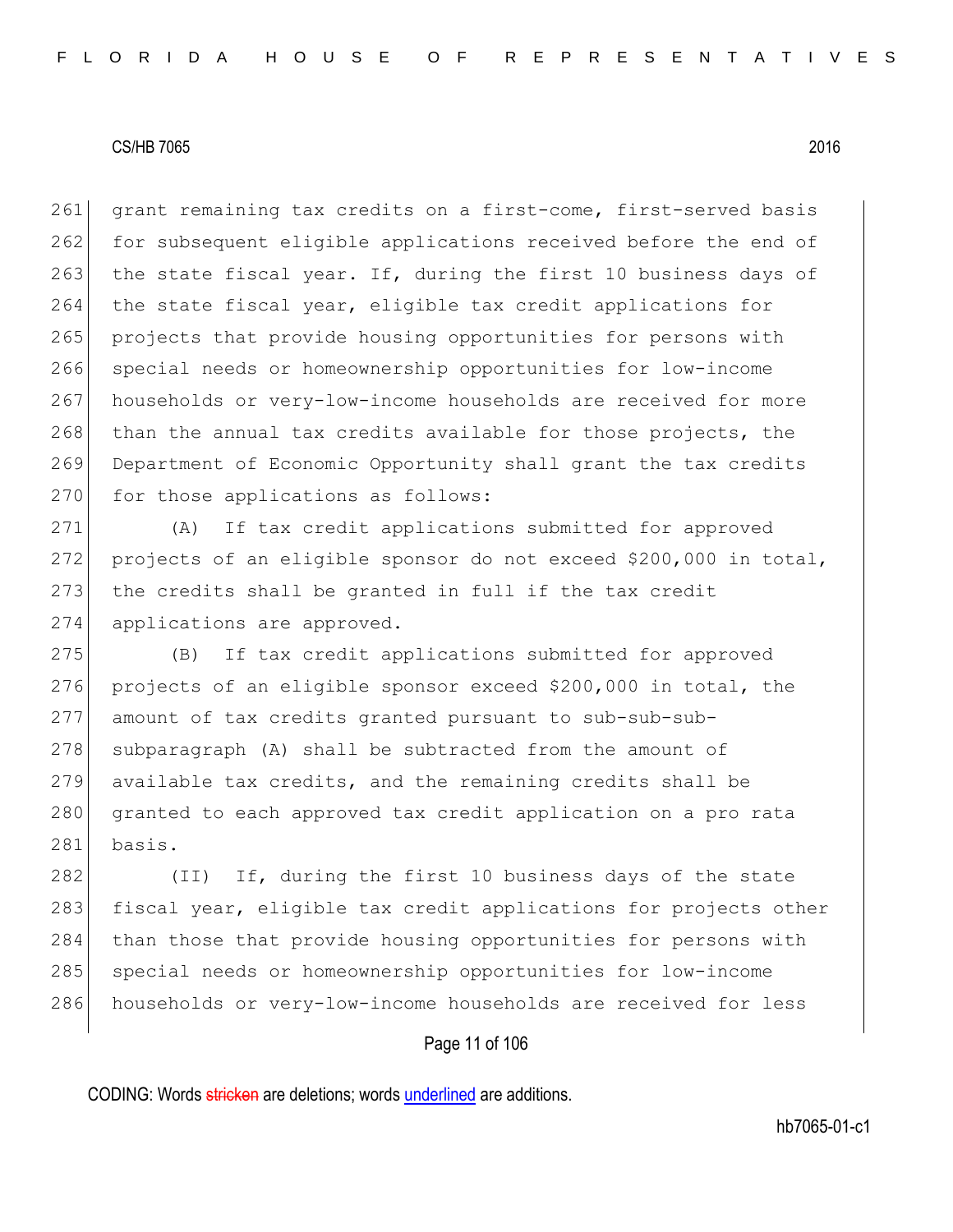287 than the annual tax credits available for those projects, the 288 Department of Economic Opportunity shall grant tax credits for 289 those applications and shall grant remaining tax credits on a 290 first-come, first-served basis for subsequent eligible 291 applications received before the end of the state fiscal year. 292 If, during the first 10 business days of the state fiscal year, 293 eligible tax credit applications for projects other than those 294 that provide housing opportunities for persons with special 295 needs or homeownership opportunities for low-income households 296 or very-low-income households are received for more than the 297 annual tax credits available for those projects, the Department 298 of Economic Opportunity shall grant the tax credits for those 299 applications on a pro rata basis.

300 3. Application requirements.-

 a. An eligible sponsor seeking to participate in this program must submit a proposal to the Department of Economic 303 Opportunity which sets forth the name of the sponsor, a description of the project, and the area in which the project is located, together with such supporting information as is prescribed by rule. The proposal must also contain a resolution from the local governmental unit in which the project is located certifying that the project is consistent with local plans and regulations.

310 b. A person seeking to participate in this program must 311 submit an application for tax credit to the Department of 312 Economic Opportunity which sets forth the name of the sponsor, a

## Page 12 of 106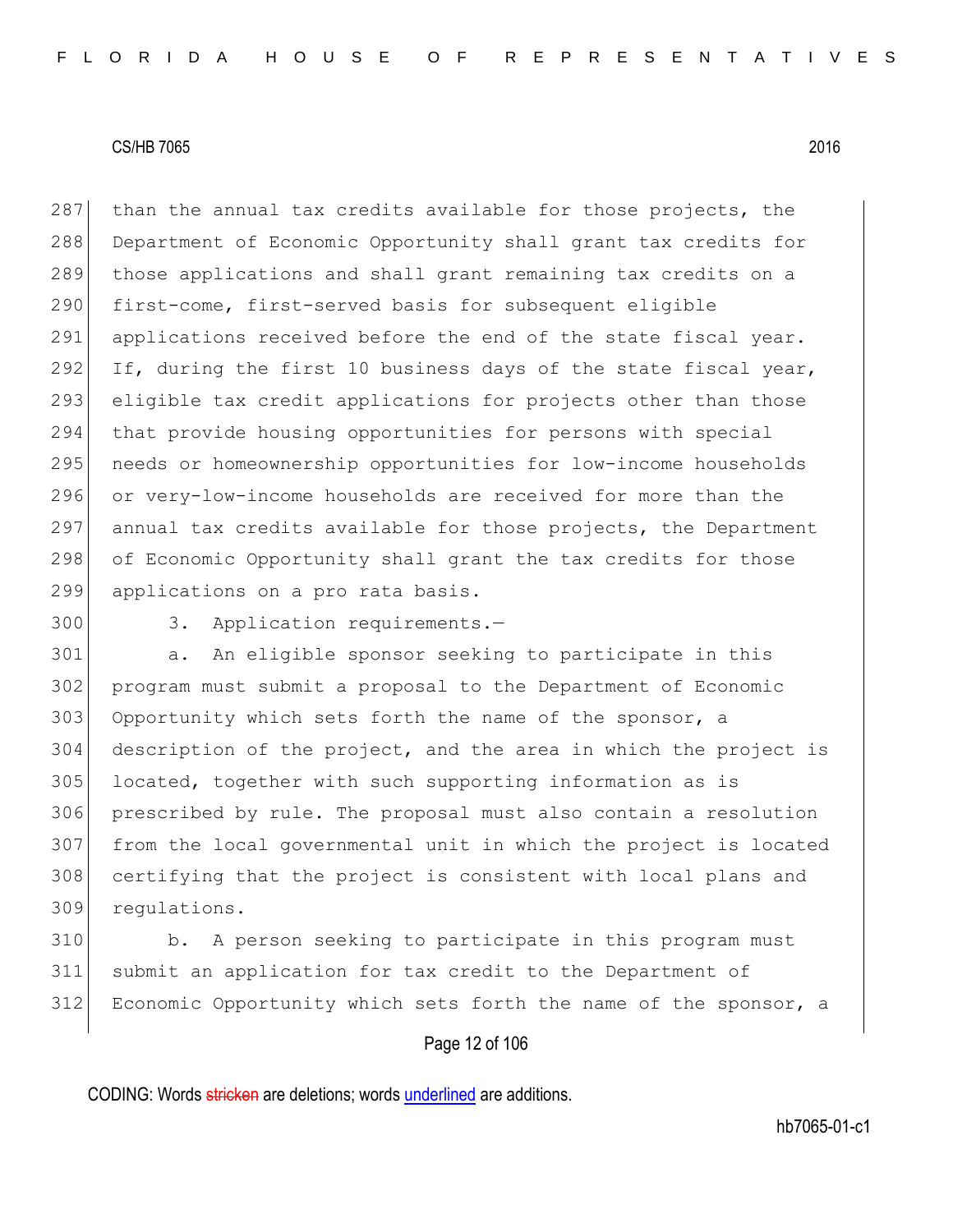description of the project, and the type, value, and purpose of the contribution. The sponsor shall verify, in writing, the terms of the application and indicate its receipt of the contribution, and such verification must accompany the application for tax credit. The person must submit a separate tax credit application to the Department of Economic Opportunity for each individual contribution that it makes to each individual project.

 c. A person who has received notification from the Department of Economic Opportunity that a tax credit has been approved must apply to the department to receive the refund. Application must be made on the form prescribed for claiming refunds of sales and use taxes and be accompanied by a copy of the notification. A person may submit only one application for 327 refund to the department within a 12-month period.

328 4. Administration.-

 a. The Department of Economic Opportunity may adopt rules 330 necessary to administer this paragraph, including rules for the approval or disapproval of proposals by a person.

 b. The decision of the Department of Economic Opportunity must be in writing, and, if approved, the notification shall state the maximum credit allowable to the person. Upon approval, the Department of Economic Opportunity shall transmit a copy of 336 the decision to the department.

 c. The Department of Economic Opportunity shall periodically monitor all projects in a manner consistent with

## Page 13 of 106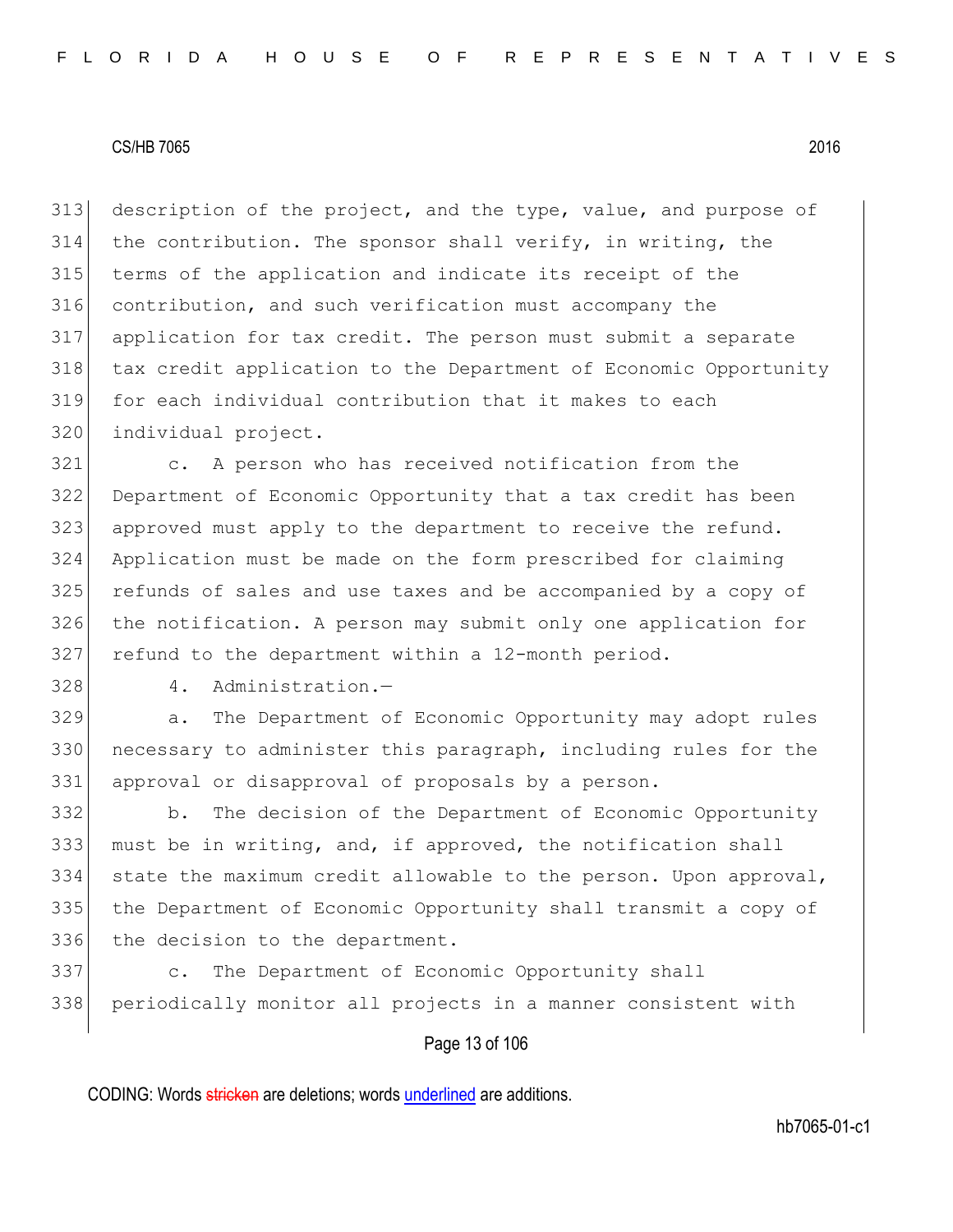Page 14 of 106 339 available resources to ensure that resources are used in 340 accordance with this paragraph; however, each project must be 341 reviewed at least once every 2 years. 342 d. The Department of Economic Opportunity shall, in 343 consultation with the statewide and regional housing and 344 financial intermediaries, market the availability of the 345 community contribution tax credit program to community-based 346 organizations. 347 5. Expiration.—This paragraph expires June 30, 2018; 348 however, any accrued credit carryover that is unused on that 349 date may be used until the expiration of the 3-year carryover 350 period for such credit. 351 Section 4. Paragraph (c) of subsection (2) of section 352 220.183, Florida Statutes, is amended to read: 353 220.183 Community contribution tax credit.— 354 (2) ELIGIBILITY REQUIREMENTS.— 355 (c) The project must be undertaken by an "eligible 356 sponsor," defined here as: 357 1. A community action program; 358 2. A nonprofit community-based development organization 359 whose mission is the provision of housing for persons with 360 special needs or low-income or very-low-income households or 361 increasing entrepreneurial and job-development opportunities for 362 low-income persons; 363 3. A neighborhood housing services corporation; 364 4. A local housing authority, created pursuant to chapter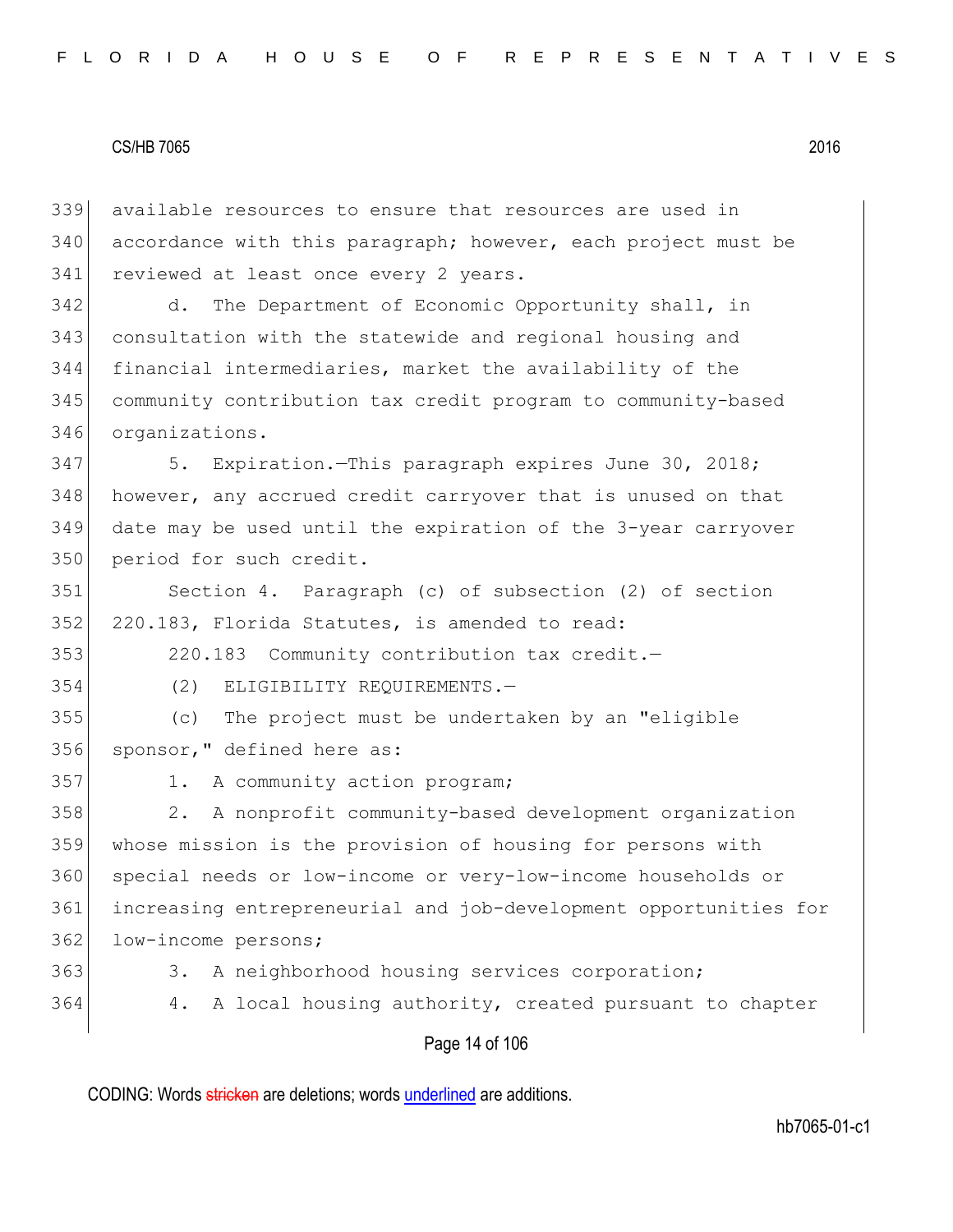Page 15 of 106 365 421; 366 5. A community redevelopment agency, created pursuant to 367 s. 163.356; 368 6. A historic preservation district agency or 369 organization; 370 7. A local regional workforce development board; 371 8. A direct-support organization as provided in s. 372 1009.983; 373 9. An enterprise zone development agency created pursuant 374 to s. 290.0056; 375 10. A community-based organization incorporated under 376 chapter 617 which is recognized as educational, charitable, or 377 scientific pursuant to s.  $501(c)$  (3) of the Internal Revenue Code 378 and whose bylaws and articles of incorporation include 379 affordable housing, economic development, or community 380 development as the primary mission of the corporation; 381 11. Units of local government; 382 12. Units of state government; or 383 13. Such other agency as the Department of Economic 384 Opportunity may, from time to time, designate by rule. 385 386 In no event shall a contributing business firm have a financial 387 interest in the eligible sponsor. 388 Section 5. Paragraph (1) of subsection (2) of section 389 250.10, Florida Statutes, is amended to read: 390 250.10 Appointment and duties of the Adjutant General.-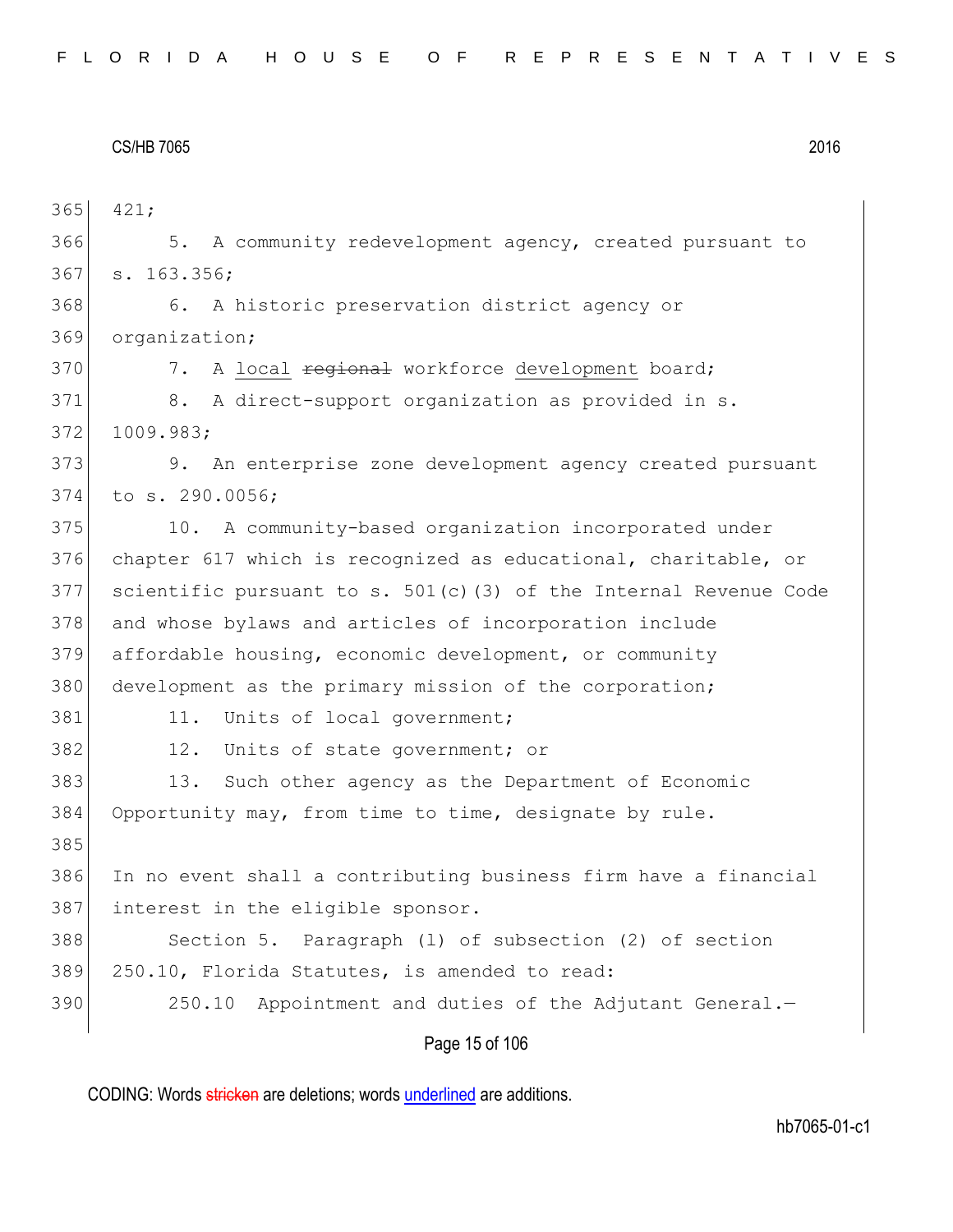391 (2) The Adjutant General shall:

392 (l) Subject to annual appropriations, administer youth 393 About Face programs and adult Forward March programs at sites to 394 be selected by the Adjutant General. Both programs must provide 395 schoolwork assistance, focusing on the skills needed to master 396 basic high school competencies and functional life skills, 397 including teaching students to work effectively in groups; 398 providing basic instruction in computer skills; teaching basic 399 problem-solving, decisionmaking, and reasoning skills; teaching 400 how the business world and free enterprise work through computer 401 simulations; and teaching home finance and budgeting and other 402 daily living skills.

403 1. About Face is a summer and year-round after-school 404 life-preparation program for economically disadvantaged and at-405 risk youths from 13 through 17 years of age. The program must 406 provide training in academic study skills, and the basic skills 407 that businesses require for employment consideration.

408 2. Forward March is a job-readiness program for 409 economically disadvantaged participants who are directed to 410 Forward March by the local regional workforce development 411 boards. The Forward March program shall provide training on 412 topics that directly relate to the skills required for real-413 world success. The program shall emphasize functional life 414 skills, computer literacy, interpersonal relationships, 415 critical-thinking skills, business skills, preemployment and 416 work maturity skills, job-search skills, exploring careers

## Page 16 of 106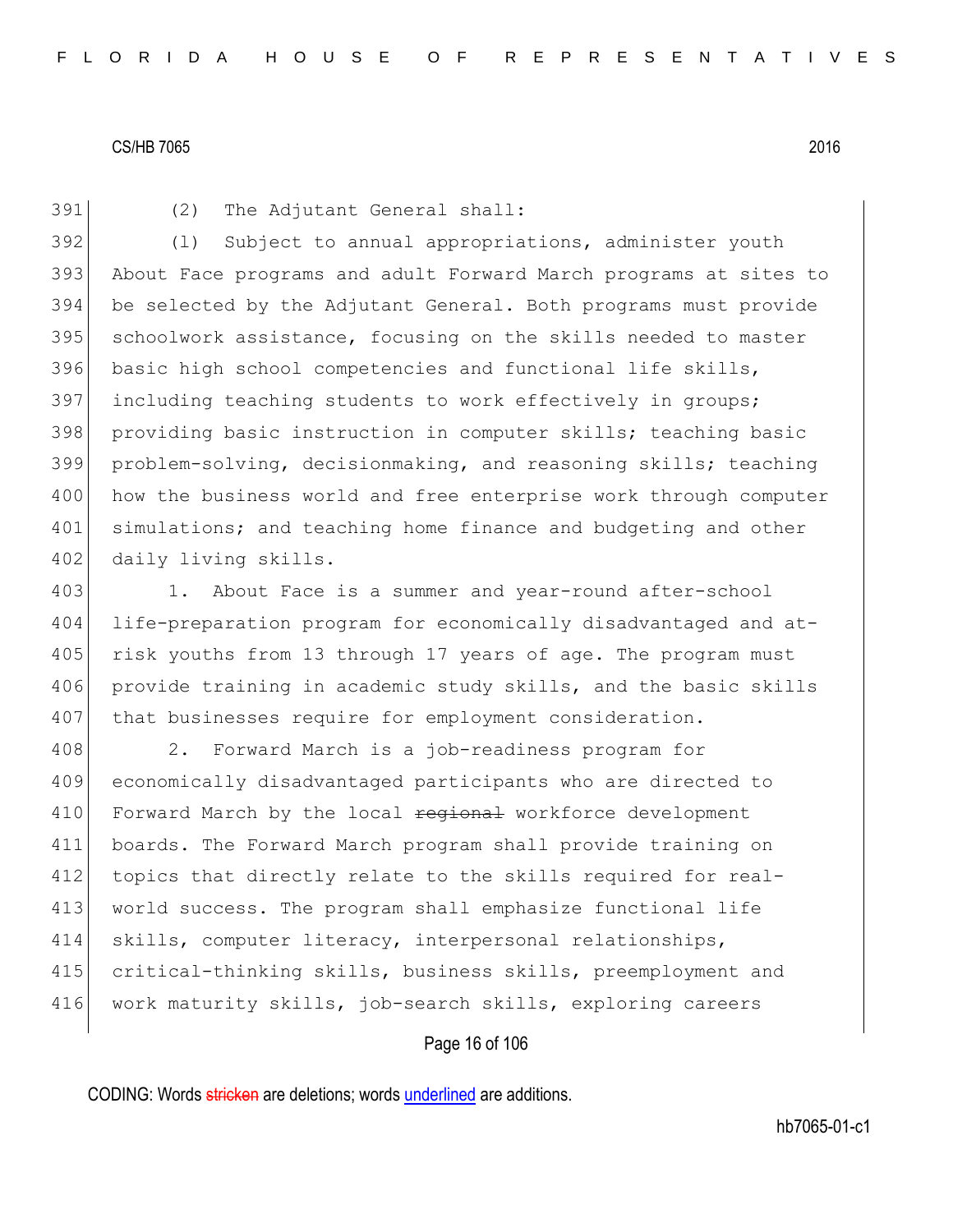417 activities, how to be a successful and effective employee, and 418 some job-specific skills. The program also shall provide 419 extensive opportunities for participants to practice generic job 420 skills in a supervised work setting. Upon completion of the 421 program, Forward March shall return participants to the local 422 **regional** workforce development boards for placement in a job 423 placement pool.

424 Section 6. Subsection (1) of section 250.482, Florida 425 Statutes, is amended to read:

426 250.482 Troops ordered into state active service; not to 427 be penalized by employers and postsecondary institutions.-

428 (1) If a member of the National Guard is ordered into 429 state active duty pursuant to this chapter or into active duty 430 as defined by the laws of any other state, a private or public 431 employer, or an employing or appointing authority of this state, 432 its counties, school districts, municipalities, political 433 subdivisions, career centers, community colleges, or 434 universities, may not discharge, reprimand, or in any other way 435 penalize such member because of his or her absence by reason of 436 state active duty.

437 Section 7. Section 250.81, Florida Statutes, is amended to 438 read:

439 250.81 Legislative intent.—It is the intent of the 440 Legislature that men and women who serve in the Florida National 441 Guard of any state, the United States Armed Forces, and the 442 United States Armed Forces Reserves understand their rights

# Page 17 of 106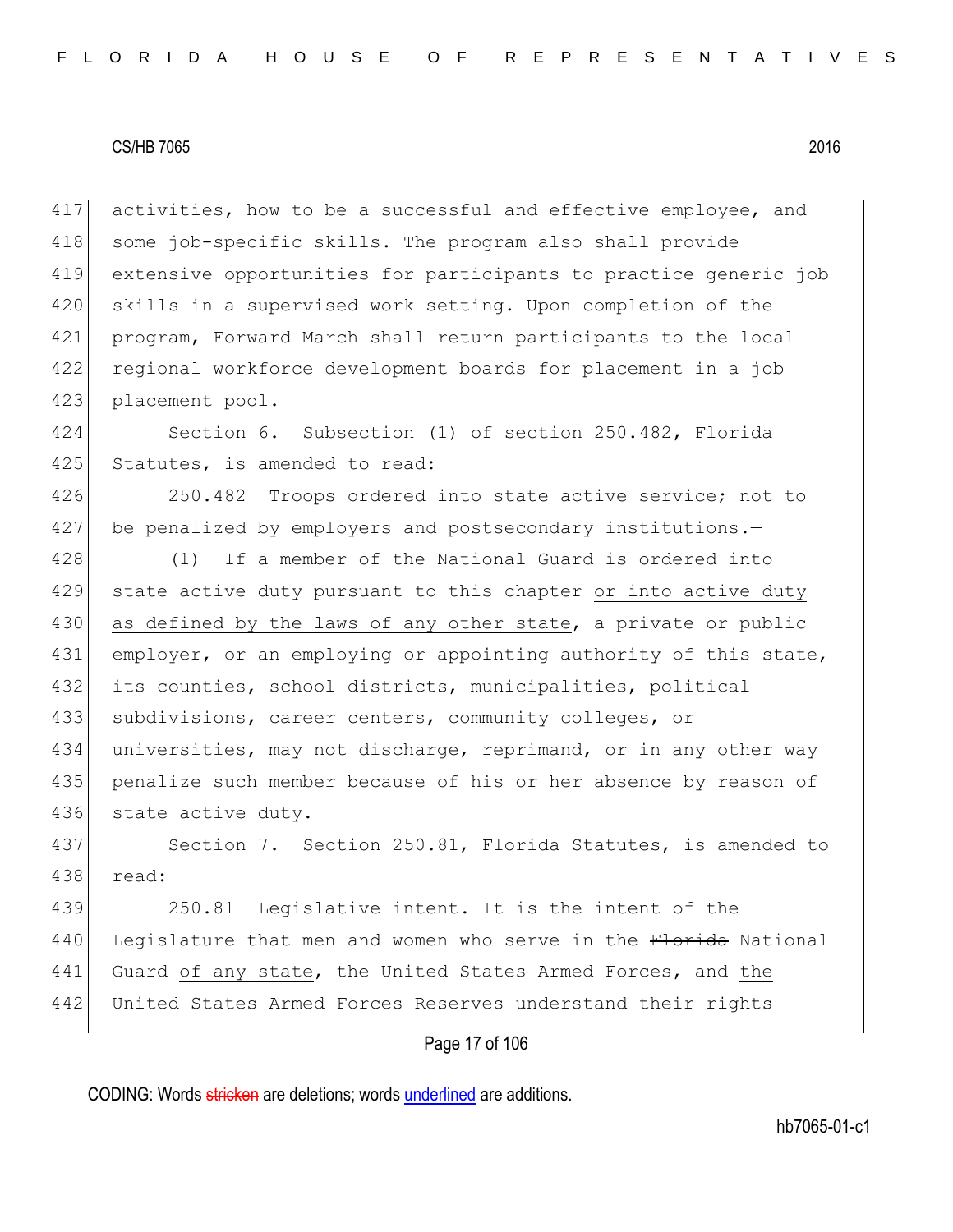443 under applicable state and federal laws. Further, it is the 444 intent of the Legislature that Florida residents and businesses 445 understand the rights afforded to the men and women who 446 volunteer their time and sacrifice their lives to protect the 447 freedoms granted by the Constitutions of the United States and 448 the State of Florida.

449 Section 8. Subsection (8) of section 288.047, Florida 450 Statutes, is amended to read:

451 288.047 Quick-response training for economic development.—

 (8) The Quick-Response Training Program is created to provide assistance to participants in the welfare transition program. CareerSource Florida, Inc., may award quick-response training grants and develop applicable guidelines for the 456 training of participants in the welfare transition program. In addition to a local economic development organization, grants 458 must be endorsed by the applicable local regional workforce development board.

460 (a) Training funded pursuant to this subsection may not 461 exceed 12 months, and may be provided by the local community 462 college, school district, local regional workforce development 463 board, or the business employing the participant, including on-464 the-job training. Training will provide entry-level skills to 465 new workers, including those employed in retail, who are 466 participants in the welfare transition program.

467 (b) Participants trained pursuant to this subsection must 468 be employed at a job paying at least \$6 per hour.

# Page 18 of 106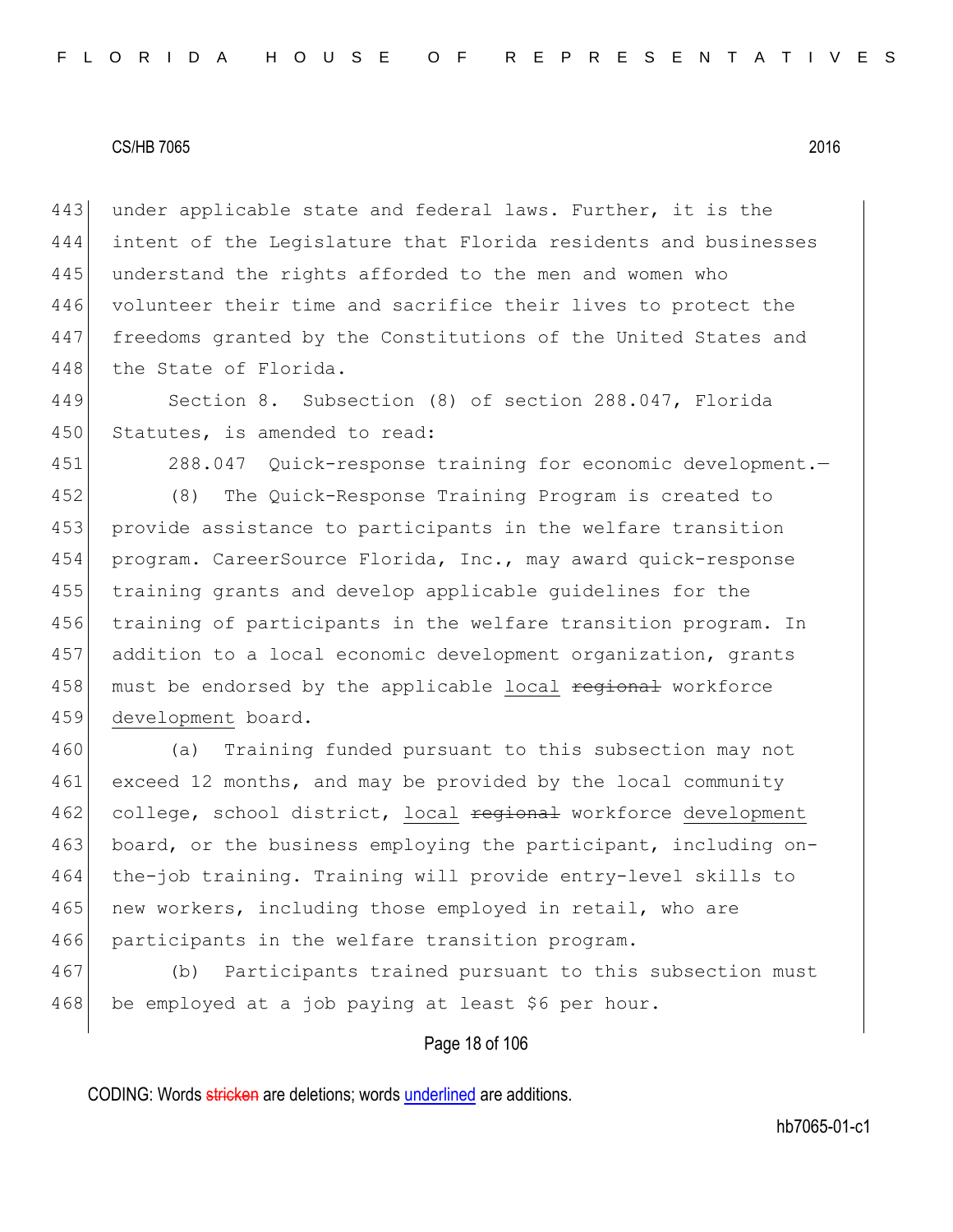469 (c) Funds made available pursuant to this subsection may 470 be expended in connection with the relocation of a business from 471 one community to another if approved by CareerSource Florida, 472 Inc.

473 Section 9. Subsection (2) of section 290.0056, Florida 474 Statutes, is amended to read:

475 290.0056 Enterprise zone development agency.—

476 (2) When the governing body creates an enterprise zone 477 development agency, that body shall appoint a board of 478 commissioners of the agency, which shall consist of not fewer 479 than 8 or more than 13 commissioners. The governing body may 480 appoint at least one representative from each of the following: 481 the local chamber of commerce; local financial or insurance 482 entities; local businesses and, where possible, businesses 483 operating within the nominated area; the residents residing 484 within the nominated area; nonprofit community-based 485 organizations operating within the nominated area; the local 486 **regional** workforce development board; the local code enforcement 487 agency; and the local law enforcement agency. The terms of 488 office of the commissioners shall be for 4 years, except that, 489 in making the initial appointments, the governing body shall 490 appoint two members for terms of 3 years, two members for terms 491 of 2 years, and one member for a term of 1 year; the remaining 492 initial members shall serve for terms of 4 years. A vacancy 493 occurring during a term shall be filled for the unexpired term. 494 The importance of including individuals from the nominated area

# Page 19 of 106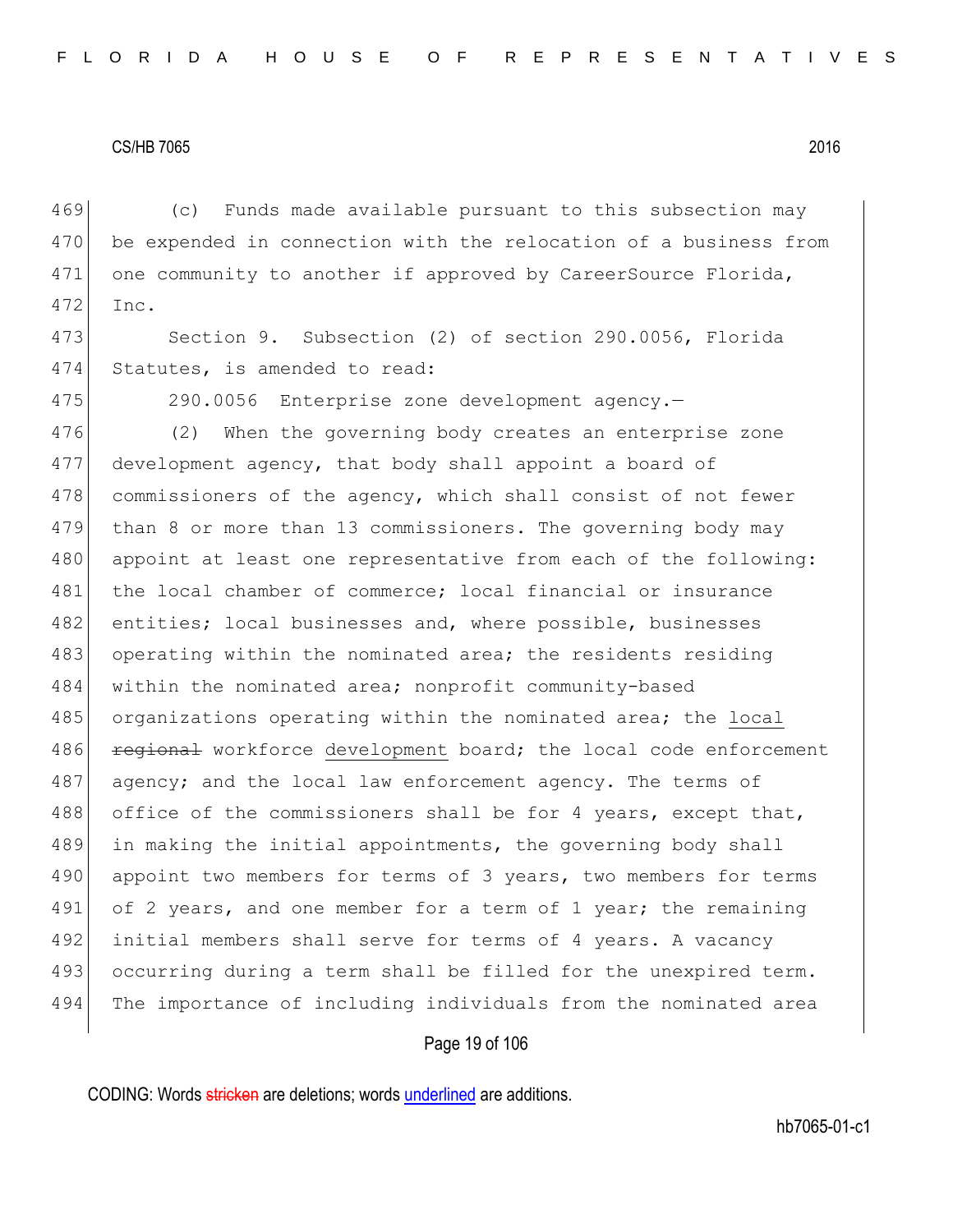495 shall be considered in making appointments. Further, the 496 importance of minority representation on the agency shall be 497 considered in making appointments so that the agency generally 498 reflects the gender and ethnic composition of the community as a 499 whole.

500 Section 10. Paragraph (c) of subsection (9) of section 501 322.34, Florida Statutes, is amended to read:

502 322.34 Driving while license suspended, revoked, canceled,  $503$  or disqualified.-

504 (9)

505 (c) Notwithstanding s. 932.703(1)(c) or s. 932.7055, when 506 the seizing agency obtains a final judgment granting forfeiture 507 of the motor vehicle under this section, 30 percent of the net 508 proceeds from the sale of the motor vehicle shall be retained by 509 the seizing law enforcement agency and 70 percent shall be 510 deposited in the General Revenue Fund for use by local regional 511 workforce development boards in providing transportation 512 services for participants of the welfare transition program. In 513 a forfeiture proceeding under this section, the court may 514 consider the extent that the family of the owner has other 515 public or private means of transportation.

516 Section 11. Subsection (1) of section 341.052, Florida 517 Statutes, is amended to read:

518 341.052 Public transit block grant program; 519 administration; eligible projects; limitation.—

520 (1) There is created a public transit block grant program

Page 20 of 106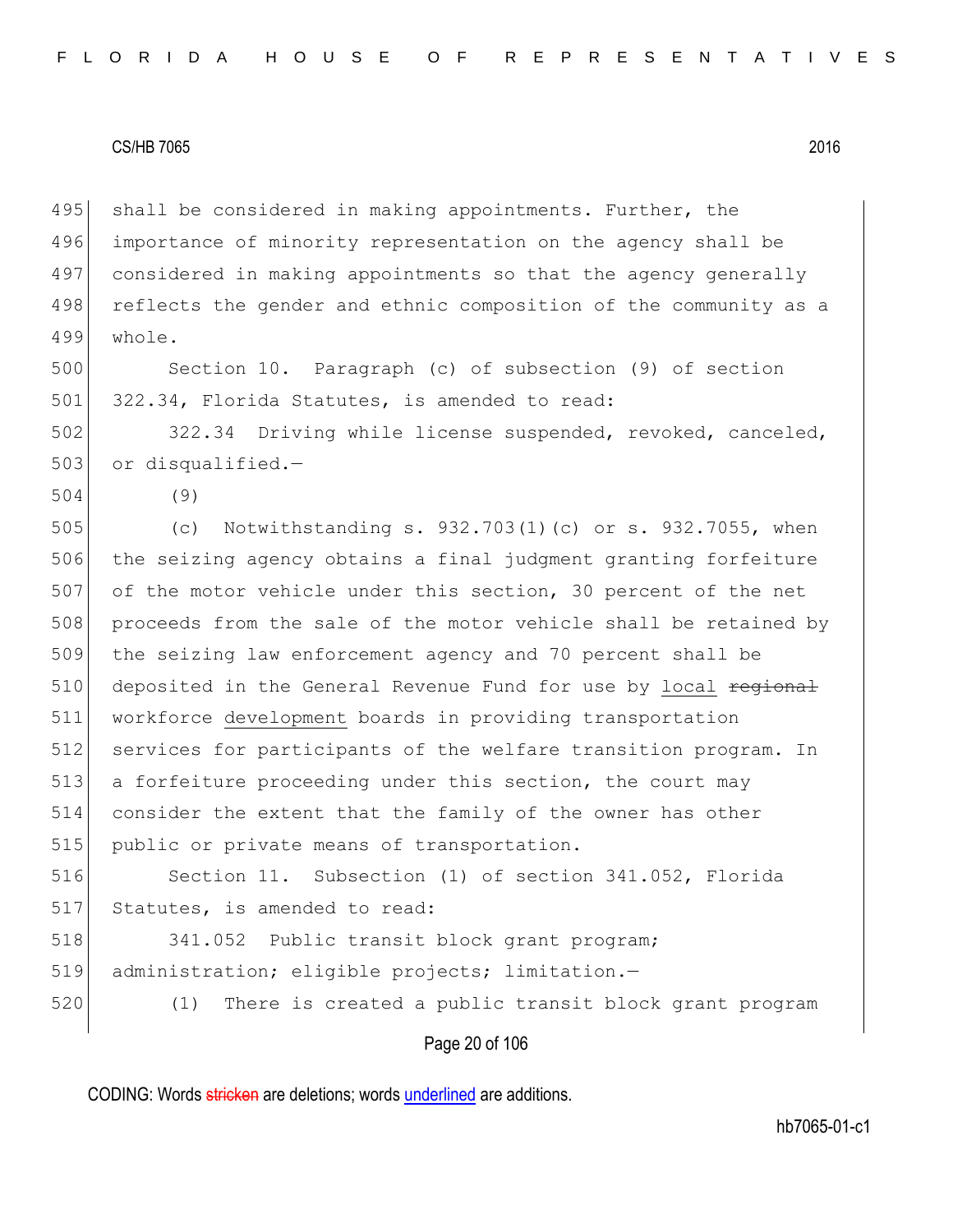521 which shall be administered by the department. Block grant funds 522 shall only be provided to "Section 9" providers and "Section 18" 523 providers designated by the United States Department of 524 Transportation and community transportation coordinators as 525 defined in chapter 427. Eligible providers must establish public 526 transportation development plans consistent, to the maximum 527 extent feasible, with approved local government comprehensive 528 plans of the units of local government in which the provider is 529 located. In developing public transportation development plans, 530 eligible providers must solicit comments from local regional 531 workforce development boards established under chapter 445. The 532 development plans must address how the public transit provider 533 will work with the appropriate local regional workforce 534 development board to provide services to participants in the 535 welfare transition program. Eligible providers must provide 536 information to the local regional workforce development board 537 serving the county in which the provider is located regarding 538 the availability of transportation services to assist program 539 participants.

540 Section 12. Subsection (2) of section 414.045, Florida 541 Statutes, is amended to read:

 414.045 Cash assistance program.—Cash assistance families include any families receiving cash assistance payments from the state program for temporary assistance for needy families as defined in federal law, whether such funds are from federal 546 funds, state funds, or commingled federal and state funds. Cash

## Page 21 of 106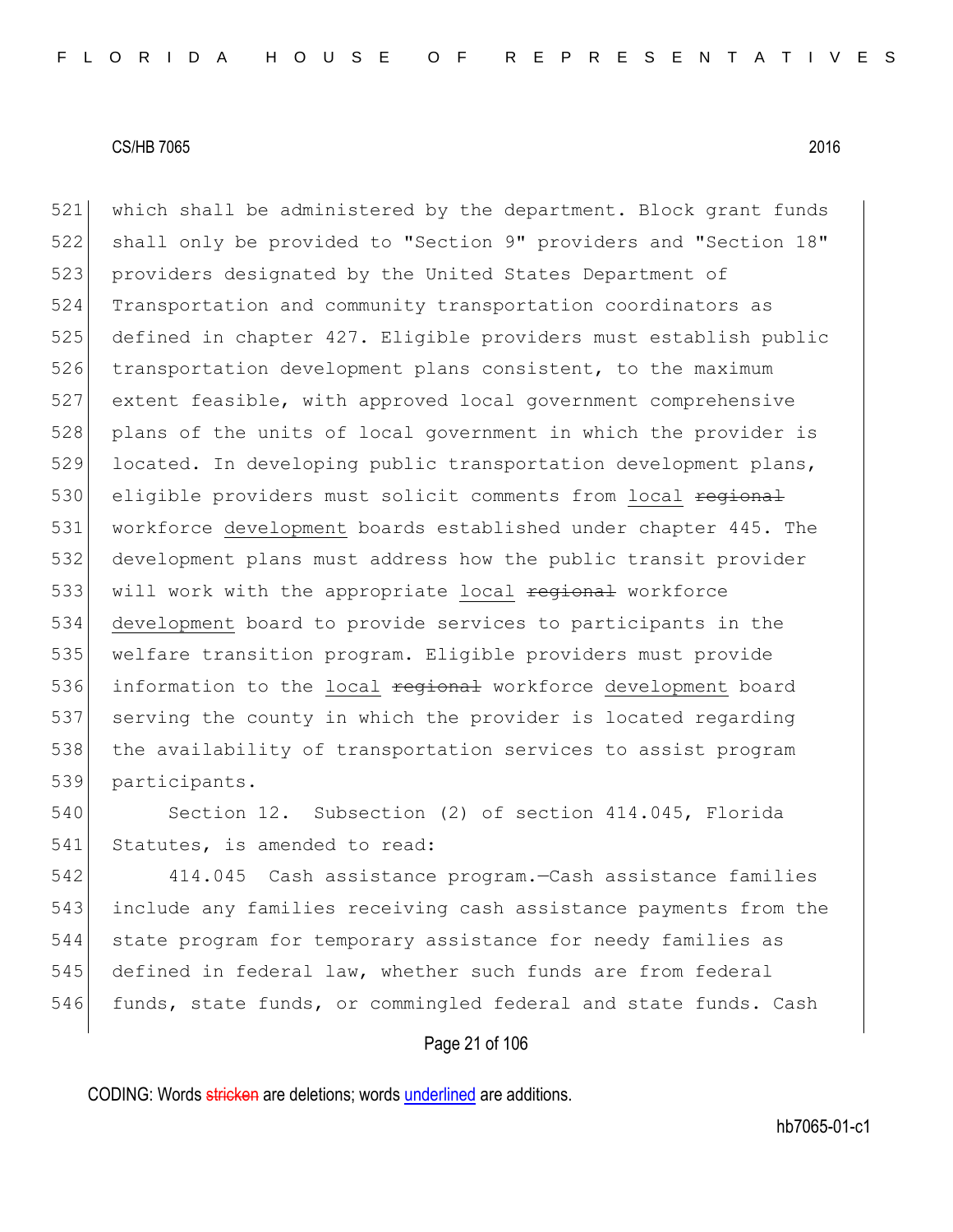547 assistance families may also include families receiving cash 548 assistance through a program defined as a separate state 549 program.

550 (2) Oversight by the board of directors of CareerSource 551 Florida, Inc., and the service delivery and financial planning 552 responsibilities of the local regional workforce development 553 boards apply to the families defined as work-eligible cases in 554 paragraph  $(1)(a)$ . The department shall be responsible for 555 program administration related to families in groups defined in 556 paragraph (1)(b), and the department shall coordinate such 557 administration with the board of directors of CareerSource 558 Florida, Inc., to the extent needed for operation of the 559 program.

560 Section 13. Paragraphs (a), (d), and (e) of subsection (4) 561 of section 414.065, Florida Statutes, are amended to read:

562 414.065 Noncompliance with work requirements.—

 (4) EXCEPTIONS TO NONCOMPLIANCE PENALTIES.—Unless otherwise provided, the situations listed in this subsection shall constitute exceptions to the penalties for noncompliance with participation requirements, except that these situations do not constitute exceptions to the applicable time limit for 568 receipt of temporary cash assistance:

 (a) Noncompliance related to child care.—Temporary cash assistance may not be terminated for refusal to participate in work activities if the individual is a single parent caring for 572 a child who has not attained 6 years of age, and the adult

#### Page 22 of 106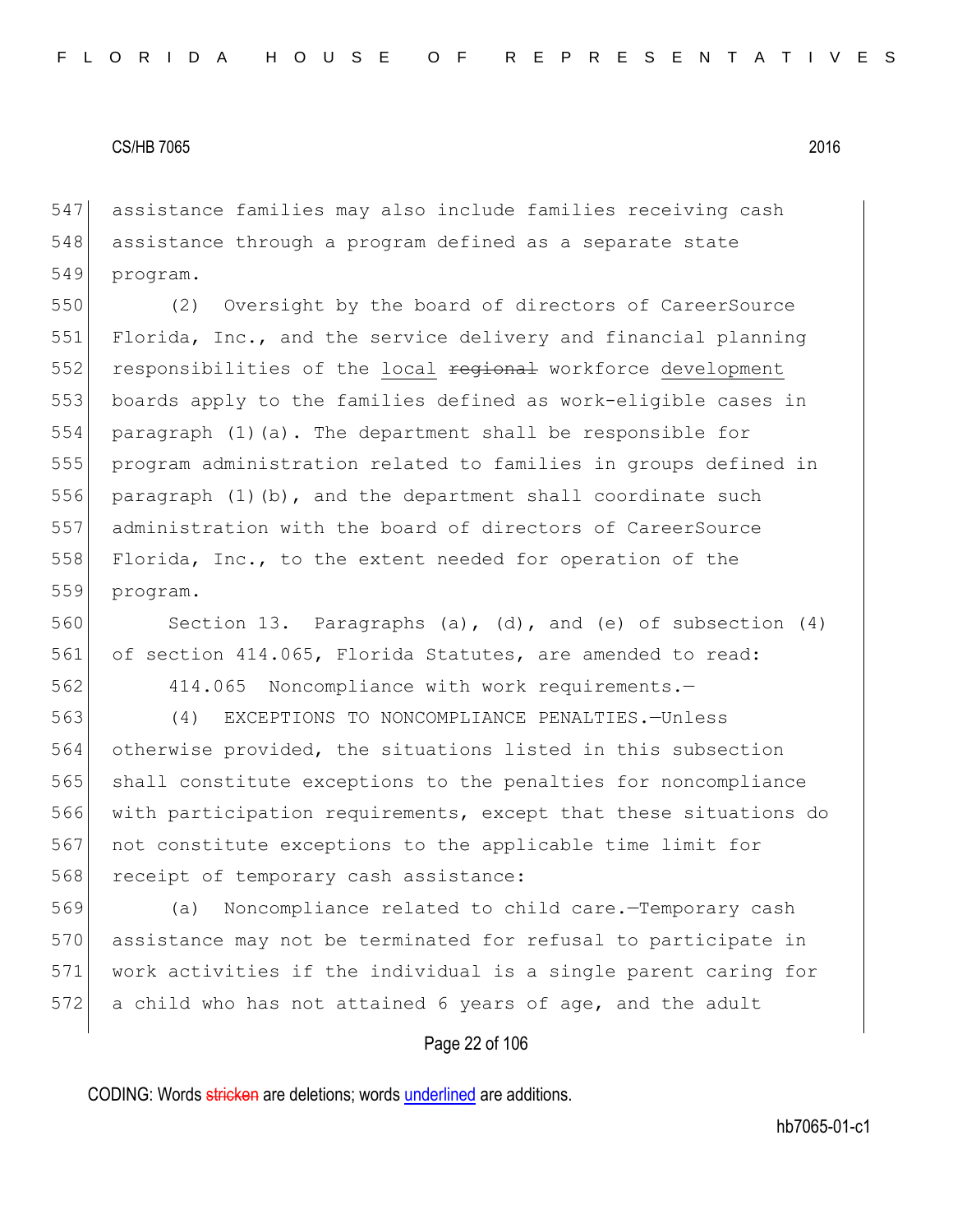573 proves to the local regional workforce development board an 574 inability to obtain needed child care for one or more of the 575 following reasons, as defined in the Child Care and Development 576 Fund State Plan required by 45 C.F.R. part 98:

577 1. Unavailability of appropriate child care within a 578 reasonable distance from the individual's home or worksite.

579 2. Unavailability or unsuitability of informal child care 580 by a relative or under other arrangements.

581 3. Unavailability of appropriate and affordable formal 582 child care arrangements.

 (d) Noncompliance related to medical incapacity.—If an individual cannot participate in assigned work activities due to a medical incapacity, the individual may be excepted from the activity for a specific period, except that the individual shall 587 be required to comply with the course of treatment necessary for the individual to resume participation. A participant may not be excused from work activity requirements unless the participant's 590 medical incapacity is verified by a physician licensed under chapter 458 or chapter 459, in accordance with procedures established by rule of the department. An individual for whom there is medical verification of limitation to participate in work activities shall be assigned to work activities consistent with such limitations. Evaluation of an individual's ability to participate in work activities or development of a plan for work activity assignment may include vocational assessment or work 598 evaluation. The department or a local regional workforce

# Page 23 of 106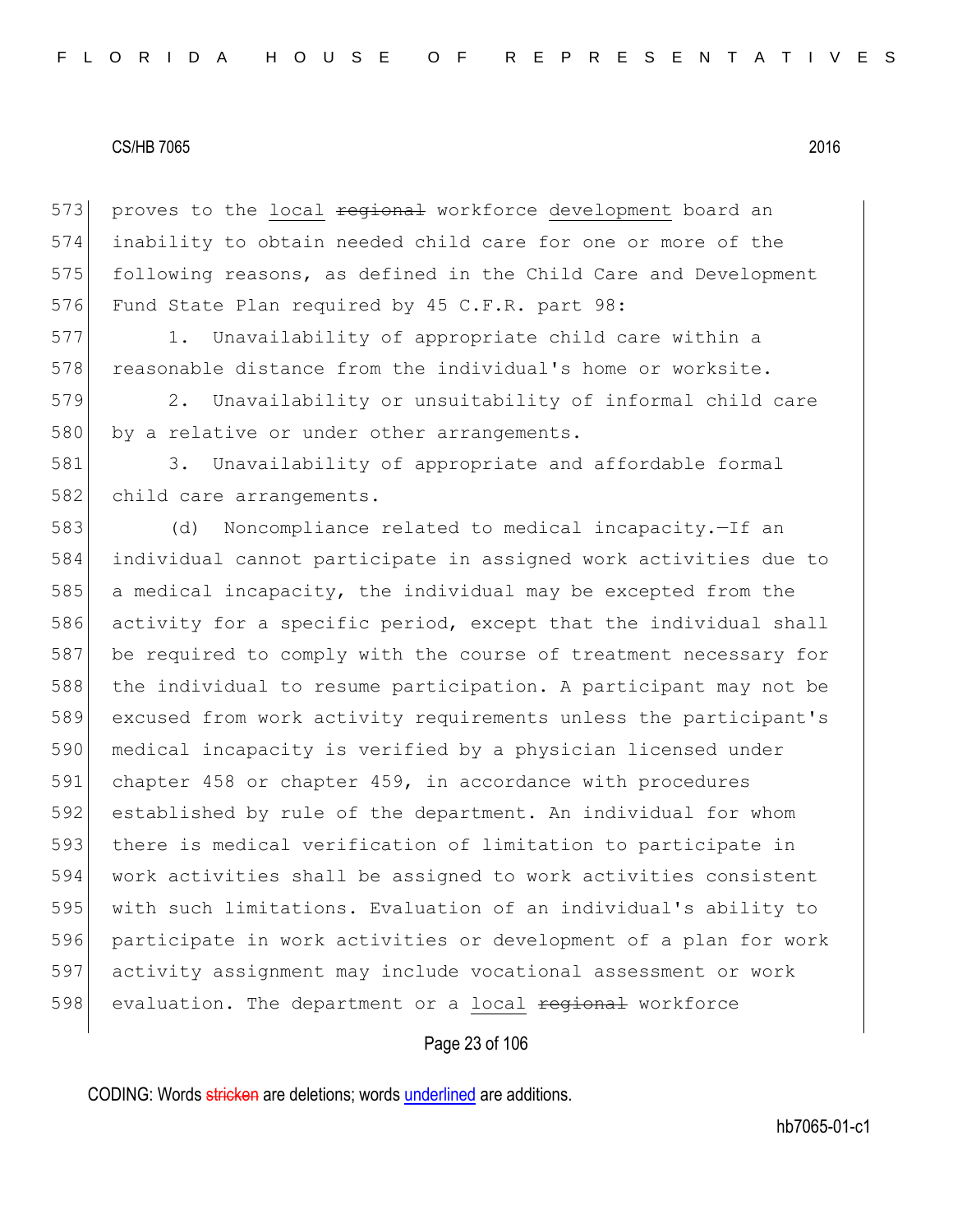599 development board may require an individual to cooperate in 600 medical or vocational assessment necessary to evaluate the 601 individual's ability to participate in a work activity.

602 (e) Noncompliance related to outpatient mental health or 603 substance abuse treatment.—If an individual cannot participate 604 in the required hours of work activity due to a need to become 605 or remain involved in outpatient mental health or substance 606 abuse counseling or treatment, the individual may be exempted 607 from the work activity for up to 5 hours per week, not to exceed 608 100 hours per year. An individual may not be excused from a work 609 activity unless a mental health or substance abuse professional  $610$  recognized by the department or local regional workforce 611 development board certifies the treatment protocol and provides 612 verification of attendance at the counseling or treatment 613 sessions each week.

614 Section 14. Paragraph (d) of subsection (1) of section 615 414.085, Florida Statutes, is amended to read:

616 414.085 Income eligibility standards.—

617 (1) For purposes of program simplification and effective 618 program management, certain income definitions, as outlined in 619 the food assistance regulations at 7 C.F.R. s. 273.9, shall be 620 applied to the temporary cash assistance program as determined 621 by the department to be consistent with federal law regarding 622 temporary cash assistance and Medicaid for needy families, 623 except as to the following:

624 (d) An incentive payment to a participant authorized by a

# Page 24 of 106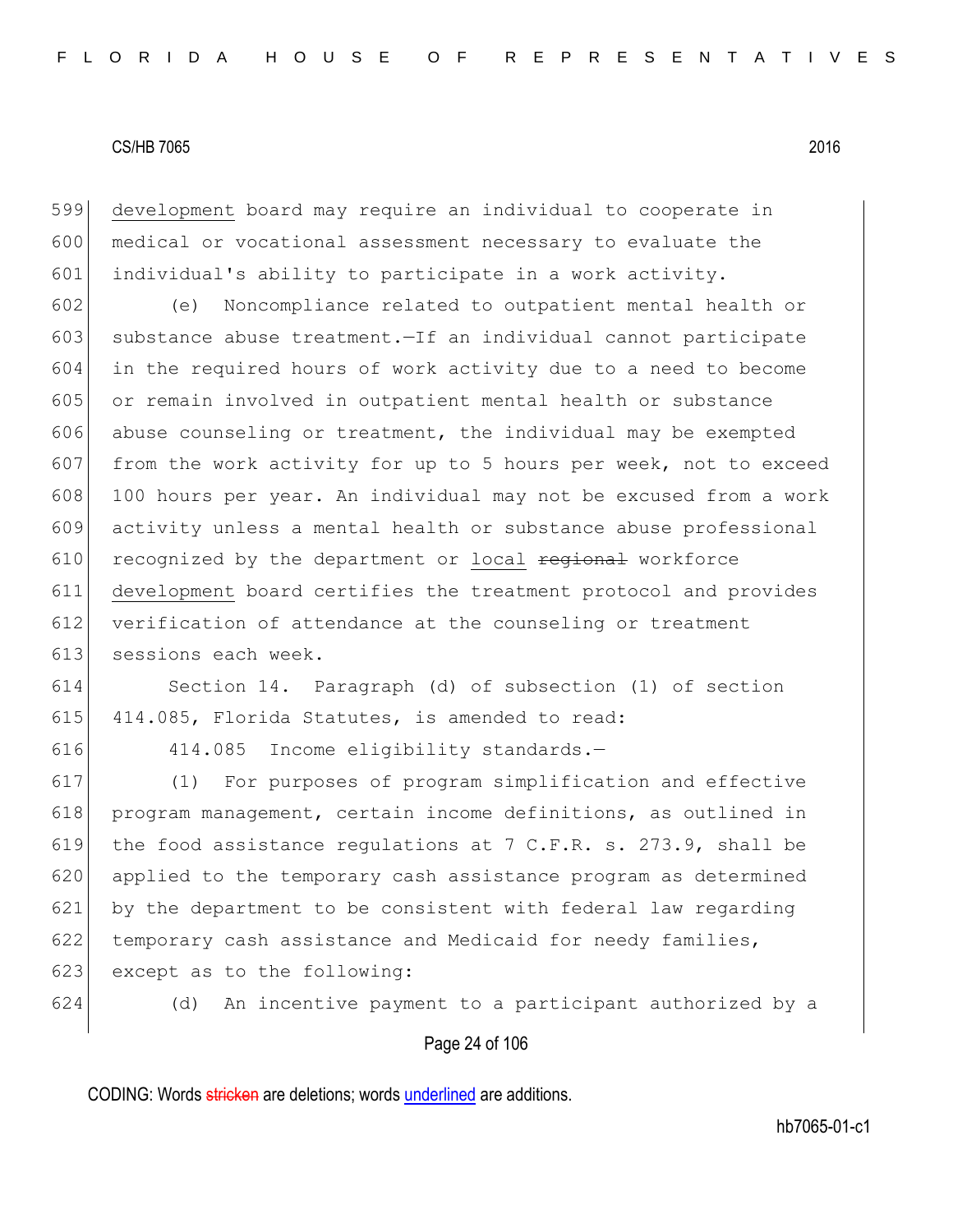625 local regional workforce development board shall not be 626 considered income.

627 Section 15. Subsection (1) of section 414.095, Florida 628 Statutes, is amended to read:

629 414.095 Determining eligibility for temporary cash 630 assistance.—

631 (1) ELIGIBILITY.—An applicant must meet eligibility 632 requirements of this section before receiving services or 633 temporary cash assistance under this chapter, except that an 634 applicant shall be required to register for work and engage in 635 work activities in accordance with s.  $445.024$ , as designated by 636 the local  $\frac{1}{100}$  regional workforce development board, and may receive 637 support services or child care assistance in conjunction with 638 such requirement. The department shall make a determination of 639 eligibility based on the criteria listed in this chapter. The 640 department shall monitor continued eligibility for temporary 641 cash assistance through periodic reviews consistent with the 642 food assistance eligibility process. Benefits may shall not be 643 denied to an individual solely based on a felony drug 644 conviction, unless the conviction is for trafficking pursuant to 645  $\vert$  s. 893.135. To be eligible under this section, an individual 646 convicted of a drug felony must be satisfactorily meeting the 647 requirements of the temporary cash assistance program, including 648 all substance abuse treatment requirements. Within the limits 649 specified in this chapter, the state opts out of the provision 650 of s. 115, Pub. L. No. 104-193,  $\frac{115}{100}$  that eliminates

Page 25 of 106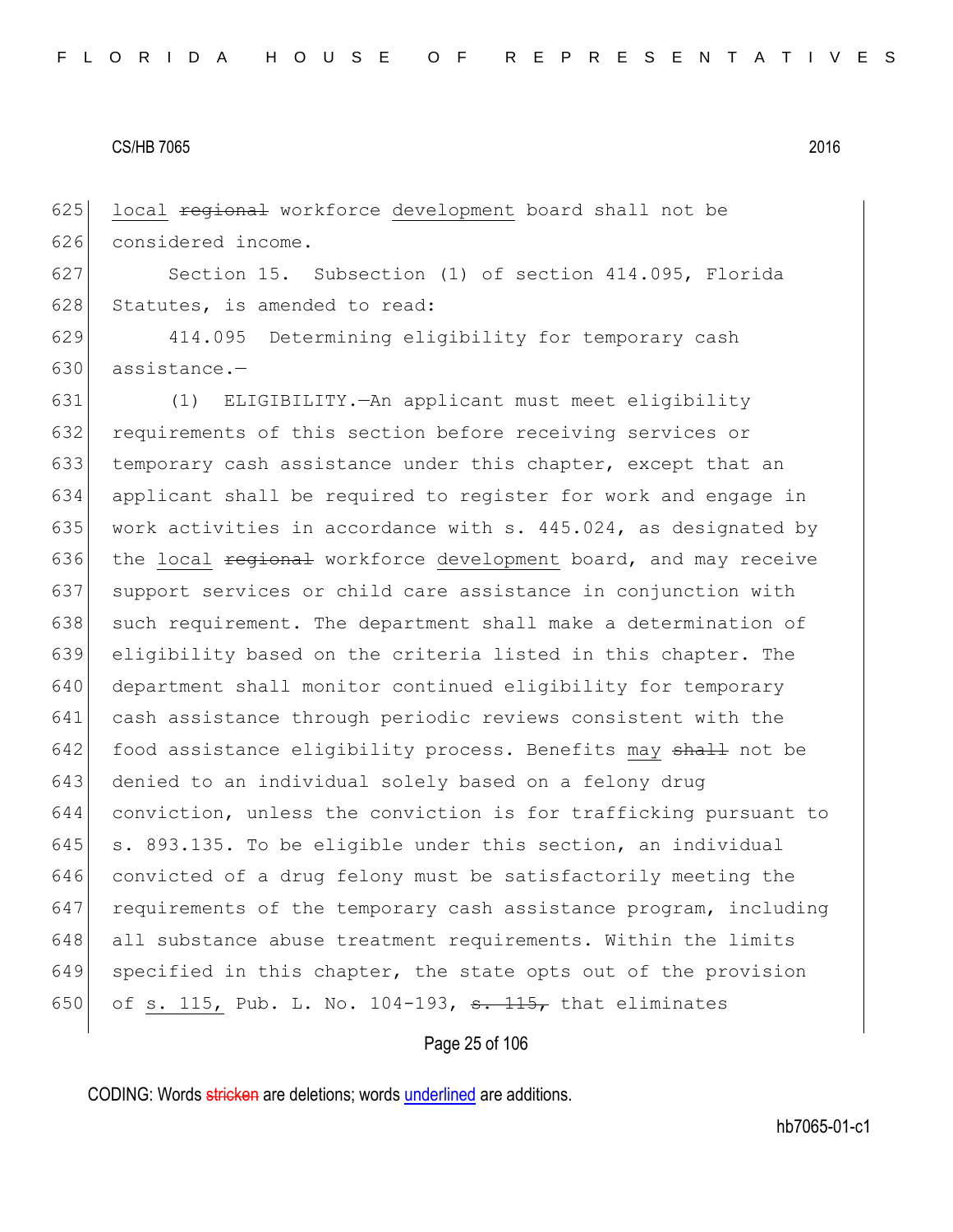651 eligibility for temporary cash assistance and food assistance 652 for any individual convicted of a controlled substance felony.

653 Section 16. Subsections (3) and (10) of section 414.105, 654 Florida Statutes, are amended to read:

 414.105 Time limitations of temporary cash assistance.— Except as otherwise provided in this section, an applicant or current participant shall receive temporary cash assistance for 658 no more than a lifetime cumulative total of 48 months, unless otherwise provided by law.

660 (3) The department, in cooperation with CareerSource 661 Florida, Inc., shall establish a procedure for approving 662 hardship exemptions and for reviewing hardship cases at least 663 once every 2 years. Local Regional workforce development boards 664 may assist in making these determinations.

665  $(10)$  A member of the staff of the local  $\frac{1}{2}$  regional workforce 666 development board shall interview and assess the employment 667 prospects and barriers of each participant who is within 6 668 months of reaching the 48-month time limit. The staff member 669 shall assist the participant in identifying actions necessary to 670 become employed prior to reaching the benefit time limit for 671 temporary cash assistance and, if appropriate, shall refer the 672 participant for services that could facilitate employment.

673 Section 17. Section 414.106, Florida Statutes, is amended 674 to read:

675 414.106 Exemption from public meetings law.—That portion 676 of a meeting held by the department, CareerSource Florida, Inc.,

# Page 26 of 106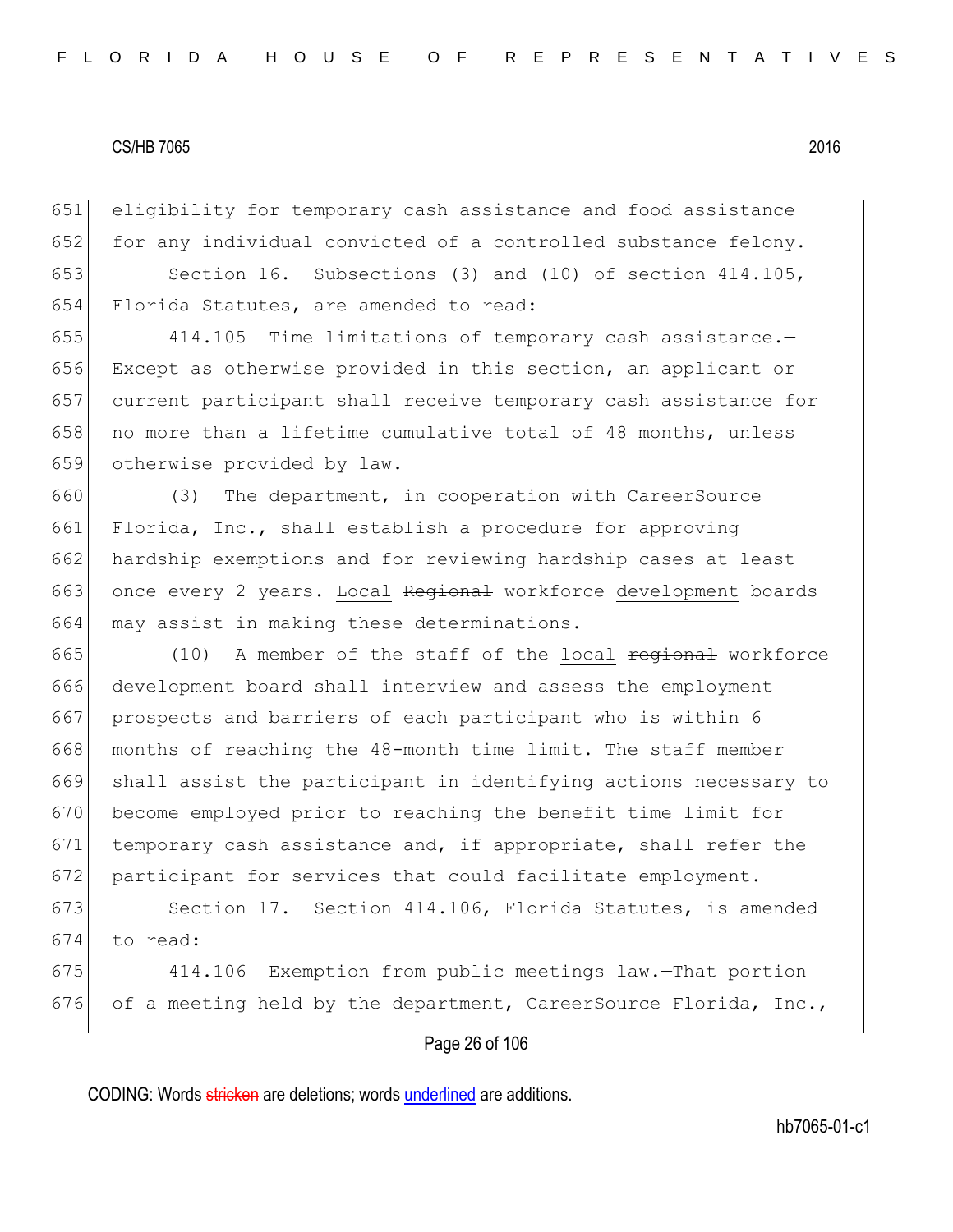677 or a local <del>regional</del> workforce development board or local 678 committee created pursuant to s. 445.007 at which personal 679 identifying information contained in records relating to 680 temporary cash assistance is discussed is exempt from s. 286.011 681 and s. 24(b), Art. I of the State Constitution if the 682 information identifies a participant, a participant's family, or 683 a participant's family or household member.

684 Section 18. Subsection (1) of section 414.295, Florida 685 Statutes, is amended to read:

686 414.295 Temporary cash assistance programs; public records 687 exemption.—

688 (1) Personal identifying information of a temporary cash 689 assistance program participant, a participant's family, or a 690 participant's family or household member, except for information 691 identifying a parent who does not live in the same home as the 692 child, which is held by the department, the Office of Early 693 Learning, CareerSource Florida, Inc., the Department of Health, 694 the Department of Revenue, the Department of Education, or a 695 local regional workforce development board or local committee 696 created pursuant to s. 445.007 is confidential and exempt from 697 s. 119.07(1) and s. 24(a), Art. I of the State Constitution. 698 Such confidential and exempt information may be released for 699 purposes directly connected with:

700 (a) The administration of the temporary assistance for 701 | needy families plan under Title IV-A of the Social Security Act, 702 as amended, by the department, the Office of Early Learning,

# Page 27 of 106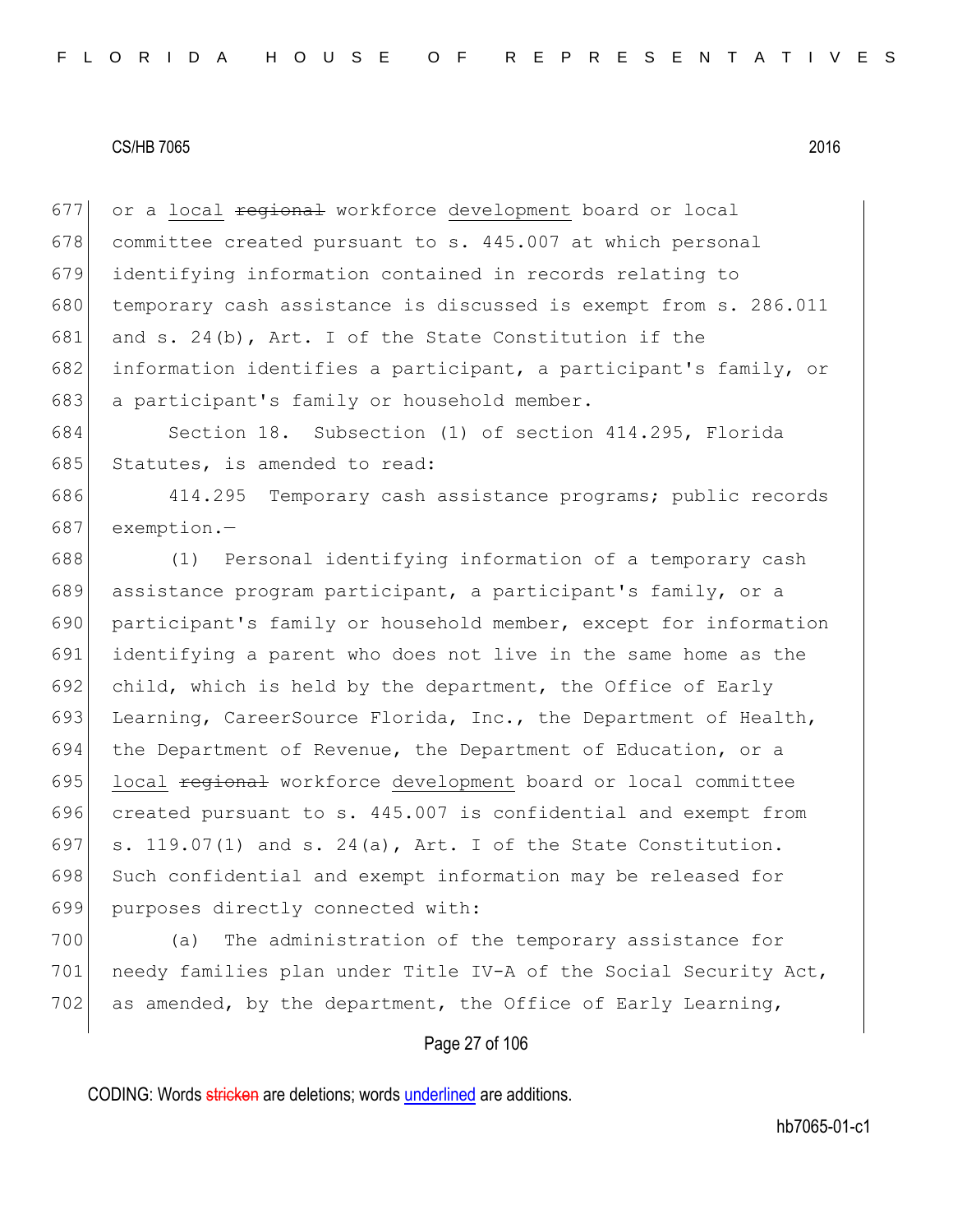703 CareerSource Florida, Inc., the Department of Military Affairs, 704 the Department of Health, the Department of Revenue, the 705 Department of Education, a local regional workforce development 706 board or local committee created pursuant to s. 445.007, or a 707 school district.

708 (b) The administration of the state's plan or program 709 approved under Title IV-B, Title IV-D, or Title IV-E of the 710 Social Security Act, as amended, or under Title I, Title X, 711 Title XIV, Title XVI, Title XIX, Title XX, or Title XXI of the 712 Social Security Act, as amended.

713 (c) An investigation, prosecution, or criminal, civil, or 714 administrative proceeding conducted in connection with the 715 administration of any of the plans or programs specified in 716 paragraph (a) or paragraph (b) by a federal, state, or local 717 governmental entity, upon request by that entity, if such 718 request is made pursuant to the proper exercise of that entity's 719 duties and responsibilities.

720 (d) The administration of any other state, federal, or 721 federally assisted program that provides assistance or services 722 on the basis of need, in cash or in kind, directly to a 723 participant.

 (e) An audit or similar activity, such as a review of expenditure reports or financial review, conducted in connection with the administration of plans or programs specified in paragraph (a) or paragraph (b) by a governmental entity 728 authorized by law to conduct such audit or activity.

## Page 28 of 106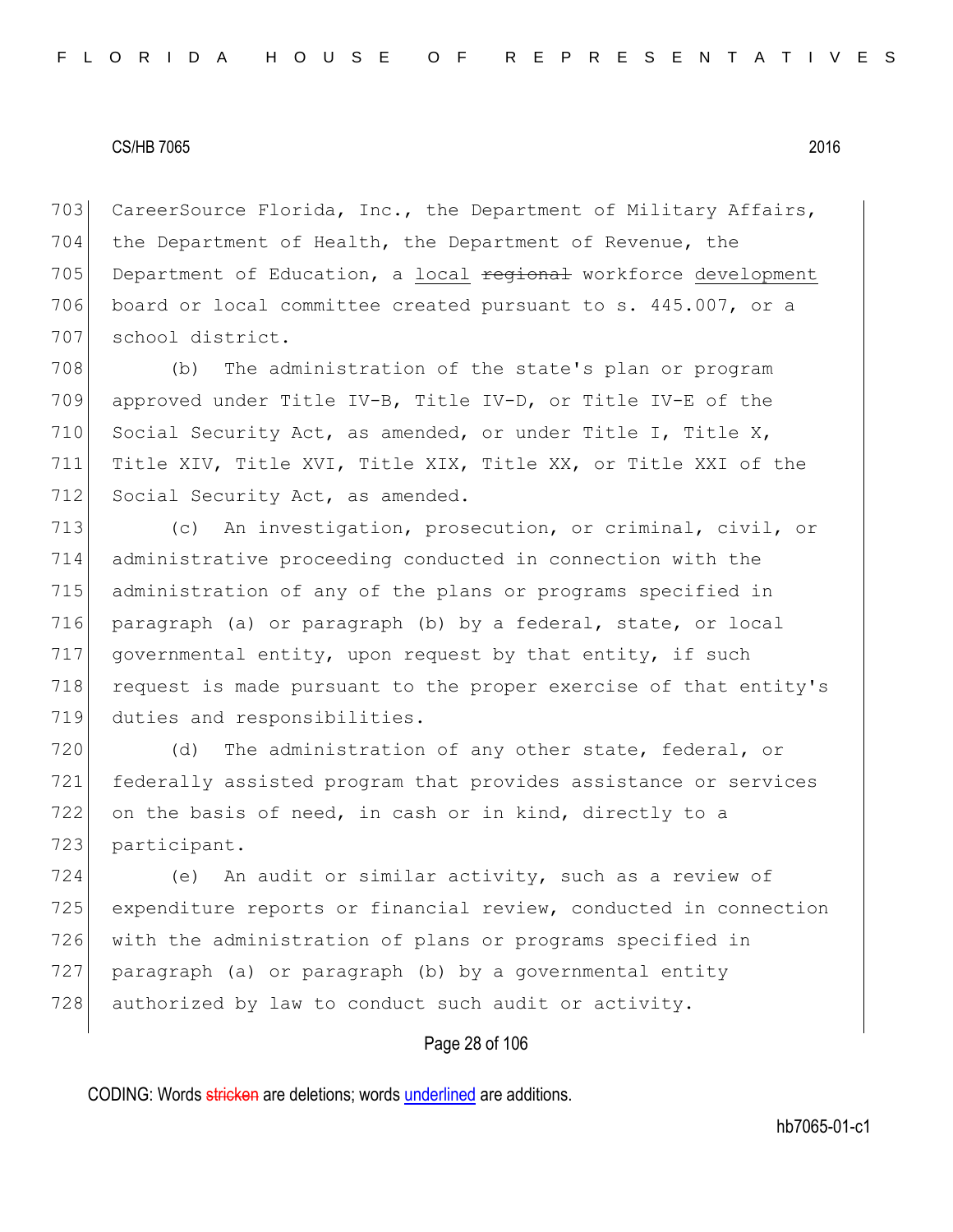Page 29 of 106 729 (f) The administration of the reemployment assistance 730 program. 731 (g) The reporting to the appropriate agency or official of 732 information about known or suspected instances of physical or 733 mental injury, sexual abuse or exploitation, or negligent 734 treatment or maltreatment of a child or elderly person receiving 735 assistance, if circumstances indicate that the health or welfare 736 of the child or elderly person is threatened. 737 (h) The administration of services to elderly persons 738 under ss. 430.601-430.606. 739 Section 19. Paragraph (e) of subsection (1) of section 740 420.623, Florida Statutes, is amended to read: 741 420.623 Local coalitions for the homeless.-742 (1) ESTABLISHMENT.—The department shall establish local 743 coalitions to plan, network, coordinate, and monitor the 744 delivery of services to the homeless. Appropriate local groups 745 and organizations involved in providing services for the 746 homeless and interested business groups and associations shall 747 be given an opportunity to participate in such coalitions, 748 including, but not limited to: 749 (e) Local Regional workforce development boards. 750 Section 20. Subsection (8) of section 420.624, Florida 751 Statutes, is amended to read: 752 420.624 Local homeless assistance continuum of care.-753 (8) Continuum of care plans must promote participation by 754 all interested individuals and organizations and may not exclude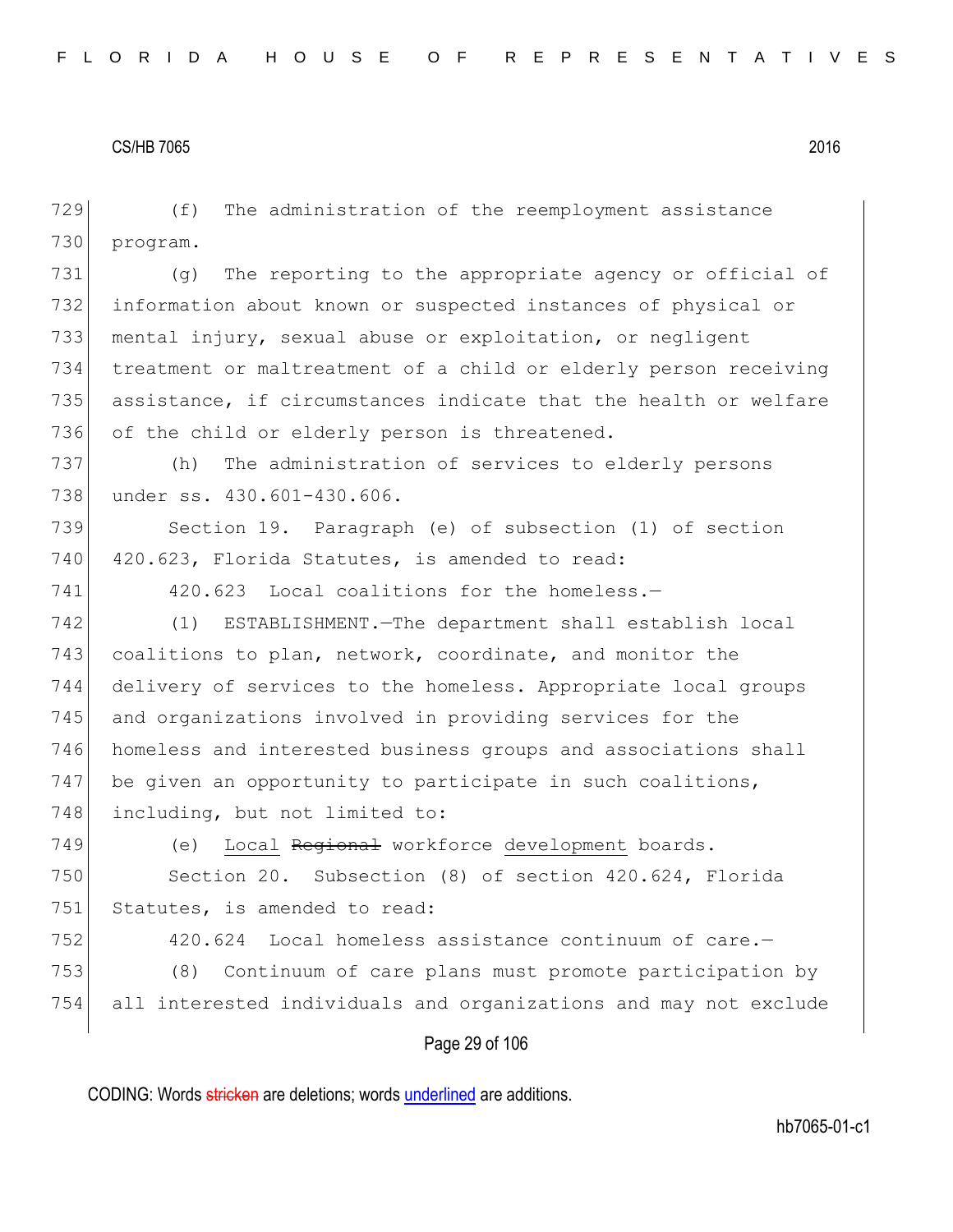755 individuals and organizations on the basis of race, color, national origin, sex, handicap, familial status, or religion. Faith-based organizations must be encouraged to participate. To 758 the extent possible, these components should be coordinated and integrated with other mainstream health, social services, and employment programs for which homeless populations may be eligible, including Medicaid, State Children's Health Insurance Program, Temporary Assistance for Needy Families, Food Assistance Program, and services funded through the Mental Health and Substance Abuse Block Grant, the Workforce Innovation 765 and Opportunity <del>Investment</del> Act, and the welfare-to-work grant 766 program.

767 Section 21. Subsection (27) of section 427.013, Florida 768 Statutes, is amended to read:

769 427.013 The Commission for the Transportation 770 Disadvantaged; purpose and responsibilities.—The purpose of the 771 commission is to accomplish the coordination of transportation 772 services provided to the transportation disadvantaged. The goal 773 of this coordination is to assure the cost-effective provision 774 of transportation by qualified community transportation 775 coordinators or transportation operators for the transportation 776 disadvantaged without any bias or presumption in favor of 777 multioperator systems or not-for-profit transportation operators 778 over single operator systems or for-profit transportation 779 operators. In carrying out this purpose, the commission shall: 780 (27) Ensure that local community transportation

# Page 30 of 106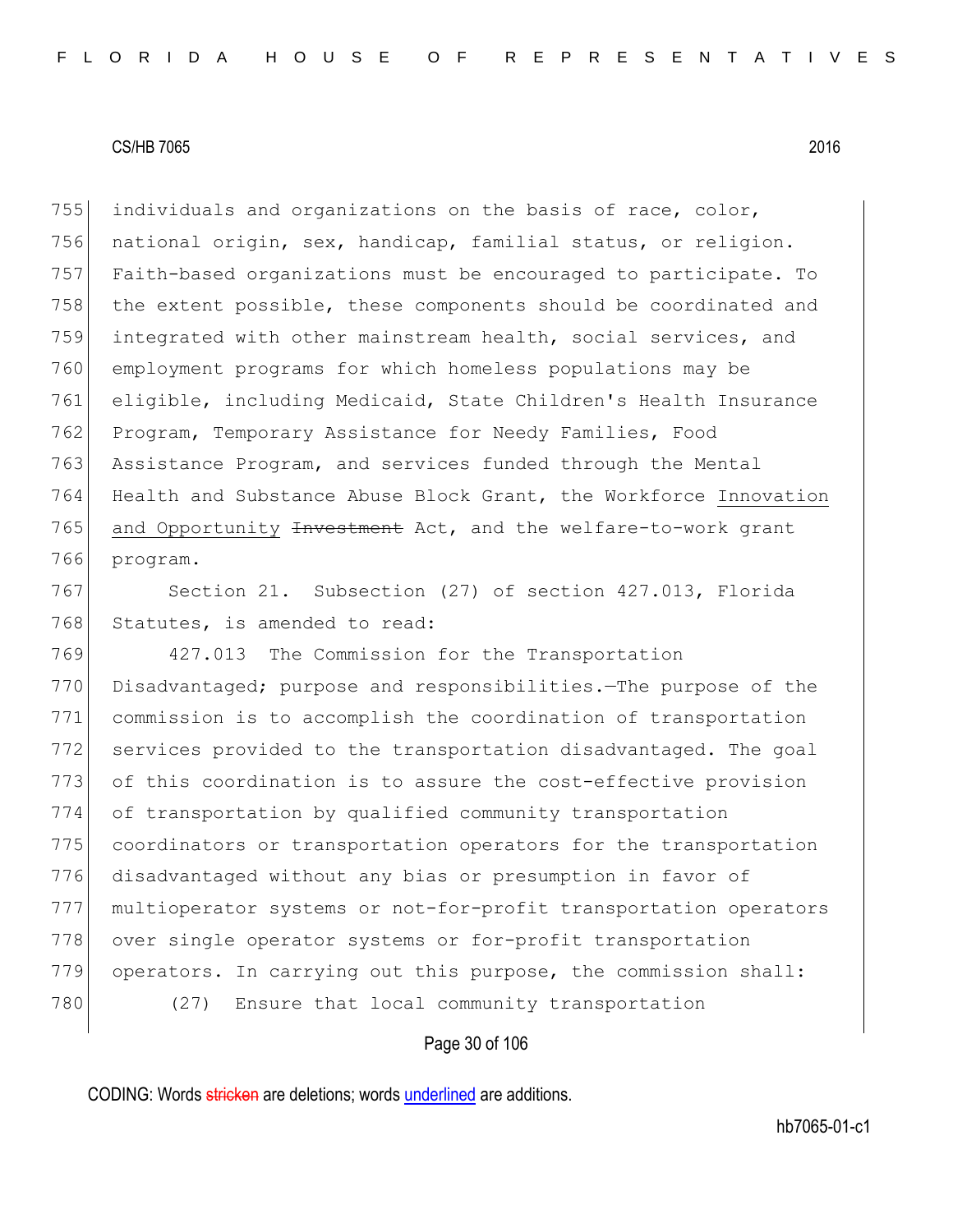781 coordinators work cooperatively with local regional workforce 782 development boards established in chapter 445 to provide 783 assistance in the development of innovative transportation 784 services for participants in the welfare transition program.

785 Section 22. Subsection (9) of section 427.0155, Florida 786 Statutes, is amended to read:

787 427.0155 Community transportation coordinators; powers and 788 duties.—Community transportation coordinators shall have the 789 following powers and duties:

790 (9) Work cooperatively with local regional workforce 791 development boards established in chapter 445 to provide 792 assistance in the development of innovative transportation 793 services for participants in the welfare transition program.

794 Section 23. Subsection (7) of section 427.0157, Florida 795 Statutes, is amended to read:

796 427.0157 Coordinating boards; powers and duties. The 797 purpose of each coordinating board is to develop local service 798 needs and to provide information, advice, and direction to the 799 community transportation coordinators on the coordination of 800 services to be provided to the transportation disadvantaged. The 801 commission shall, by rule, establish the membership of 802 coordinating boards. The members of each board shall be 803 appointed by the metropolitan planning organization or 804 designated official planning agency. The appointing authority 805 shall provide each board with sufficient staff support and 806 resources to enable the board to fulfill its responsibilities

#### Page 31 of 106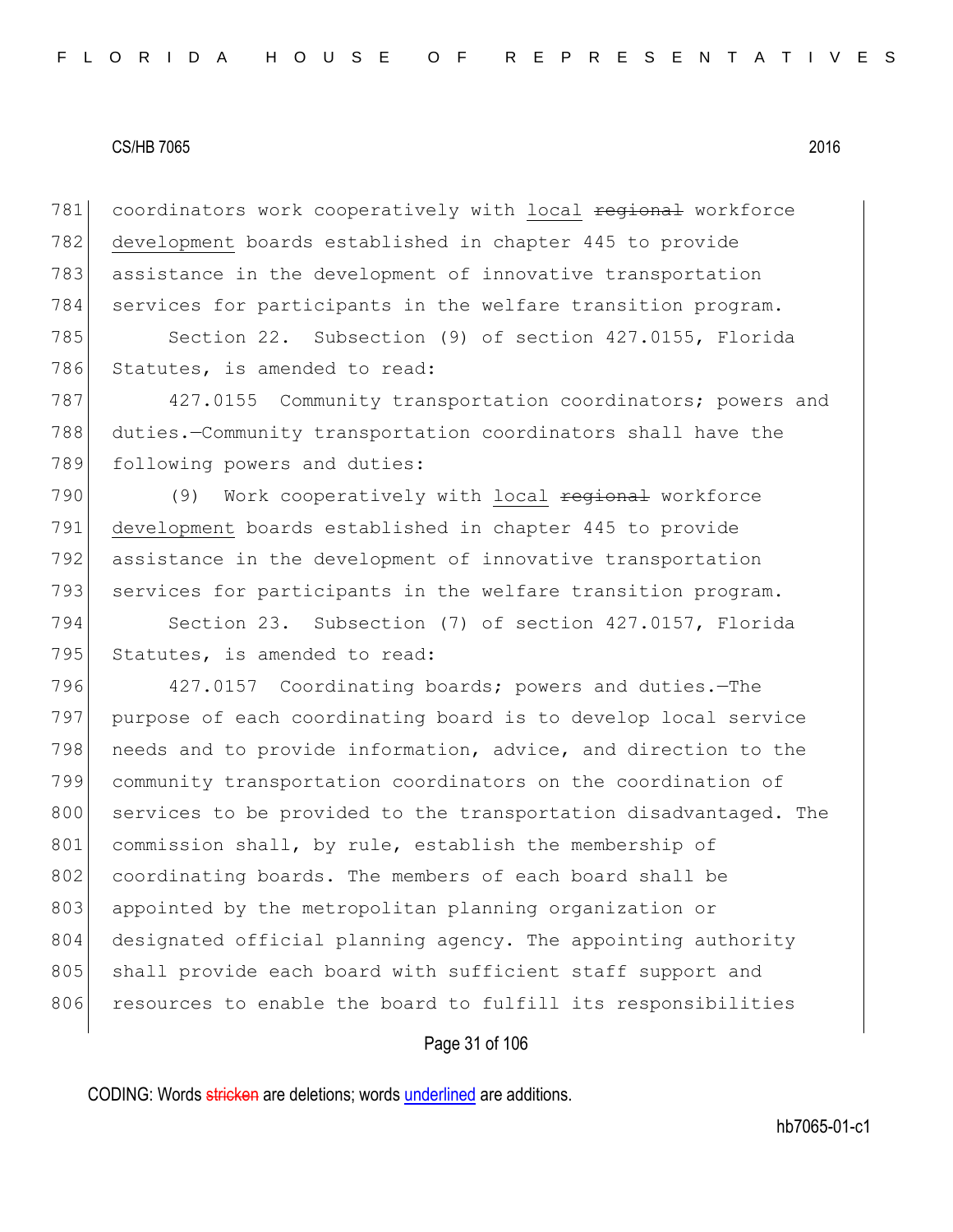Page 32 of 106 807 under this section. Each board shall meet at least quarterly and  $808$  shall: 809 (7) Work cooperatively with local regional workforce 810 development boards established in chapter 445 to provide 811 assistance in the development of innovative transportation 812 services for participants in the welfare transition program. 813 Section 24. Paragraphs (b) and (c) of subsection (1) of 814 section 443.091, Florida Statutes, are amended to read: 815 443.091 Benefit eligibility conditions.-816 (1) An unemployed individual is eligible to receive 817 benefits for any week only if the Department of Economic 818 Opportunity finds that: 819 (b) She or he has completed the department's online work 820 registration and subsequently reports to the one-stop career 821 center as directed by the local regional workforce development 822 board for reemployment services. This requirement does not apply 823 to persons who are: 824 1. Non-Florida residents; 825 2. On a temporary layoff; 826 3. Union members who customarily obtain employment through 827 a union hiring hall; 828 4. Claiming benefits under an approved short-time 829 compensation plan as provided in s. 443.1116; or 830 5. Unable to complete the online work registration due to 831 illiteracy, physical or mental impairment, a legal prohibition 832 from using a computer, or a language impediment. If a person is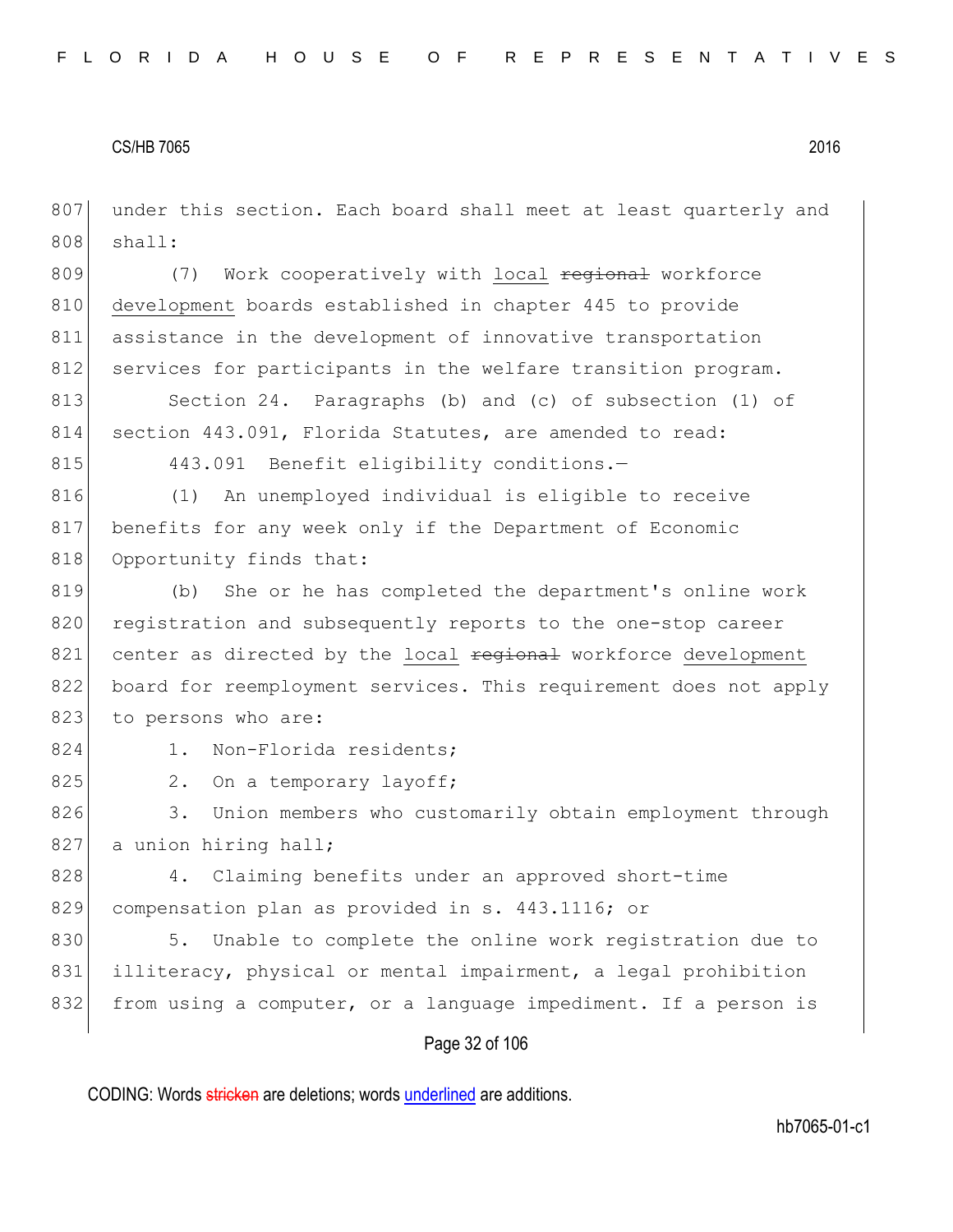833 exempted from the online work registration under this 834 subparagraph, then the filing of his or her claim constitutes 835 registration for work.

836 (c) To make continued claims for benefits, she or he is 837 reporting to the department in accordance with this paragraph 838 and department rules. Department rules may not conflict with s. 839  $443.111(1)$  (b), which requires that each claimant continue to 840 report regardless of any pending appeal relating to her or his 841 eligibility or disqualification for benefits.

842 1. For each week of unemployment claimed, each report 843 must, at a minimum, include the name, address, and telephone 844 number of each prospective employer contacted, or the date the 845 claimant reported to a one-stop career center, pursuant to 846 paragraph (d).

847 2. The department shall offer an online assessment aimed 848 at identifying an individual's skills, abilities, and career 849 aptitude. The skills assessment must be voluntary, and the 850 department shall allow a claimant to choose whether to take the 851 skills assessment. The online assessment shall be made available 852 to any person seeking services from a local regional workforce 853 development board or a one-stop career center.

854 a. If the claimant chooses to take the online assessment, 855 the outcome of the assessment shall be made available to the 856 claimant, local regional workforce development board, and one-857 stop career center. The department, local workforce development 858 board, or one-stop career center shall use the assessment to

## Page 33 of 106

CODING: Words stricken are deletions; words underlined are additions.

hb7065-01-c1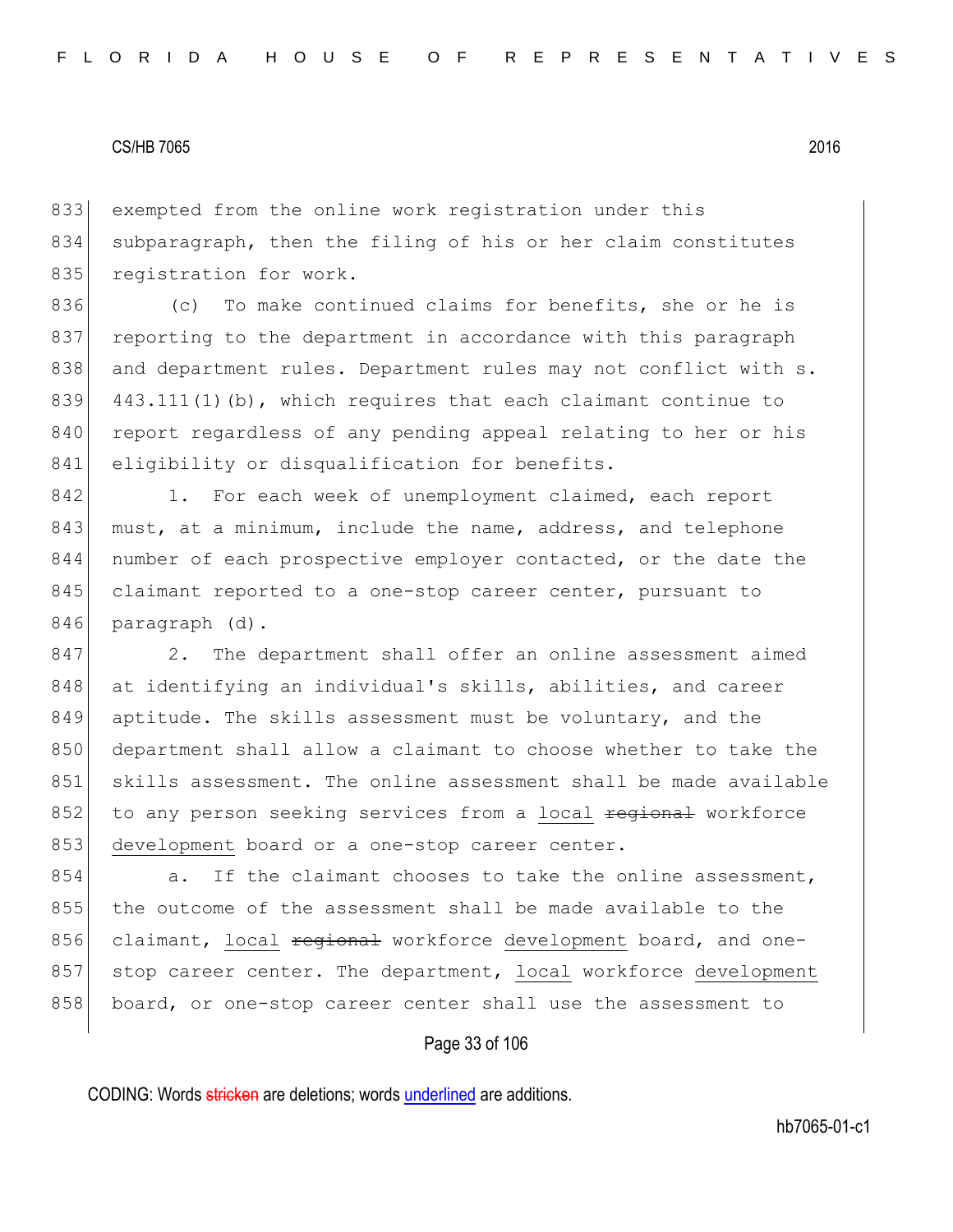859 develop a plan for referring individuals to training and 860 employment opportunities. Aggregate data on assessment outcomes 861 may be made available to CareerSource Florida, Inc., and 862 Enterprise Florida, Inc., for use in the development of policies 863 related to education and training programs that will ensure that 864 businesses in this state have access to a skilled and competent 865 workforce.

866 b. Individuals shall be informed of and offered services 867 through the one-stop delivery system, including career 868 counseling, the provision of skill match and job market 869 information, and skills upgrade and other training 870 opportunities, and shall be encouraged to participate in such 871 services at no cost to the individuals. The department shall 872 coordinate with CareerSource Florida, Inc., the local workforce 873 development boards, and the one-stop career centers to identify, 874 develop, and use best practices for improving the skills of 875 individuals who choose to participate in skills upgrade and 876 other training opportunities. The department may contract with 877 an entity to create the online assessment in accordance with the 878 competitive bidding requirements in s. 287.057. The online 879 assessment must work seamlessly with the Reemployment Assistance 880 Claims and Benefits Information System.

881 Section 25. Paragraph (c) of subsection (5) of section 882 443.1116, Florida Statutes, is amended to read:

883 443.1116 Short-time compensation.-

884 (5) ELIGIBILITY REQUIREMENTS FOR SHORT-TIME COMPENSATION

#### Page 34 of 106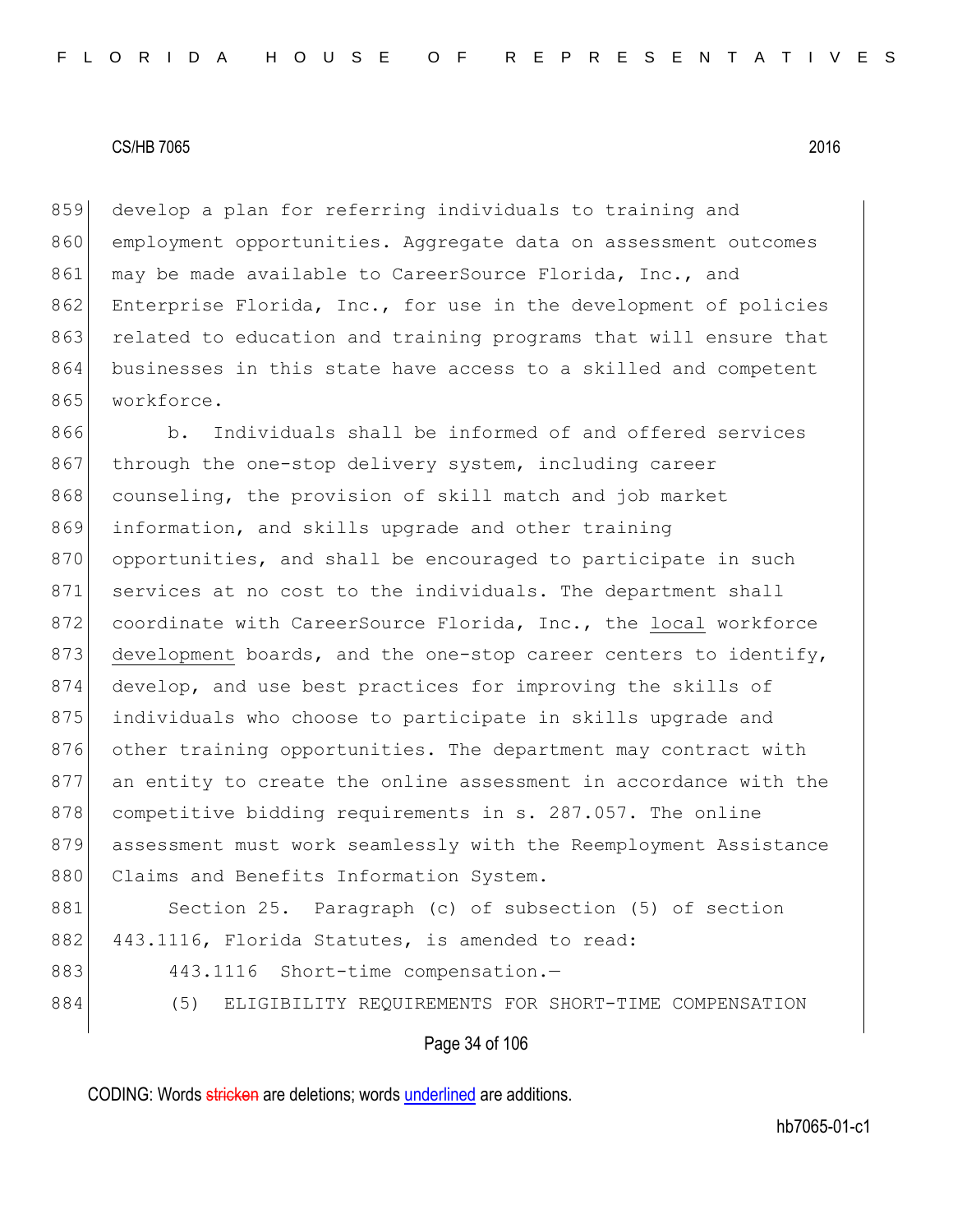885 BENEFITS.-886 (c) The department may not deny short-time compensation 887 benefits to an individual who is otherwise eligible for these 888 benefits for any week because such individual is participating 889 in an employer-sponsored training or a training under the 890 Workforce Innovation and Opportunity Investment Act to improve 891 job skills when the training is approved by the department. 892 Section 26. Section 445.003, Florida Statutes, is amended 893 to read: 894 445.003 Implementation of the federal Workforce Innovation 895 and Opportunity Investment Act of 1998.-896 (1) WORKFORCE INNOVATION AND OPPORTUNITY <del>INVESTMENT</del> ACT 897 PRINCIPLES.—The state's approach to implementing the federal 898 Workforce Innovation and Opportunity Investment Act of 1998, 899 Pub. L. No. 113-128  $105-220$ , should have six elements: 900 (a) Streamlining services.-Florida's employment and 901 training programs must be coordinated and consolidated at 902 locally managed one-stop delivery system centers. 903 (b) Empowering individuals.—Eligible participants will 904 make informed decisions, choosing the qualified training program 905 that best meets their needs. 906 (c) Universal access. Through a one-stop delivery system, 907 every Floridian will have access to employment services. 908 (d) Increased accountability.—The state, localities, and 909 training providers will be held accountable for their 910 performance.

Page 35 of 106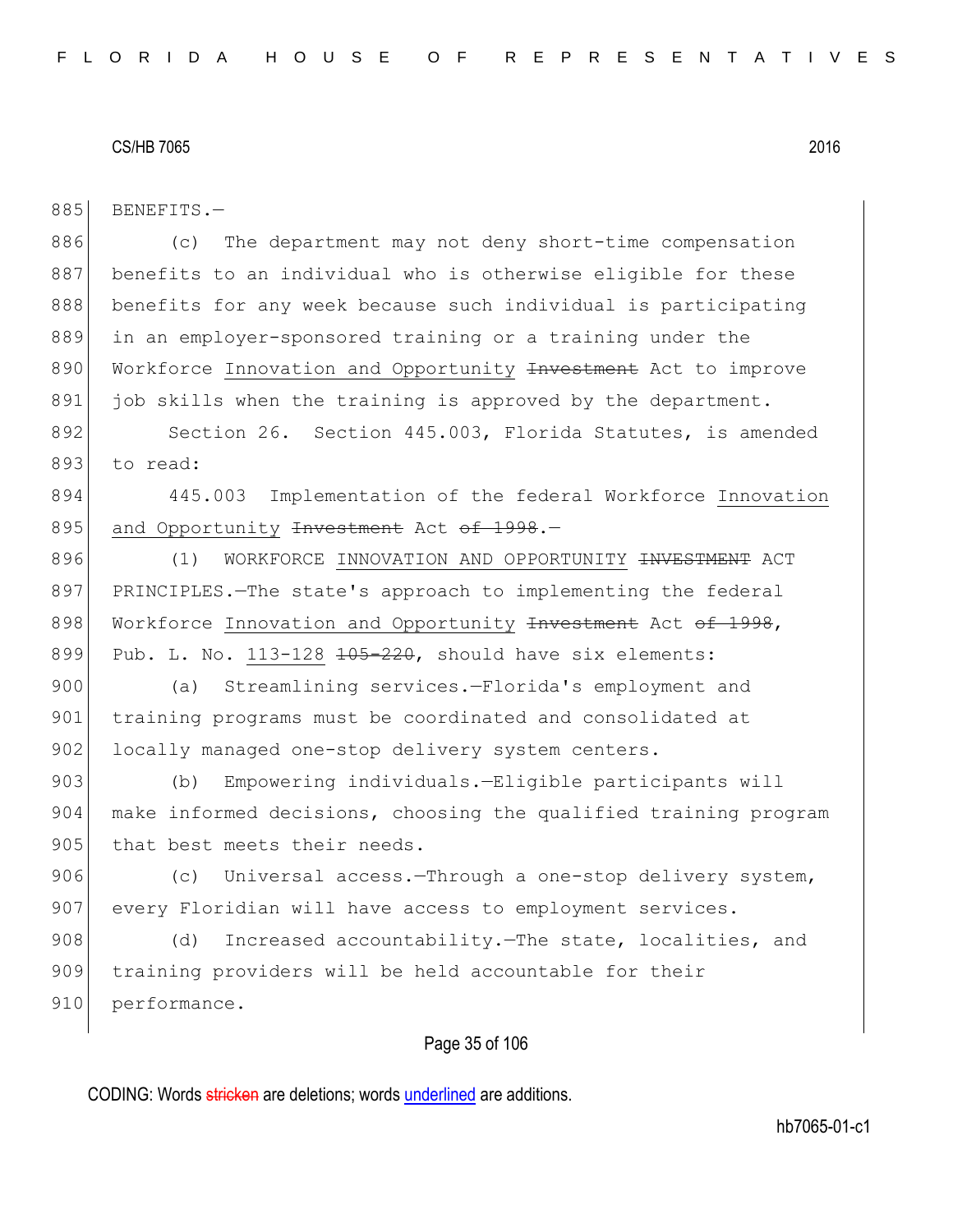911 (e) Local board and private sector leadership.—Local 912 workforce development boards will focus on strategic planning, 913 policy development, and oversight of the local system, choosing 914 local managers to direct the operational details of their one-915 stop delivery system centers.

916 (f) Local flexibility and integration.—Localities will 917 have exceptional flexibility to build on existing reforms. 918 Unified planning will free local groups from conflicting 919 micromanagement, while waivers and WorkFlex will allow local 920 innovations.

921 (2) FOUR-YEAR FIVE-YEAR PLAN.-CareerSource Florida, Inc., 922 shall prepare and submit a 4-year  $\frac{5-\text{year}}{2}$  plan, consistent with 923 the requirements of the Workforce Innovation and Opportunity Act 924 which must include secondary career education, to fulfill the 925 early implementation requirements of Pub. L. No. 105-220 and 926 applicable state statutes. Mandatory and optional federal 927 partners shall be fully involved in designing the plan's one-928 stop delivery system strategy. The plan must  $shath$  clearly 929 define each program's statewide duties and role relating to the 930 system. Any optional federal partner may immediately choose to 931 fully integrate its program's plan with this plan, which shall, 932 notwithstanding any other state provisions, fulfill all their 933 state planning and reporting requirements as they relate to the 934 one-stop delivery system. The plan must detail a process that 935 | would fully integrate all federally mandated and optional 936 partners by the second year of the plan. All optional federal

Page 36 of 106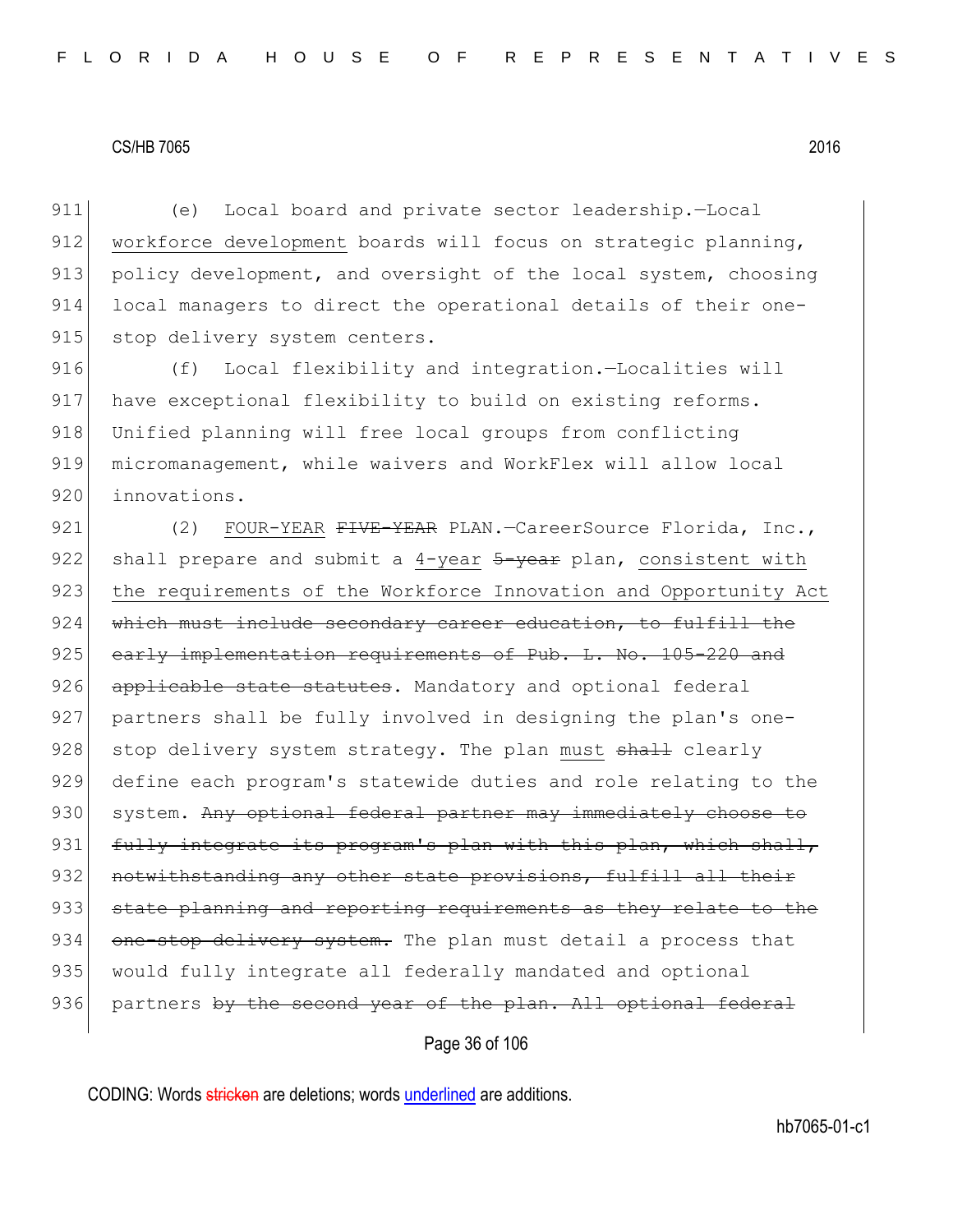937 program partners in the planning process shall be mandatory 938 participants in the second year of the plan.

 $939$  (3) FUNDING.

940 (a) Title I, Workforce Innovation and Opportunity 941 <del>Investment</del> Act of 1998 funds; Wagner-Peyser funds; and 942 NAFTA/Trade Act funds will be expended based on the 4-year  $5-$ 943 year plan of CareerSource Florida, Inc. The plan must shall 944 outline and direct the method used to administer and coordinate 945 various funds and programs that are operated by various 946 agencies. The following provisions apply to these funds:

947 1. At least 50 percent of the Title I funds for Adults and 948 Dislocated Workers which are passed through to local regional 949 workforce development boards shall be allocated to and expended 950 on Individual Training Accounts unless a local regional 951 workforce development board obtains a waiver from CareerSource 952 Florida, Inc. Tuition, books, and fees of training providers and 953 other training services prescribed and authorized by the 954 Workforce Innovation and Opportunity Investment Act of 1998 955 qualify as Individual Training Account expenditures.

956 2. Fifteen percent of Title I funding shall be retained at 957 the state level and dedicated to state administration and shall 958 be used to design, develop, induce, and fund innovative 959 Individual Training Account pilots, demonstrations, and 960 programs. Of such funds retained at the state level, \$2 million 961 shall be reserved for the Incumbent Worker Training Program 962 created under subparagraph 3. Eligible state administration

# Page 37 of 106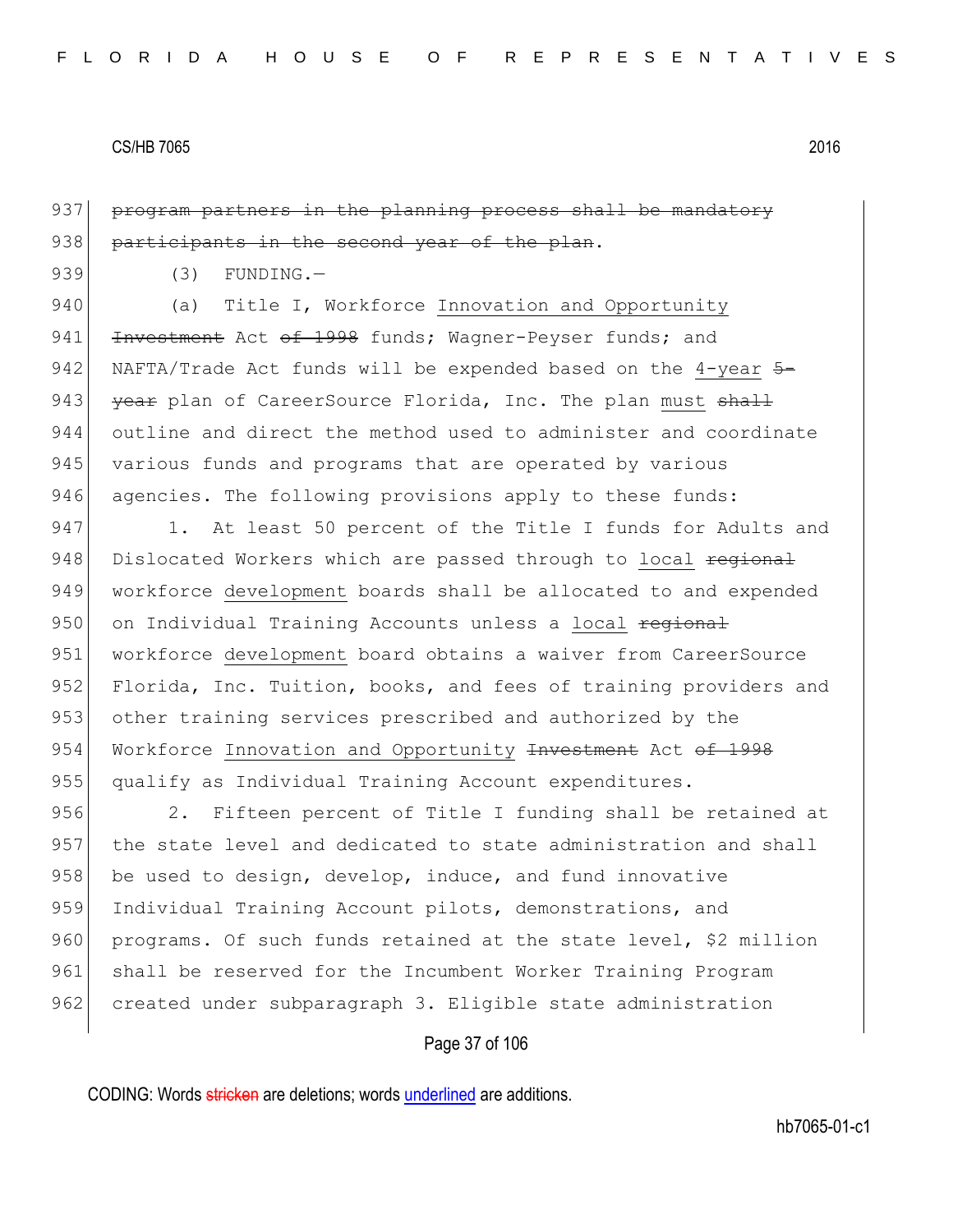963 costs include the costs of: funding for the board and staff of 964 CareerSource Florida, Inc.; operating fiscal, compliance, and 965 management accountability systems through CareerSource Florida, 966 Inc.; conducting evaluation and research on workforce 967 development activities; and providing technical and capacity 968 building assistance to local workforce development areas regions 969 at the direction of CareerSource Florida, Inc. Notwithstanding 970 s. 445.004, such administrative costs may not exceed 25 percent 971 of these funds. An amount not to exceed 75 percent of these 972 funds shall be allocated to Individual Training Accounts and 973 other workforce development strategies for other training 974 designed and tailored by CareerSource Florida, Inc., including, 975 but not limited to, programs for incumbent workers, displaced 976 homemakers, nontraditional employment, and enterprise zones. 977 CareerSource Florida, Inc., shall design, adopt, and fund 978 Individual Training Accounts for distressed urban and rural 979 communities.

980 3. The Incumbent Worker Training Program is created for 981 the purpose of providing grant funding for continuing education 982 and training of incumbent employees at existing Florida 983 businesses. The program will provide reimbursement grants to 984 businesses that pay for preapproved, direct, training-related 985 costs.

986 a. The Incumbent Worker Training Program will be 987 administered by CareerSource Florida, Inc., which may, at its 988 discretion, contract with a private business organization to

## Page 38 of 106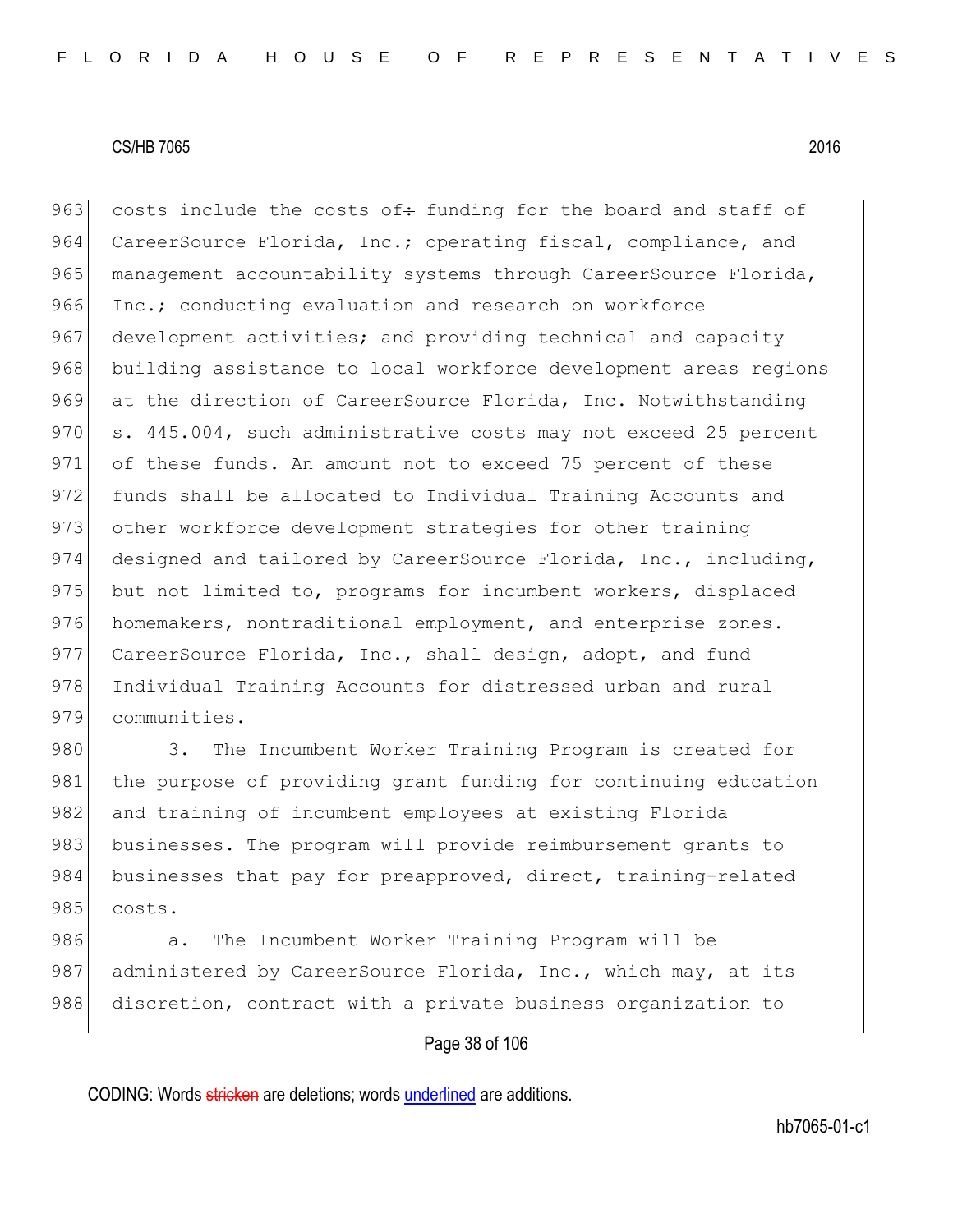989 serve as grant administrator.

990 b. The program shall be administered pursuant to s. 991 134(d)(4) of the Workforce Innovation and Opportunity Act  $T_0$  be 992 eligible for the program's grant funding, a business must have 993 been in operation in Florida for a minimum of 1 year prior to  $994$  the application for grant funding; have at least one full-time 995 employee; demonstrate financial viability; and be current on all 996 state tax obligations. Priority for funding shall be given to 997 businesses with 25 employees or fewer, businesses in rural 998 areas, businesses in distressed inner-city areas, businesses in 999 a qualified targeted industry, businesses whose grant proposals 1000 represent a significant upgrade in employee skills, or 1001 businesses whose grant proposals represent a significant layoff 1002 avoidance strategy.

1003 c. All costs reimbursed by the program must be preapproved 1004 by CareerSource Florida, Inc., or the grant administrator. The 1005 program may not reimburse businesses for trainee wages, the 1006 purchase of capital equipment, or the purchase of any item or 1007 service that may possibly be used outside the training project. 1008 A business approved for a grant may be reimbursed for 1009 preapproved, direct, training-related costs including tuition, 1010 fees, books and training materials, and overhead or indirect 1011 costs not to exceed 5 percent of the grant amount.

1012 d. A business that is selected to receive grant funding 1013 must provide a matching contribution to the training project, 1014 including, but not limited to, wages paid to trainees or the

# Page 39 of 106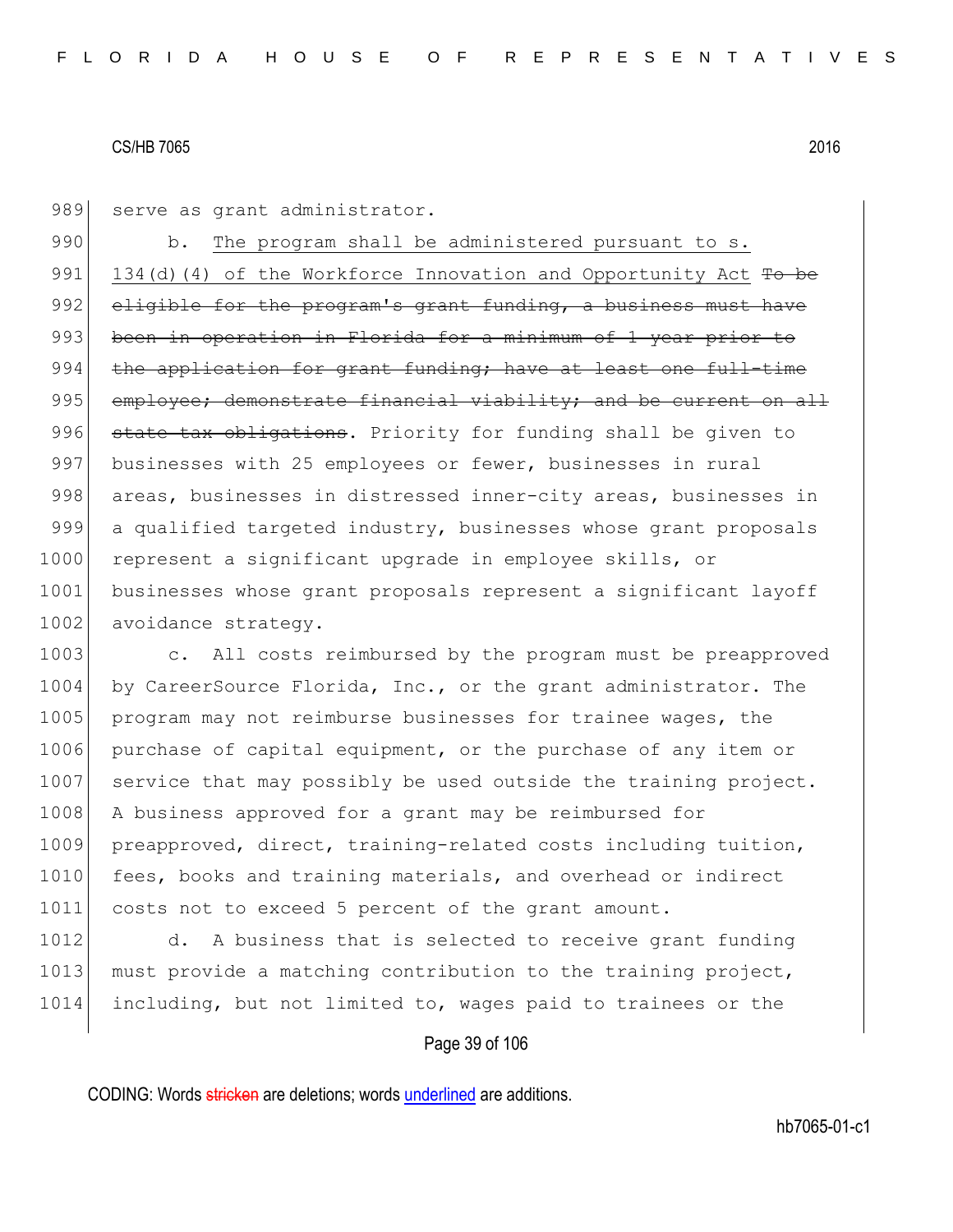1015 purchase of capital equipment used in the training project; must 1016 sign an agreement with CareerSource Florida, Inc., or the grant 1017 administrator to complete the training project as proposed in 1018 the application; must keep accurate records of the project's 1019 implementation process; and must submit monthly or quarterly 1020 reimbursement requests with required documentation.

1021 e. All Incumbent Worker Training Program grant projects 1022 shall be performance-based with specific measurable performance 1023 outcomes, including completion of the training project and job 1024 retention. CareerSource Florida, Inc., or the grant 1025 administrator shall withhold the final payment to the grantee 1026 until a final grant report is submitted and all performance 1027 criteria specified in the grant contract have been achieved.

1028 f. CareerSource Florida, Inc., may establish guidelines 1029 necessary to implement the Incumbent Worker Training Program.

1030 g. No more than 10 percent of the Incumbent Worker 1031 Training Program's total appropriation may be used for overhead 1032 or indirect purposes.

 4. At least 50 percent of Rapid Response funding shall be dedicated to Intensive Services Accounts and Individual Training Accounts for dislocated workers and incumbent workers who are at risk of dislocation. CareerSource Florida, Inc., shall also maintain an Emergency Preparedness Fund from Rapid Response 1038 funds, which will immediately issue Intensive Service Accounts, Individual Training Accounts, and other federally authorized 1040 assistance to eligible victims of natural or other disasters. At

#### Page 40 of 106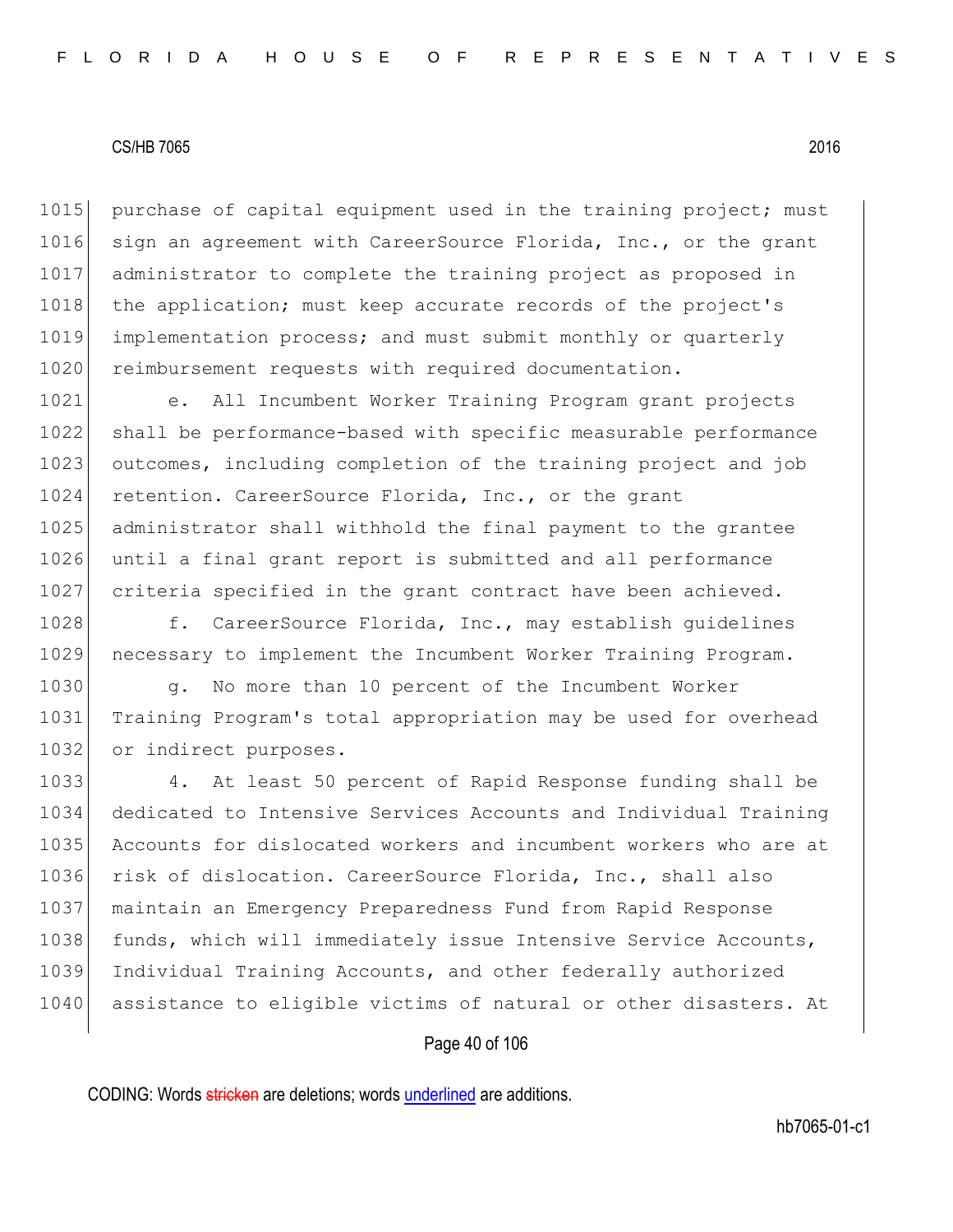1041 the direction of the Governor, these Rapid Response funds shall 1042 be released to local regional workforce development boards for 1043 immediate use after events that qualify under federal law. 1044 Funding shall also be dedicated to maintain a unit at the state 1045 level to respond to Rapid Response emergencies and to work with 1046 state emergency management officials and local regional 1047 workforce development boards. All Rapid Response funds must be 1048 expended based on a plan developed by CareerSource Florida, 1049 Inc., and approved by the Governor.

1050 (b) The administrative entity for Title I, Workforce 1051 Innovation and Opportunity <del>Investment</del> Act of 1998 funds, and 1052 Rapid Response activities is the Department of Economic 1053 Opportunity, which shall provide direction to local regional 1054 workforce development boards regarding Title I programs and 1055 Rapid Response activities pursuant to the direction of 1056 CareerSource Florida, Inc.

1057 (4) FEDERAL REQUIREMENTS, EXCEPTIONS AND REQUIRED 1058 MODIFICATIONS.-

1059 (a) CareerSource Florida, Inc., may provide 1060 indemnification from audit liabilities to local regional 1061 workforce development boards that act in full compliance with 1062 state law and board policy.

1063 (b) CareerSource Florida, Inc., may negotiate and settle 1064 all outstanding issues with the United States Department of 1065 Labor relating to decisions made by CareerSource Florida, Inc., 1066 any predecessor workforce organization, and the Legislature with

Page 41 of 106

CODING: Words stricken are deletions; words underlined are additions.

hb7065-01-c1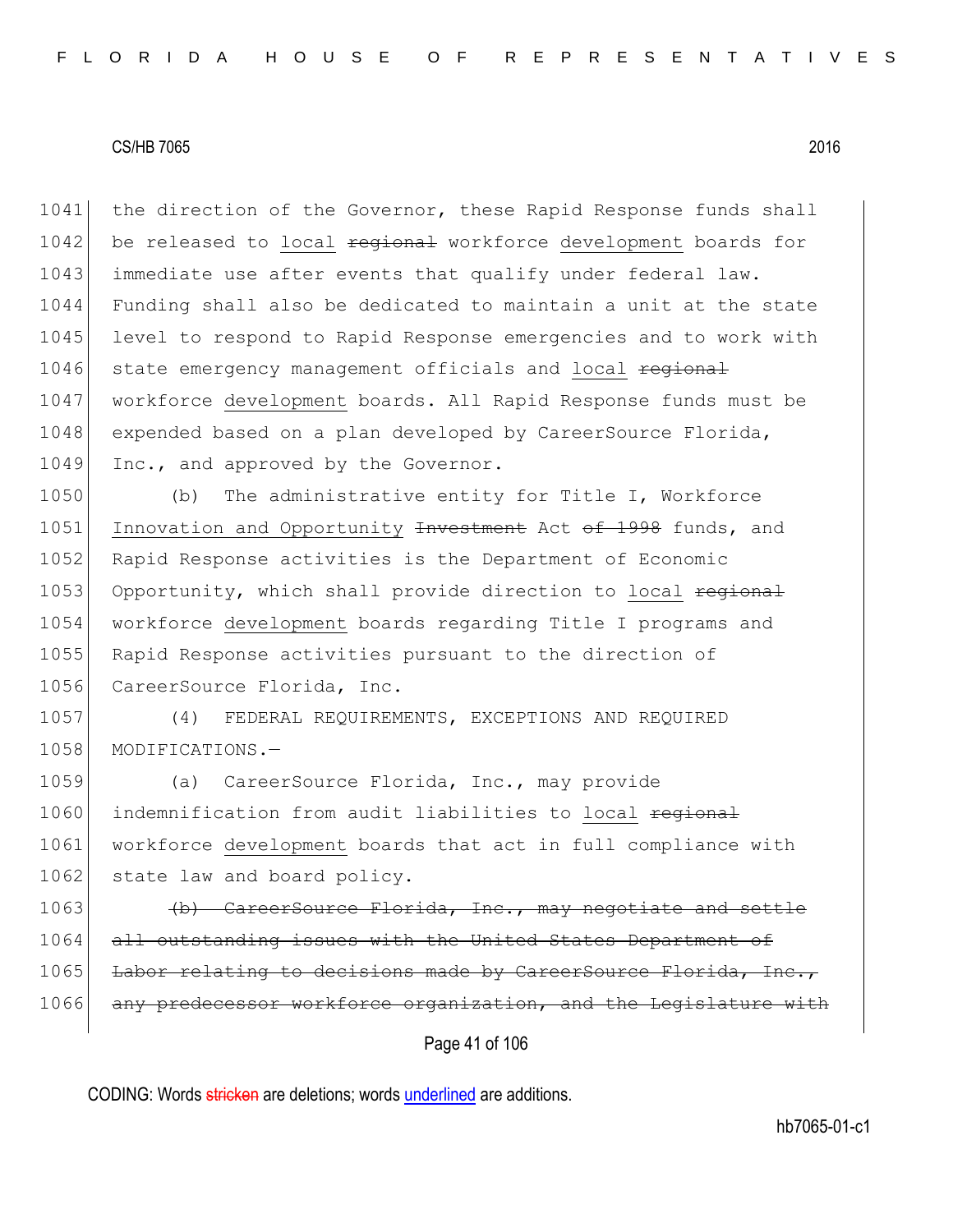1067 regard to the Job Training Partnership Act, making settlements 1068 and closing out all JTPA program year grants. 1069 (b)  $\left\{ \left. e \right\}$  CareerSource Florida, Inc., may make modifications 1070 to the state's plan, policies, and procedures to comply with 1071 federally mandated requirements that in its judgment must be 1072 complied with to maintain funding provided pursuant to Pub. L. 1073 No. 113-128 <del>105-220</del>. The board shall provide written notice to 1074 the Governor, the President of the Senate, and the Speaker of 1075 the House of Representatives within 30 days after any such 1076 changes or modifications. 1077 (c) CareerSource Florida, Inc., shall enter into a 1078 memorandum of understanding with the Department of Education to 1079 ensure that federally mandated requirements of Pub. L. No. 113- 1080 128 are met and comply with the state plan for workforce 1081 development. 1082 (5) LONG-TERM CONSOLIDATION OF WORKFORCE DEVELOPMENT. 1083 CareerSource Florida, Inc., may recommend workforce-related 1084 divisions, bureaus, units, programs, duties, commissions, 1085 boards, and councils for elimination, consolidation, or 1086 privatization. 1087 Section 27. Subsections (3), (4), (5), (9), (11), and (12) 1088 of section 445.004, Florida Statutes, are amended to read: 1089 445.004 CareerSource Florida, Inc.; creation; purpose; 1090 membership; duties and powers.-1091 (3)(a) CareerSource Florida, Inc., shall be governed by a 1092 board of directors, whose membership and appointment must be

Page 42 of 106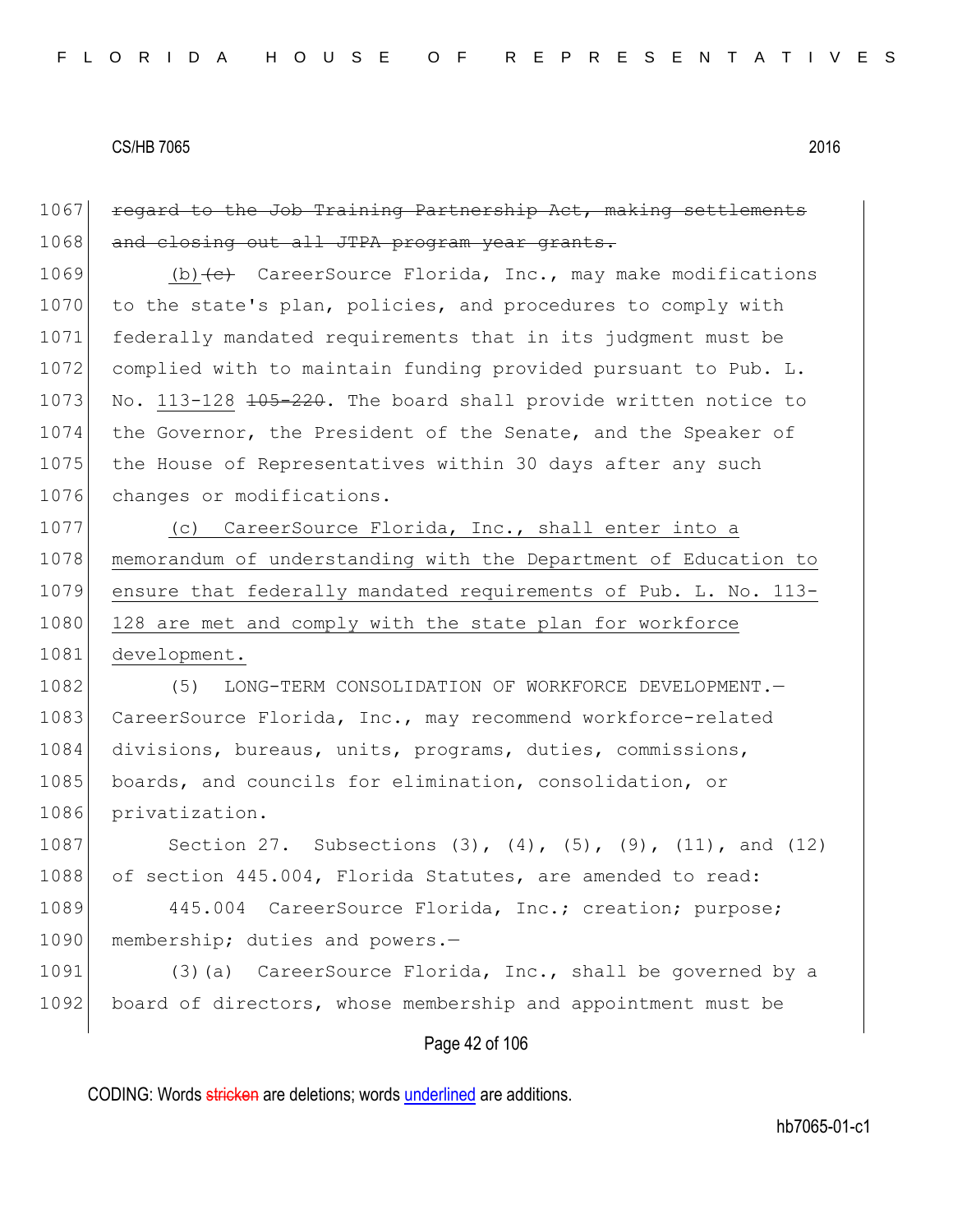1093 consistent with Title I, s. 101(b), Pub. L. No. 113-128 <del>105-220,</del> 1094  $T$  Title I, s. 111(b). Members described in Title I, s. 1095 101(b)(1)(C)(iii)(I)(aa), Pub. L. No. 113-128  $\frac{105-220}{\text{Title}}$ , 1096  $s. 111(b)(1)(c)(\overline{v_i})$  shall be nonvoting members. The number of 1097 directors shall be determined by the Governor, who shall 1098 consider the importance of minority, gender, and geographic 1099 representation in making appointments to the board. When the 1100 Governor is in attendance, he or she shall preside at all 1101 meetings of the board of directors.

1102 (b) The board of directors of CareerSource Florida, Inc., 1103 shall be chaired by a board member designated by the Governor 1104 pursuant to Pub. L. No. 113-128  $\frac{105-220}{100}$ . A member may not serve 1105 more than two terms.

1106 (c) Members appointed by the Governor may serve no more 1107 than two terms and must be appointed for 3-year terms. However, 1108 in order to establish staggered terms for board members, the 1109 Governor shall appoint or reappoint one-third of the board 1110 members for 1-year terms, one-third of the board members for 2-1111 year terms, and one-third of the board members for 3-year terms 1112 beginning July 1, 2016 2005. Subsequent appointments or 1113 reappointments shall be for 3-year terms, except that a member 1114 appointed to fill a vacancy on the board shall be appointed to 1115 serve only the remainder of the term of the member whom he or 1116 she is replacing, and may be appointed for a subsequent 3-year 1117 term. Private sector representatives of businesses, appointed by 1118 the Governor pursuant to Pub. L. No.  $113-128$   $\overline{105-220}$ , shall

## Page 43 of 106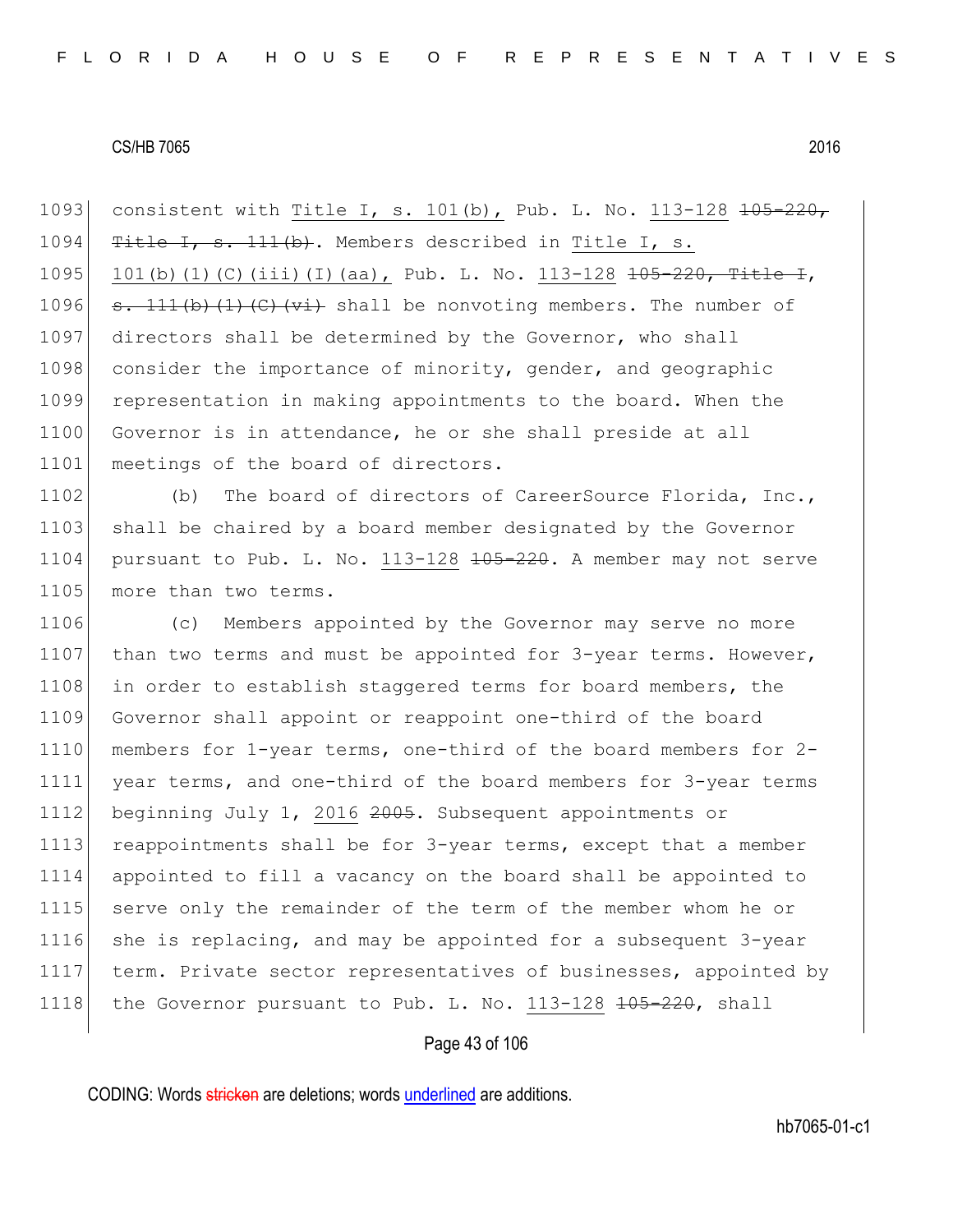1119 constitute a majority of the membership of the board. Private 1120 sector representatives shall be appointed from nominations 1121 received by the Governor, including, but not limited to, those 1122 nominations made by the President of the Senate and the Speaker 1123 of the House of Representatives. Private sector appointments to 1124 the board must be representative of the business community of 1125 this state; no fewer than one-half of the appointments must be 1126 representative of small businesses, and at least five members 1127 must have economic development experience. Members appointed by 1128 the Governor serve at the pleasure of the Governor and are 1129 eligible for reappointment.

 (d) The board shall include the vice chair of the board of directors of Enterprise Florida, Inc., one member representing 1132 each of the Workforce Innovation and Opportunity Act partners, including the Division of Career and Adult Education of the Department of Education, and other entities representing programs identified and determined necessary in the federal Workforce Innovation and Opportunity Act.

1137 (e) (d) A member of the board of directors of CareerSource 1138 Florida, Inc., may be removed by the Governor for cause. Absence 1139 from three consecutive meetings results in automatic removal. 1140 The chair of CareerSource Florida, Inc., shall notify the 1141 Governor of such absences.

1142 (f)<del>(e)</del> Representatives of businesses appointed to the 1143 board of directors may not include providers of workforce 1144 services.

# Page 44 of 106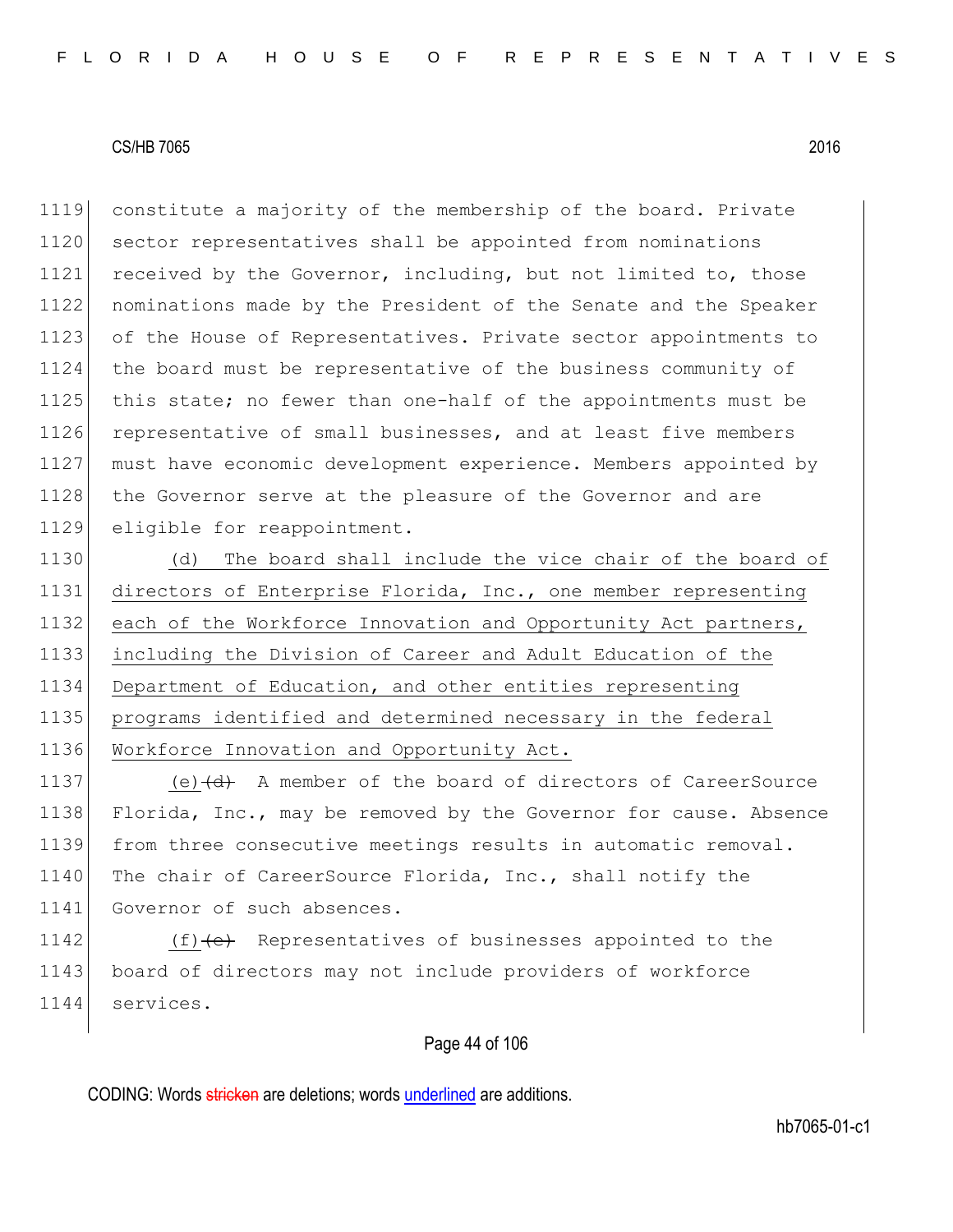1145 (4)(a) The president of CareerSource Florida, Inc., shall 1146 be hired by the board of directors of CareerSource Florida, 1147 Inc., and shall serve at the pleasure of the Governor in the 1148 capacity of an executive director and secretary of CareerSource 1149 Florida, Inc.

 (b) The board of directors of CareerSource Florida, Inc., shall meet at least quarterly and at other times upon the call 1152 of its chair. The board and its committees, subcommittees, or other subdivisions may use any method of telecommunications to conduct meetings, including establishing a quorum through telecommunications, if the public is given proper notice of the telecommunications meeting and is given reasonable access to 1157 observe and, if appropriate, participate.

1158 (c) A majority of the total current membership of the 1159 board of directors of CareerSource Florida, Inc., constitutes a 1160 quorum.

1161 (d) A majority of those voting is required to organize and 1162 conduct the business of the board, except that a majority of the 1163 entire board of directors is required to adopt or amend the 1164 bylaws.

1165 (e) Except as delegated or authorized by the board of 1166 directors of CareerSource Florida, Inc., individual members have 1167 no authority to control or direct the operations of CareerSource 1168 Florida, Inc., or the actions of its officers and employees, 1169 including the president.

1170 (f) Members of the board of directors of CareerSource

#### Page 45 of 106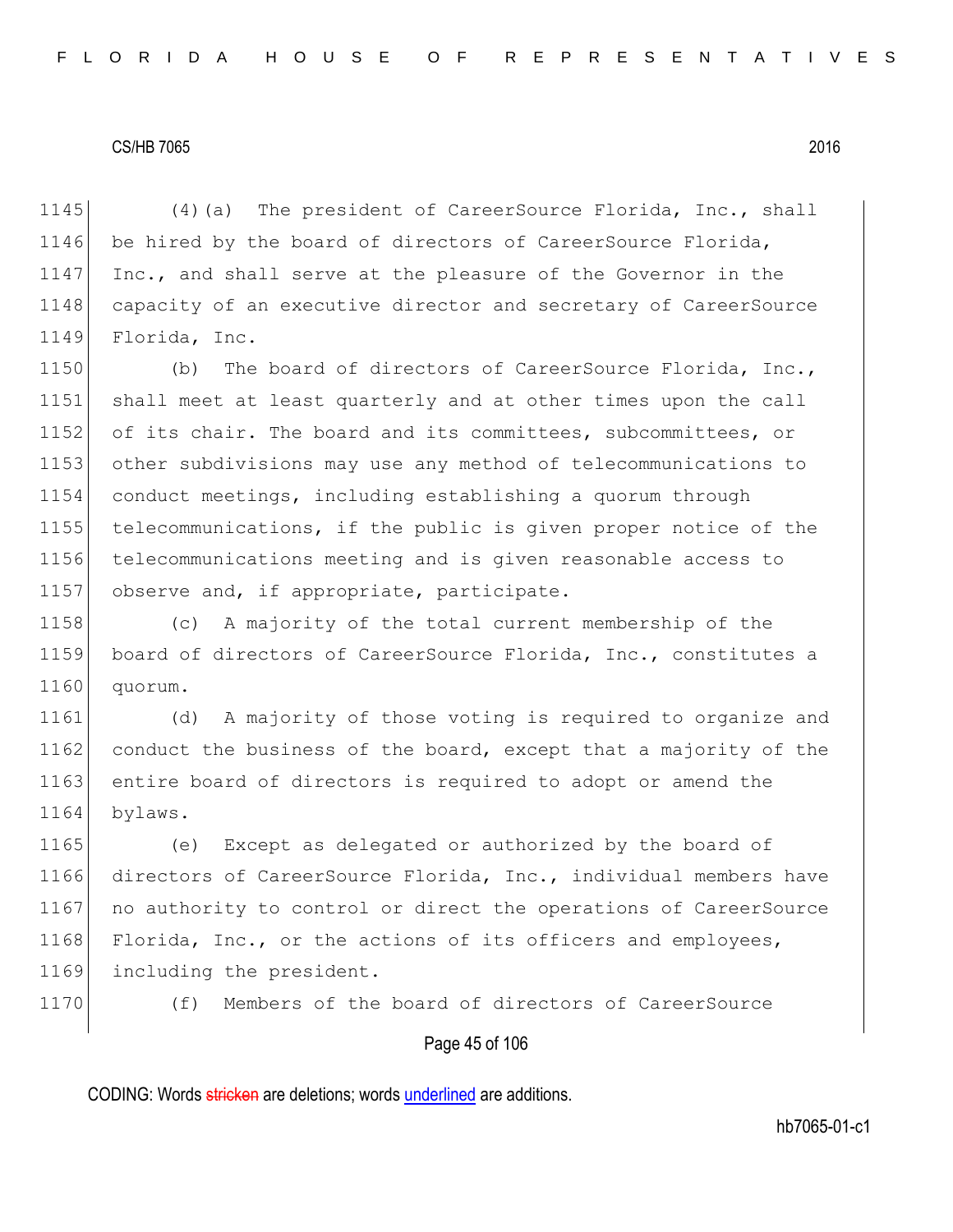1171 Florida, Inc., and its committees serve without compensation, 1172 but these members, the president, and the employees of 1173 CareerSource Florida, Inc., may be reimbursed for all 1174 reasonable, necessary, and actual expenses pursuant to s. 1175 112.061.

1176 (g) The board of directors of CareerSource Florida, Inc., 1177 may establish an executive committee consisting of the chair and 1178 at least six additional board members selected by the chair, one 1179 of whom must be a representative of organized labor. The 1180 executive committee and the president have such authority as the 1181 board delegates to them, except that the board of directors may 1182 not delegate to the executive committee authority to take action 1183 that requires approval by a majority of the entire board of 1184 directors.

1185 (h) The chair may appoint committees to fulfill the 1186 board's responsibilities, to comply with federal requirements, 1187 or to obtain technical assistance, and must incorporate members 1188 of local regional workforce development boards into its 1189 structure.

1190 (i) Each member of the board of directors who is not 1191 otherwise required to file a financial disclosure pursuant to s. 1192 8, Art. II of the State Constitution or s. 112.3144 must file 1193 disclosure of financial interests pursuant to s. 112.3145.

1194 (5) CareerSource Florida, Inc., shall have all the powers 1195 and authority not explicitly prohibited by statute which are 1196 necessary or convenient to carry out and effectuate its purposes

## Page 46 of 106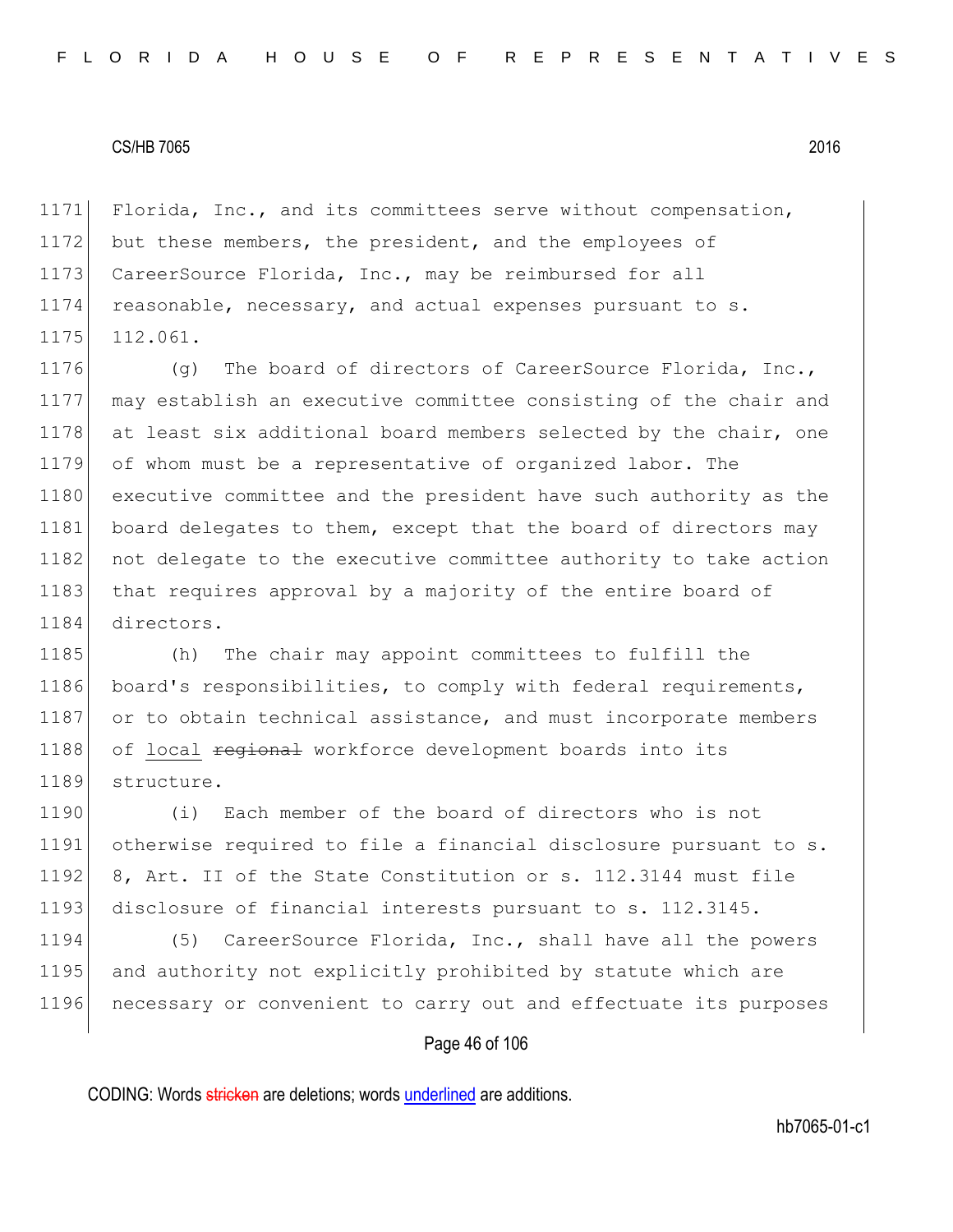Page 47 of 106 1197 as determined by statute, Pub. L. No.  $113-128$   $\overline{105-220}$ , and the 1198 Governor, as well as its functions, duties, and 1199 responsibilities, including, but not limited to, the following: 1200 (a) Serving as the state's Workforce Development 1201 <del>Investment</del> Board pursuant to Pub. L. No. 113-128 <del>105-220</del>. Unless 1202 otherwise required by federal law, at least 90 percent of 1203 workforce development funding must go toward direct customer 1204 service. 1205 (b) Providing oversight and policy direction to ensure 1206 that the following programs are administered by the department 1207 in compliance with approved plans and under contract with 1208 CareerSource Florida, Inc.: 1209 1. Programs authorized under Title I of the Workforce 1210 Innovation and Opportunity <del>Investment</del> Act of 1998, Pub. L. No. 1211 113-128 <del>105-220</del>, with the exception of programs funded directly 1212 by the United States Department of Labor under Title I, s. 167. 1213 2. Programs authorized under the Wagner-Peyser Act of 1214 1933, as amended, 29 U.S.C. ss. 49 et seq. 1215 3. Activities authorized under Title II of the Trade Act 1216 of 2002, as amended, 19 U.S.C. ss. 2272 et seq., and the Trade 1217 Adjustment Assistance Program. 1218 4. Activities authorized under 38 U.S.C. chapter 41, 1219 including job counseling, training, and placement for veterans. 1220 5. Employment and training activities carried out under 1221 funds awarded to this state by the United States Department of 1222 Housing and Urban Development.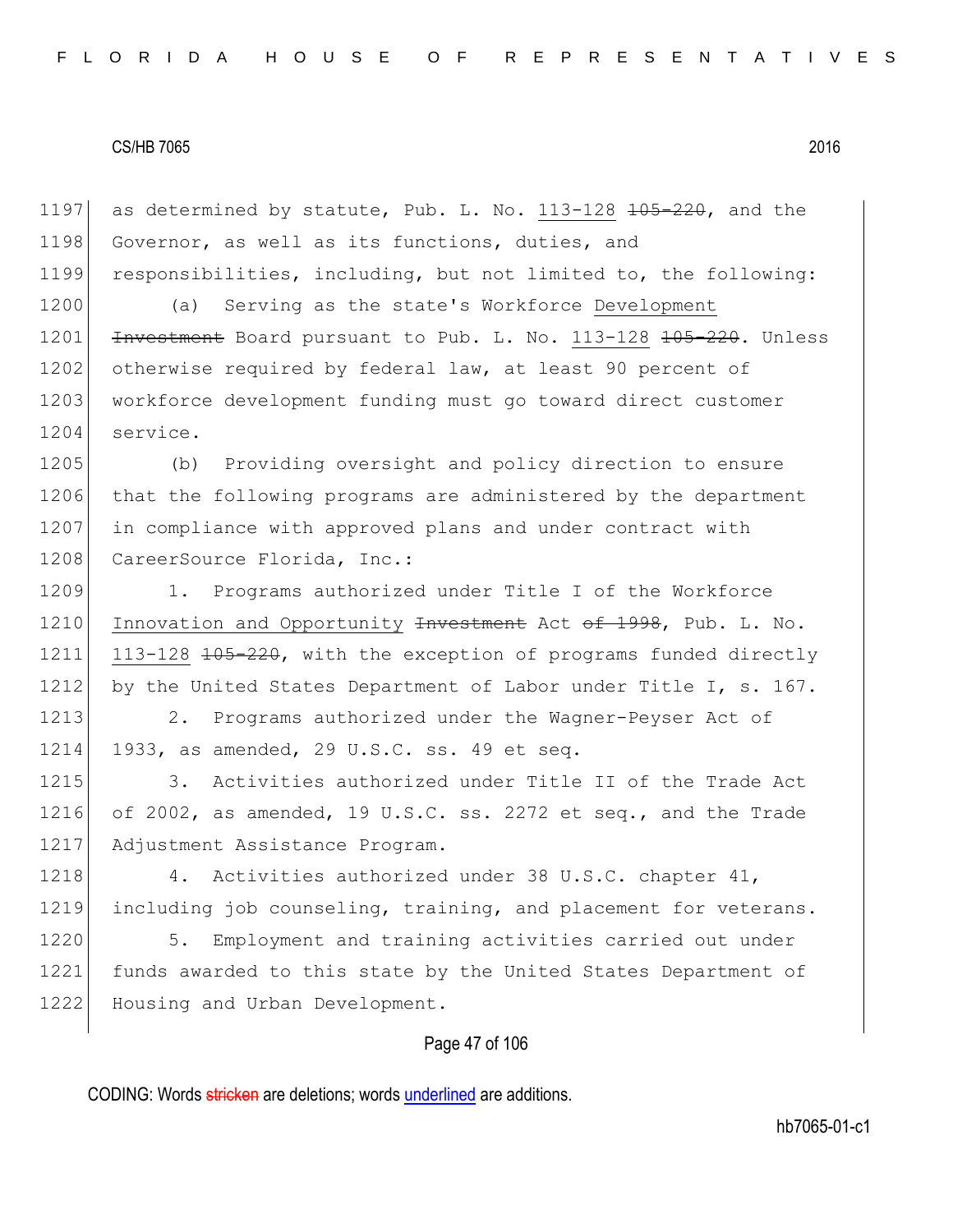| 1223 | Welfare transition services funded by the Temporary<br>6.        |
|------|------------------------------------------------------------------|
| 1224 | Assistance for Needy Families Program, created under the         |
| 1225 | Personal Responsibility and Work Opportunity Reconciliation Act  |
| 1226 | of 1996, as amended, Pub. L. No. 104-193, and Title IV, s. 403,  |
| 1227 | of the Social Security Act, as amended.                          |
| 1228 | Displaced homemaker programs, provided under s. 446.50.<br>7.    |
| 1229 | The Florida Bonding Program, provided under s.<br>8.             |
| 1230 | 164(a)(1), Pub. L. No. $97-300$ , s. $164(a)(1)$ .               |
| 1231 | The Food Assistance Employment and Training Program,<br>9.       |
| 1232 | provided under the Food and Nutrition Act of 2008, 7 U.S.C. ss.  |
| 1233 | 2011-2032; the Food Security Act of 1988, Pub. L. No. 99-198;    |
| 1234 | and the Hunger Prevention Act, Pub. L. No. 100-435.              |
| 1235 | 10.<br>The Quick-Response Training Program, provided under       |
| 1236 | ss. 288.046-288.047. Matching funds and in-kind contributions    |
| 1237 | that are provided by clients of the Quick-Response Training      |
| 1238 | Program shall count toward the requirements of s. 288.904,       |
| 1239 | pertaining to the return on investment from activities of        |
| 1240 | Enterprise Florida, Inc.                                         |
| 1241 | The Work Opportunity Tax Credit, provided under the<br>11.       |
| 1242 | Tax and Trade Relief Extension Act of 1998, Pub. L. No. 105-277, |
| 1243 | and the Taxpayer Relief Act of 1997, Pub. L. No. 105-34.         |
| 1244 | 12. Offender placement services, provided under ss.              |
| 1245 | 944.707-944.708.                                                 |
| 1246 | The department may adopt rules necessary to administer<br>(C)    |
| 1247 | the provisions of this chapter which relate to implementing and  |
| 1248 | administering the programs listed in paragraph (b) as well as    |
|      | Page 48 of 106                                                   |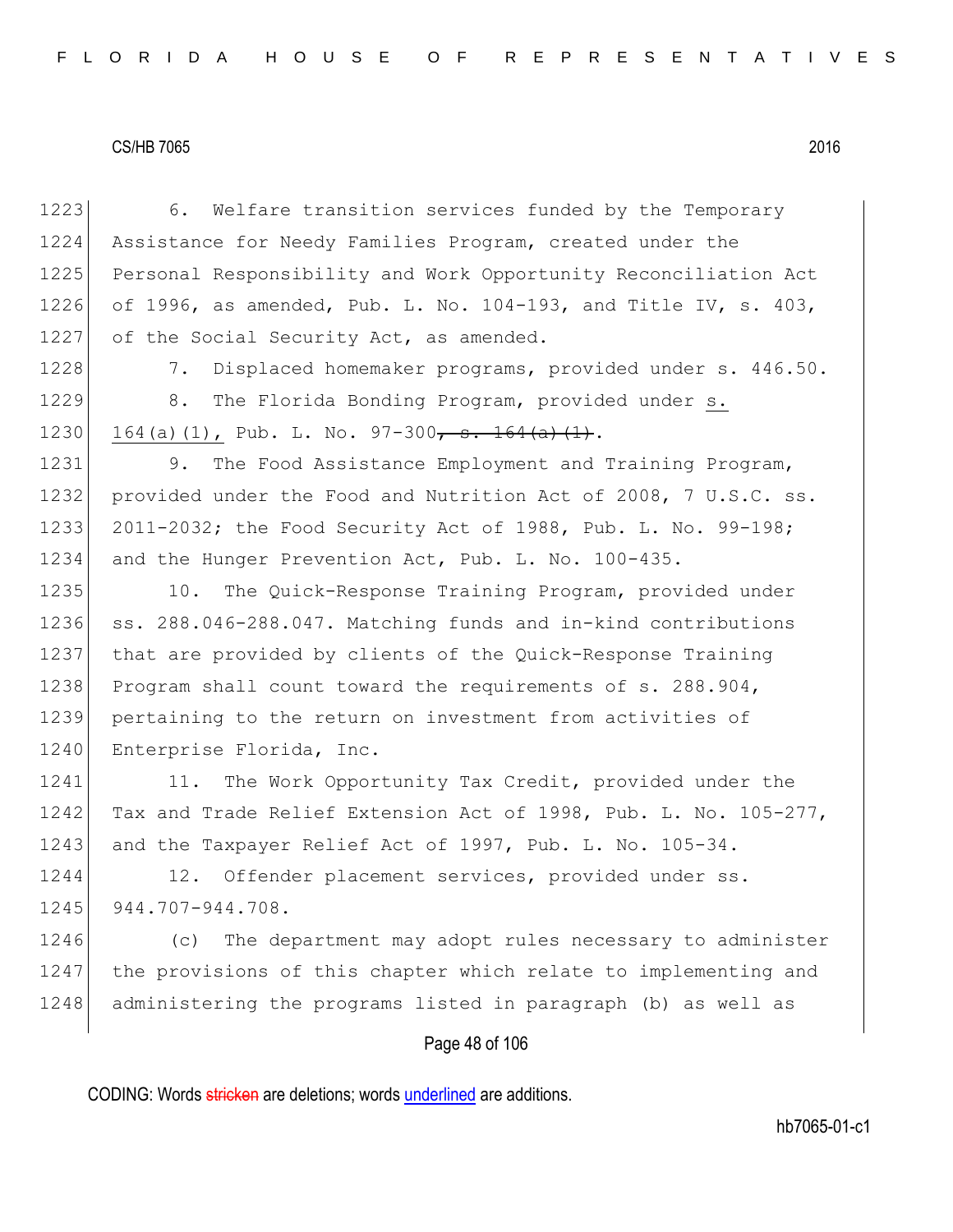1249 rules related to eligible training providers and auditing and 1250 monitoring subrecipients of the workforce system grant funds.

1251 (d) Contracting with public and private entities as 1252 necessary to further the directives of this section. All 1253 contracts executed by CareerSource Florida, Inc., must include 1254 specific performance expectations and deliverables. All 1255 CareerSource Florida, Inc., contracts, including those 1256 solicited, managed, or paid by the department pursuant to s. 1257 20.60(5)(c) are exempt from s. 112.061, but shall be governed by 1258 subsection (1).

1259 (e) Notifying the Governor, the President of the Senate, 1260 and the Speaker of the House of Representatives of noncompliance 1261 by the department or other agencies or obstruction of the 1262 board's efforts by such agencies. Upon such notification, the 1263 Executive Office of the Governor shall assist agencies to bring 1264 them into compliance with board objectives.

1265 (f) Ensuring that the state does not waste valuable 1266 training resources. The board shall direct that all resources, 1267 including equipment purchased for training Workforce Innovation 1268 and Opportunity <del>Investment</del> Act clients, be available for use at 1269 all times by eligible populations as first priority users. At 1270 times when eligible populations are not available, such 1271 resources shall be used for any other state-authorized education 1272 and training purpose. CareerSource Florida, Inc., may authorize 1273 expenditures to award suitable framed certificates, pins, or 1274 other tokens of recognition for performance by a local regional

#### Page 49 of 106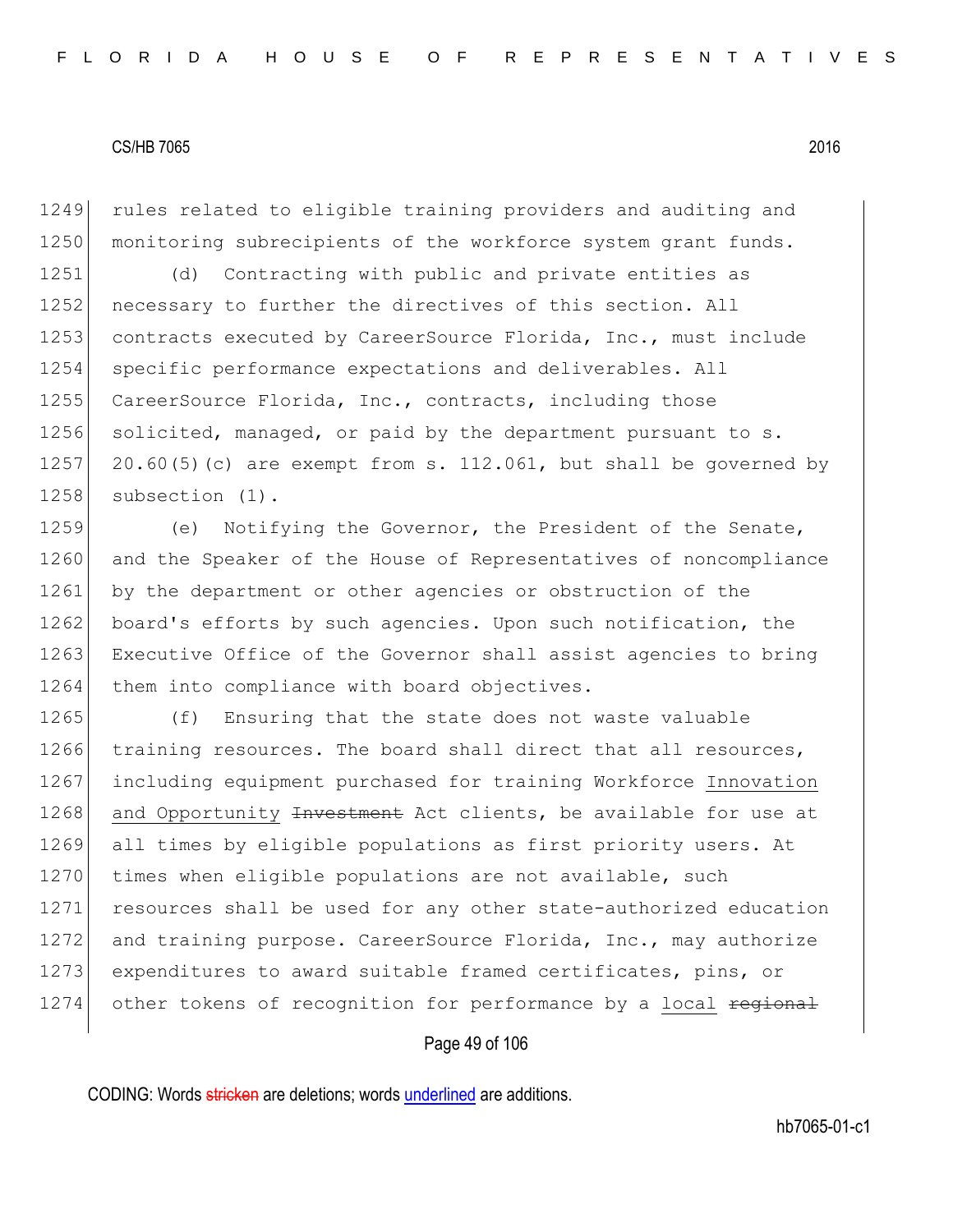1275 workforce development board, its committees and subdivisions, 1276 and other units of the workforce system. CareerSource Florida, 1277 Inc., may also authorize expenditures for promotional items, 1278 such as t-shirts, hats, or pens printed with messages promoting 1279 the state's workforce system to employers, job seekers, and 1280 program participants. However, such expenditures are subject to 1281 federal regulations applicable to the expenditure of federal  $1282$  funds.

1283 (g) Establishing a dispute resolution process for all 1284 memoranda of understanding or other contracts or agreements 1285 entered into between the department and local regional workforce 1286 development boards.

1287 (h) Archiving records with the Bureau of Archives and 1288 Records Management of the Division of Library and Information 1289 Services of the Department of State.

1290 (9) CareerSource Florida, Inc., in collaboration with the 1291 local regional workforce development boards and appropriate 1292 state agencies and local public and private service providers 1293 and in consultation with the Office of Program Policy Analysis 1294 and Government Accountability, shall establish uniform 1295 performance accountability measures that apply across the core 1296 programs and standards to gauge the performance of the state and 1297 local workforce development areas in achieving the workforce 1298 development strategy. These measures and standards must be 1299 organized into three outcome tiers. 1300 (a) The performance accountability measures for the core

Page 50 of 106

CODING: Words stricken are deletions; words underlined are additions.

hb7065-01-c1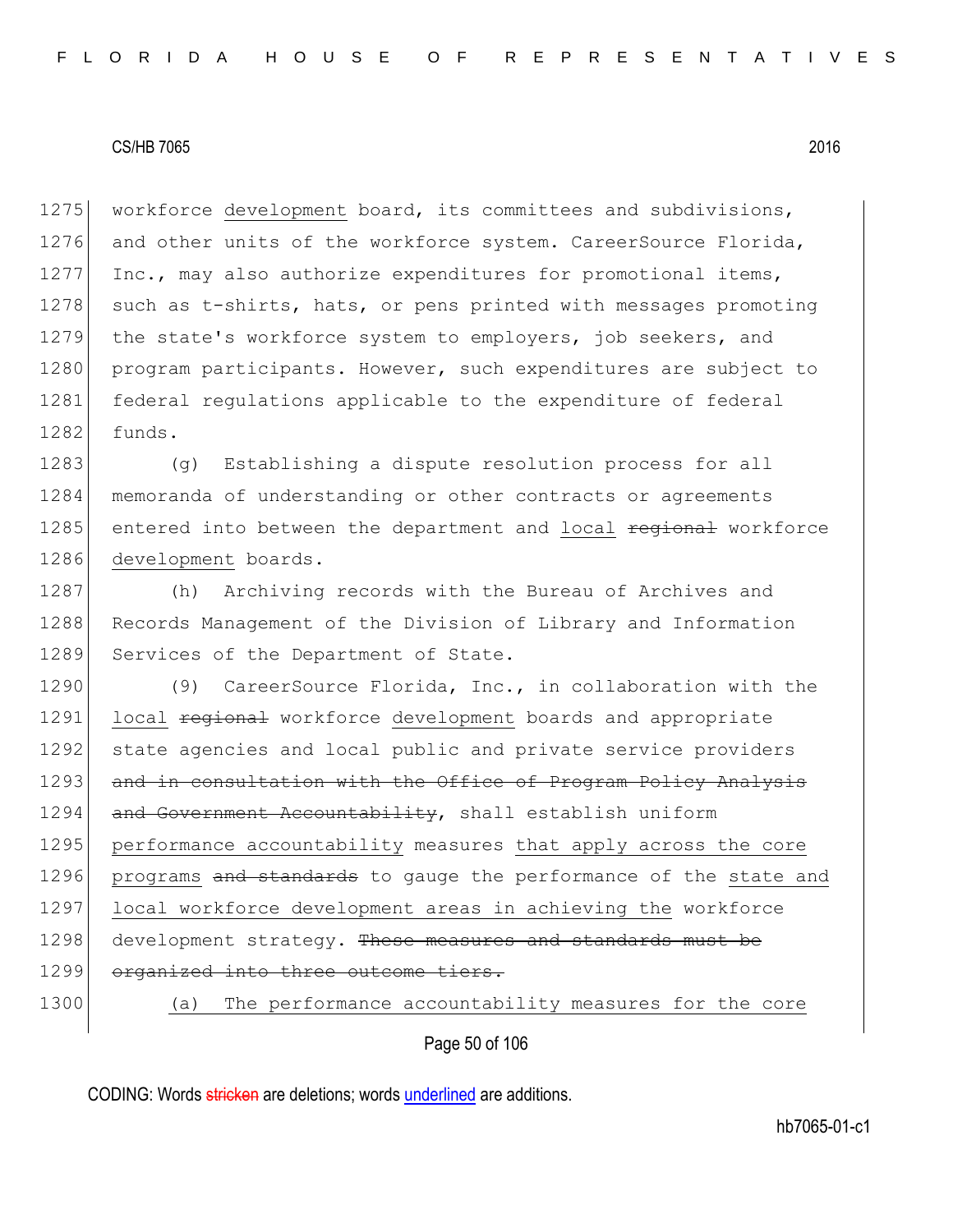| 1301 | programs shall consist of the primary indicators of performance, |
|------|------------------------------------------------------------------|
| 1302 | any additional indicators of performance, and a state adjusted   |
| 1303 | level of performance for each indicator pursuant to Title I, s.  |
| 1304 | 116(b), Pub. L. No. $113-128$ .                                  |
| 1305 | The performance accountability measures for each local<br>(b)    |
| 1306 | workforce development area shall consist of the primary          |
| 1307 | indicators of performance, any additional indicators of          |
| 1308 | performance, and a local level of performance for each indicator |
| 1309 | pursuant to Pub. L. No. 113-128. The local level of performance  |
| 1310 | shall be determined by the local workforce development board,    |
| 1311 | the chief elected official, and the Governor pursuant to Title   |
| 1312 | I, s. $116(c)$ , Pub. L. No. $113-128$ .                         |
| 1313 | Performance accountability measures shall be used to<br>(C)      |
| 1314 | generate performance reports pursuant to Title I, s. 116(d),     |
| 1315 | Pub. L. No. 113-128.                                             |
| 1316 | (a) The first tier of measures must be organized to              |
| 1317 | provide benchmarks for systemwide outcomes. CareerSource         |
| 1318 | Florida, Inc., shall, in collaboration with the Office of        |
| 1319 | Program Policy Analysis and Government Accountability, establish |
| 1320 | goals for the tier-one outcomes. Systemwide outcomes may include |
| 1321 | employment in occupations demonstrating continued growth in      |
| 1322 | wages; continued employment after 3, 6, 12, and 24 months;       |
| 1323 | reduction in and elimination of public assistance reliance; job  |
| 1324 | placement; employer satisfaction; and positive return on         |
| 1325 | investment of public resources.                                  |
| 1326 | (b) The second tier of measures must be organized to             |
|      | Page 51 of 106                                                   |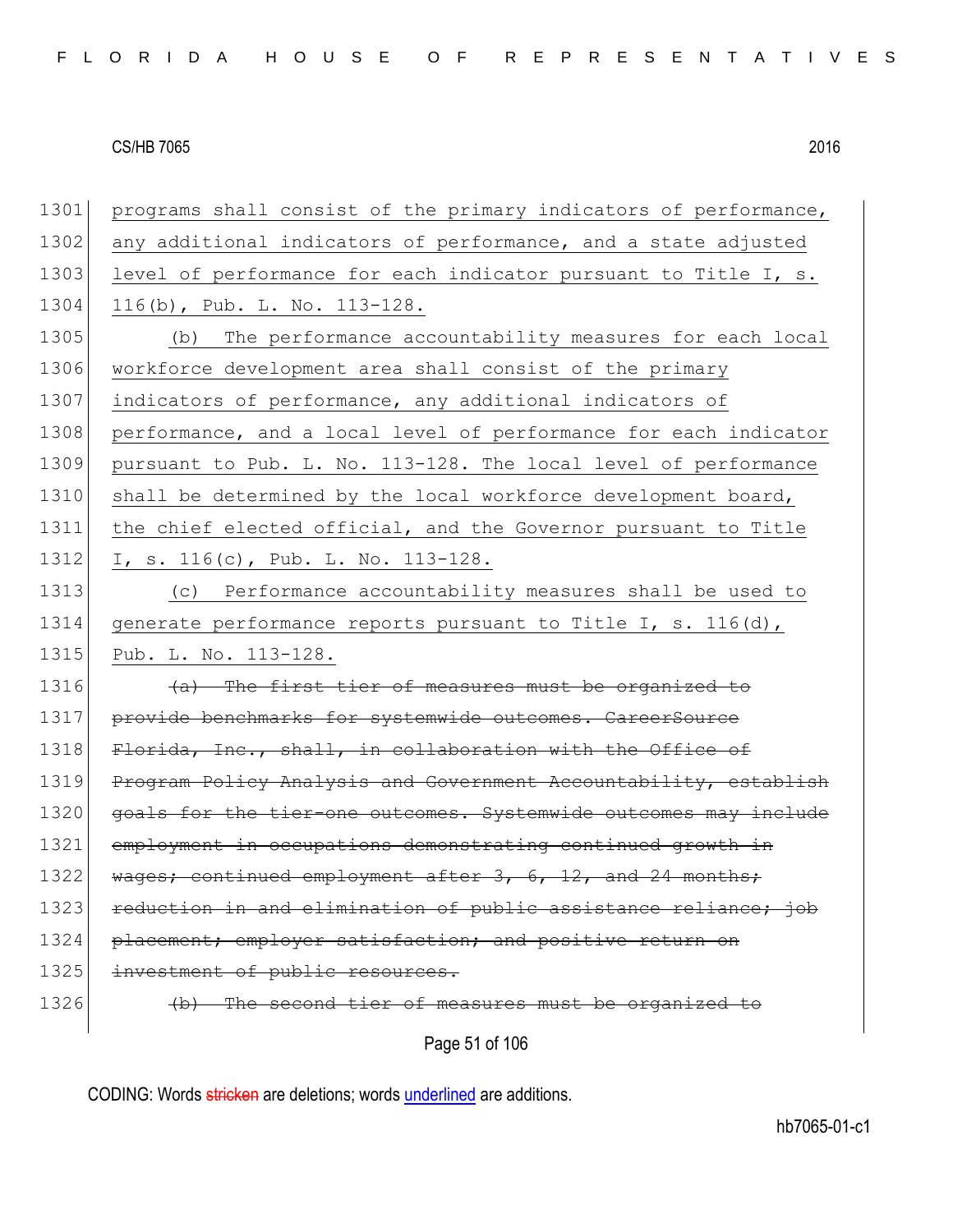Page 52 of 106 1327 provide a set of benchmark outcomes for the strategic components 1328 of the workforce development strategy. Cost per entered 1329 employment, earnings at placement, retention in employment, job 1330 placement, and entered employment rate must be included among 1331 the performance outcome measures. 1332 **(c)** The third tier of measures must be the operational  $1333$  output measures to be used by the agency implementing programs, 1334 which may be specific to federal requirements. The tier-three 1335 measures must be developed by the agencies implementing 1336 programs, which may consult with CareerSource Florida, Inc., in 1337 this effort. Such measures must be reported to CareerSource 1338 Florida, Inc., by the appropriate implementing agency. 1339 (d) Regional differences must be reflected in the 1340 establishment of performance goals and may include job 1341 availability, unemployment rates, average worker wage, and 1342 available employable population. 1343 (e) Job placement must be reported pursuant to s. 1008.39. 1344 Positive outcomes for providers of education and training must 1345 be consistent with ss. 1008.42 and 1008.43. 1346 (d) $(f)$  The performance accountability uniform measures of 1347 success that are adopted by CareerSource Florida, Inc., or the 1348 local regional workforce development boards must be developed in 1349 a manner that provides for an equitable comparison of the 1350 relative success or failure of any service provider in terms of 1351 positive outcomes. 1352 (g) By December 1 of each year, CareerSource Florida,

CODING: Words stricken are deletions; words underlined are additions.

hb7065-01-c1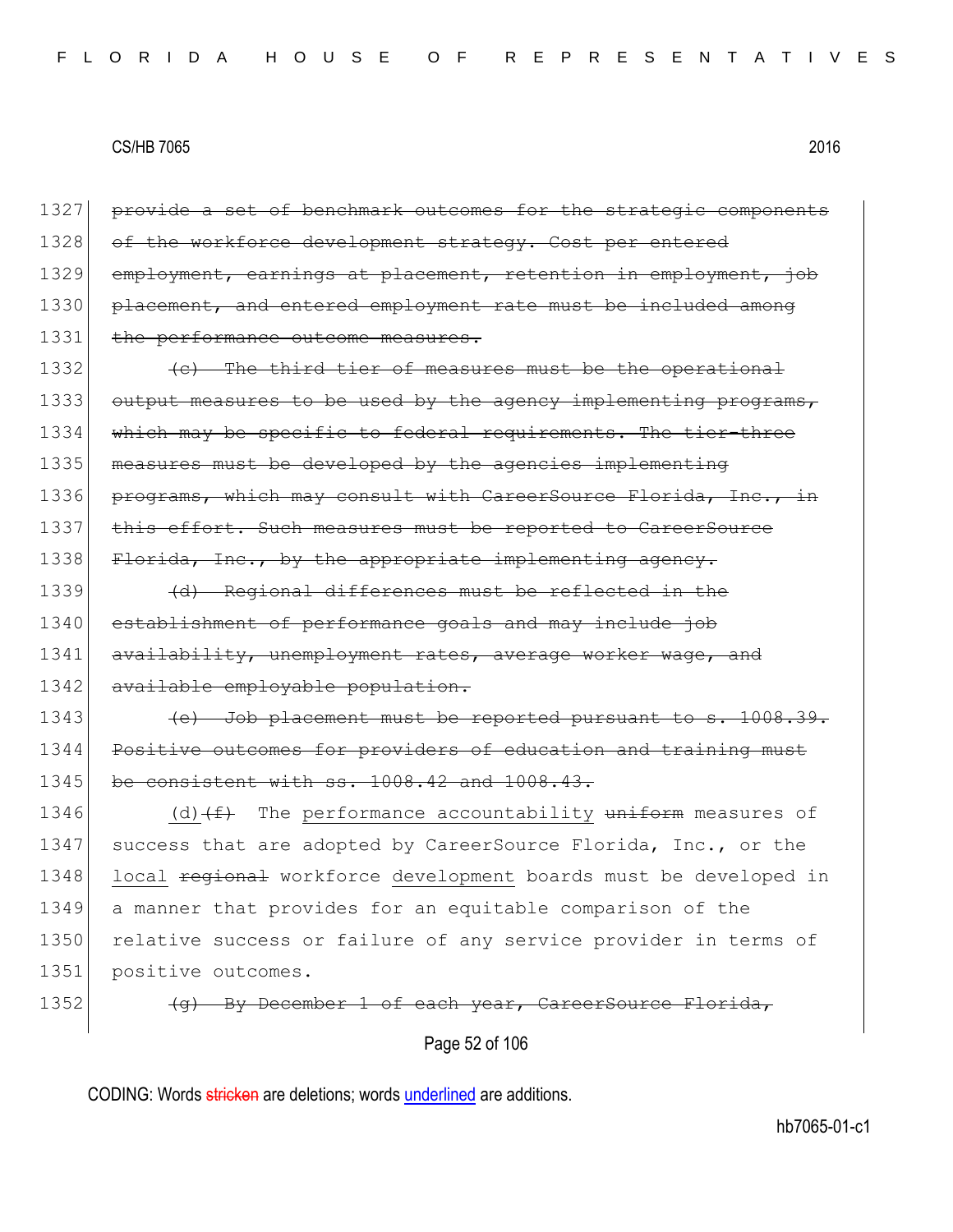1353 Inc., shall provide the Legislature with a report detailing the 1354 performance of Florida's workforce development system, as 1355 reflected in the three-tier measurement system. The report also 1356 must benchmark Florida outcomes for all tiers as compared with 1357 other states that collect data similarly.

1358 (11) The workforce development system must use a charter-1359 process approach aimed at encouraging local design and control 1360 of service delivery and targeted activities. CareerSource 1361 Florida, Inc., shall be responsible for granting charters to 1362 local regional workforce development boards that have a 1363 membership consistent with the requirements of federal and state 1364 law and have developed a plan consistent with the state's 1365 workforce development strategy. The plan must specify methods 1366 for allocating the resources and programs in a manner that 1367 eliminates unwarranted duplication, minimizes administrative 1368 costs, meets the existing job market demands and the job market 1369 demands resulting from successful economic development 1370 activities, ensures access to quality workforce development 1371 services for all Floridians, allows for pro rata or partial 1372 distribution of benefits and services, prohibits the creation of 1373 a waiting list or other indication of an unserved population, 1374 serves as many individuals as possible within available 1375 resources, and maximizes successful outcomes. As part of the 1376 charter process, CareerSource Florida, Inc., shall establish 1377 incentives for effective coordination of federal and state 1378 programs, outline rewards for successful job placements, and

#### Page 53 of 106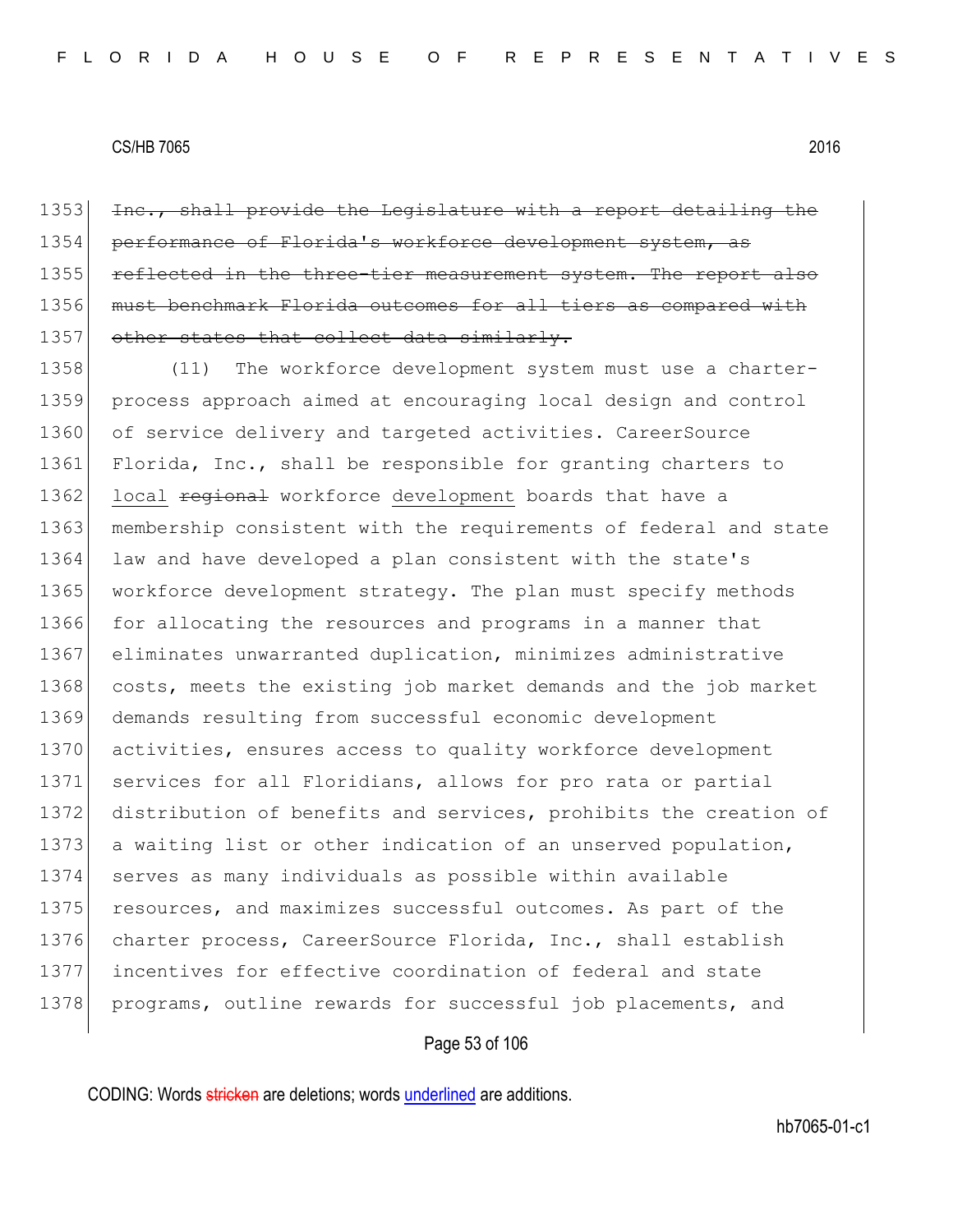1379 institute collaborative approaches among local service 1380 providers. Local decisionmaking and control shall be important 1381 components for inclusion in this charter application. 1382 (12) CareerSource Florida, Inc., shall enter into 1383 agreement with Space Florida and collaborate with vocational 1384 institutes, community colleges, colleges, and universities in 1385 this state<sub> $\tau$ </sub> to develop a workforce development strategy to 1386 implement the workforce provisions of s. 331.3051. 1387 Section 28. Section 445.006, Florida Statutes, is amended 1388 to read: 1389 445.006 State plan Strategic and operational plans for 1390 workforce development.-1391 (1) STATE PLAN.-CareerSource Florida, Inc., in conjunction 1392 with state and local partners in the workforce system, shall 1393 develop a state strategie plan that produces an educated and 1394 skilled workforce employees for employers in the state. The 1395 state strategie plan must consist of strategic and operational 1396 planning elements. The state plan shall be submitted by the 1397 Governor to the United States Department of Labor pursuant to 1398 the requirements of Pub. L. No. 113-128 shall be updated or 1399 modified by January 1 of each year. 1400 (2) STRATEGIC PLANNING ELEMENTS.—CareerSource Florida, 1401 Inc., in conjunction with state and local partners in the 1402 workforce system, shall develop strategic planning elements, 1403 pursuant to Title I, s. 102, Pub. L. No. 113-128, for the state 1404 plan.

Page 54 of 106

CODING: Words stricken are deletions; words underlined are additions.

hb7065-01-c1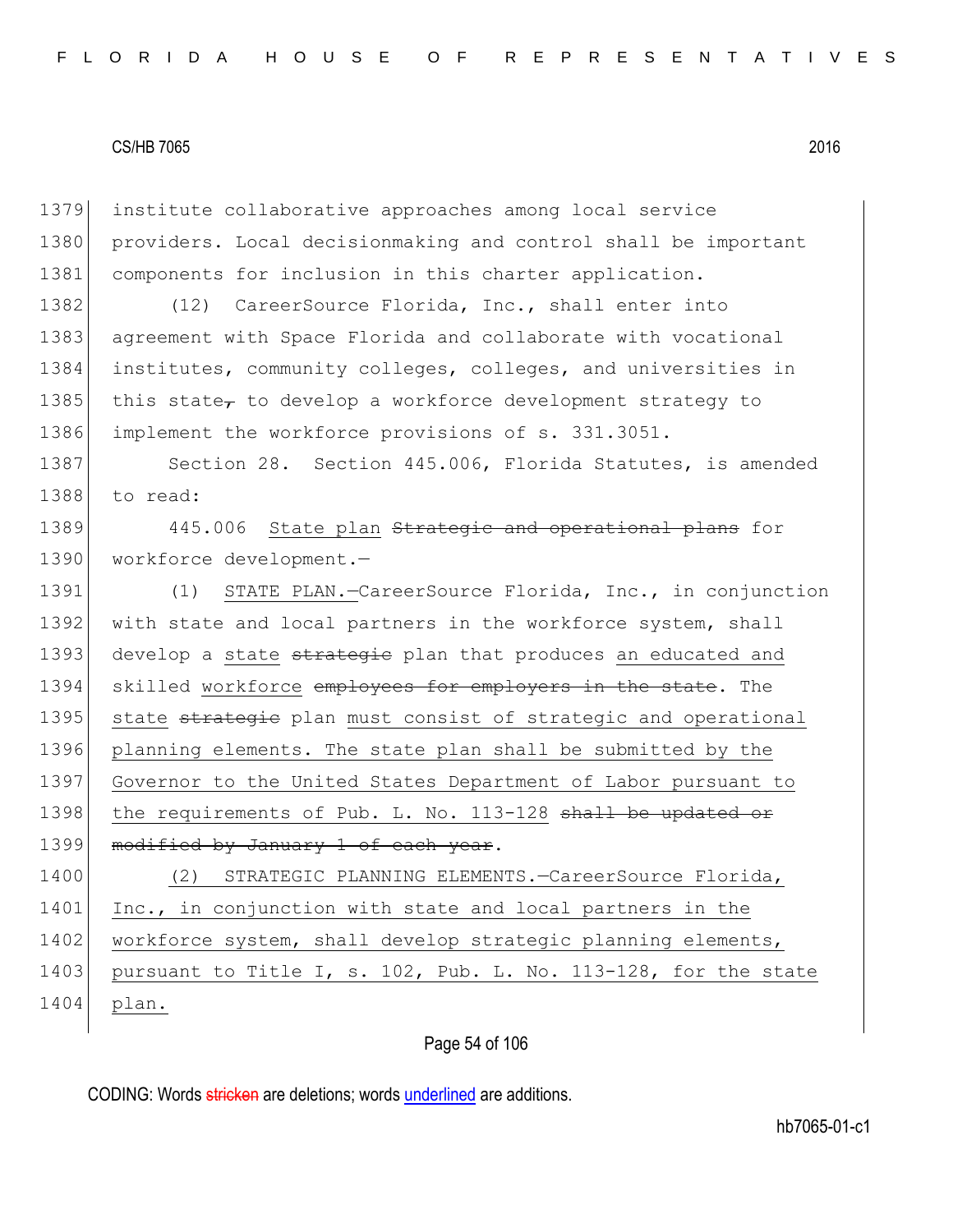Page 55 of 106 1405 (a) The strategic planning elements of the state plan must 1406 include, but need not be limited to, strategies for: 1407  $1.4a$  Fulfilling the workforce system goals and strategies 1408 prescribed in s. 445.004; 1409  $\vert$  2. (b) Aggregating, integrating, and leveraging workforce 1410 system resources; 1411  $\vert$  3. (c) Coordinating the activities of federal, state, and 1412 local workforce system partners; 1413 4. (d) Addressing the workforce needs of small businesses; 1414 and 1415 5. (e) Fostering the participation of rural communities and 1416 distressed urban cores in the workforce system. 1417 (b) $(4)$  The strategic planning elements  $\frac{1}{2}$  must include 1418 criteria for allocating workforce resources to local regional 1419 workforce development boards. With respect to allocating funds 1420 to serve customers of the welfare transition program, such 1421 criteria may include weighting factors that indicate the 1422 relative degree of difficulty associated with securing and 1423 retaining employment placements for specific subsets of the 1424 | welfare transition caseload. 1425 (3) OPERATIONAL PLANNING ELEMENTS.—CareerSource Florida, 1426 Inc., in conjunction with state and local partners in the 1427 workforce system, shall develop operational planning elements, 1428 pursuant to Title I, s. 102, Pub. L. No. 113-128, for the state 1429 plan. 1430 (2) CareerSource Florida, Inc., shall establish an

CODING: Words stricken are deletions; words underlined are additions.

hb7065-01-c1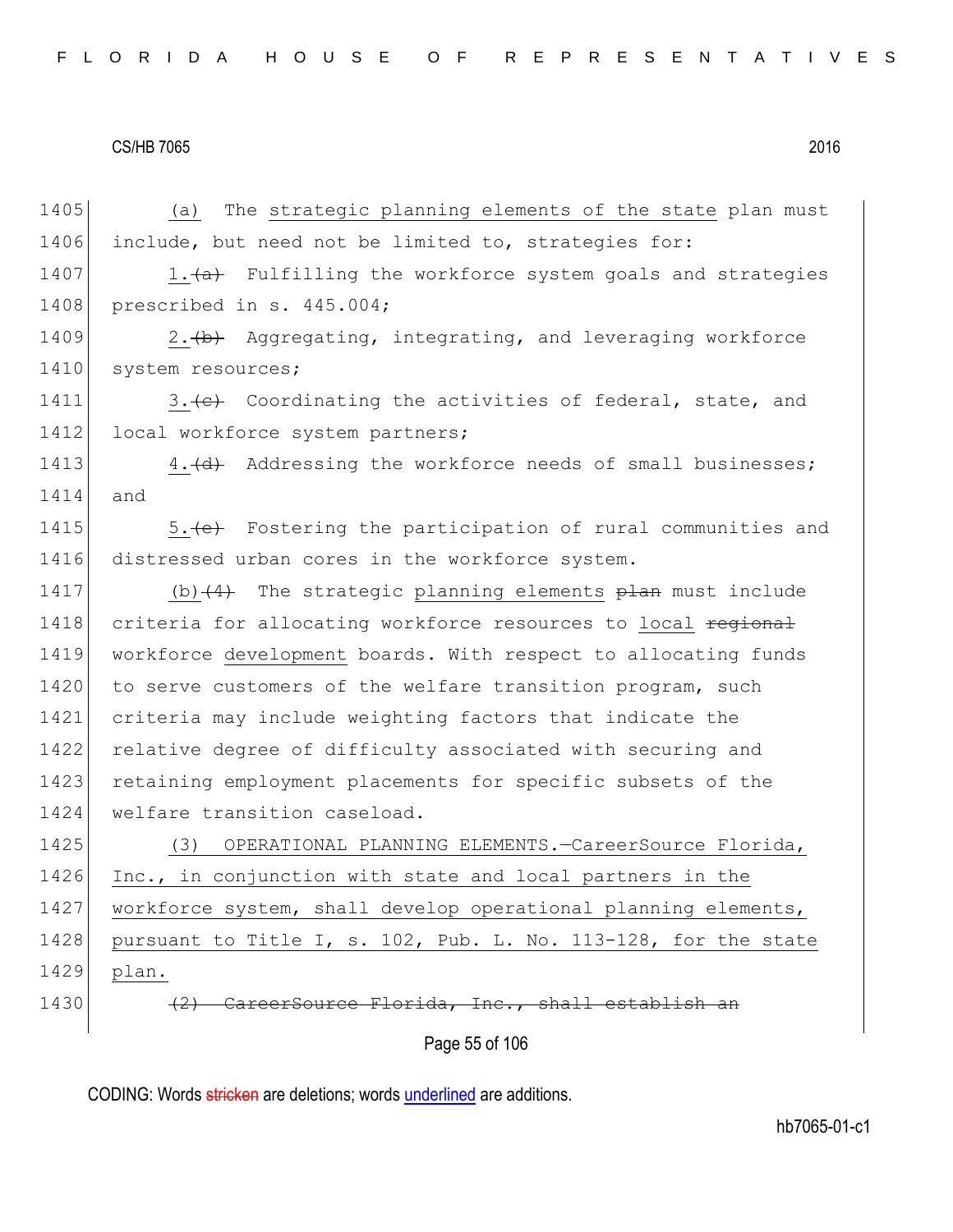1431 operational plan to implement the state strategic plan. The 1432 operational plan shall be submitted to the Governor and the 1433 Legislature along with the strategic plan and must reflect the 1434 allocation of resources as appropriated by the Legislature to 1435 specific responsibilities enumerated in law. As a component of 1436 the operational plan required under this section, CareerSource 1437 Florida, Inc., shall develop a workforce marketing plan, with 1438 the goal of educating individuals inside and outside the state 1439 about the employment market and employment conditions in the 1440 state. The marketing plan must include, but need not be limited 1441 to, strategies for: 1442 (a) Distributing information to secondary and 1443 postsecondary education institutions about the diversity of 1444 businesses in the state, specific clusters of businesses or 1445 business sectors in the state, and occupations by industry which 1446 are in demand by employers in the state; 1447 (b) Distributing information about and promoting use of 1448 the Internet-based job matching and labor market information 1449 system authorized under s. 445.011; and 1450 **(c)** Coordinating with Enterprise Florida, Inc., to ensure 1451 that workforce marketing efforts complement the economic 1452 development marketing efforts of the state. 1453 (3) The operational plan must include performance 1454 measures, standards, measurement criteria, and contract 1455 guidelines in the following areas with respect to participants 1456 in the welfare transition program:

Page 56 of 106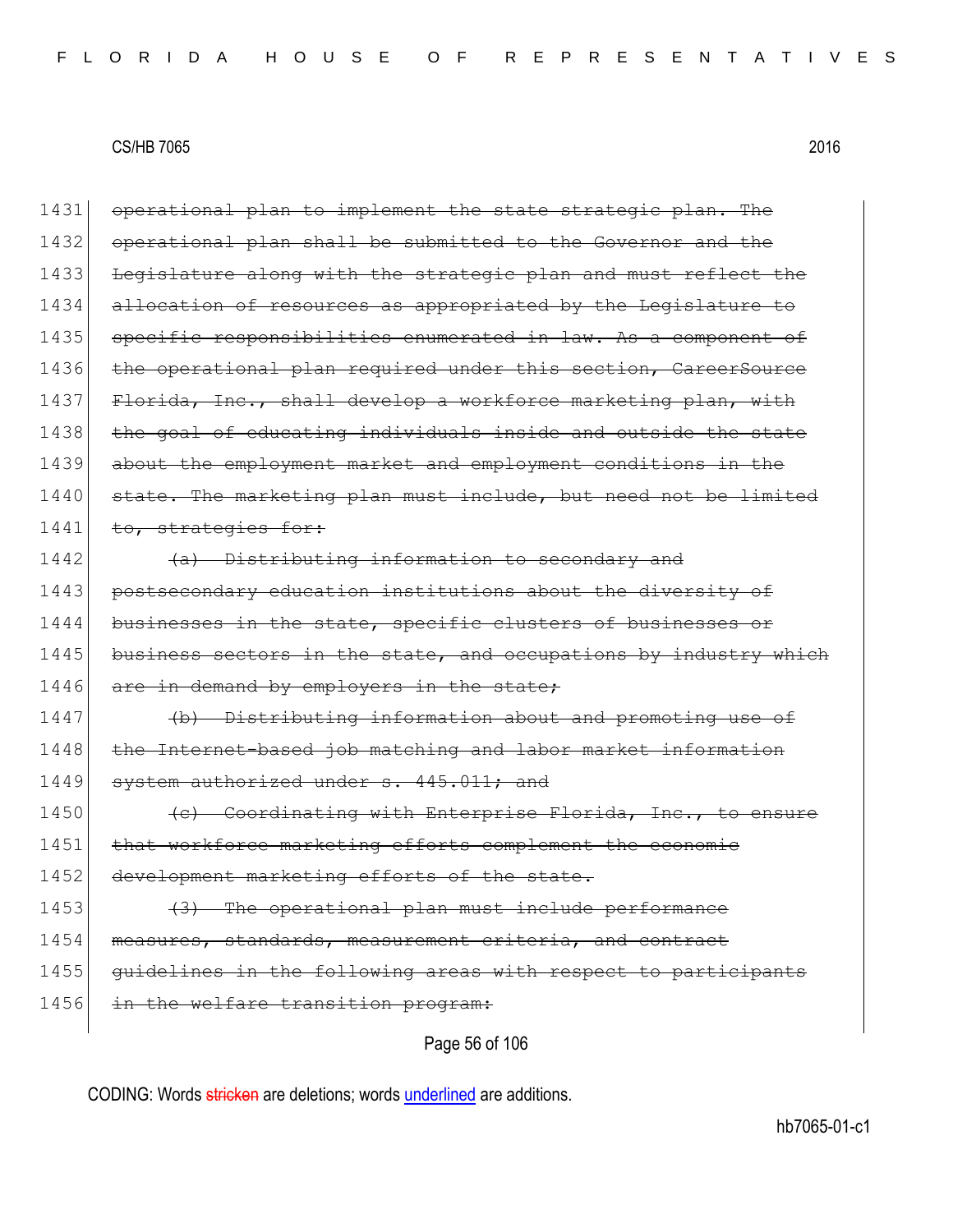|  |  |  |  |  |  |  |  | FLORIDA HOUSE OF REPRESENTATIVES |  |  |  |  |  |  |  |  |  |  |  |  |  |  |  |  |  |  |  |  |  |  |  |  |  |
|--|--|--|--|--|--|--|--|----------------------------------|--|--|--|--|--|--|--|--|--|--|--|--|--|--|--|--|--|--|--|--|--|--|--|--|--|
|--|--|--|--|--|--|--|--|----------------------------------|--|--|--|--|--|--|--|--|--|--|--|--|--|--|--|--|--|--|--|--|--|--|--|--|--|

| 1457 | Work participation rates, by type of activity;<br><del>(a)</del>       |
|------|------------------------------------------------------------------------|
| 1458 | (b) Caseload trends;                                                   |
| 1459 | (e) Recidivism;                                                        |
| 1460 | Participation in diversion and relocation assistance<br><del>(d)</del> |
| 1461 | programs;                                                              |
| 1462 | Employment retention;<br><del>(e)</del>                                |
| 1463 | $\leftrightarrow$<br>Wage growth; and                                  |
| 1464 | (g) Other issues identified by the board of directors of               |
| 1465 | CareerSource Florida, Inc.                                             |
| 1466 | (5) (a) The operational plan may include a performance-                |
| 1467 | based payment structure to be used for all welfare transition          |
| 1468 | program customers which takes into account:                            |
| 1469 | 1. The degree of difficulty associated with placement and              |
| 1470 | retention:                                                             |
| 1471 | 2. The quality of the placement with respect to salary,                |
| 1472 | benefits, and opportunities for advancement; and                       |
| 1473 | The employee's retention in the placement.                             |
| 1474 | (b) The payment structure may provide for bonus payments               |
| 1475 | of up to 10 percent of the contract amount to providers that           |
| 1476 | achieve notable success in achieving contract objectives,              |
| 1477 | including, but not limited to, success in diverting families in        |
| 1478 | which there is an adult who is subject to work requirements from       |
| 1479 | receiving cash assistance and in achieving long-term job               |
| 1480 | retention and wage growth with respect to welfare transition           |
| 1481 | program customers. A service provider shall be paid a maximum of       |
| 1482 | one payment per service for each participant during any given 6-       |
|      | Page 57 of 106                                                         |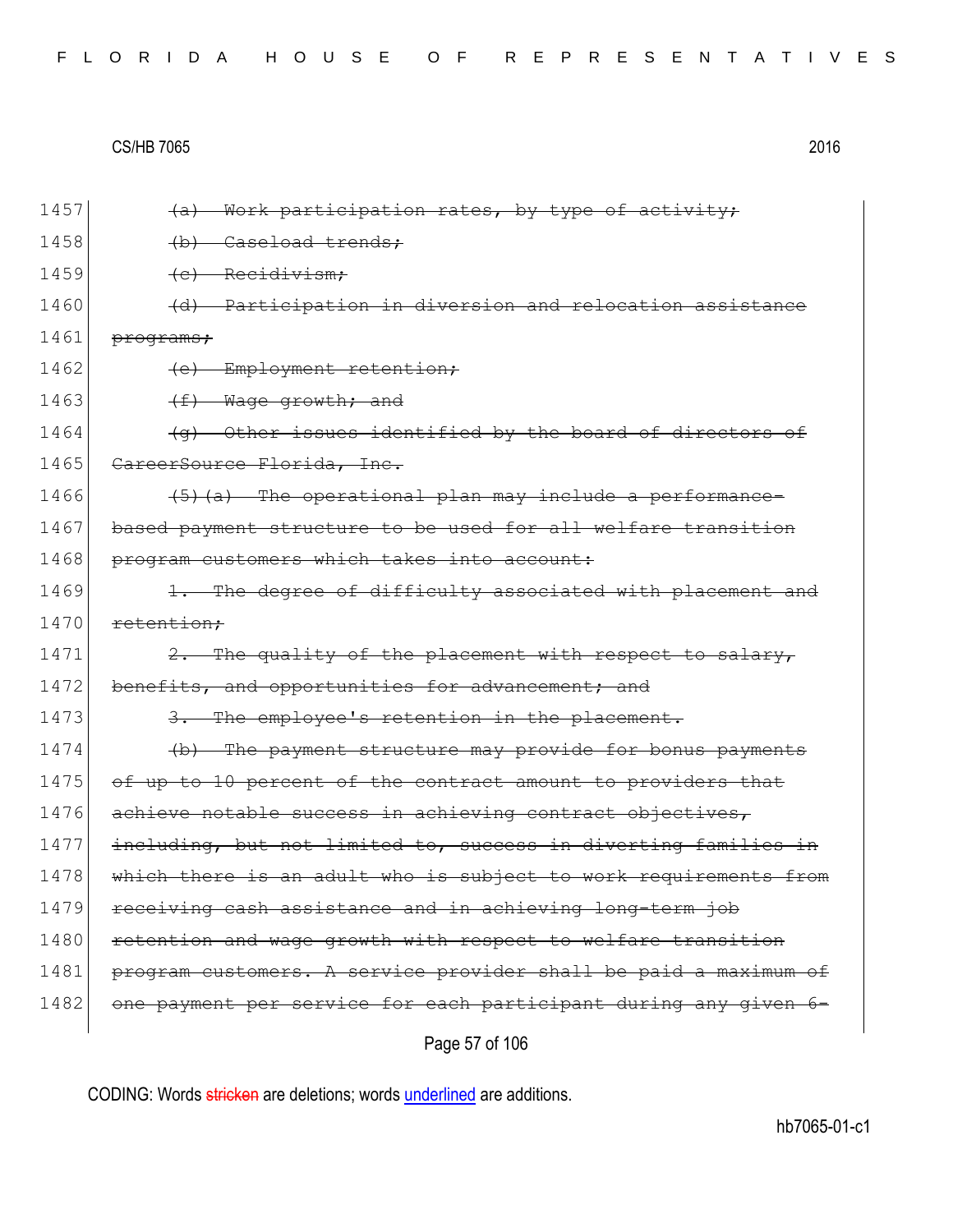1483 month period.

 $1484$  (6)(a) The operational plan must include strategies that 1485 are designed to prevent or reduce the need for a person to 1486 receive public assistance, including:

 $1487$  1. A teen pregnancy prevention component that includes, 1488 but is not limited to, a plan for implementing the Teen 1489 Pregnancy Prevention Community Initiative within each county of 1490 the services area in which the teen birth rate is higher than 1491 the state average;

1492 2. A component that encourages community-based welfare 1493 prevention and reduction initiatives that increase support 1494 provided by noncustodial parents to their welfare-dependent 1495 children and are consistent with program and financial 1496 guidelines developed by CareerSource Florida, Inc., and the 1497 Commission on Responsible Fatherhood. These initiatives may 1498 include improved paternity establishment, work activities for 1499 noncustodial parents, programs aimed at decreasing out-of-1500 wedlock pregnancies, encouraging involvement of fathers with 1501 their children which includes court-ordered supervised 1502 visitation, and increasing child support payments; 1503 3. A component that encourages formation and maintenance 1504 of two-parent families through, among other things, court-1505 ordered supervised visitation;  $1506$  4. A component that fosters responsible fatherhood in 1507 families receiving assistance; and 1508 5. A component that fosters the provision of services

Page 58 of 106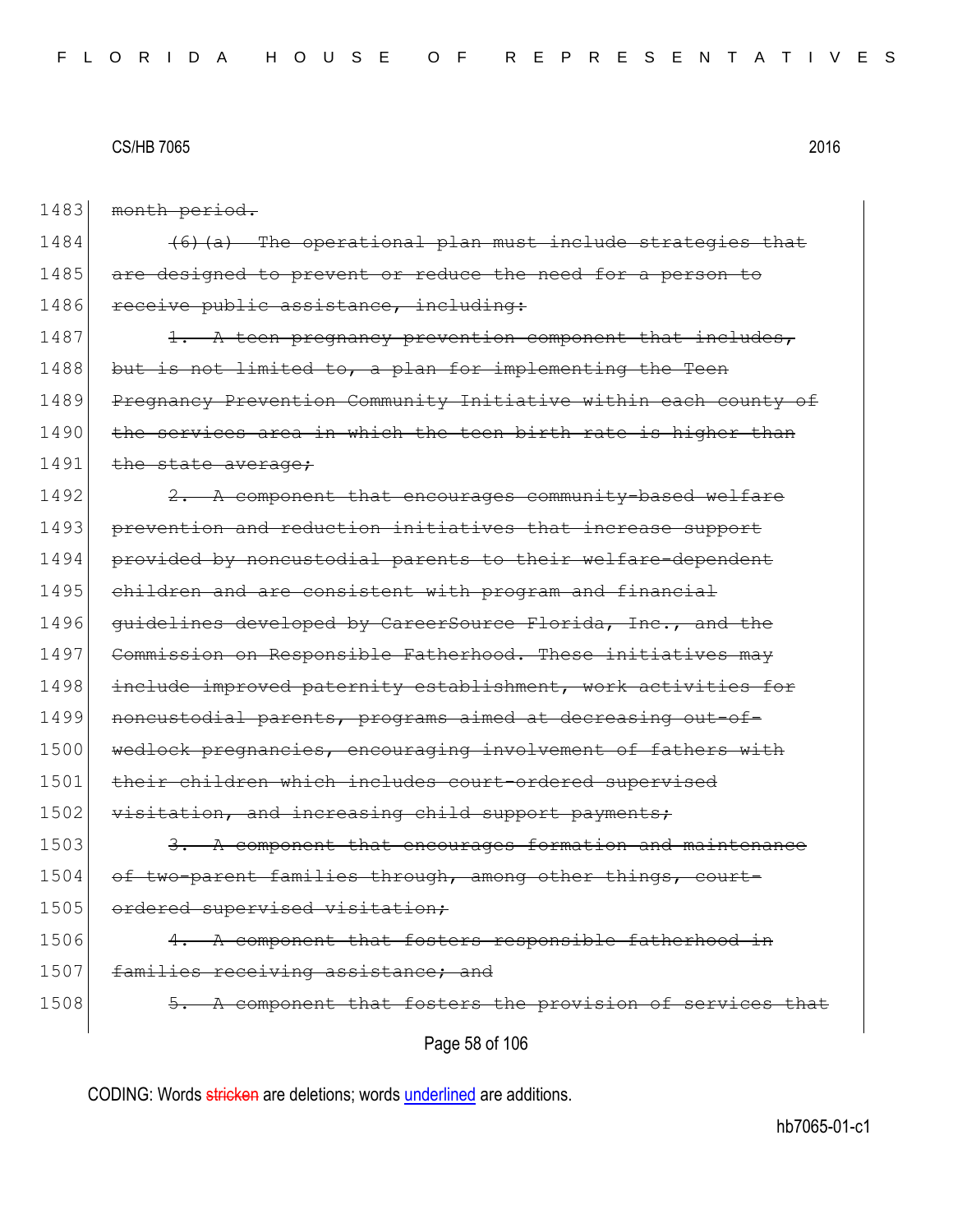|      | Page 59 of 106                                                   |
|------|------------------------------------------------------------------|
| 1534 | 9. Services that must be provided to the participant             |
| 1533 | provided to participants for the mandated period of eligibility. |
| 1532 | Strategies to ensure that transition services are                |
| 1531 | Expectations regarding job retention.                            |
| 1530 | salary, benefits, and opportunities for advancement.             |
| 1529 | 6. Desired quality of job placements with regard to              |
| 1528 | language skills, and personal and family counseling.             |
| 1527 | employment, including, but not limited to, remedial education,   |
| 1526 | 5. Services necessary to assist participants in retaining        |
| 1525 | transition program participant.                                  |
| 1524 | 4. Services necessary to secure employment for a welfare         |
| 1523 | skills enhancement.                                              |
| 1522 | eareer plan development, work orientation, and employability     |
| 1521 | 3. Preplacement services, including assessment, staffing,        |
| 1520 | programs.                                                        |
| 1519 | 2. Referral of participants to diversion and relocation          |
| 1518 | educational or employment placement services.                    |
| 1517 | services shall be paid on a fixed unit rate and may not provide  |
| 1516 | diversion, education, or employment placement. Assessment        |
| 1515 | individual should be referred for relocation, up-front           |
| 1514 | being placed in an employment service, to determine whether the  |
| 1513 | <u>Initial assessment services prior to an individual</u>        |
| 1512 | that are to be delivered include, but are not limited to:        |
| 1511 | (b) Specifications for welfare transition program services       |
| 1510 | and children in families receiving assistance.                   |
| 1509 | reduce the incidence and effects of domestic violence on women   |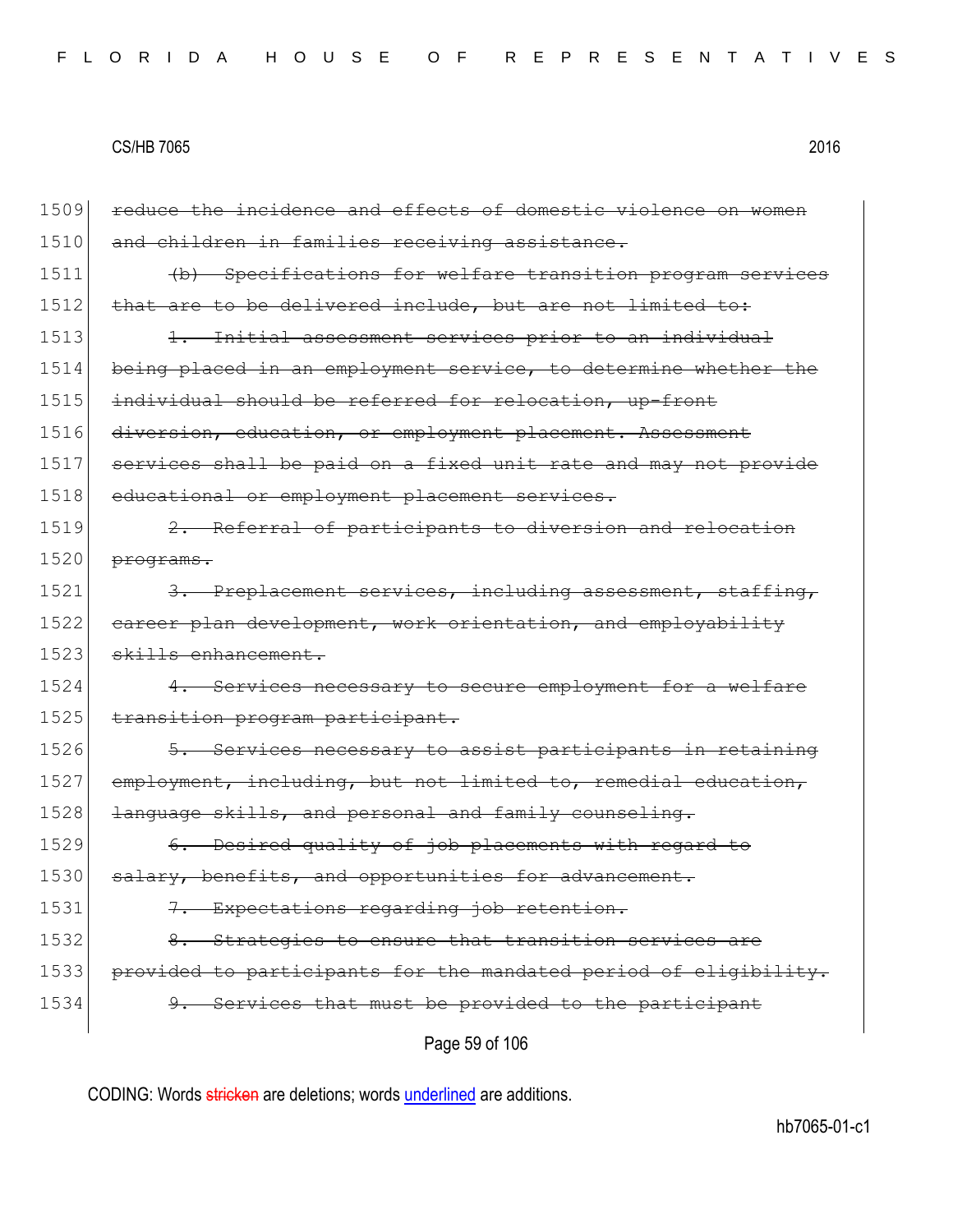1535 throughout an education or training program, such as monitoring 1536 attendance and progress in the program. 1537 10. Services that must be delivered to welfare transition 1538 program participants who have a deferral from work requirements 1539 but wish to participate in activities that meet federal 1540 participation requirements. 1541 1541 11. Expectations regarding continued participant awareness 1542 of available services and benefits. 1543 Section 29. Section 445.007, Florida Statutes, is amended 1544 to read: 1545 445.007 Local Regional workforce development boards. 1546 (1) One local <del>regional</del> workforce development board shall 1547 be appointed in each designated service delivery area and shall 1548 serve as the local workforce development investment board 1549 pursuant to Pub. L. No. 113-128 <del>105-220</del>. The membership of the 1550 board shall be consistent with Title I, s. 107(b), Pub. L. No. 1551 113-128  $105 - 220$ , Title I, s. 117(b) but may not exceed the 1552 minimum membership required in Pub. L. No. 105-220, Title I, s. 1553  $117(b)(2)(A)$  and in this subsection. Upon approval by the 1554 Governor, the chief elected official may appoint additional 1555 members above the limit set by this subsection. If a public 1556 education or training provider is represented on the board, a 1557 representative of a private education nonprofit provider and a 1558 representative of a private for-profit provider must also be 1559 appointed to the board. CareerSource Florida, Inc., may waive 1560 this requirement if requested by a local workforce development

Page 60 of 106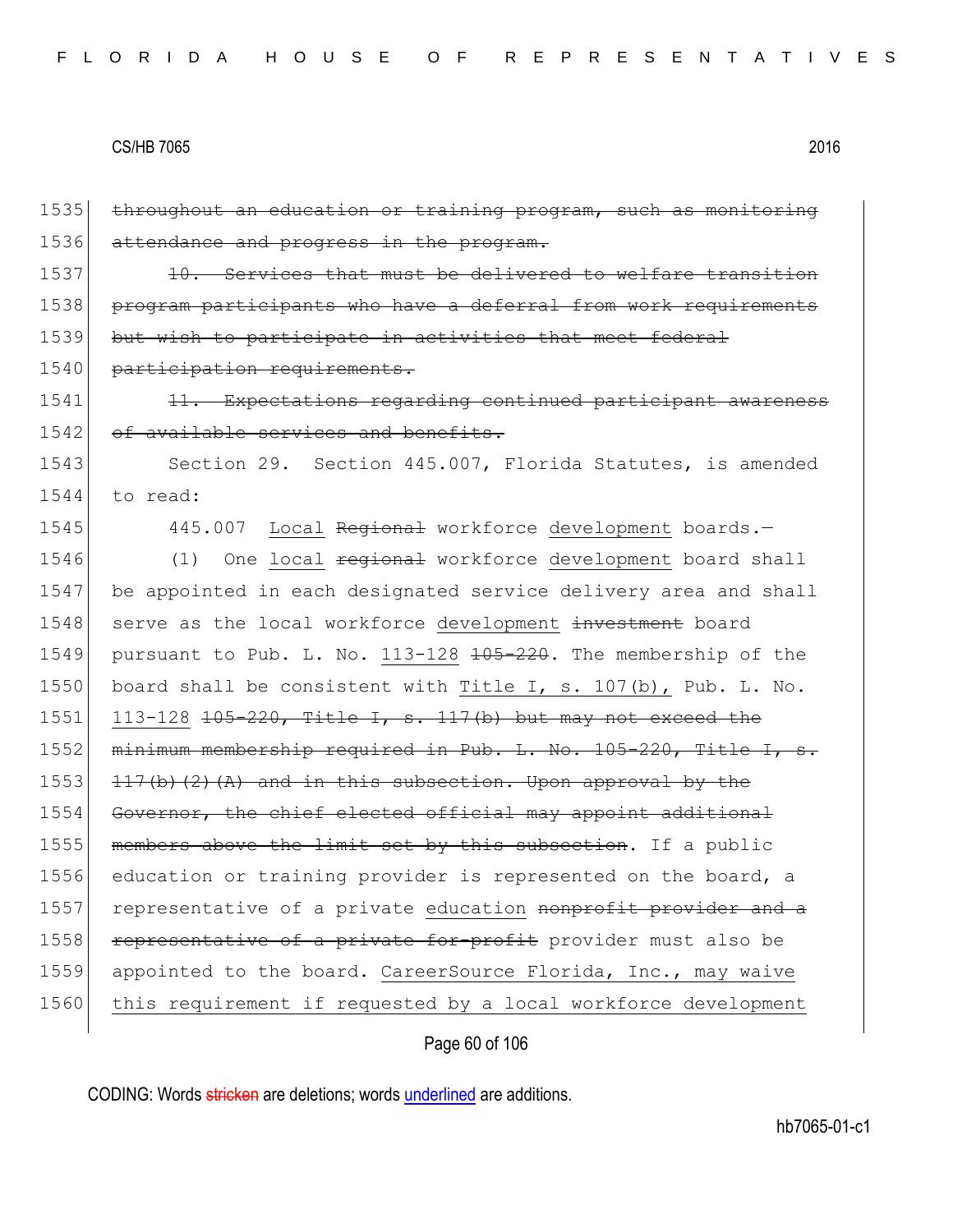| 1561 | board if the board demonstrates that such representatives do not |
|------|------------------------------------------------------------------|
| 1562 | exist in the designated service delivery area The board shall    |
| 1563 | include one nonvoting representative from a military             |
| 1564 | installation if a military installation is located within the    |
| 1565 | region and the appropriate military command or organization      |
| 1566 | authorizes such representation. It is the intent of the          |
| 1567 | Legislature that membership of a regional workforce board        |
| 1568 | include persons who are current or former recipients of welfare  |
| 1569 | transition assistance as defined in s. 445.002(2) or workforce   |
| 1570 | services as provided in s. 445.009(1) or that such persons be    |
| 1571 | included as ex officio members of the board or of committees     |
| 1572 | organized by the board. The importance of minority and gender    |
| 1573 | representation shall be considered when making appointments to   |
| 1574 | the board. The board, its committees, subcommittees, and         |
| 1575 | subdivisions, and other units of the workforce system, including |
| 1576 | units that may consist in whole or in part of local governmental |
| 1577 | units, may use any method of telecommunications to conduct       |
| 1578 | meetings, including establishing a quorum through                |
| 1579 | telecommunications, provided that the public is given proper     |
| 1580 | notice of the telecommunications meeting and reasonable access   |
| 1581 | to observe and, when appropriate, participate. Local Regional    |
| 1582 | workforce development boards are subject to chapters 119 and 286 |
| 1583 | and s. 24, Art. I of the State Constitution. If the local        |
| 1584 | regional workforce development board enters into a contract with |
| 1585 | an organization or individual represented on the board of        |
| 1586 | directors, the contract must be approved by a two-thirds vote of |
|      |                                                                  |

# Page 61 of 106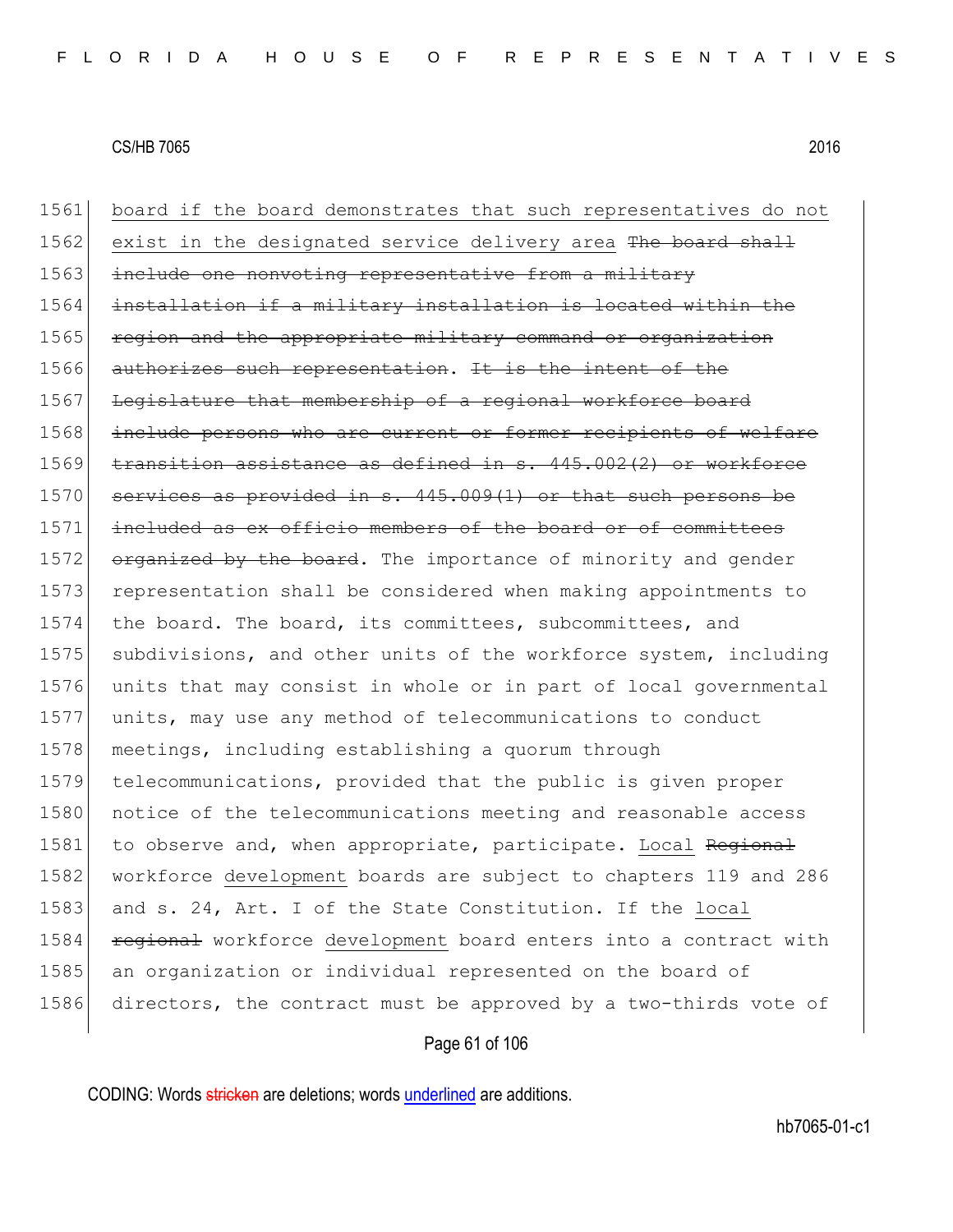1587 the board, a quorum having been established, and the board 1588 member who could benefit financially from the transaction must 1589 abstain from voting on the contract. A board member must 1590 disclose any such conflict in a manner that is consistent with 1591 the procedures outlined in s. 112.3143. Each member of a local 1592 **regional** workforce development board who is not otherwise 1593 required to file a full and public disclosure of financial 1594 interests pursuant to s. 8, Art. II of the State Constitution or 1595 s. 112.3144 shall file a statement of financial interests 1596 pursuant to s. 112.3145. The executive director or designated 1597 person responsible for the operational and administrative 1598 functions of the local regional workforce development board who 1599 is not otherwise required to file a full and public disclosure 1600 of financial interests pursuant to s. 8, Art. II of the State 1601 Constitution or s. 112.3144 shall file a statement of financial 1602 interests pursuant to s. 112.3145.

1603  $(2)(a)$  The local  $\frac{1}{1603}$  workforce development board 1604 shall elect a chair from among the representatives described in 1605 Title I, s. 107(b)(2)(A), Pub. L. No. 113-128 <del>105-220, Title I</del>, 1606  $\sigma$ . 117(b)(2)(A)(i) to serve for a term of no more than 2 years 1607 and shall serve no more than two terms.

1608 (b) The Governor may remove a member of the board, the 1609 executive director of the board, or the designated person 1610 responsible for the operational and administrative functions of 1611 the board for cause. As used in this paragraph, the term "cause" 1612 includes, but is not limited to, engaging in fraud or other

## Page 62 of 106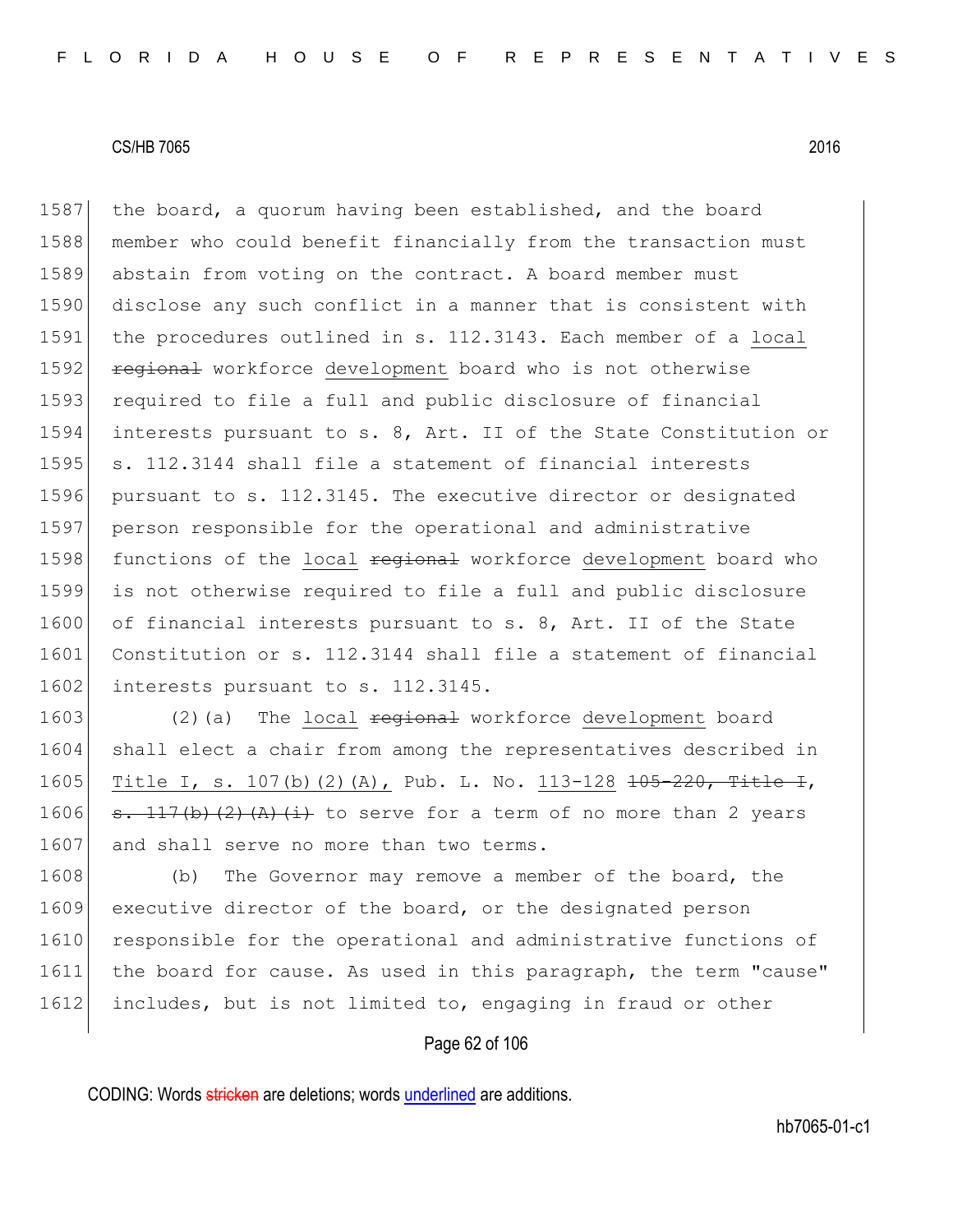1613 criminal acts, incapacity, unfitness, neglect of duty, official 1614 incompetence and irresponsibility, misfeasance, malfeasance, 1615 nonfeasance, or lack of performance.

1616 (3) The Department of Economic Opportunity, under the 1617 direction of CareerSource Florida, Inc., shall assign staff to 1618 meet with each local regional workforce development board 1619 annually to review the board's performance and to certify that 1620 the board is in compliance with applicable state and federal 1621 law.

 (4) In addition to the duties and functions specified by 1623 CareerSource Florida, Inc., and by the interlocal agreement approved by the local county or city governing bodies, the local **regional** workforce development board shall have the following responsibilities:

1627 (a) Develop, submit, ratify, or amend the local plan 1628 pursuant to Title I, s. 108, Pub. L. No. 113-128 <del>105-220, Title</del> 1629  $\left| \frac{1}{2} \right|$ , and the provisions of this act.

1630 (b) Conclude agreements necessary to designate the fiscal 1631 agent and administrative entity. A public or private entity, 1632 including an entity established pursuant to s. 163.01, which 1633 makes a majority of the appointments to a local regional 1634 workforce development board may serve as the board's 1635 administrative entity if approved by CareerSource Florida, Inc., 1636 based upon a showing that a fair and competitive process was 1637 used to select the administrative entity.

1638 (c) Complete assurances required for the charter process

#### Page 63 of 106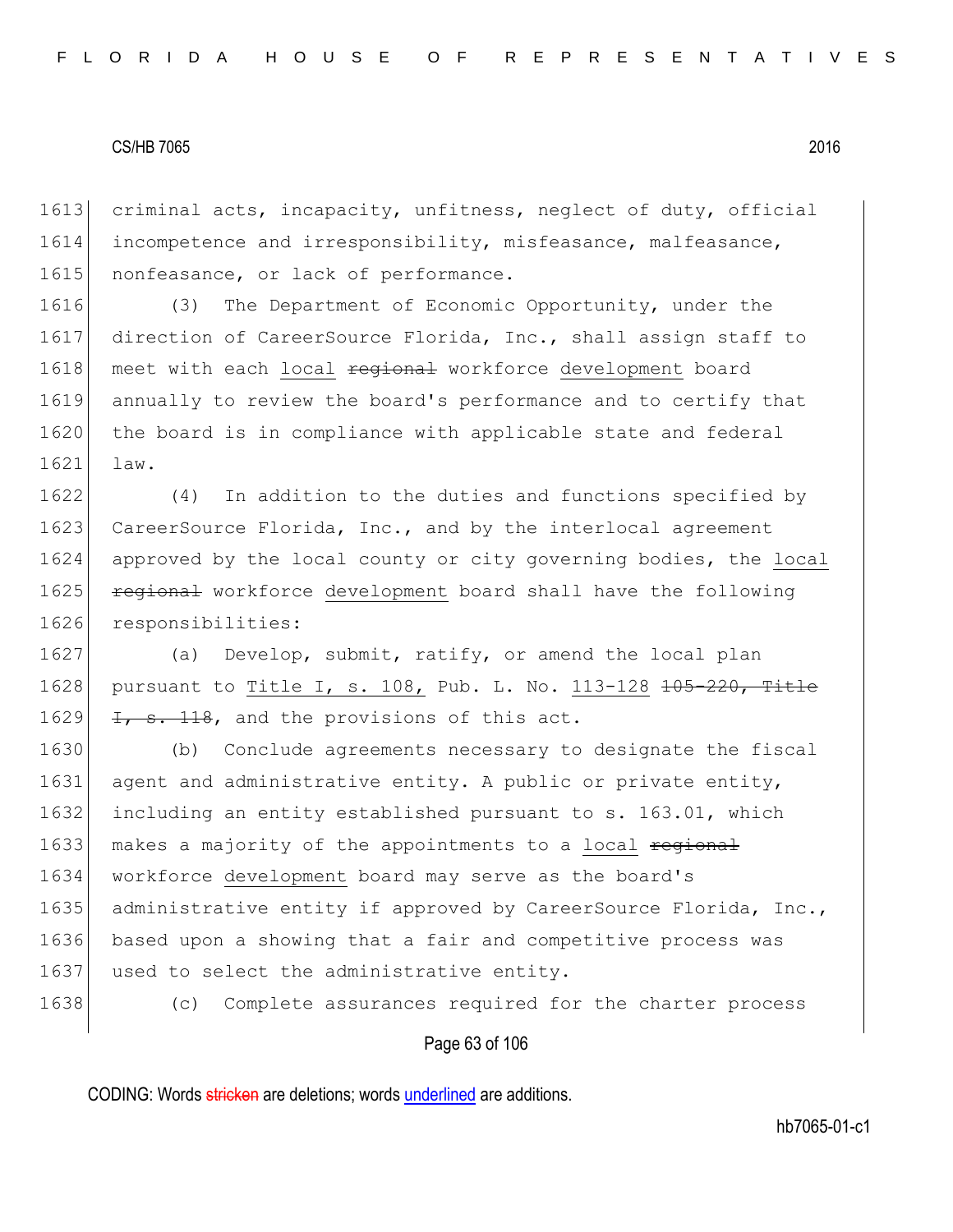1639 of CareerSource Florida, Inc., and provide ongoing oversight 1640 related to administrative costs, duplicated services, career 1641 counseling, economic development, equal access, compliance and 1642 accountability, and performance outcomes.

1643 (d) Oversee the one-stop delivery system in its local 1644 area.

1645 (5) CareerSource Florida, Inc., shall implement a training 1646 program for the local regional workforce development boards to 1647 familiarize board members with the state's workforce development 1648 goals and strategies.

1649 (6) The local <del>regional</del> workforce development board shall 1650 designate all local service providers and may not transfer this 1651 authority to a third party. Consistent with the intent of the 1652 Workforce Innovation and Opportunity Investment Act, local 1653 regional workforce development boards should provide the 1654 greatest possible choice of training providers to those who 1655 qualify for training services. A local regional workforce 1656 development board may not restrict the choice of training 1657 providers based upon cost, location, or historical training 1658 arrangements. However, a board may restrict the amount of 1659 training resources available to any one client. Such 1660 restrictions may vary based upon the cost of training in the 1661 client's chosen occupational area. The local regional workforce 1662 development board may be designated as a one-stop operator and 1663 direct provider of intake, assessment, eligibility 1664 determinations, or other direct provider services except

#### Page 64 of 106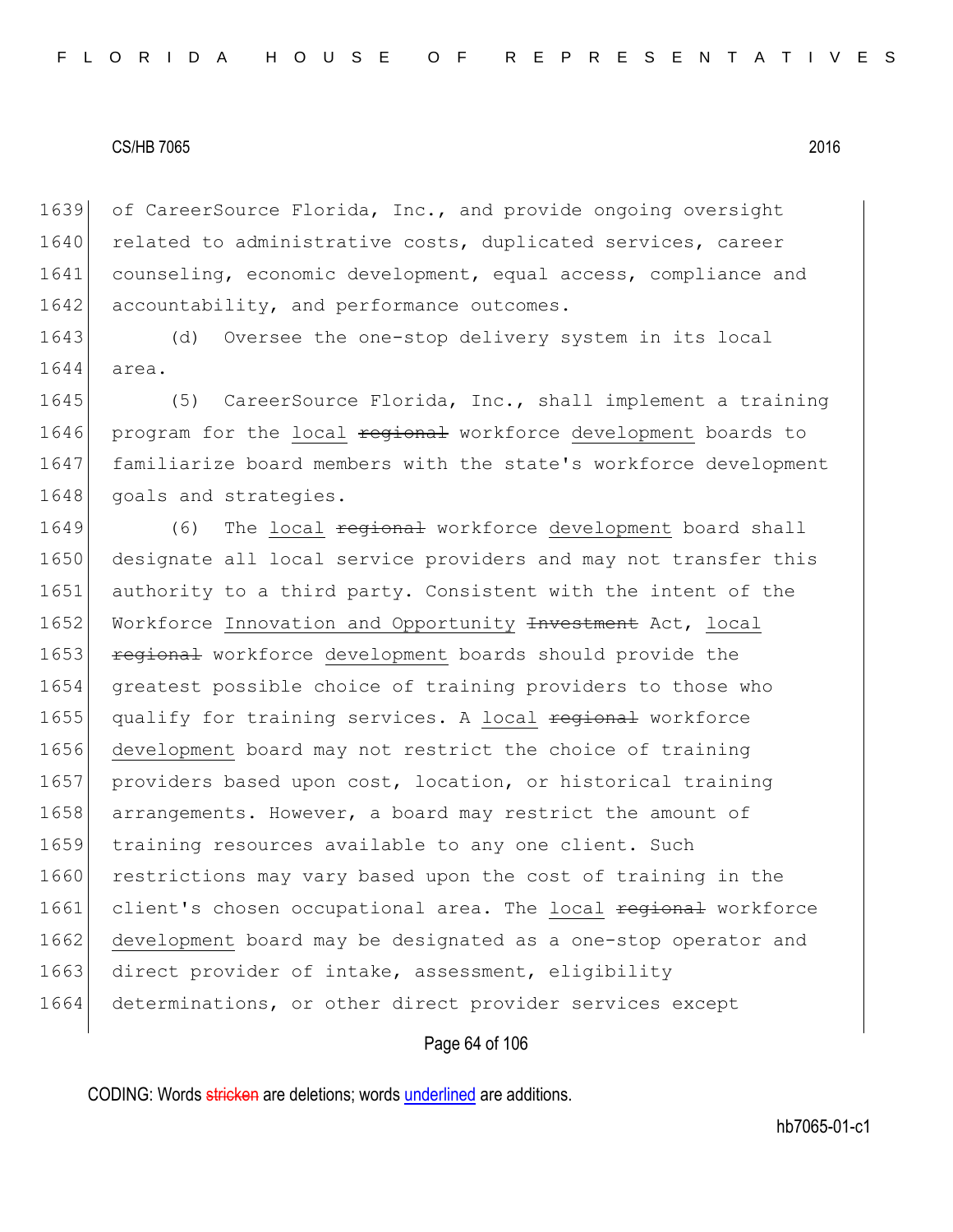1665 training services. Such designation may occur only with the 1666 agreement of the chief elected official and the Governor as 1667 specified in 29 U.S.C. s. 2832(f)(2). CareerSource Florida, 1668 Inc., shall establish procedures by which a local regional 1669 workforce development board may request permission to operate 1670 under this section and the criteria under which such permission 1671 may be granted. The criteria shall include, but need not be 1672 limited to, a reduction in the cost of providing the permitted 1673 services. Such permission shall be granted for a period not to 1674 exceed 3 years for any single request submitted by the local 1675 regional workforce development board.

1676 (7) Local Regional workforce development boards shall 1677 adopt a committee structure consistent with applicable federal 1678 law and state policies established by CareerSource Florida, Inc.

1679 (8) The importance of minority and gender representation 1680 shall be considered when appointments are made to any committee 1681 established by the local regional workforce development board.

1682 (9) For purposes of procurement, local regional workforce 1683 development boards and their administrative entities are not 1684 state agencies and are exempt from chapters 120 and 287. The 1685 local regional workforce development boards shall apply the 1686 procurement and expenditure procedures required by federal law 1687 and policies of the Department of Economic Opportunity and 1688 CareerSource Florida, Inc., for the expenditure of federal, 1689 state, and nonpass-through funds. The making or approval of 1690 smaller, multiple payments for a single purchase with the intent

## Page 65 of 106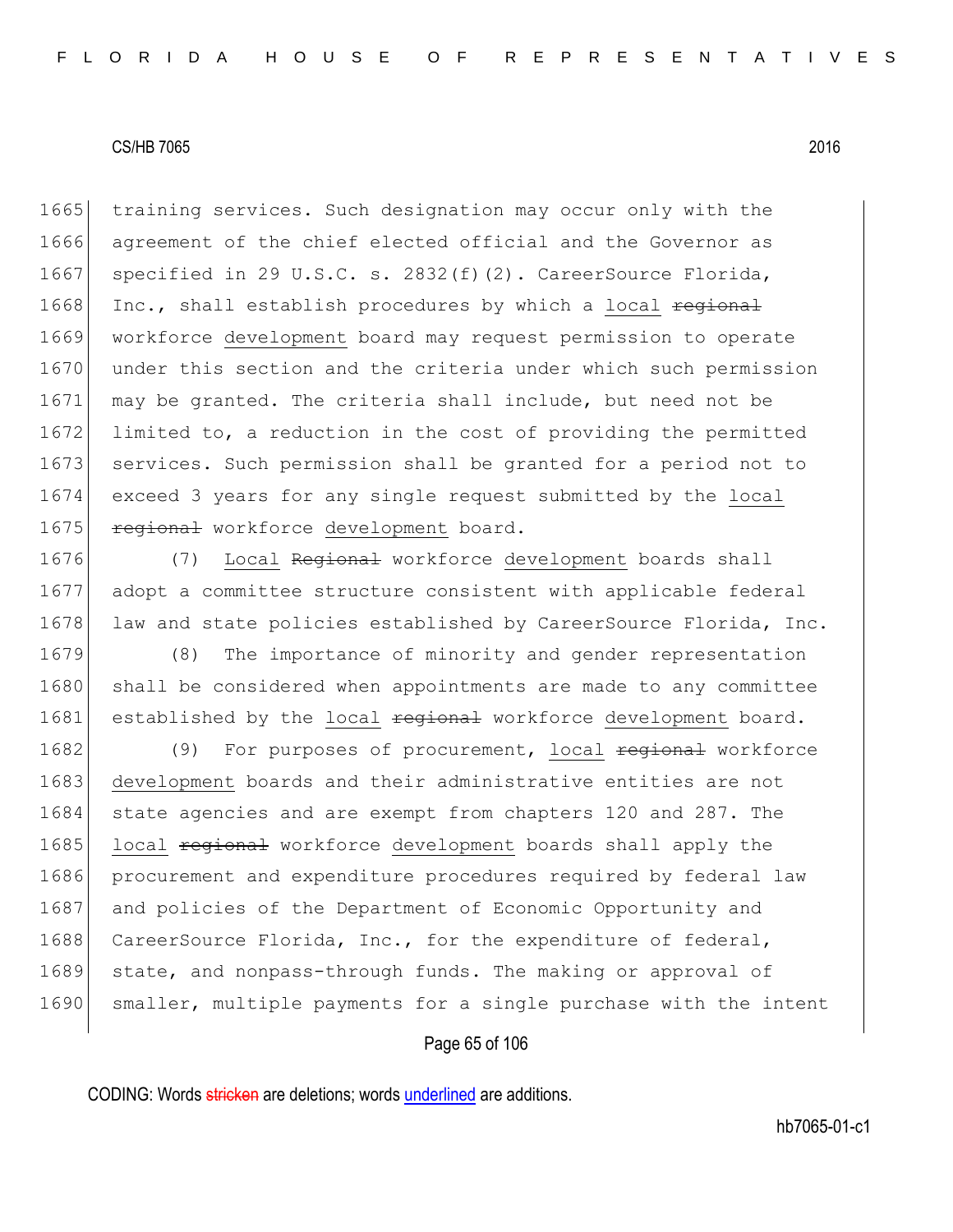1691 to avoid or evade the monetary thresholds and procedures 1692 established by federal law and policies of the Department of 1693 Economic Opportunity and CareerSource Florida, Inc., is grounds 1694 for removal for cause. Local Regional workforce development 1695 boards, their administrative entities, committees, and 1696 subcommittees, and other workforce units may authorize 1697 expenditures to award suitable framed certificates, pins, or 1698 other tokens of recognition for performance by units of the 1699 workforce system. Local Regional workforce development boards; 1700 their administrative entities, committees, and subcommittees; 1701 and other workforce units may authorize expenditures for 1702 promotional items, such as t-shirts, hats, or pens printed with 1703 messages promoting Florida's workforce system to employers, job 1704 seekers, and program participants. However, such expenditures 1705 are subject to federal regulations applicable to the expenditure 1706 of federal funds. All contracts executed by local regional 1707 workforce development boards must include specific performance 1708 expectations and deliverables.

1709 (10) State and federal funds provided to the local 1710 **regional** workforce development boards may not be used directly 1711 or indirectly to pay for meals, food, or beverages for board 1712 members, staff, or employees of local regional workforce 1713 development boards, CareerSource Florida, Inc., or the 1714 Department of Economic Opportunity except as expressly 1715 authorized by state law. Preapproved, reasonable, and necessary 1716 per diem allowances and travel expenses may be reimbursed. Such

## Page 66 of 106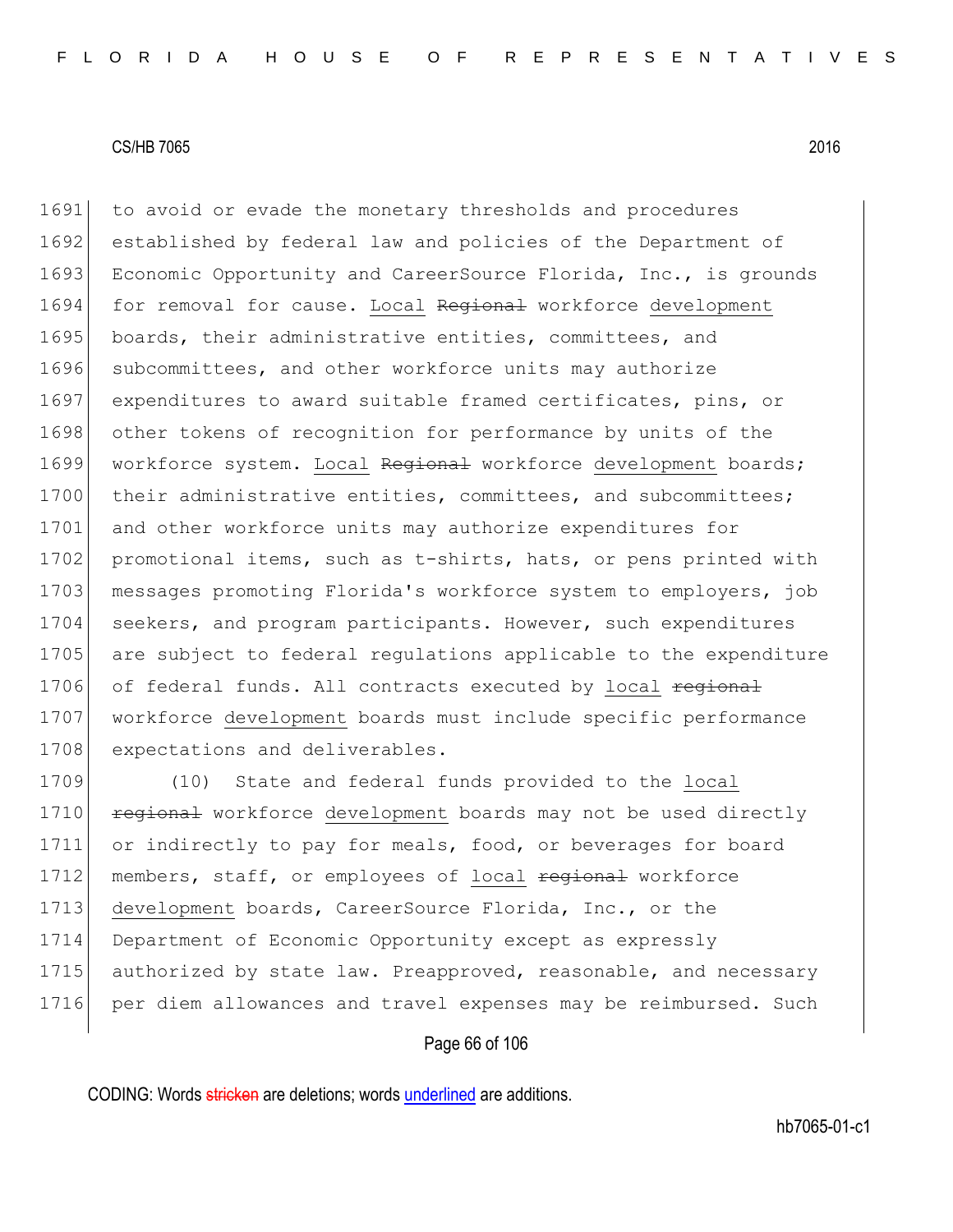1717 reimbursement shall be at the standard travel reimbursement 1718 rates established in s. 112.061 and shall be in compliance with 1719 all applicable federal and state requirements. CareerSource 1720 Florida, Inc., shall develop a statewide fiscal policy 1721 applicable to the state board and all local regional workforce 1722 development boards, to hold both the state and local regional 1723 workforce development boards strictly accountable for adherence 1724 to the policy and subject to regular and periodic monitoring by 1725 the Department of Economic Opportunity, the administrative 1726 entity for CareerSource Florida, Inc. Boards are prohibited from 1727 expending state or federal funds for entertainment costs and 1728 recreational activities for board members and employees as these 1729 terms are defined by 2 C.F.R. part 230.

1730 (11) To increase transparency and accountability, a local 1731 **regional** workforce development board must comply with the 1732 requirements of this section before contracting with a member of 1733 the board or a relative, as defined in s.  $112.3143(1)(c)$ , of a 1734 board member or of an employee of the board. Such contracts may 1735 not be executed before or without the approval of CareerSource 1736 Florida, Inc. Such contracts, as well as documentation 1737 demonstrating adherence to this section as specified by 1738 CareerSource Florida, Inc., must be submitted to the Department 1739 of Economic Opportunity for review and recommendation according 1740 to criteria to be determined by CareerSource Florida, Inc. Such 1741 a contract must be approved by a two-thirds vote of the board, a 1742 quorum having been established; all conflicts of interest must

## Page 67 of 106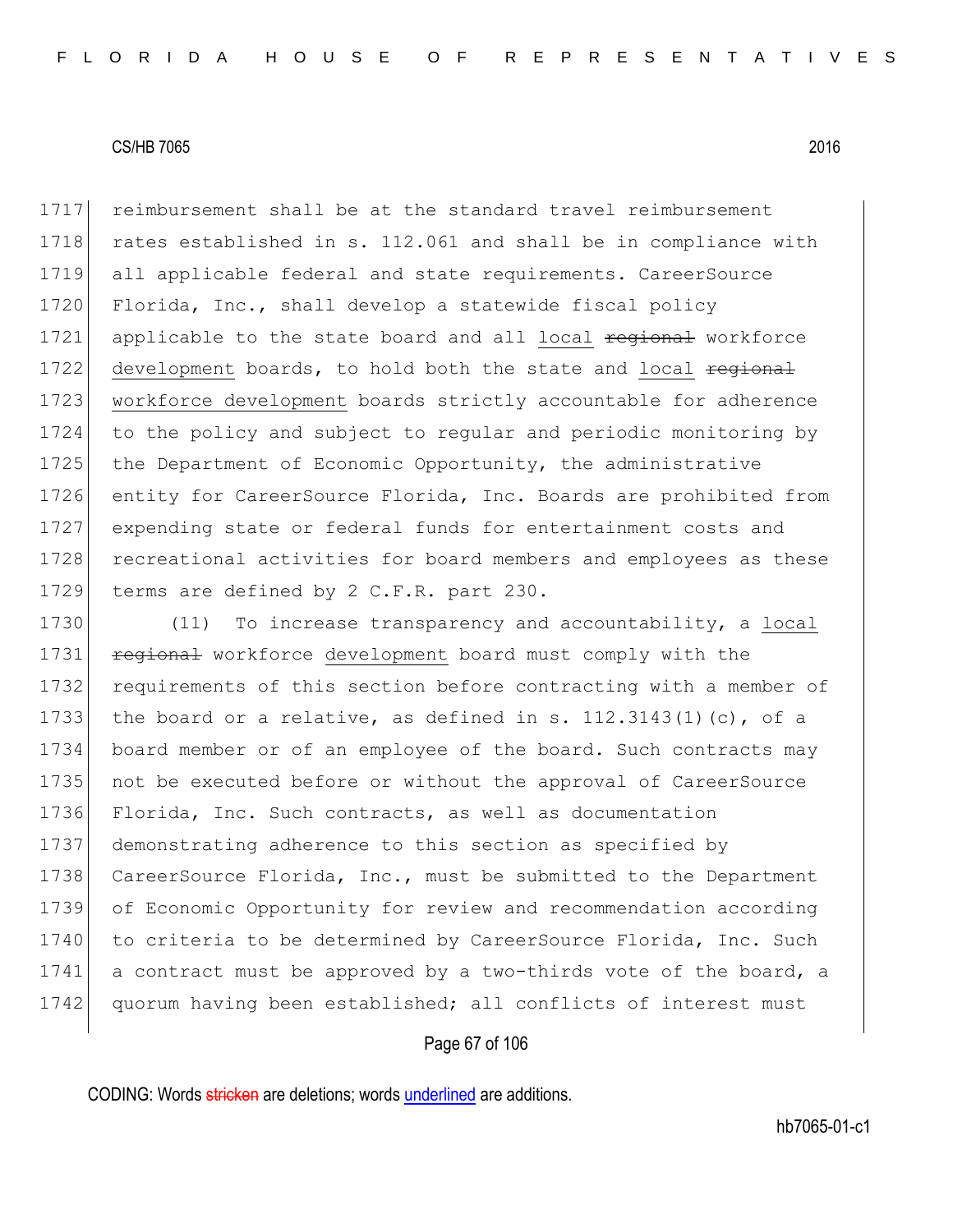1743 be disclosed before the vote; and any member who may benefit 1744 from the contract, or whose relative may benefit from the 1745 contract, must abstain from the vote. A contract under \$25,000 1746 between a local regional workforce development board and a 1747 member of that board or between a relative, as defined in s. 1748 112.3143(1)(c), of a board member or of an employee of the board 1749 is not required to have the prior approval of CareerSource 1750 Florida, Inc., but must be approved by a two-thirds vote of the 1751 board, a quorum having been established, and must be reported to 1752 the Department of Economic Opportunity and CareerSource Florida, 1753 Inc., within 30 days after approval. If a contract cannot be 1754 approved by CareerSource Florida, Inc., a review of the decision 1755 to disapprove the contract may be requested by the local 1756 **regional** workforce development board or other parties to the 1757 disapproved contract.

1758 (12) Each local regional workforce development board shall 1759 develop a budget for the purpose of carrying out the duties of 1760 the board under this section, subject to the approval of the 1761 chief elected official. Each local regional workforce 1762 development board shall submit its annual budget for review to 1763 CareerSource Florida, Inc., no later than 2 weeks after the 1764 chair approves the budget.

1765 (13) CareerSource Florida, Inc., shall establish regional 1766 planning areas in accordance with Title I, s. 106(a)(2), Pub. L. 1767 No. 113-128, by March 1, 2018. Local workforce development 1768 boards and chief elected officials within an identified regional

Page 68 of 106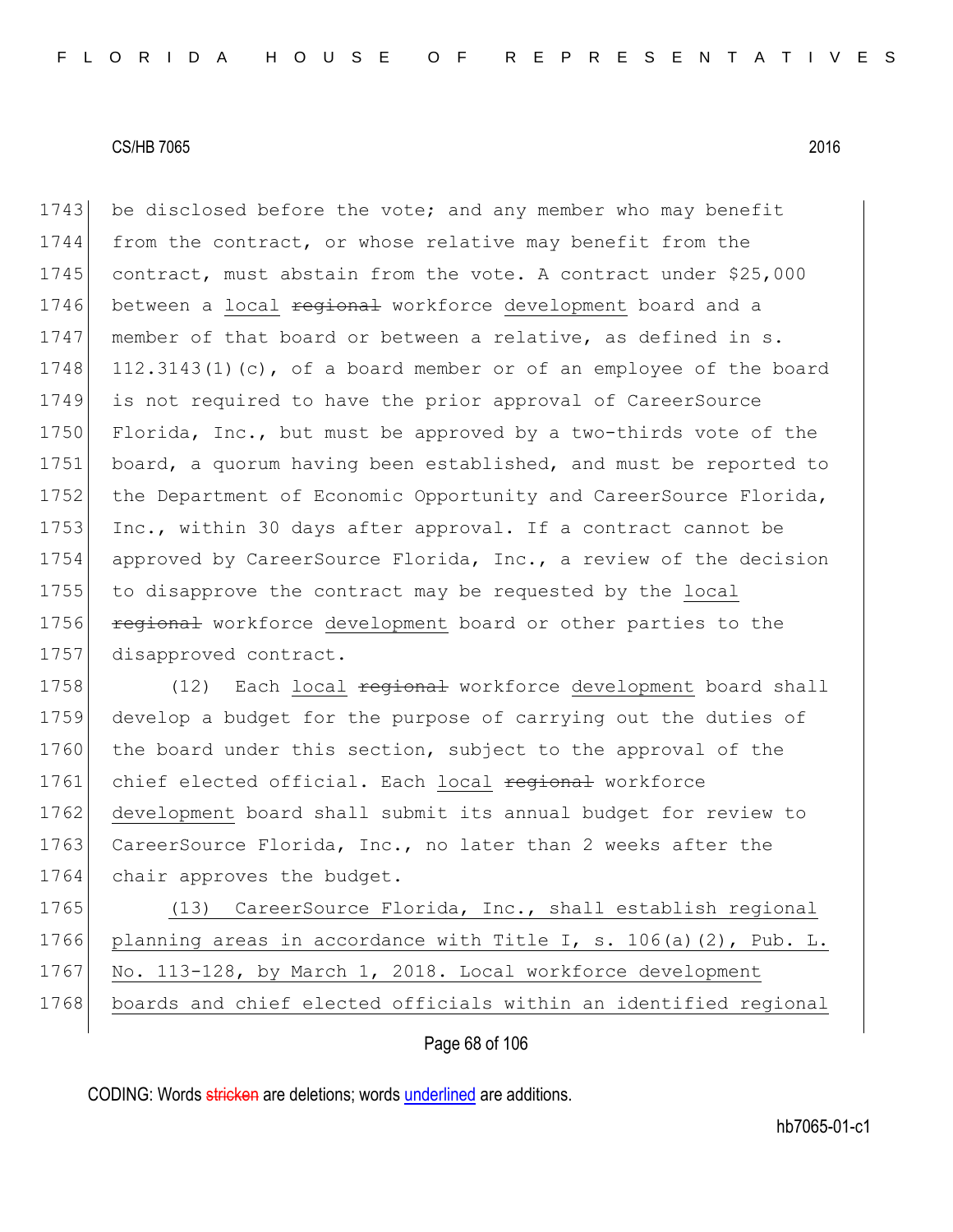1769 planning area shall prepare a regional workforce development 1770 plan as required under Title I, s.  $106(c)$  (2), Pub. L. No. 113-1771 128. 1772 Section 30. Subsections (4) and (5) of section 445.0071, 1773 Florida Statutes, are amended to read: 1774 445.0071 Florida Youth Summer Jobs Pilot Program. 1775 (4) GOVERNANCE. 1776 (a) The pilot program shall be administered by the local 1777 **regional** workforce development board in consultation with 1778 CareerSource Florida, Inc. 1779 (b) The local <del>regional</del> workforce development board shall 1780 report to CareerSource Florida, Inc., the number of at-risk and 1781 disadvantaged children who enter the program, the types of work 1782 activities they participate in, and the number of children who 1783 return to school, go on to postsecondary school, or enter the 1784 workforce full time at the end of the program. CareerSource 1785 Florida, Inc., shall report to the Legislature by November 1 of 1786 each year on the performance of the program. 1787 (5) FUNDING.— 1788 (a) The local regional workforce development board shall, 1789 consistent with state and federal laws, use funds appropriated 1790 specifically for the pilot program to provide youth wage 1791 payments and educational enrichment activities. The local 1792 **regional** workforce development board and local communities may 1793 obtain private or state and federal grants or other sources of 1794 funds in addition to any appropriated funds.

## Page 69 of 106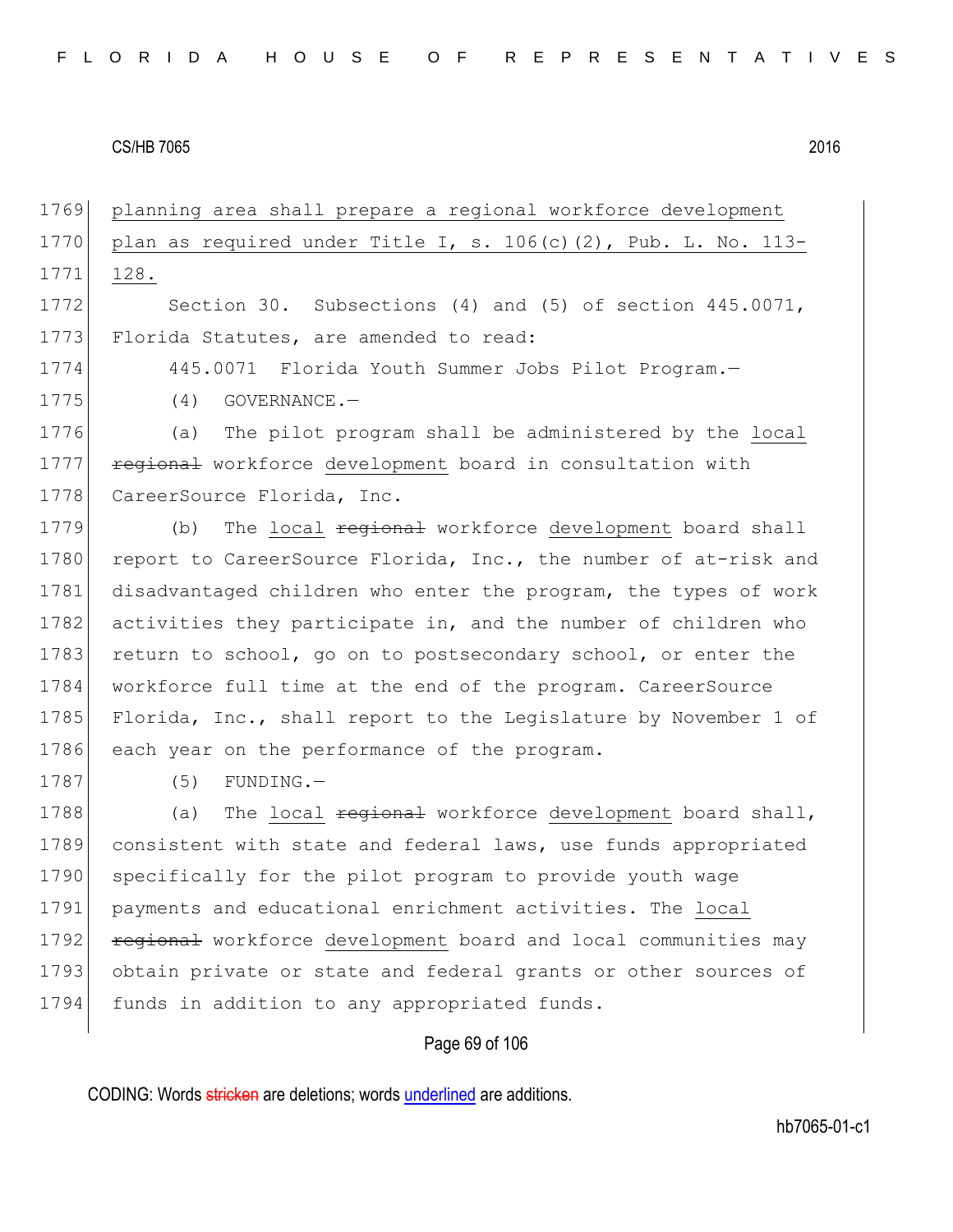Page 70 of 106 1795 (b) Program funds shall be used as follows: 1796 1. No less than 85 percent of the funds shall be used for 1797 youth wage payments or educational enrichment activities. These 1798 funds shall be matched on a one-to-one basis by each local 1799 community that participates in the program. 1800 2. No more than 2 percent of the funds may be used for 1801 administrative purposes. 1802 3. The remainder of the funds may be used for 1803 transportation assistance, child care assistance, or other 1804 assistance to enable a program participant to enter or remain in 1805 the program. 1806 (c) The local <del>regional</del> workforce development board shall 1807 pay a participating employer an amount equal to one-half of the 1808 wages paid to a youth participating in the program. Payments 1809 shall be made monthly for the duration that the youth 1810 participant is employed as documented by the employer and 1811 confirmed by the local regional workforce development board. 1812 Section 31. Subsections (2) through (7), paragraphs (b), 1813 (c), and (d) of subsection  $(8)$ , paragraph (b) of subsection  $(9)$ , 1814 and subsection (10) of section 445.009, Florida Statutes, are 1815 amended to read: 1816 445.009 One-stop delivery system.-1817 (2)(a) Subject to a process designed by CareerSource 1818 Florida, Inc., and in compliance with Pub. L. No. 113-128 <del>105-</del> 1819 <del>220</del>, local regional workforce development boards shall designate 1820 one-stop delivery system operators.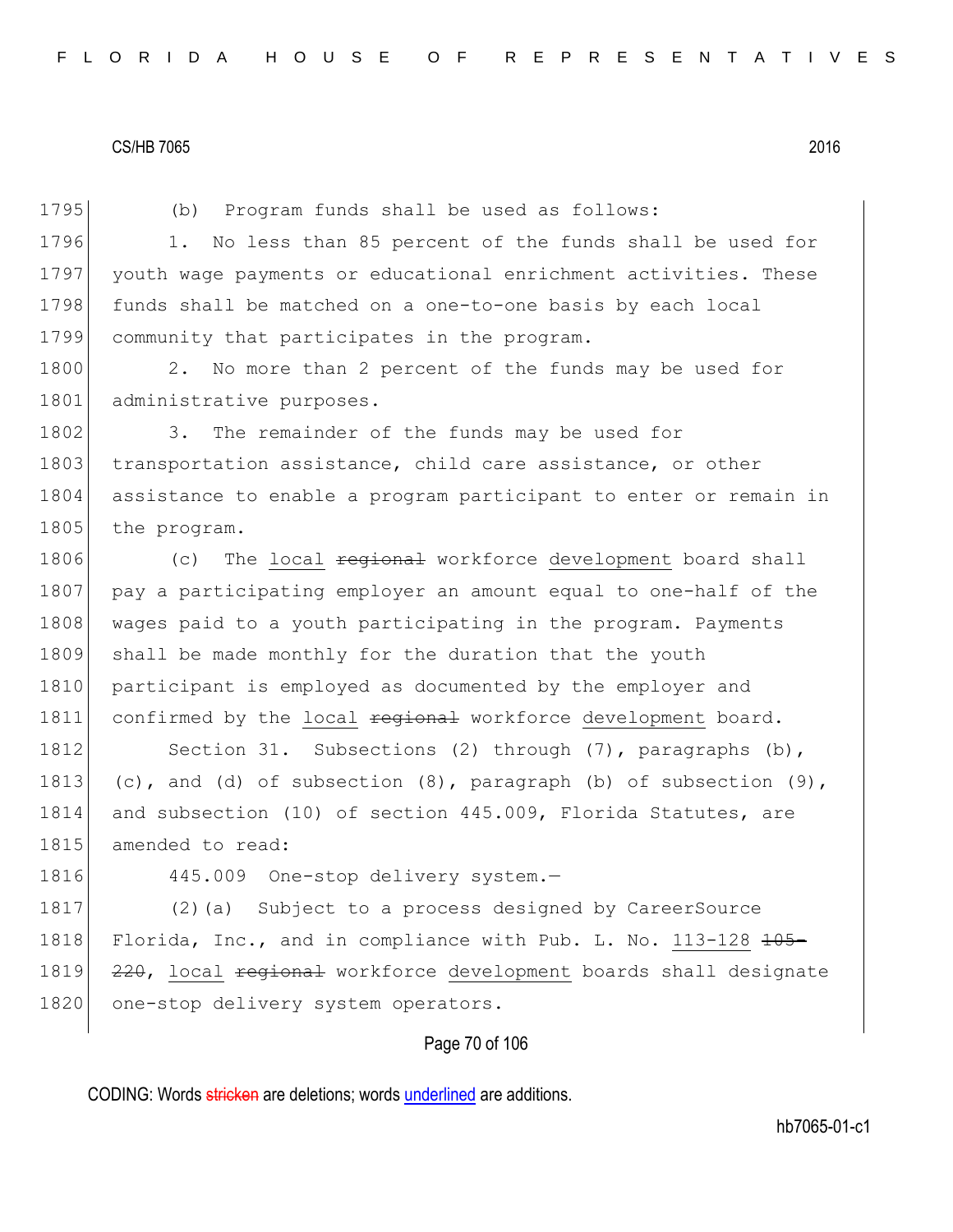1821 (b) A local regional workforce development board may 1822 designate as its one-stop delivery system operator any public or 1823 private entity that is eligible to provide services under any 1824 state or federal workforce program that is a mandatory or 1825 discretionary partner in the local workforce development area's 1826 region's one-stop delivery system if approved by CareerSource 1827 Florida, Inc., upon a showing by the local regional workforce 1828 development board that a fair and competitive process was used 1829 in the selection. As a condition of authorizing a local regional 1830 workforce development board to designate such an entity as its 1831 one-stop delivery system operator, CareerSource Florida, Inc., 1832 must require the local regional workforce development board to 1833 demonstrate that safeguards are in place to ensure that the one-1834 stop delivery system operator will not exercise an unfair 1835 competitive advantage or unfairly refer or direct customers of 1836 the one-stop delivery system to services provided by that one-1837 stop delivery system operator. A local regional workforce 1838 development board may retain its current one-stop career center 1839 operator without further procurement action if the board has an 1840 established one-stop career center that has complied with 1841 federal and state law.

1842 (c) The local workforce development board must enter into 1843 a memorandum of understanding with each mandatory or optional 1844 partner participating in the one-stop delivery system which 1845 details the partner's required contribution to infrastructure 1846 costs, as required by s.  $121(h)$ , Pub. L. No.  $113-128$ . If the

Page 71 of 106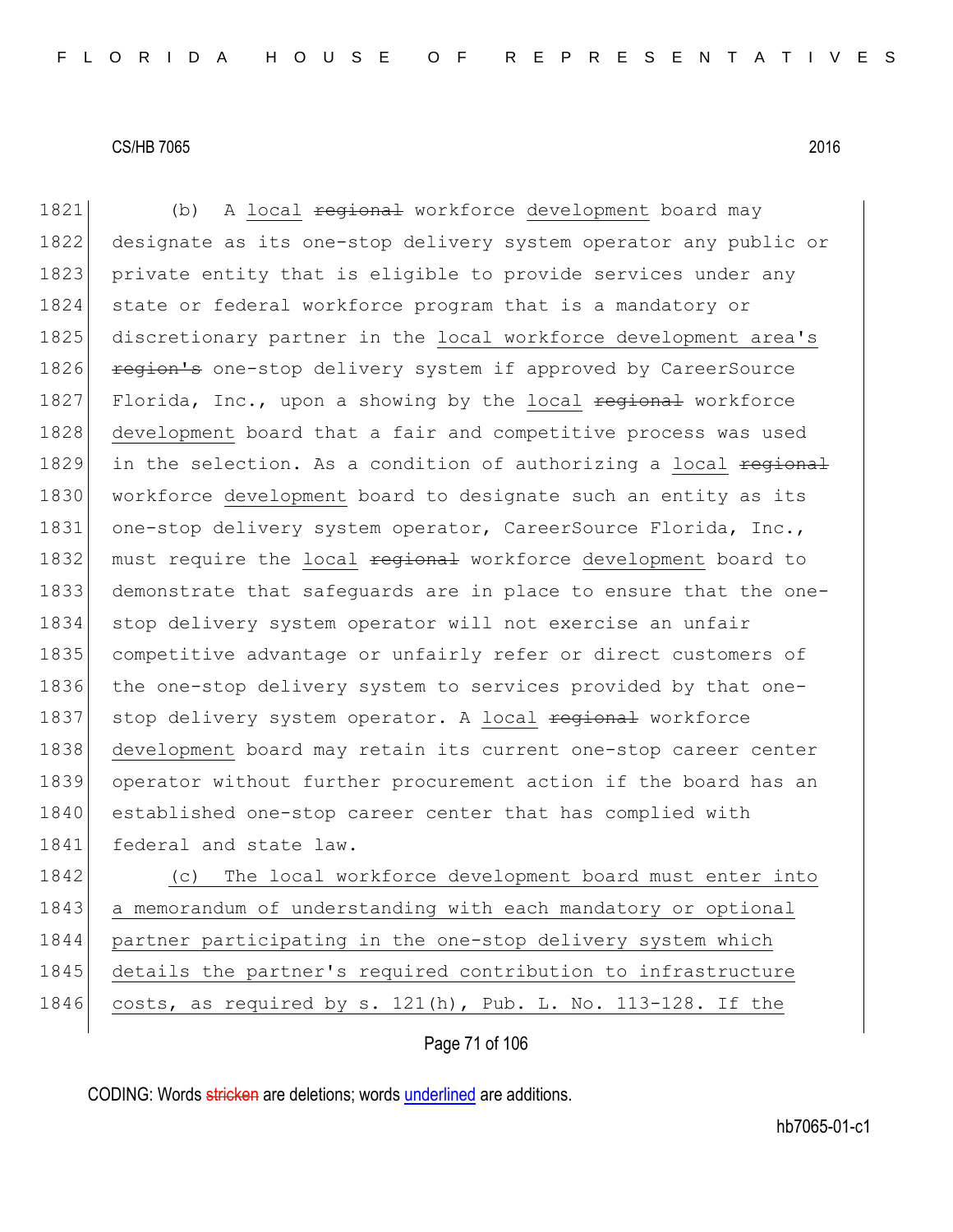1847 local workforce development board and the one-stop partner are 1848 unable to come to an agreement regarding infrastructure costs by 1849 July 1, 2017, the costs shall be allocated pursuant to a policy 1850 established by the Governor.

1851 (3) Local Regional workforce development boards shall 1852 enter into a memorandum of understanding with the Department of 1853 Economic Opportunity for the delivery of employment services 1854 authorized by the federal Wagner-Peyser Act. This memorandum of 1855 understanding must be performance based.

1856 (a) Unless otherwise required by federal law, at least 90 1857 percent of the Wagner-Peyser funding must go into direct 1858 customer service costs.

1859 (b) Employment services must be provided through the one-1860 stop delivery system, under the guidance of one-stop delivery 1861 system operators. One-stop delivery system operators shall have 1862 overall authority for directing the staff of the workforce 1863 system. Personnel matters shall remain under the ultimate 1864 authority of the department. However, the one-stop delivery 1865 system operator shall submit to the department information 1866 concerning the job performance of employees of the department 1867 who deliver employment services. The department shall consider 1868 any such information submitted by the one-stop delivery system 1869 operator in conducting performance appraisals of the employees.

1870 (c) The department shall retain fiscal responsibility and 1871 accountability for the administration of funds allocated to the 1872 state under the Wagner-Peyser Act. An employee of the department

# Page 72 of 106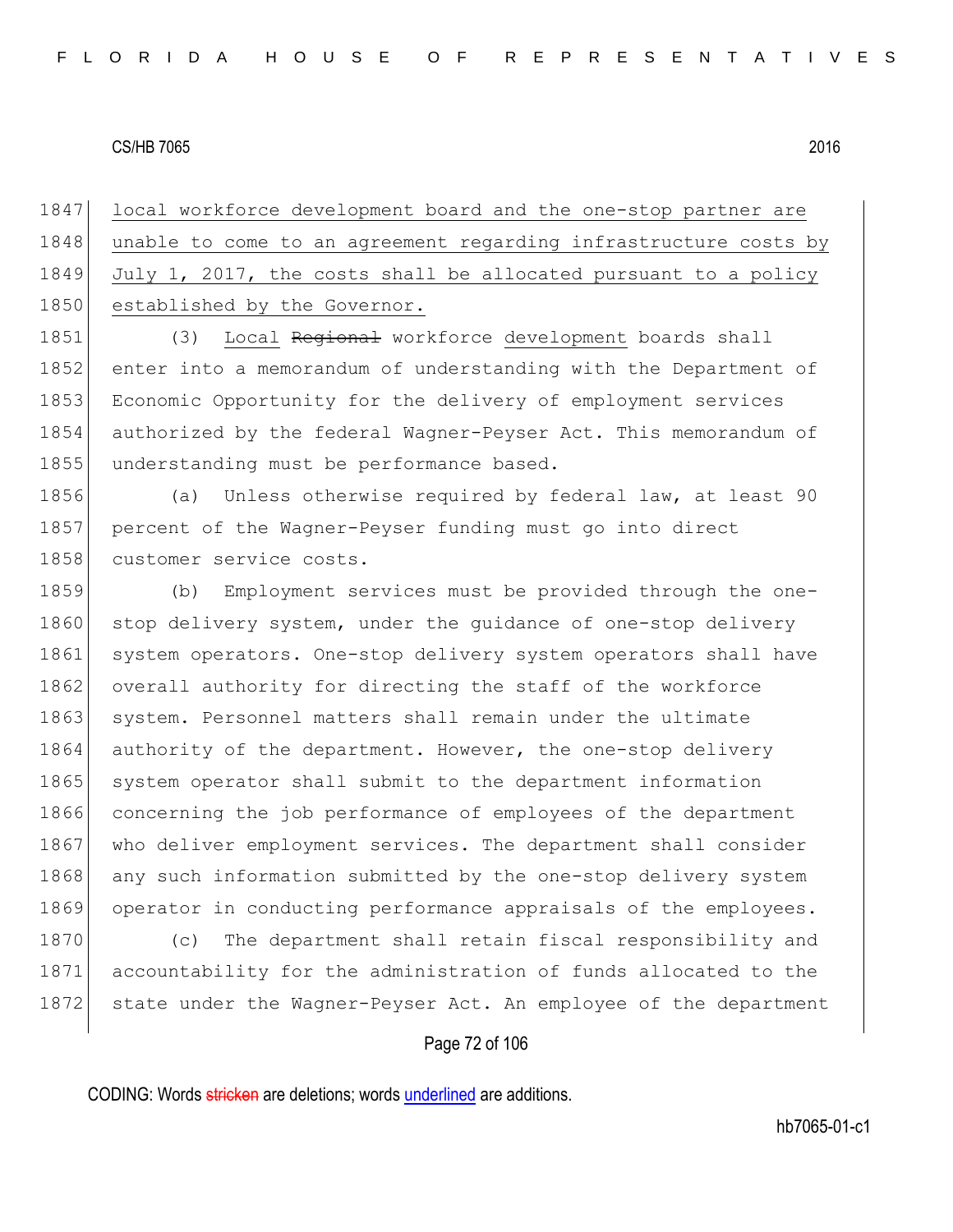1873 who is providing services authorized under the Wagner-Peyser Act 1874 shall be paid using Wagner-Peyser Act funds.

1875 (4) One-stop delivery system partners shall enter into a 1876 memorandum of understanding pursuant to Title I, s. 121, Pub. L. 1877 No. 113-128  $\frac{105-220}{105}$  Title I, s. 121, with the local regional 1878 workforce development board. Failure of a local partner to 1879 participate cannot unilaterally block the majority of partners 1880 from moving forward with their one-stop delivery system, and 1881 CareerSource Florida, Inc., pursuant to s. 445.004(5) (e), may 1882 make notification of a local partner that fails to participate.

1883 (5) To the extent possible, local regional workforce 1884 development boards shall include as partners in the local one-1885 stop delivery system entities that provide programs or 1886 activities designed to meet the needs of homeless persons.

1887 (6)(a) To the extent possible, core services, as defined 1888 by Pub. L. No.  $113-128$   $\overline{+65-220}$ , shall be provided 1889 electronically, using existing systems. These electronic systems 1890 shall be linked and integrated into a comprehensive service 1891 system to simplify access to core services by:

1892 1. Maintaining staff to serve as the first point of 1893 contact with the public seeking access to employment services 1894 who are knowledgeable about each program located in each one-1895 stop delivery system center as well as related services. An 1896 initial determination of the programs for which a customer is 1897 likely to be eligible and any referral for a more thorough 1898 eligibility determination must be made at this first point of

# Page 73 of 106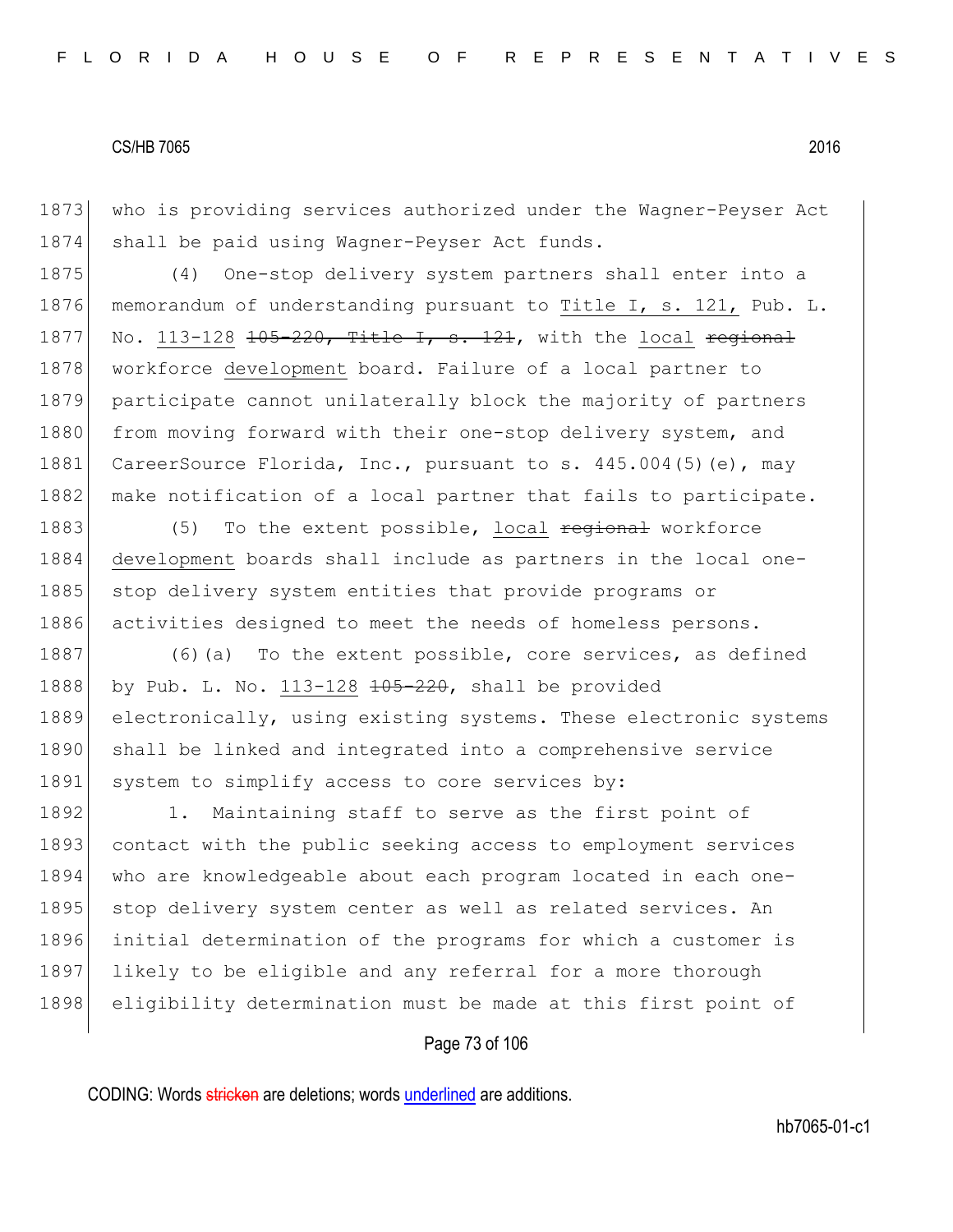1899 contact; and

1900 2. Establishing an automated, integrated intake screening 1901 and eligibility process where customers will provide information 1902 through a self-service intake process that may be accessed by 1903 staff from any participating program.

1904 (b) To expand electronic capabilities, CareerSource 1905 Florida, Inc., working with local regional workforce development 1906 boards, shall develop a centralized help center to assist local 1907 regional workforce development boards in fulfilling core 1908 services, minimizing the need for fixed-site one-stop delivery 1909 system centers.

1910 (c) To the extent feasible, core services shall be 1911 accessible through the Internet. Through this technology, core 1912 services shall be made available at public libraries, public and 1913 private educational institutions, community centers, kiosks, 1914 neighborhood facilities, and satellite one-stop delivery system 1915 sites. Each local regional workforce development board's web 1916 page shall serve as a portal for contacting potential employees 1917 by integrating the placement efforts of universities and private 1918 companies, including staffing services firms, into the existing 1919 one-stop delivery system.

1920 (7) Intensive services and training provided pursuant to 1921 Pub. L. No. 113-128  $\pm 0.5 - 220$ , shall be provided to individuals 1922 through Intensive Service Accounts and Individual Training 1923 Accounts. CareerSource Florida, Inc., shall develop an 1924 implementation plan, including identification of initially

## Page 74 of 106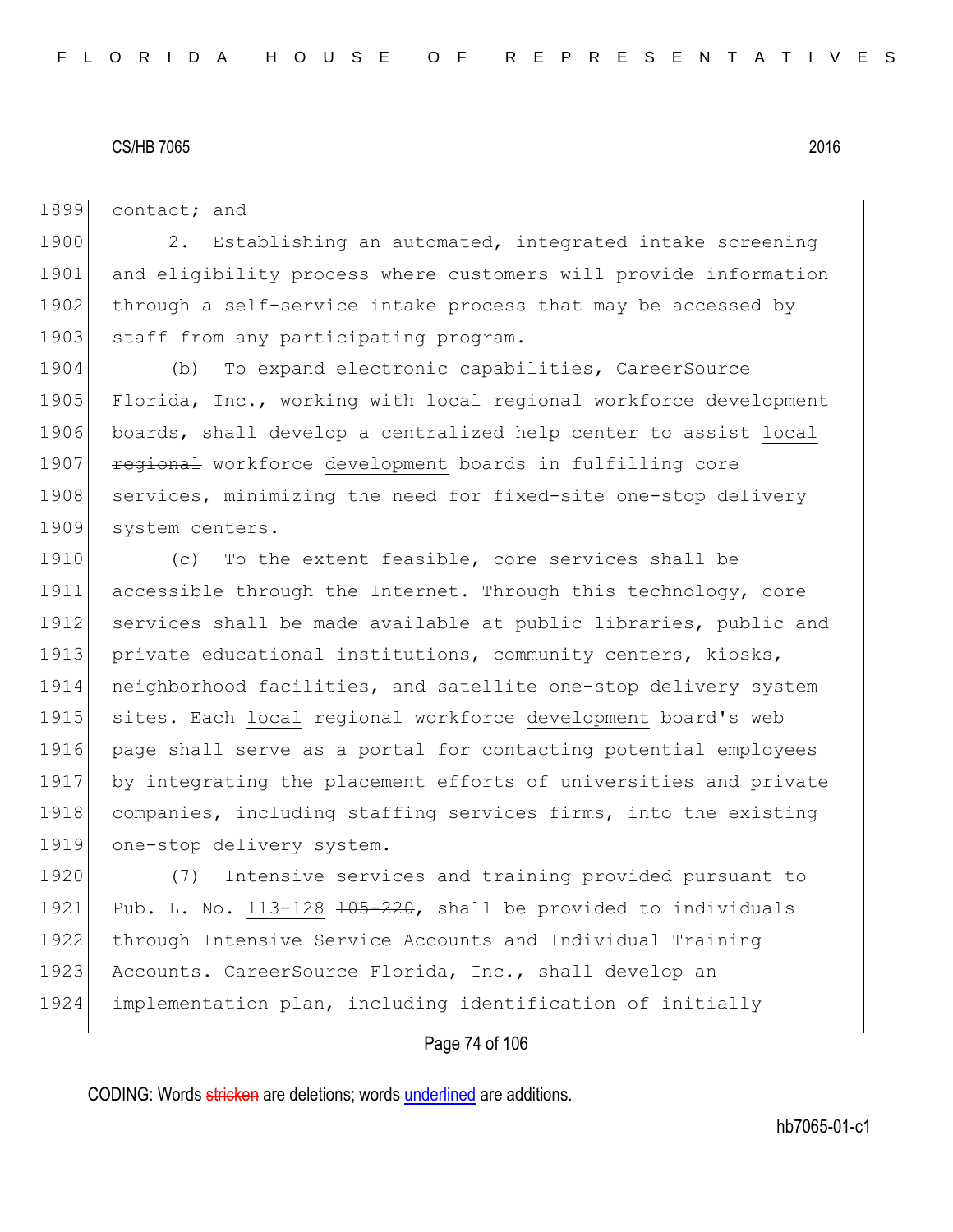1925 eligible training providers, transition guidelines, and criteria 1926 for use of these accounts. Individual Training Accounts must be 1927 compatible with Individual Development Accounts for education 1928 allowed in federal and state welfare reform statutes.

1929 (8)

1930 (b) For each approved training program, local regional workforce development boards, in consultation with training providers, shall establish a fair-market purchase price to be paid through an Individual Training Account. The purchase price must be based on prevailing costs and reflect local economic 1935 factors, program complexity, and program benefits, including time to beginning of training and time to completion. The price shall ensure the fair participation of public and nonpublic 1938 postsecondary educational institutions as authorized service providers and shall prohibit the use of unlawful remuneration to 1940 the student in return for attending an institution. Unlawful remuneration does not include student financial assistance 1942 programs.

1943 (c) CareerSource Florida, Inc., shall periodically review 1944 Individual Training Account pricing schedules developed by local 1945 **regional** workforce development boards and present findings and 1946 recommendations for process improvement to the President of the 1947 Senate and the Speaker of the House of Representatives.

1948 (d) To the maximum extent possible, training providers 1949 shall use funding sources other than the funding provided under 1950 Pub. L. No. 113-128 <del>105-220</del>. CareerSource Florida, Inc., shall

## Page 75 of 106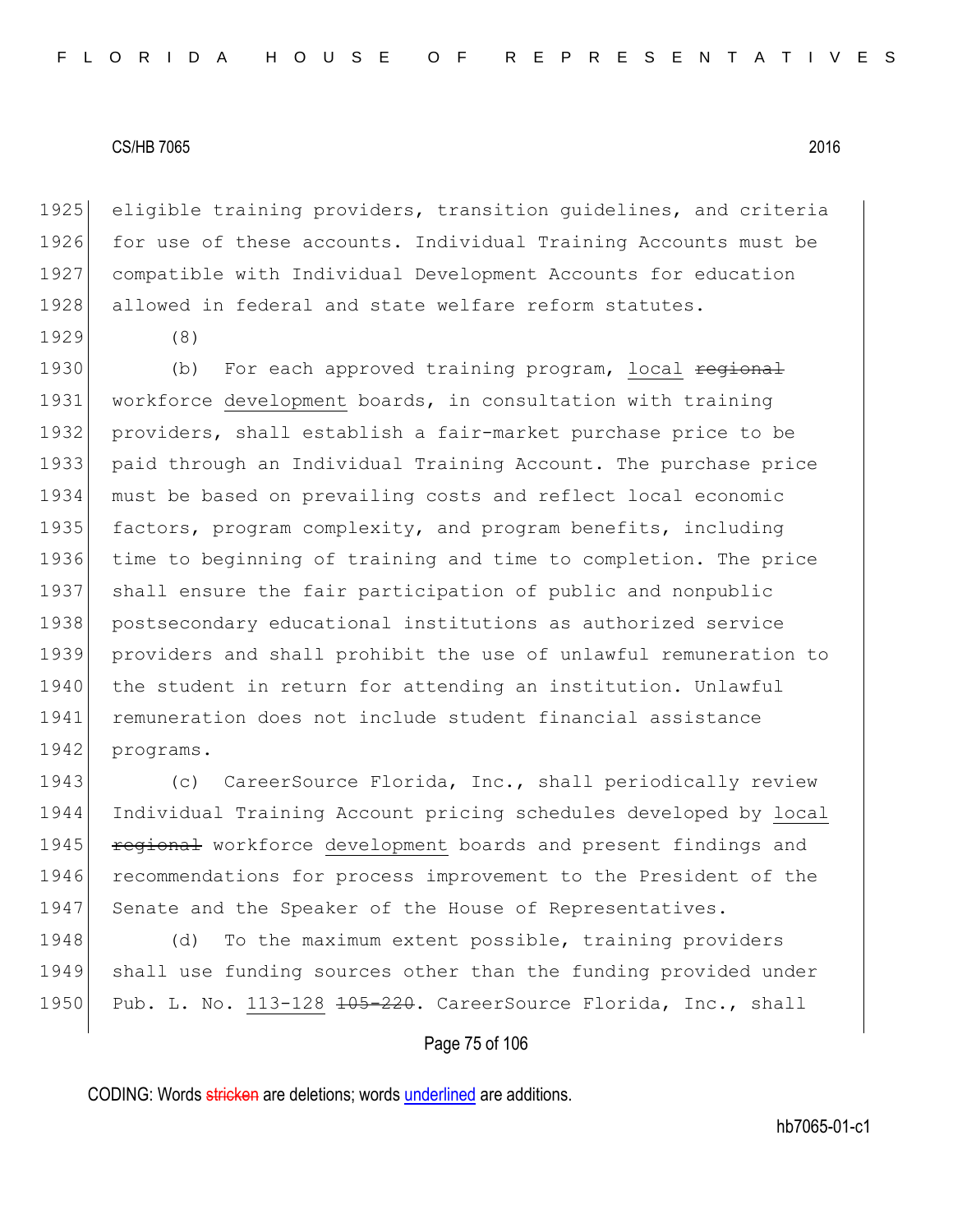1951 develop a system to encourage the leveraging of appropriated 1952 resources for the workforce system and shall report on such 1953 efforts as part of the required annual report.

1954 (9)

1955 (b) The network shall assure that a uniform method is used 1956 to determine eligibility for and management of services provided 1957 by agencies that conduct workforce development activities. The 1958 Department of Management Services shall develop strategies to 1959 allow access to the databases and information management systems 1960 of the following systems in order to link information in those 1961 databases with the one-stop delivery system:

1962 1. The Reemployment Assistance Program under chapter 443.

1963 2. The public employment service described in s. 443.181.

1964 3. The public assistance information system used by the 1965 Department of Children and Families FLORIDA System and the 1966 components related to temporary cash assistance, food 1967 assistance, and Medicaid eligibility.

1968 4. The Student Financial Assistance System of the 1969 Department of Education.

1970 5. Enrollment in the public postsecondary education 1971 system.

1972 6. Other information systems determined appropriate by 1973 CareerSource Florida, Inc.

1974 (10) To the maximum extent feasible, the one-stop delivery 1975 system may use private sector staffing services firms in the 1976 provision of workforce services to individuals and employers in

## Page 76 of 106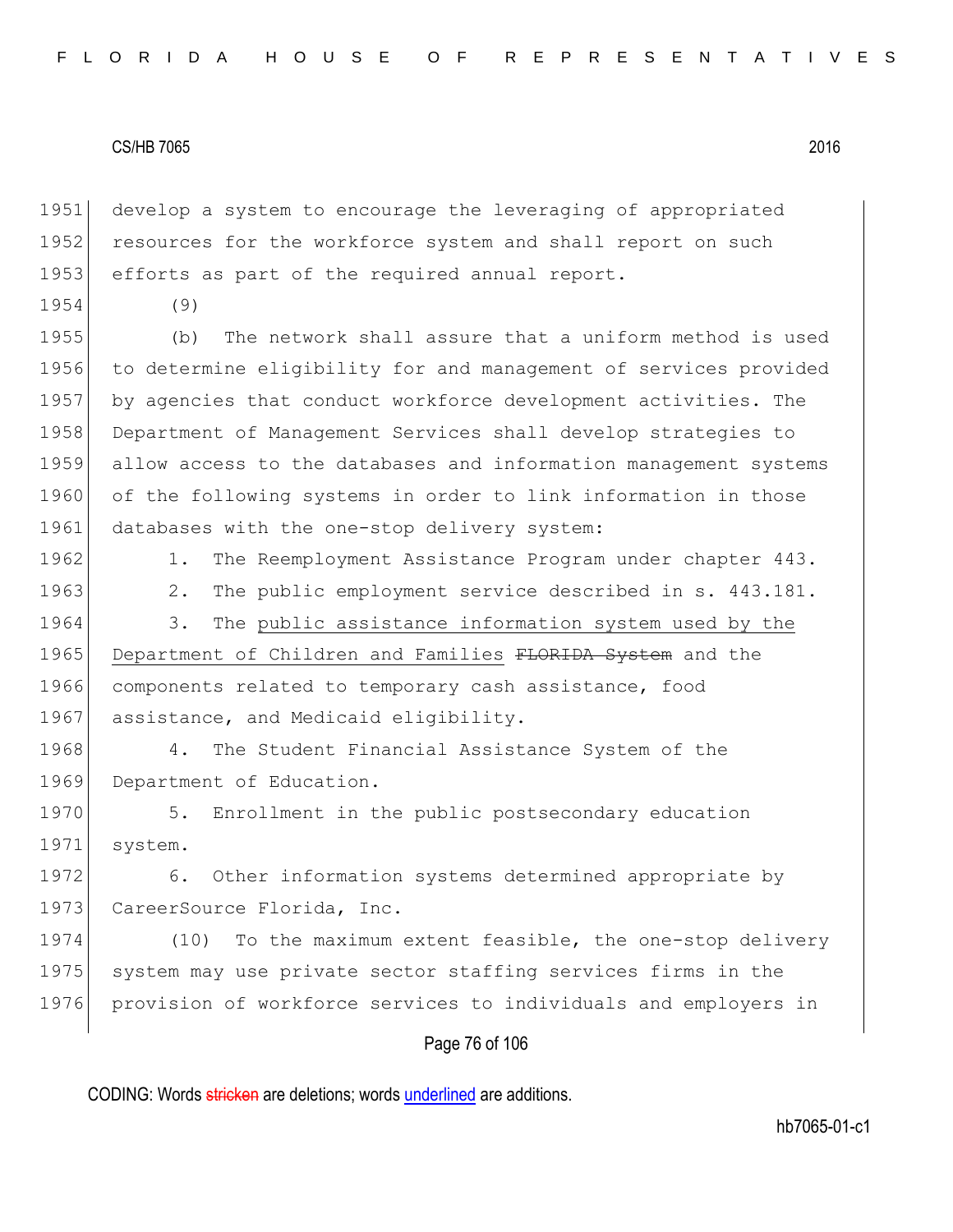1977 the state. Local Regional workforce development boards may 1978 collaborate with staffing services firms in order to facilitate 1979 the provision of workforce services. Local Regional workforce 1980 development boards may contract with private sector staffing 1981 services firms to design programs that meet the employment needs 1982 of the local workforce development area region. All such 1983 contracts must be performance-based and require a specific 1984 period of job tenure prior to payment.

1985 Section 32. Subsections (1) and (3) of section 445.014, 1986 Florida Statutes, are amended to read:

1987 445.014 Small business workforce service initiative.-

1988 (1) Subject to legislative appropriation, CareerSource 1989 Florida, Inc., shall establish a program to encourage local 1990 **regional** workforce development boards to establish one-stop 1991 delivery systems that maximize the provision of workforce and 1992 human-resource support services to small businesses. Under the 1993 program, a local  $f{eq}$ ional workforce development board may apply, 1994 on a competitive basis, for funds to support the provision of 1995 such services to small businesses through the local workforce 1996 development area's region's one-stop delivery system.

1997 (3) CareerSource Florida, Inc., shall establish quidelines 1998 governing the administration of this program and shall establish 1999 criteria to be used in evaluating applications for funding. Such 2000 criteria must include, but need not be limited to, a showing 2001 that the local workforce development regional board has in place 2002 a detailed plan for establishing a one-stop delivery system

## Page 77 of 106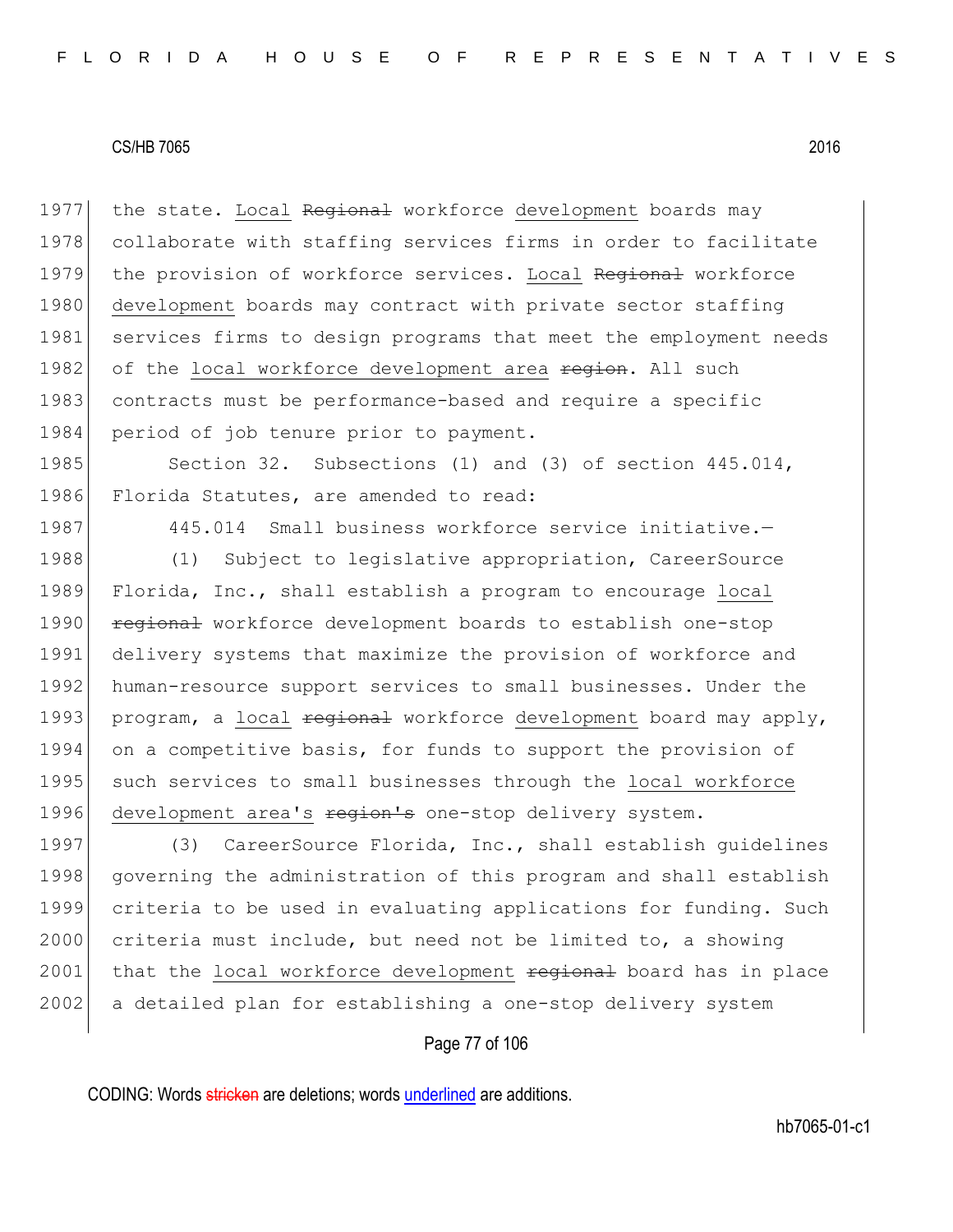2003 designed to meet the workforce needs of small businesses and for 2004 leveraging other funding sources in support of such activities.

2005 Section 33. Subsection (3) of section 445.016, Florida 2006 Statutes, is amended to read:

2007 445.016 Untried Worker Placement and Employment Incentive 2008 Act.—

2009 (3) Incentive payments may be made to for-profit or not-2010 for-profit agents selected by local regional workforce 2011 development boards who successfully place untried workers in 2012 full-time employment for 6 months with an employer after the 2013 employee successfully completes a probationary placement of no 2014 more than 6 months with that employer. Full-time employment that 2015 includes health care benefits will receive an additional 2016 incentive payment.

2017 Section 34. Subsections (3), (4), and (5) of section 2018 445.017, Florida Statutes, are amended to read:

2019 445.017 Diversion.—

2020 (3) Before finding an applicant family eligible for up-2021 front diversion services, the local regional workforce 2022 development board must determine that all requirements of 2023 eligibility for diversion services would likely be met.

2024 (4) The local <del>regional</del> workforce development board shall 2025 screen each family on a case-by-case basis for barriers to 2026 obtaining or retaining employment. The screening shall identify 2027 barriers that, if corrected, may prevent the family from 2028 receiving temporary cash assistance on a regular basis.

## Page 78 of 106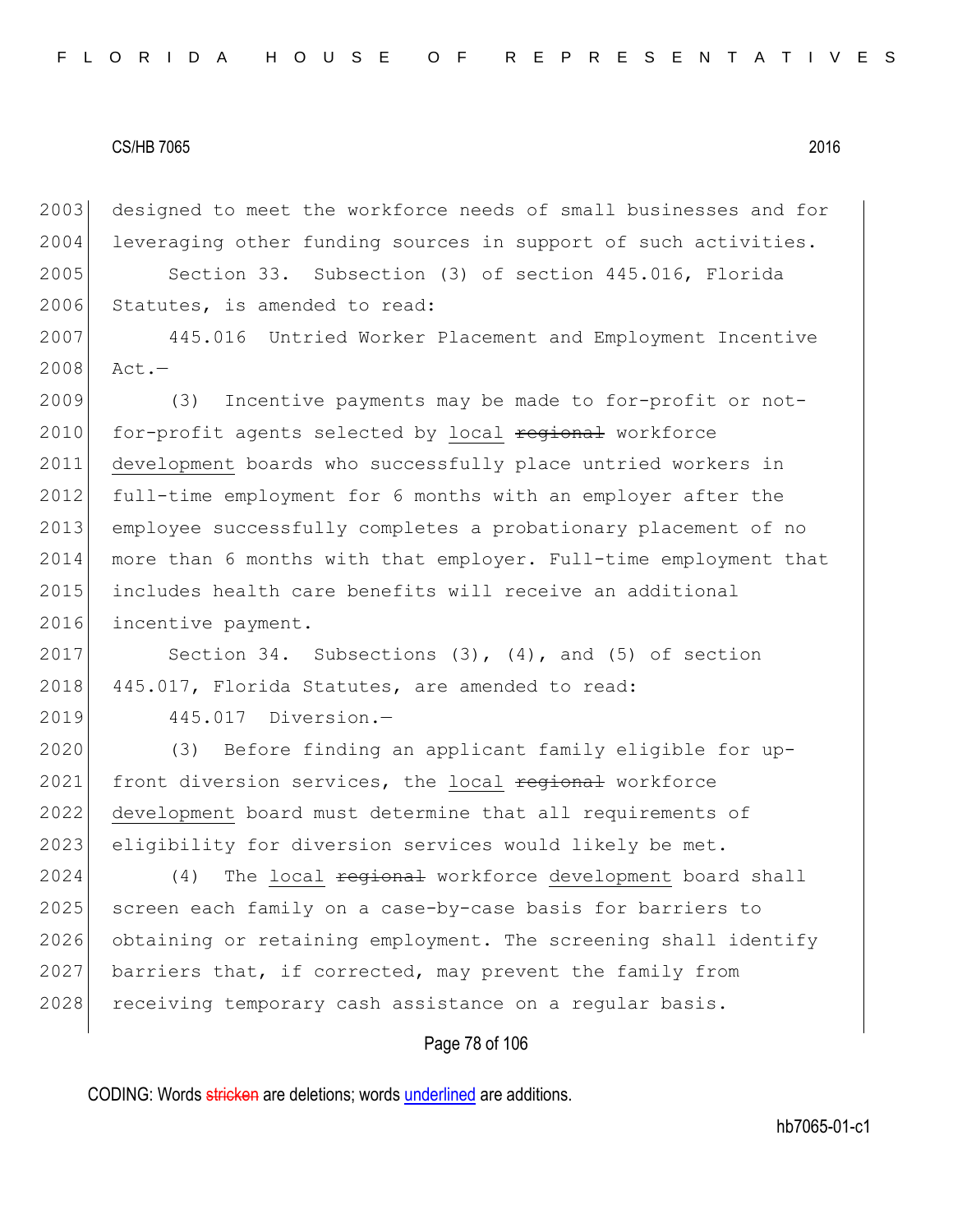2029 Assistance to overcome a barrier to employment is not limited to 2030 cash, but may include vouchers or other in-kind benefits.

2031 (5) The family receiving up-front diversion must sign an 2032 agreement restricting the family from applying for temporary 2033 cash assistance for 3 months, unless an emergency is 2034 demonstrated to the local regional workforce development board. 2035 If a demonstrated emergency forces the family to reapply for 2036 temporary cash assistance within 3 months after receiving a 2037 diversion payment, the diversion payment shall be prorated over 2038 an 8-month period and deducted from any temporary assistance for 2039 which the family is eligible.

2040 Section 35. Subsections (2) and (3) of section 445.021, 2041 Florida Statutes, are amended to read:

2042 445.021 Relocation assistance program.-

2043 (2) The relocation assistance program shall involve five 2044 steps by the local  $\frac{1}{204}$  workforce development board, in 2045 cooperation with the Department of Children and Families:

 $2046$  (a) A determination that the family is receiving temporary 2047 cash assistance or that all requirements of eligibility for 2048 diversion services would likely be met.

2049 (b) A determination that there is a basis for believing 2050 that relocation will contribute to the ability of the applicant 2051 to achieve self-sufficiency. For example, the applicant:

2052 1. Is unlikely to achieve economic self-sufficiency at the 2053 current community of residence;

2054 2. Has secured a job that provides an increased salary or

#### Page 79 of 106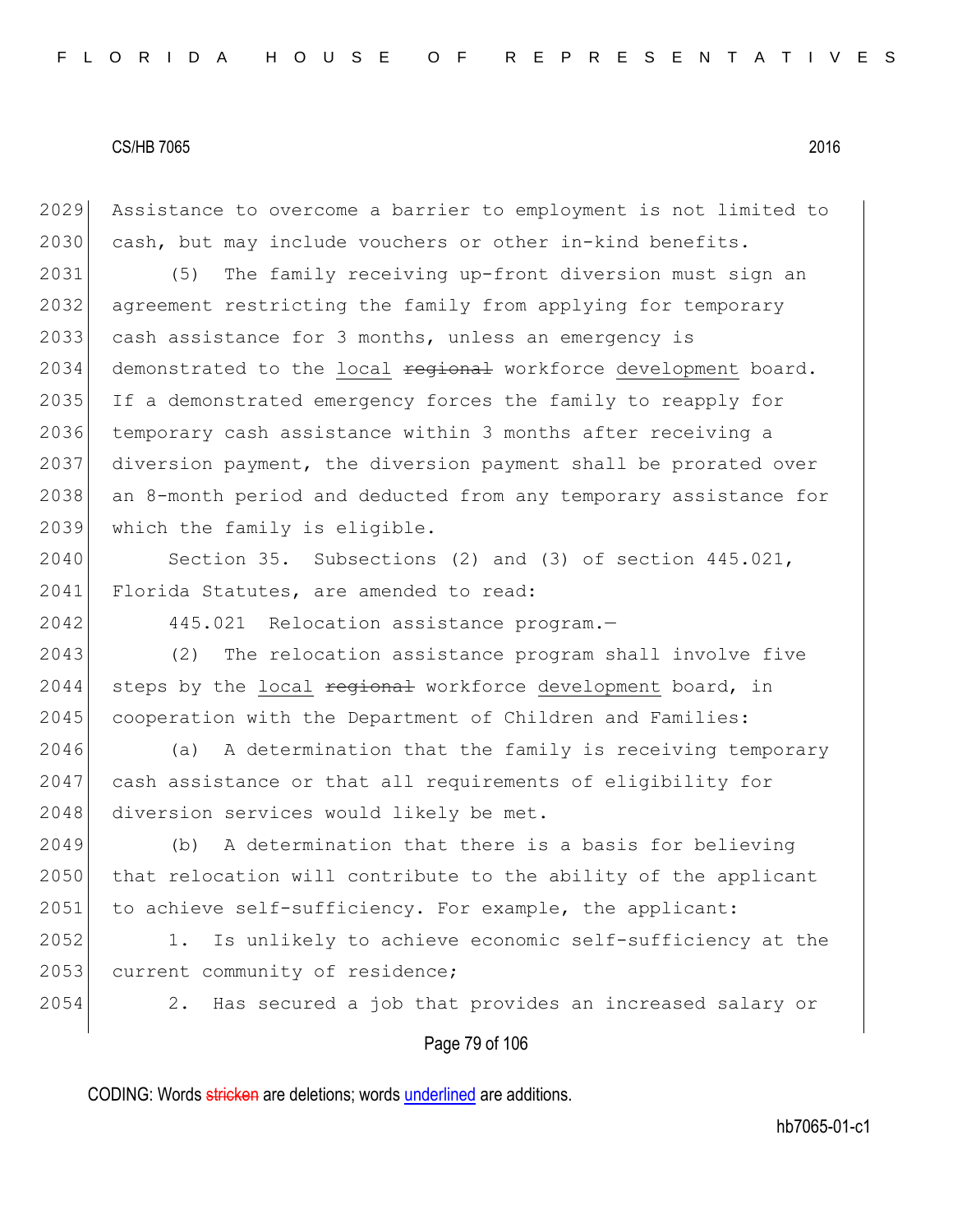2055 improved benefits and that requires relocation to another 2056 community;

2057 3. Has a family support network that will contribute to 2058 job retention in another community;

2059 4. Is determined, pursuant to criteria or procedures 2060 established by the board of directors of CareerSource Florida, 2061 Inc., to be a victim of domestic violence who would experience 2062 reduced probability of further incidents through relocation; or

2063 5. Must relocate in order to receive education or training 2064 that is directly related to the applicant's employment or career 2065 advancement.

2066 (c) Establishment of a relocation plan that includes such  $2067$  requirements as are necessary to prevent abuse of the benefit 2068 and provisions to protect the safety of victims of domestic 2069 violence and avoid provisions that place them in anticipated 2070 danger. The payment to defray relocation expenses shall be 2071 determined based on criteria approved by the board of directors 2072 of CareerSource Florida, Inc. Participants in the relocation 2073 program shall be eligible for diversion or transitional 2074 benefits.

2075 (d) A determination, pursuant to criteria adopted by the 2076 board of directors of CareerSource Florida, Inc., that a 2077 community receiving a relocated family has the capacity to 2078 provide needed services and employment opportunities.

- 
- 2079 (e) Monitoring the relocation.
- 

2080 (3) A family receiving relocation assistance for reasons

#### Page 80 of 106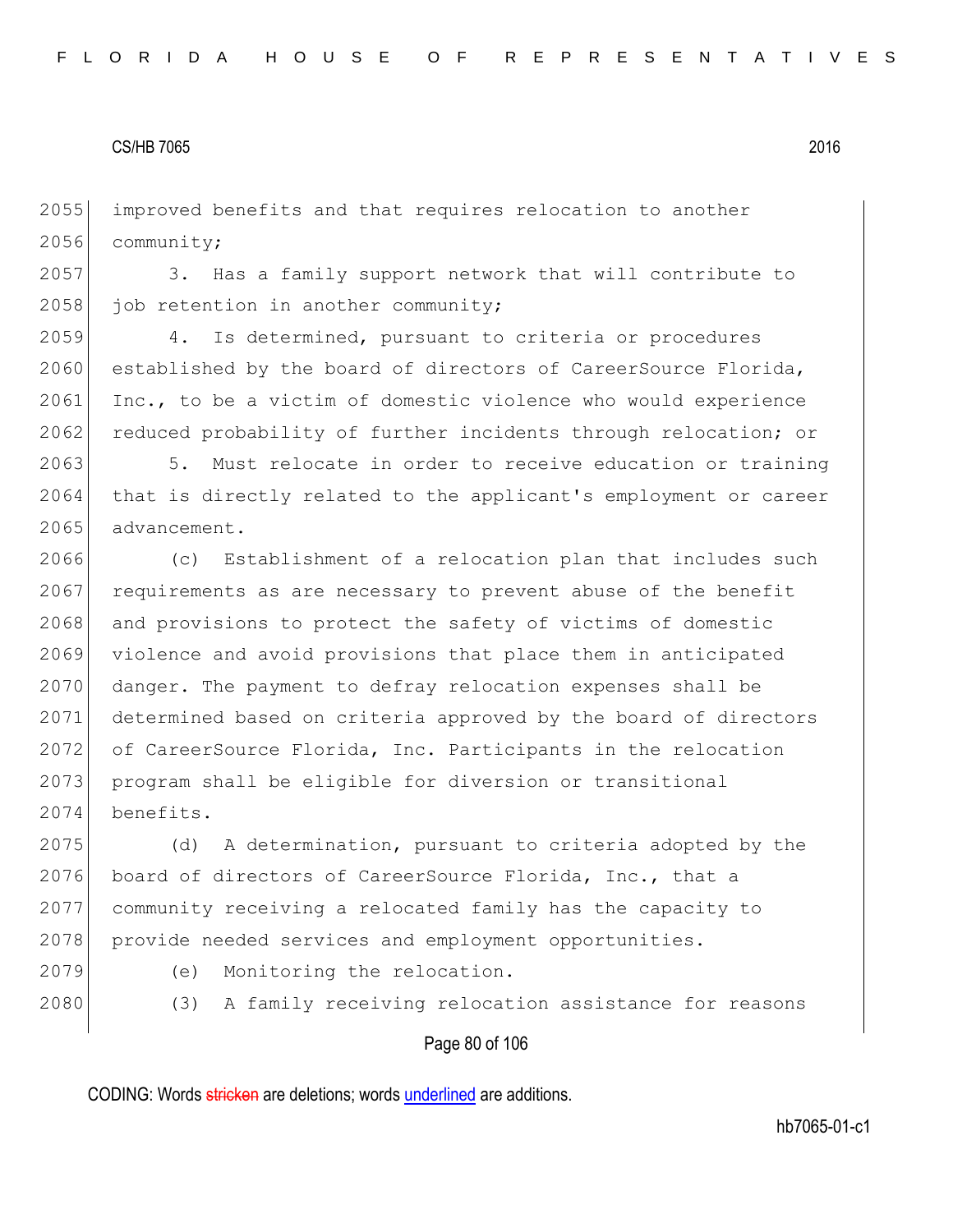2081 other than domestic violence must sign an agreement restricting 2082 the family from applying for temporary cash assistance for a 2083 period of 6 months, unless an emergency is demonstrated to the 2084 local regional workforce development board. If a demonstrated 2085 emergency forces the family to reapply for temporary cash 2086 assistance within such period, after receiving a relocation 2087 assistance payment, repayment must be made on a prorated basis 2088 and subtracted from any regular payment of temporary cash 2089 assistance for which the applicant may be eligible.

2090 Section 36. Section 445.022, Florida Statutes, is amended 2091 to read:

2092 445.022 Retention Incentive Training Accounts.—To promote 2093 job retention and to enable upward job advancement into higher 2094 skilled, higher paying employment, the board of directors of 2095 CareerSource Florida, Inc., and the local regional workforce 2096 development boards may assemble a list of programs and courses 2097 offered by postsecondary educational institutions which may be 2098 available to participants who have become employed to promote 2099 job retention and advancement.

2100 (1) The board of directors of CareerSource Florida, Inc., 2101 may establish Retention Incentive Training Accounts (RITAs) to 2102 use Temporary Assistance to Needy Families (TANF) block grant 2103 funds specifically appropriated for this purpose. RITAs must 2104 complement the Individual Training Account required by the 2105 federal Workforce Innovation and Opportunity Investment Act of 2106 1998, Pub. L. No. 113-128 105-220.

## Page 81 of 106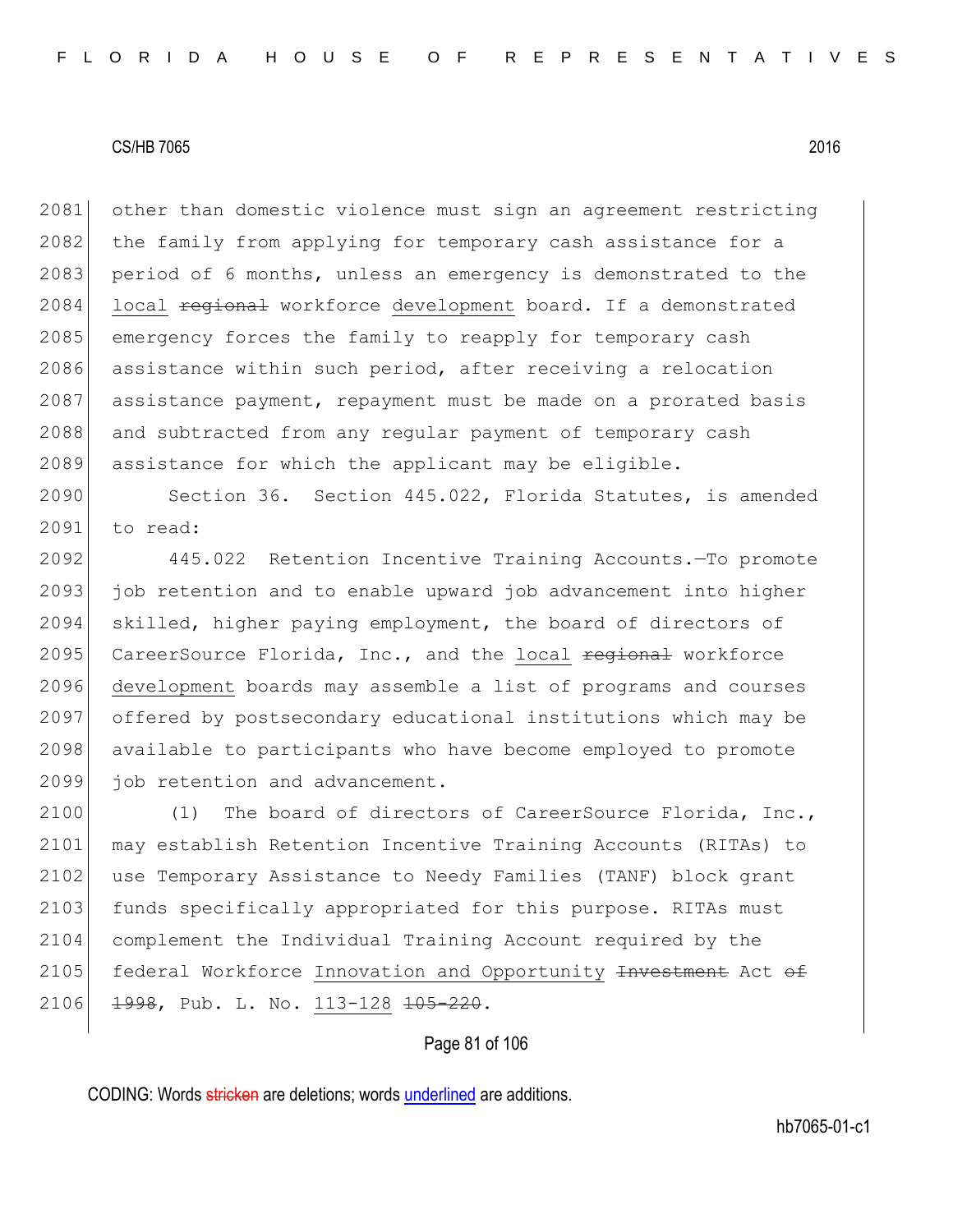2107 (2) RITAs may pay for tuition, fees, educational 2108 materials, coaching and mentoring, performance incentives, 2109 transportation to and from courses, child care costs during 2110 education courses, and other such costs as the local regional 2111 workforce development boards determine are necessary to effect 2112 successful job retention and advancement. 2113 (3) Local Regional workforce development boards shall 2114 retain only those courses that continue to meet their 2115 performance standards as established in their local plan. 2116 (4) Local Regional workforce development boards shall 2117 report annually to the Legislature on the measurable retention 2118 and advancement success of each program provider and the 2119 effectiveness of RITAs, making recommendations for any needed 2120 changes or modifications. 2121 Section 37. Subsections (4) and (5) of section 445.024, 2122 Florida Statutes, are amended to read: 2123 445.024 Work requirements.—

2124 (4) PRIORITIZATION OF WORK REQUIREMENTS. -Local Regional 2125 workforce development boards shall require participation in work 2126 activities to the maximum extent possible, subject to federal 2127 and state funding. If funds are projected to be insufficient to 2128 allow full-time work activities by all program participants who 2129 are required to participate in work activities, local regional 2130 workforce development boards shall screen participants and 2131 assign priority based on the following:

2132 (a) In accordance with federal requirements, at least one

#### Page 82 of 106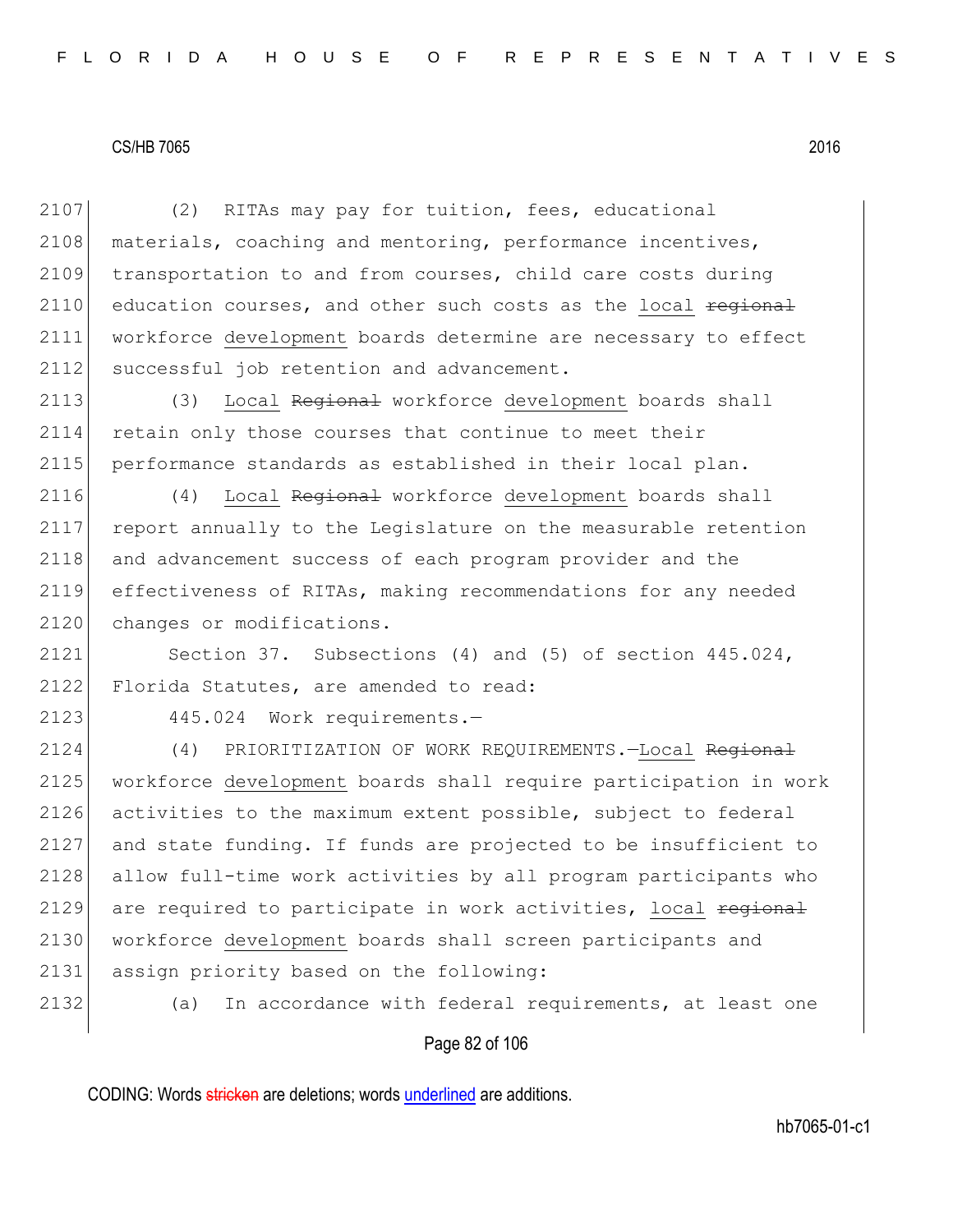2144

2133 adult in each two-parent family shall be assigned priority for 2134 full-time work activities.

2135 (b) Among single-parent families, a family that has older 2136 preschool children or school-age children shall be assigned 2137 priority for work activities.

2138 (c) A participant who has access to child care services 2139 may be assigned priority for work activities.

2140 (d) Priority may be assigned based on the amount of time 2141 remaining until the participant reaches the applicable time 2142 limit for program participation or may be based on requirements 2143 of a case plan.

2145 Local Regional workforce development boards may limit a 2146 participant's weekly work requirement to the minimum required to 2147 meet federal work activity requirements. Local Regional 2148 workforce development boards may develop screening and 2149 prioritization procedures based on the allocation of resources, 2150 the availability of community resources, the provision of 2151 supportive services, or the work activity needs of the service 2152 area.

2153 (5) USE OF CONTRACTS.-Local Regional workforce development 2154 boards shall provide work activities, training, and other 2155 services, as appropriate, through contracts. In contracting for 2156 work activities, training, or services, the following applies:

2157 (a) A contract must be performance-based. Payment shall be 2158 tied to performance outcomes that include factors such as, but

## Page 83 of 106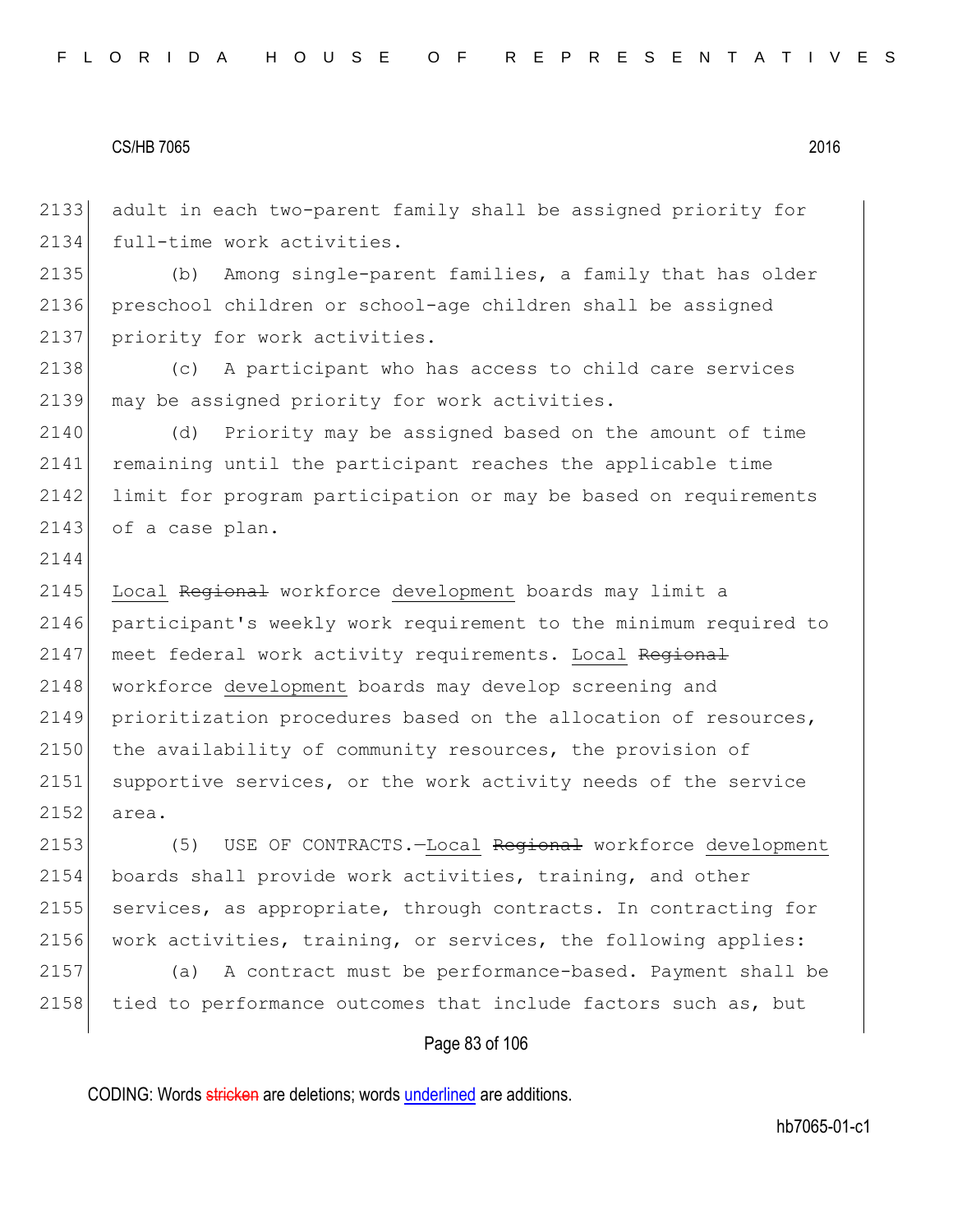2159 not limited to, diversion from cash assistance, job entry, job 2160 entry at a target wage, job retention, and connection to 2161 transition services rather than tied to completion of training 2162 or education or any other phase of the program participation 2163 process.

2164 (b) A contract may include performance-based incentive 2165 payments that may vary according to the extent to which the 2166 participant is more difficult to place. Contract payments may be 2167 weighted proportionally to reflect the extent to which the 2168 participant has limitations associated with the long-term 2169 receipt of welfare and difficulty in sustaining employment. The 2170 factors may include the extent of prior receipt of welfare, lack 2171 of employment experience, lack of education, lack of job skills, 2172 and other factors determined appropriate by the local regional 2173 workforce development board.

 (c) Notwithstanding the exemption from the competitive sealed bid requirements provided in s. 287.057(3)(e) for certain contractual services, each contract awarded under this chapter must be awarded on the basis of a competitive sealed bid, except 2178 for a contract with a governmental entity as determined by the 2179 local regional workforce development board.

2180 (d) Local Regional workforce development boards may 2181 contract with commercial, charitable, or religious 2182 organizations. A contract must comply with federal requirements 2183 with respect to nondiscrimination and other requirements that 2184 safeguard the rights of participants. Services may be provided

## Page 84 of 106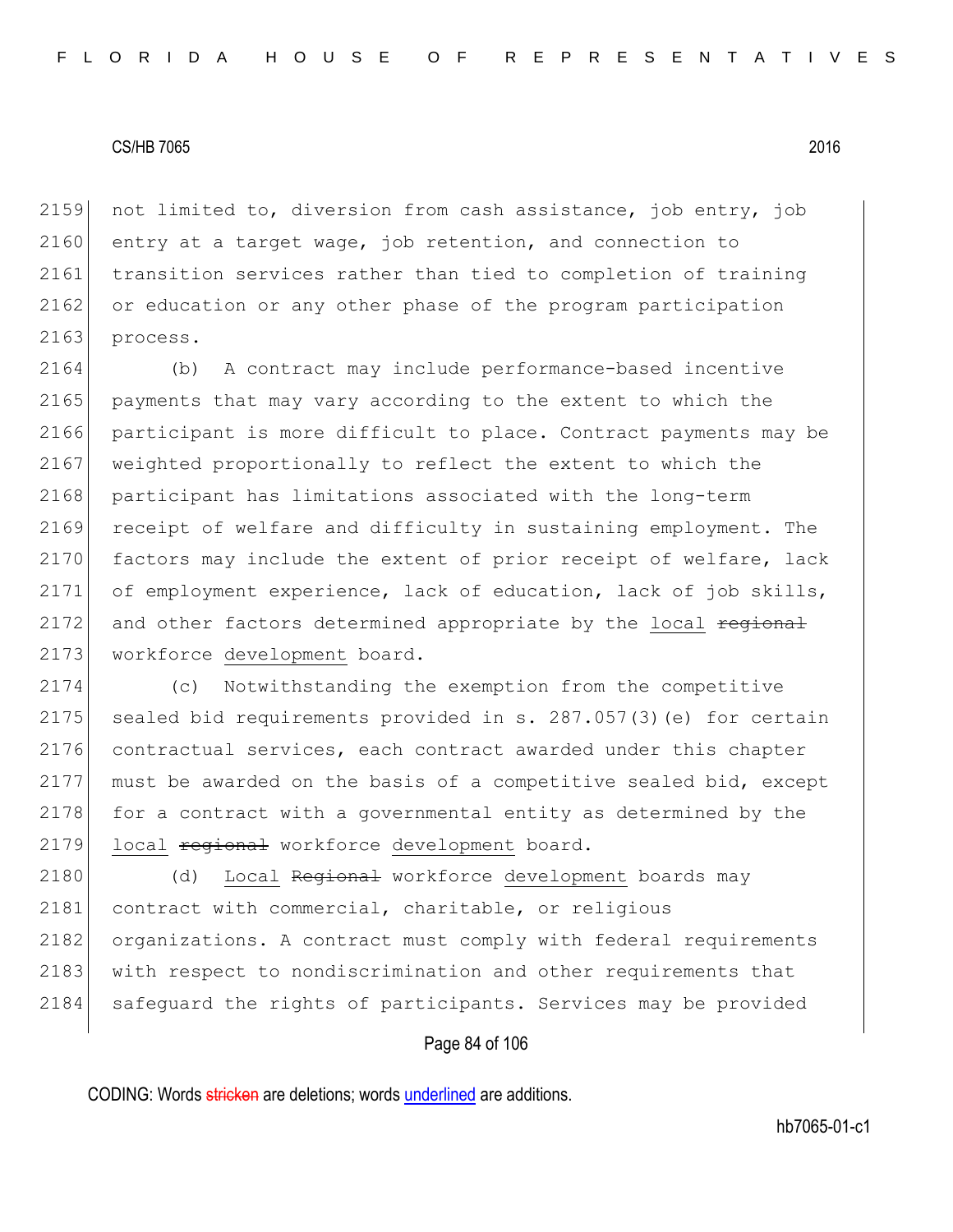2185 under contract, certificate, voucher, or other form of 2186 disbursement.

2187 (e) The administrative costs associated with a contract 2188 for services provided under this section may not exceed the 2189 applicable administrative cost ceiling established in federal 2190 law. An agency or entity that is awarded a contract under this 2191 section may not charge more than 7 percent of the value of the 2192 contract for administration unless an exception is approved by 2193 the local regional workforce development board. A list of any 2194 exceptions approved must be submitted to the board of directors 2195 of CareerSource Florida, Inc., for review, and the board may 2196 rescind approval of the exception.

2197 (f) Local Regional workforce development boards may enter 2198 into contracts to provide short-term work experience for the 2199 chronically unemployed as provided in this section.

2200 (g) A tax-exempt organization under s. 501(c) of the 2201 Internal Revenue Code of 1986 which receives funds under this 2202 chapter must disclose receipt of federal funds on any 2203 advertising, promotional, or other material in accordance with 2204 federal requirements.

2205 Section 38. Section 445.025, Florida Statutes, is amended 2206 to read:

2207 445.025 Other support services.—Support services shall be 2208 provided, if resources permit, to assist participants in 2209 complying with work activity requirements outlined in s. 2210 445.024. If resources do not permit the provision of needed

## Page 85 of 106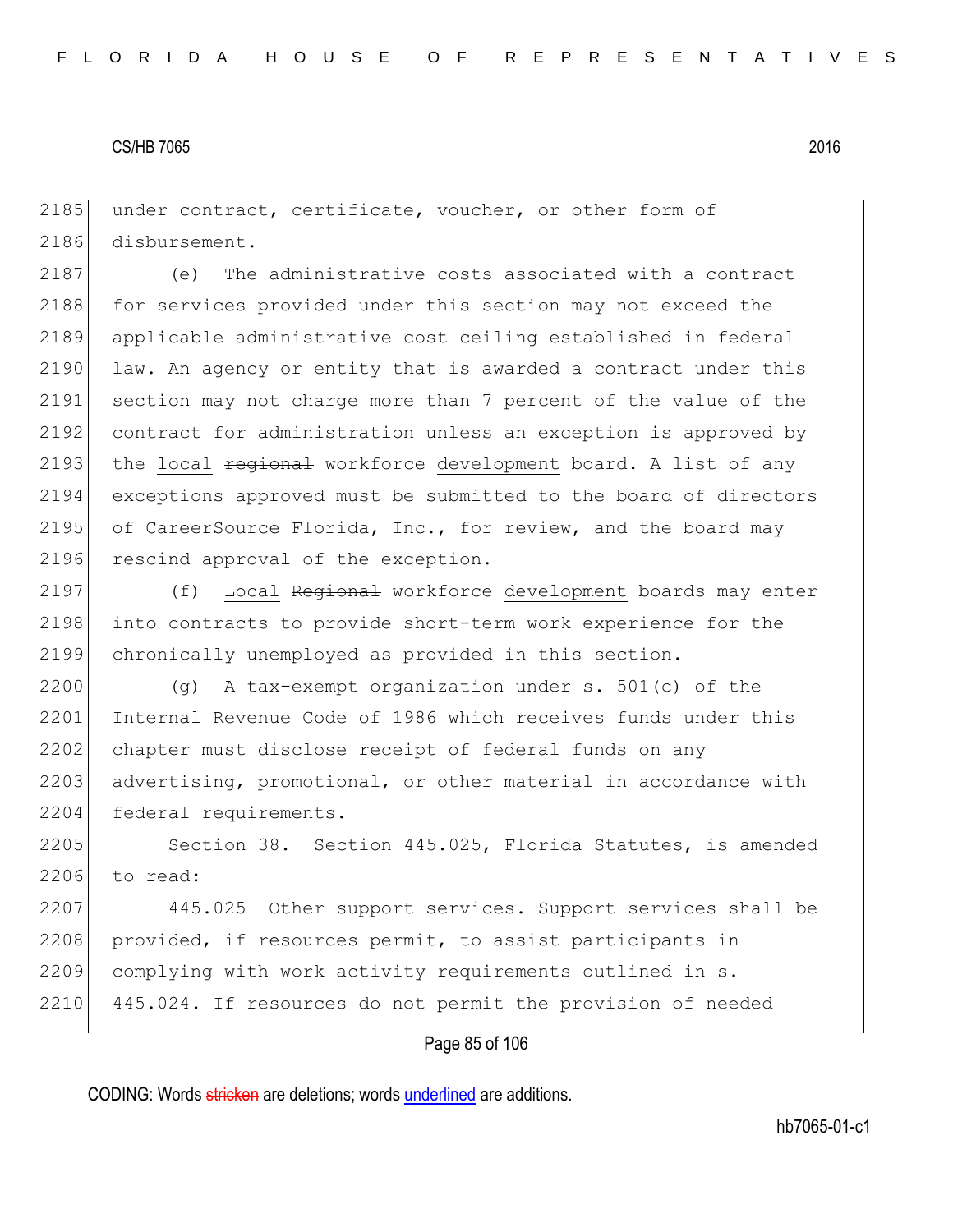2211 support services, the local regional workforce development board 2212 may prioritize or otherwise limit provision of support services. 2213 This section does not constitute an entitlement to support 2214 services. Lack of provision of support services may be 2215 considered as a factor in determining whether good cause exists 2216 for failing to comply with work activity requirements but does 2217 not automatically constitute good cause for failing to comply 2218 with work activity requirements, and does not affect any 2219 applicable time limit on the receipt of temporary cash 2220 assistance or the provision of services under chapter 414. 2221 Support services shall include, but need not be limited to:

2222 (1) TRANSPORTATION.—Transportation expenses may be 2223 provided to any participant when the assistance is needed to 2224 comply with work activity requirements or employment 2225 requirements, including transportation to and from a child care 2226 provider. Payment may be made in cash or tokens in advance or 2227 through reimbursement paid against receipts or invoices. 2228 Transportation services may include, but are not limited to, 2229 cooperative arrangements with the following: public transit 2230 providers; community transportation coordinators designated 2231 under chapter 427; school districts; churches and community 2232 centers; donated motor vehicle programs, van pools, and 2233 ridesharing programs; small enterprise developments and 2234 entrepreneurial programs that encourage participants to become 2235 transportation providers; public and private transportation 2236 partnerships; and other innovative strategies to expand

## Page 86 of 106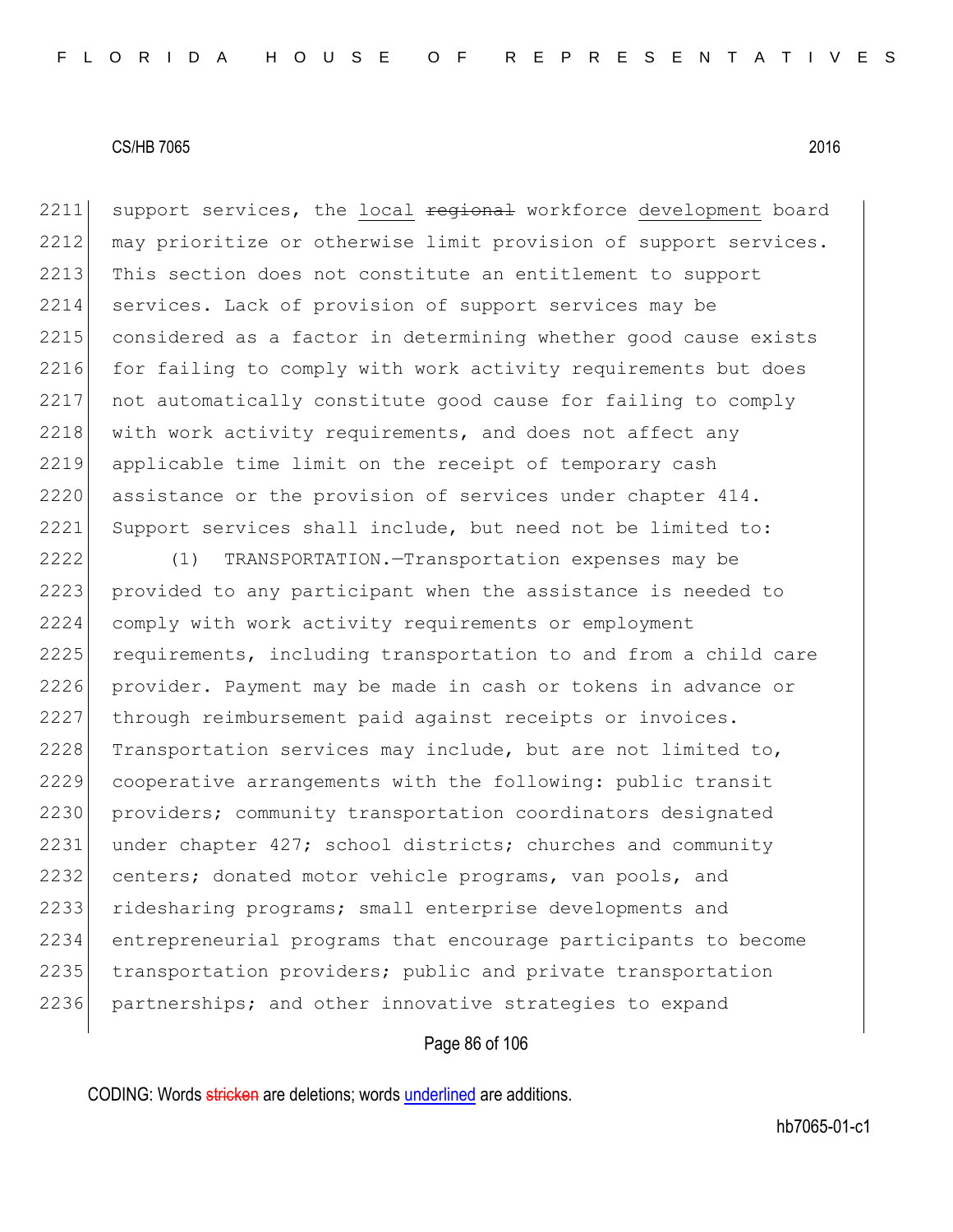2237 transportation options available to program participants.

2238 (a) Local Regional workforce development boards may 2239 provide payment for vehicle operational and repair expenses, 2240 including repair expenditures necessary to make a vehicle 2241 functional; vehicle registration fees; driver license fees; and 2242 liability insurance for the vehicle for a period of up to 6 2243 months. Request for vehicle repairs must be accompanied by an 2244 estimate of the cost prepared by a repair facility registered 2245 under s. 559.904.

2246 (b) Transportation disadvantaged funds as defined in 2247 chapter 427 do not include support services funds or funds 2248 appropriated to assist persons eligible under the Workforce 2249 Innovation and Opportunity Act Job Training Partnership Act. It  $2250$  is the intent of the Legislature that local  $\frac{1}{2}$  regional workforce 2251 development boards consult with local community transportation 2252 coordinators designated under chapter 427 regarding the 2253 availability and cost of transportation services through the 2254 coordinated transportation system prior to contracting for 2255 comparable transportation services outside the coordinated 2256 system.

2257 (2) ANCILLARY EXPENSES.—Ancillary expenses such as books, 2258 tools, clothing, fees, and costs necessary to comply with work 2259 activity requirements or employment requirements may be 2260 provided.

2261 (3) MEDICAL SERVICES.—A family that meets the eligibility 2262 requirements for Medicaid shall receive medical services under

# Page 87 of 106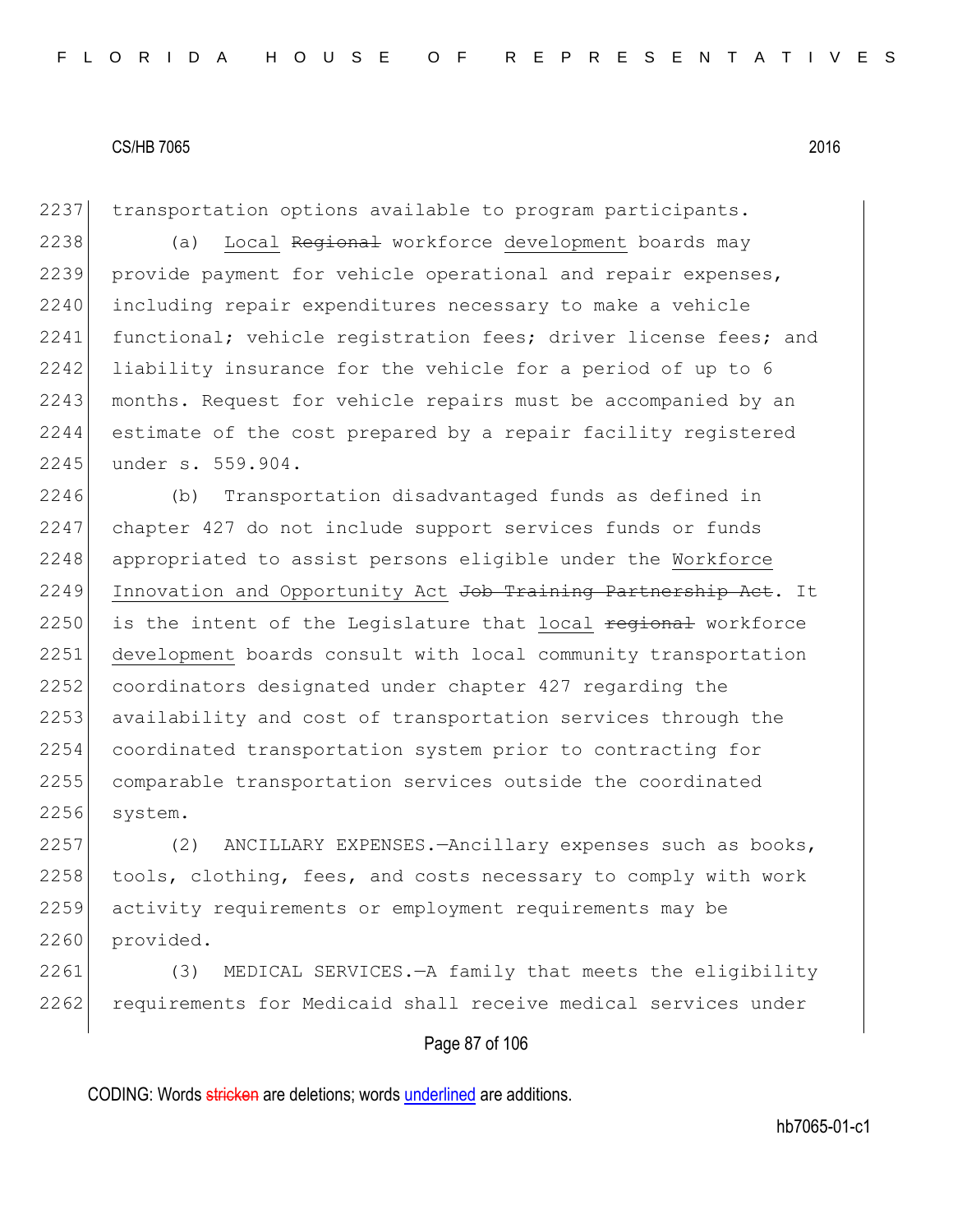2263 the Medicaid program.

2264 (4) PERSONAL AND FAMILY COUNSELING AND THERAPY.—Counseling 2265 may be provided to participants who have a personal or family 2266 problem or problems caused by substance abuse that is a barrier 2267 to compliance with work activity requirements or employment 2268 requirements. In providing these services, local regional 2269 workforce development boards shall use services that are 2270 available in the community at no additional cost. If these 2271 services are not available, local regional workforce development 2272 boards may use support services funds. Personal or family 2273 counseling not available through Medicaid may not be considered 2274 a medical service for purposes of the required statewide 2275 implementation plan or use of federal funds.

2276 Section 39. Subsection (5) of section 445.026, Florida 2277 Statutes, is amended to read:

2278 445.026 Cash assistance severance benefit.—An individual 2279 who meets the criteria listed in this section may choose to 2280 receive a lump-sum payment in lieu of ongoing cash assistance 2281 payments, provided the individual:

2282 (5) Provides employment and earnings information to the 2283 local regional workforce development board, so that the local 2284 **regional** workforce development board can ensure that the 2285 family's eligibility for severance benefits can be evaluated. 2286

 $2287$  Such individual may choose to accept a one-time, lump-sum 2288 payment of \$1,000 in lieu of receiving ongoing cash assistance.

## Page 88 of 106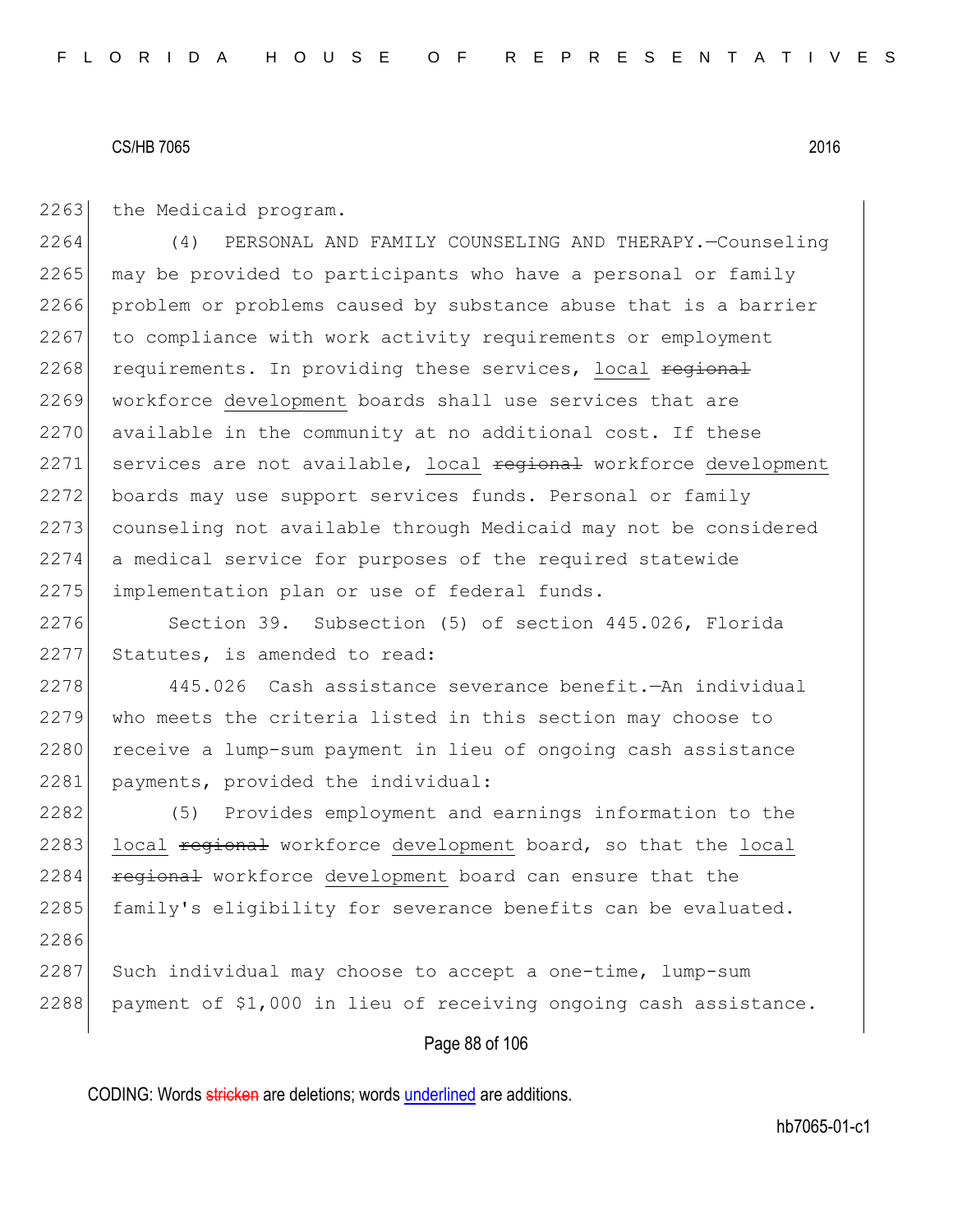2289 Such payment shall only count toward the time limitation for the  $2290$  month in which the payment is made in lieu of cash assistance. A 2291 participant choosing to accept such payment shall be terminated 2292 from cash assistance. However, eligibility for Medicaid, food 2293 assistance, or child care shall continue, subject to the 2294 eligibility requirements of those programs.

2295 Section 40. Subsections (2) and (4) of section 445.030, 2296 Florida Statutes, are amended to read:

2297 445.030 Transitional education and training.—In order to 2298 assist former recipients of temporary cash assistance who are 2299 working or actively seeking employment in continuing their 2300 training and upgrading their skills, education, or training, 2301 support services may be provided for up to 2 years after the 2302 family is no longer receiving temporary cash assistance. This 2303 section does not constitute an entitlement to transitional 2304 education and training. If funds are not sufficient to provide 2305 services under this section, the board of directors of 2306 CareerSource Florida, Inc., may limit or otherwise prioritize 2307 transitional education and training.

2308 (2) Local Regional workforce development boards may 2309 authorize child care or other support services in addition to 2310 services provided in conjunction with employment. For example, a 2311 participant who is employed full time may receive child care 2312 services related to that employment and may also receive 2313 additional child care services in conjunction with training to 2314 upgrade the participant's skills.

#### Page 89 of 106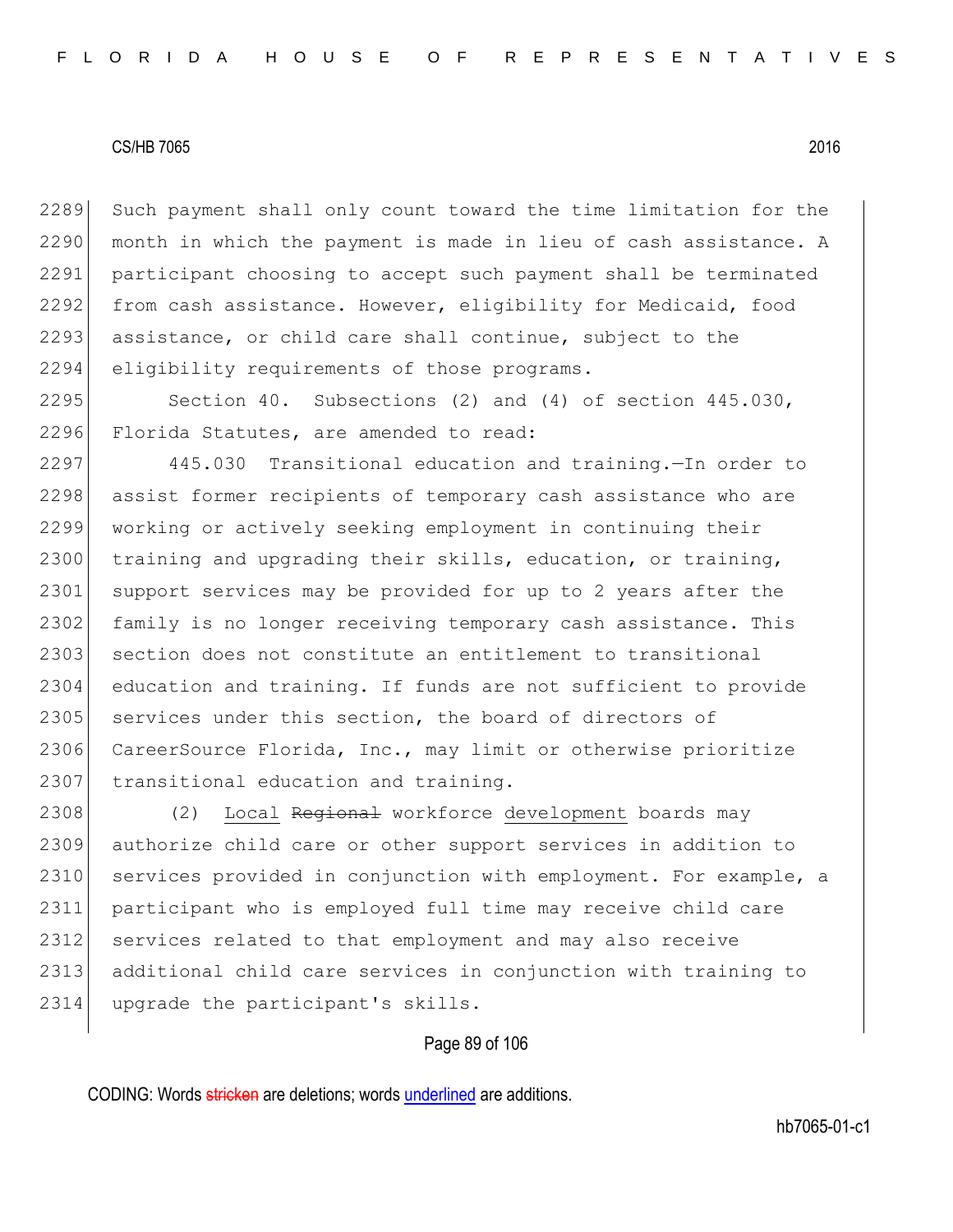2315 (4) A local Regional workforce development board may enter 2316 into an agreement with an employer to share the costs relating 2317 to upgrading the skills of participants hired by the employer. 2318 For example, a local regional workforce development board may 2319 agree to provide support services such as transportation or a 2320 wage subsidy in conjunction with training opportunities provided 2321 by the employer.

2322 Section 41. Section 445.031, Florida Statutes, is amended 2323 to read:

2324 445.031 Transitional transportation.—In order to assist 2325 former recipients of temporary cash assistance in maintaining 2326 and sustaining employment or educational opportunities, 2327 transportation may be provided, if funds are available, for up 2328 to 2 years after the participant is no longer in the program. 2329 This does not constitute an entitlement to transitional 2330 transportation. If funds are not sufficient to provide services 2331 under this section, local regional workforce development boards 2332 may limit or otherwise prioritize transportation services.

2333 (1) Transitional transportation must be job or education 2334 related.

 (2) Transitional transportation may include expenses identified in s. 445.025, paid directly or by voucher, as well 2337 as a vehicle valued at not more than  $$8,500$  if the vehicle is 2338 | needed for training, employment, or educational purposes. Section 42. Subsection (1), paragraph (b) of subsection  $(4)$ , and subsection  $(5)$  of section 445.048, Florida Statutes,

#### Page 90 of 106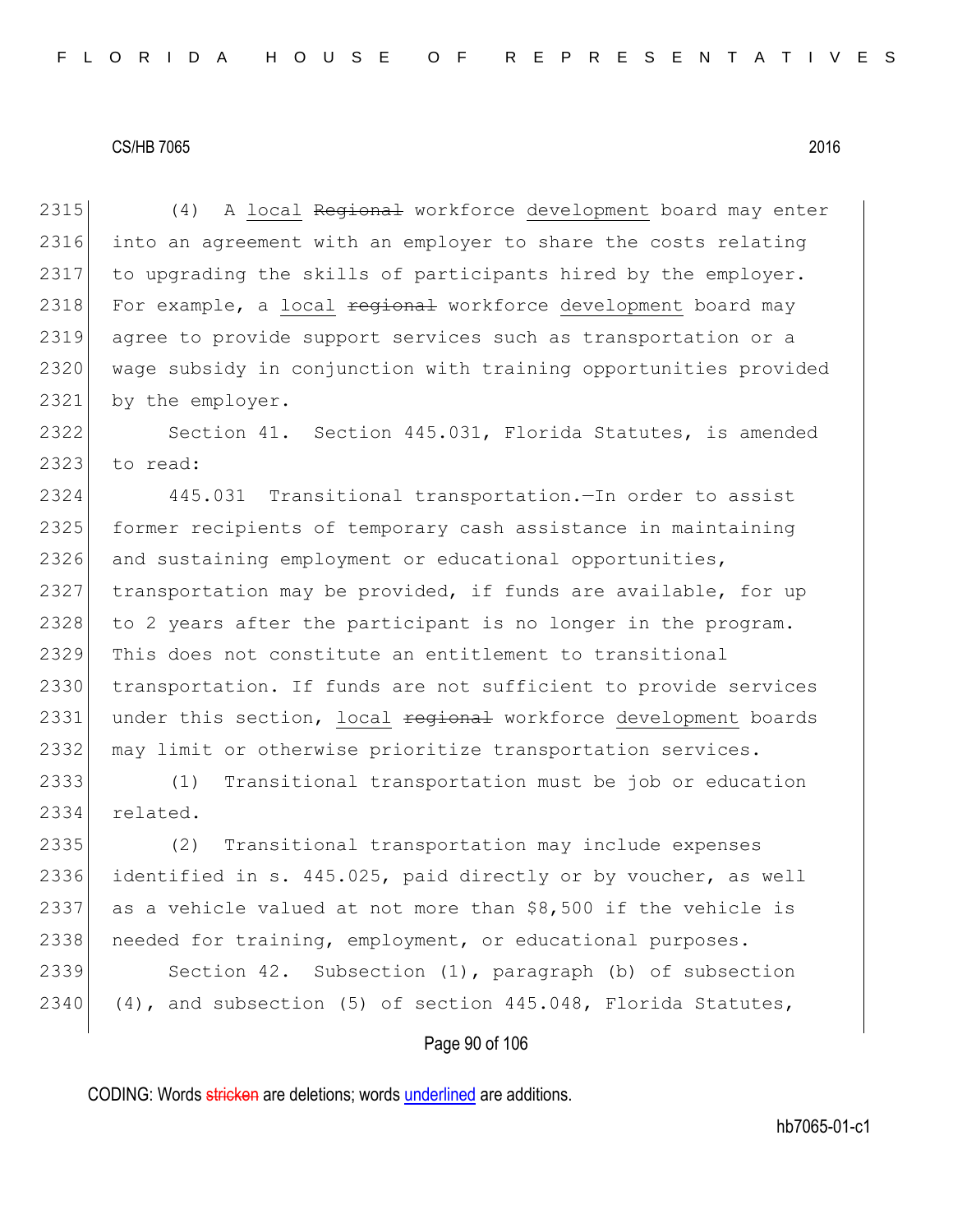2341 are amended to read:

2342 445.048 Passport to Economic Progress program. 2343 (1) AUTHORIZATION.—Notwithstanding any law to the 2344 contrary, CareerSource Florida, Inc., in conjunction with the 2345 Department of Children and Families and the Department of 2346 Economic Opportunity, shall implement a Passport to Economic 2347 Progress program consistent with the provisions of this section. 2348 CareerSource Florida, Inc., may designate local regional 2349 workforce development boards to participate in the program. 2350 Expenses for the program may come from appropriated revenues or 2351 from funds otherwise available to a local regional workforce 2352 development board which may be legally used for such purposes. 2353 CareerSource Florida, Inc., must consult with the applicable 2354 local regional workforce development boards and the applicable 2355 local offices of the Department of Children and Families which 2356 serve the program areas and must encourage community input into 2357 the implementation process.

2358 (4) INCENTIVES TO ECONOMIC SELF-SUFFICIENCY.—

2359 (b) CareerSource Florida, Inc., in cooperation with the 2360 Department of Children and Families and the Department of 2361 Economic Opportunity, shall offer performance-based incentive 2362 bonuses as a component of the Passport to Economic Progress 2363 program. The bonuses do not represent a program entitlement and 2364 are contingent on achieving specific benchmarks prescribed in 2365 the self-sufficiency plan. If the funds appropriated for this 2366 purpose are insufficient to provide this financial incentive,

## Page 91 of 106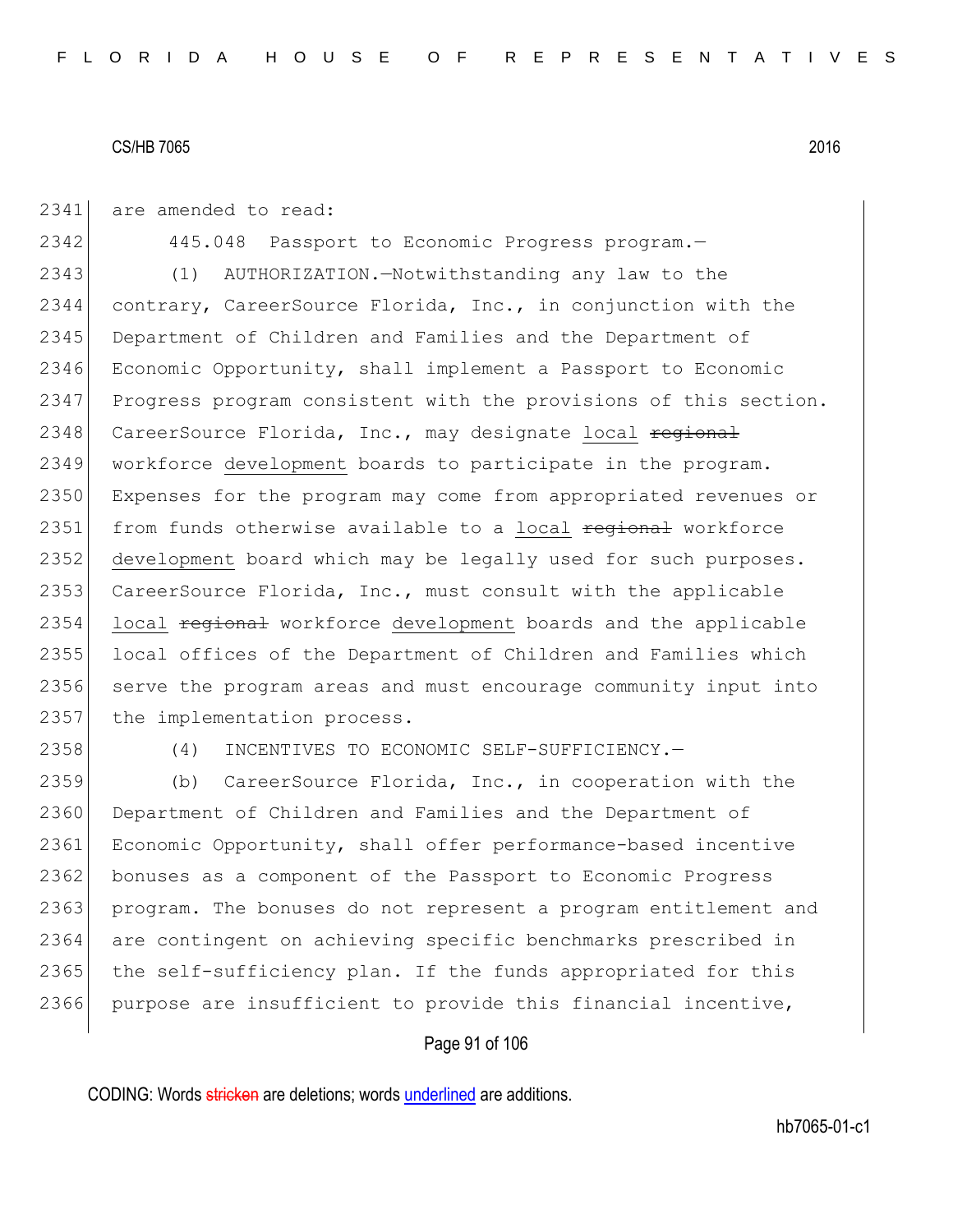2367 the board of directors of CareerSource Florida, Inc., may reduce 2368 or suspend the bonuses in order not to exceed the appropriation 2369 or may direct the local workforce development regional boards to 2370 use resources otherwise given to the local workforce development 2371 board regional workforce to pay such bonuses if such payments 2372 comply with applicable state and federal laws.

2373 (5) EVALUATIONS AND RECOMMENDATIONS. - CareerSource Florida, 2374 Inc., in conjunction with the Department of Children and 2375 Families, the Department of Economic Opportunity, and the local 2376 regional workforce development boards, shall conduct a 2377 comprehensive evaluation of the effectiveness of the program 2378 operated under this section. Evaluations and recommendations for 2379 the program shall be submitted by CareerSource Florida, Inc., as 2380 part of its annual report to the Legislature.

2381 Section 43. Paragraph (b) of subsection (2), paragraph (d) 2382 of subsection  $(4)$ , and subsections  $(6)$  and  $(7)$  of section 2383 445.051, Florida Statutes, are amended to read:

2384 445.051 Individual development accounts.-

- 2385 (2) As used in this section, the term:
- 2386 (b) "Qualified entity" means:

2387 1. A not-for-profit organization described in s. 501(c)(3) 2388 of the Internal Revenue Code of 1986, as amended, and exempt 2389 from taxation under s. 501(a) of such code; or

2390 2. A state or local government agency acting in 2391 cooperation with an organization described in subparagraph 1. 2392 For purposes of this section, a local regional workforce

Page 92 of 106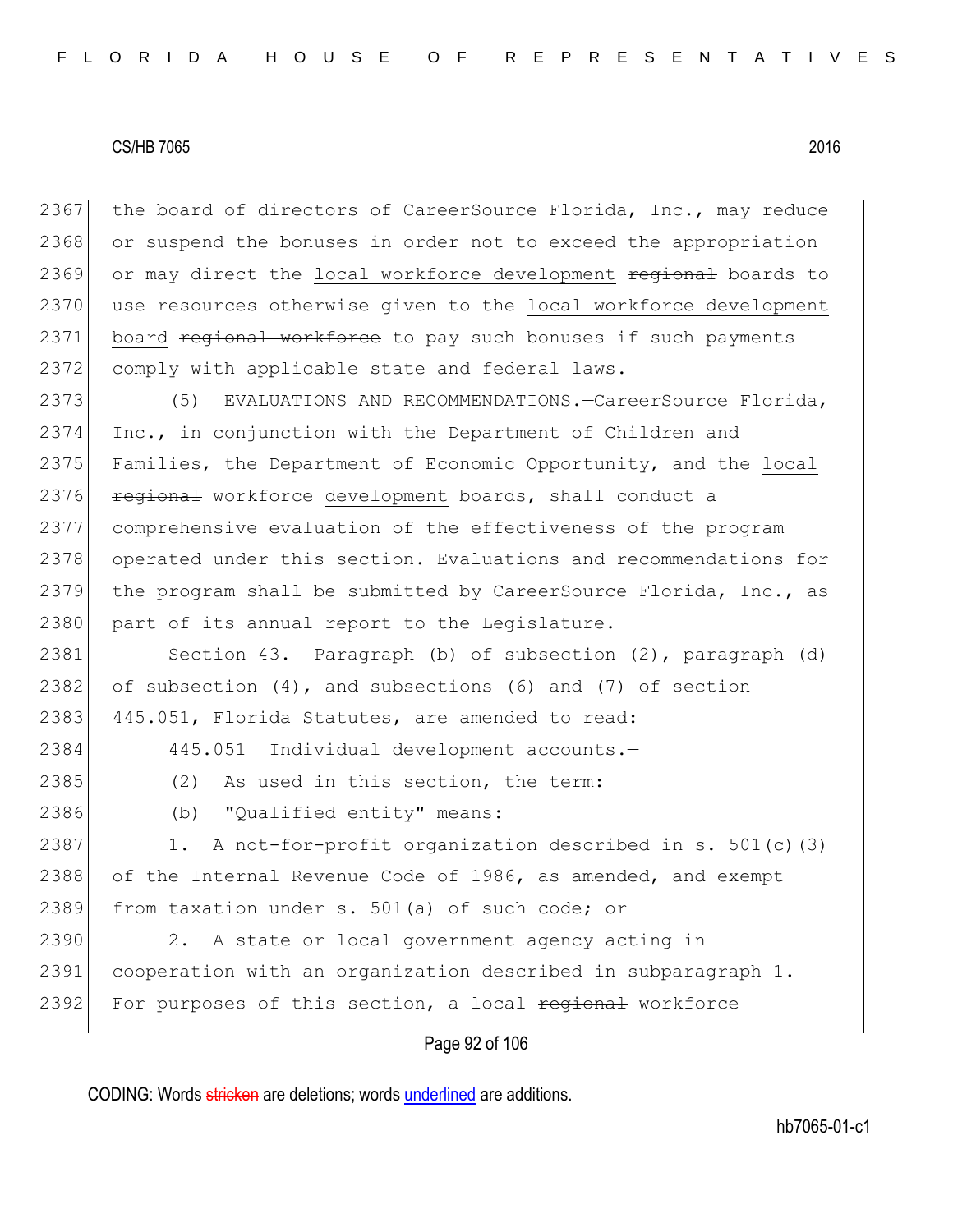2393 development board is a government agency.

2394 (4)

2395 (d) Eligible participants may receive matching funds for 2396 contributions to the individual development account, pursuant to 2397 the strategic plan for workforce development. When not 2398 restricted to the contrary, matching funds may be paid from 2399 state and federal funds under the control of the local regional 2400 workforce development board, from local agencies, or from 2401 private donations.

2402 (6) CareerSource Florida, Inc., shall establish procedures 2403 for local regional workforce development boards to include in 2404 their annual program and financial plan an application to offer 2405 an individual development account program as part of their TANF 2406 allocation. These procedures must include, but need not be 2407 limited to, administrative costs permitted for the fiduciary 2408 organization and policies relative to identifying the match 2409 ratio and limits on the deposits for which the match will be 2410 provided in the application process. CareerSource Florida, Inc., 2411 shall establish policies and procedures necessary to ensure that 2412 funds held in an individual development account are not 2413 withdrawn except for one or more of the qualified purposes 2414 described in this section.

2415  $(7)$  Fiduciary organizations shall be the local  $\frac{1}{2}$ 2416 workforce development board or other community-based 2417 organizations designated by the local regional workforce 2418 development board to serve as intermediaries between individual

## Page 93 of 106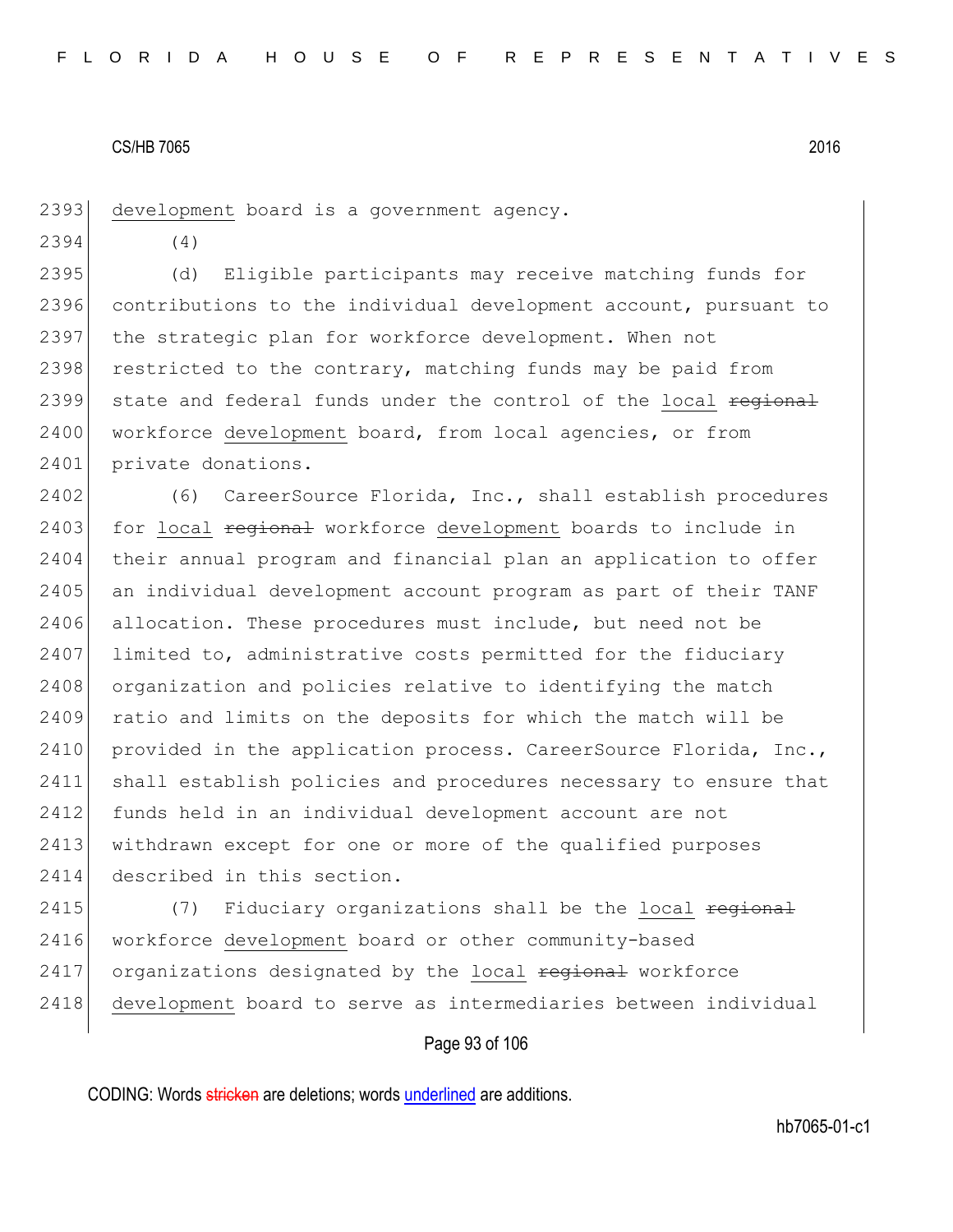2419 account holders and financial institutions holding accounts. 2420 Responsibilities of such fiduciary organizations may include 2421 marketing participation, soliciting matching contributions, 2422 counseling program participants, and conducting verification and 2423 compliance activities.

2424 Section 44. Subsection (1) of section 445.07, Florida 2425 Statutes, is amended to read:

2426 445.07 Economic security report of employment and earning 2427 outcomes.—

2428 (1) Beginning December 31, 2013, and annually thereafter, 2429 the Department of Economic Opportunity, in consultation with the 2430 Department of Education, shall prepare, or contract with an 2431 entity to prepare, an economic security report of employment and 2432 earning outcomes for degrees or certificates earned at public 2433 postsecondary educational institutions.

2434 Section 45. Paragraph (a) of subsection (1) of section 2435 985.622, Florida Statutes, is amended to read:

2436 985.622 Multiagency plan for career and professional 2437 education (CAPE).-

2438 (1) The Department of Juvenile Justice and the Department 2439 of Education shall, in consultation with the statewide Workforce 2440 Development Youth Council, school districts, providers, and 2441 others, jointly develop a multiagency plan for career and 2442 professional education (CAPE) that establishes the curriculum, 2443 goals, and outcome measures for CAPE programs in juvenile 2444 justice education programs. The plan must be reviewed annually,

## Page 94 of 106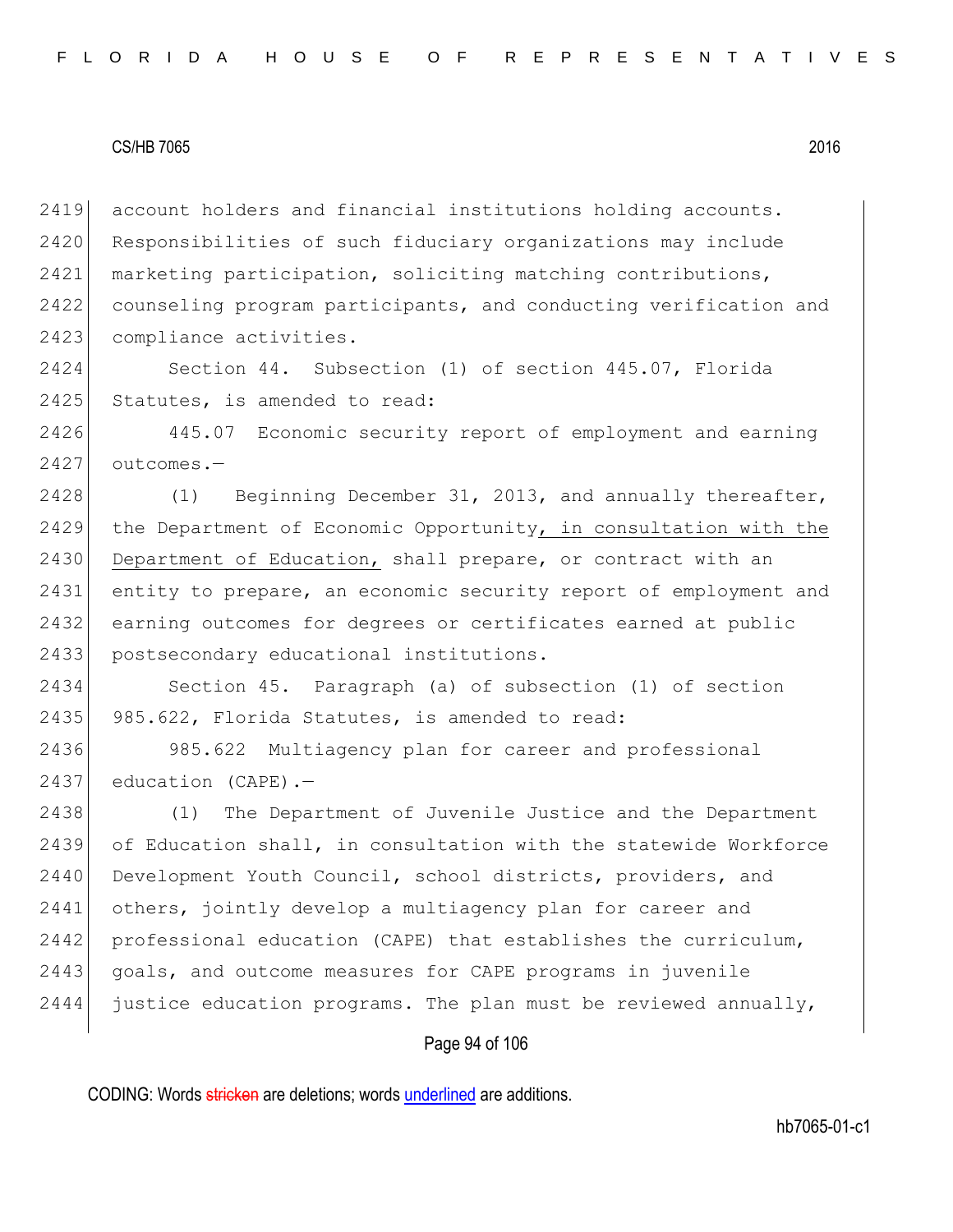2445 revised as appropriate, and include:

2446 (a) Provisions for maximizing appropriate state and 2447 federal funding sources, including funds under the Workforce 2448 Innovation and Opportunity Act Workforce Investment Act and the 2449 Perkins Act.

2450 Section 46. Paragraph (c) of subsection (4) of section 2451 1002.83, Florida Statutes, is amended to read:

2452 1002.83 Early learning coalitions.—

2453 (4) Each early learning coalition must include the 2454 following member positions; however, in a multicounty coalition, 2455 each ex officio member position may be filled by multiple 2456 nonvoting members but no more than one voting member shall be 2457 seated per member position. If an early learning coalition has 2458 more than one member representing the same entity, only one of 2459 such members may serve as a voting member:

2460 (c) A local regional workforce development board executive 2461 director or his or her permanent designee.

2462 Section 47. Subsections (2) and (3) and paragraph (b) of 2463 subsection (4) of section 1003.491, Florida Statutes, are 2464 amended to read:

2465 1003.491 Florida Career and Professional Education Act.-2466 The Florida Career and Professional Education Act is created to 2467 provide a statewide planning partnership between the business 2468 and education communities in order to attract, expand, and 2469 retain targeted, high-value industry and to sustain a strong, 2470 knowledge-based economy.

## Page 95 of 106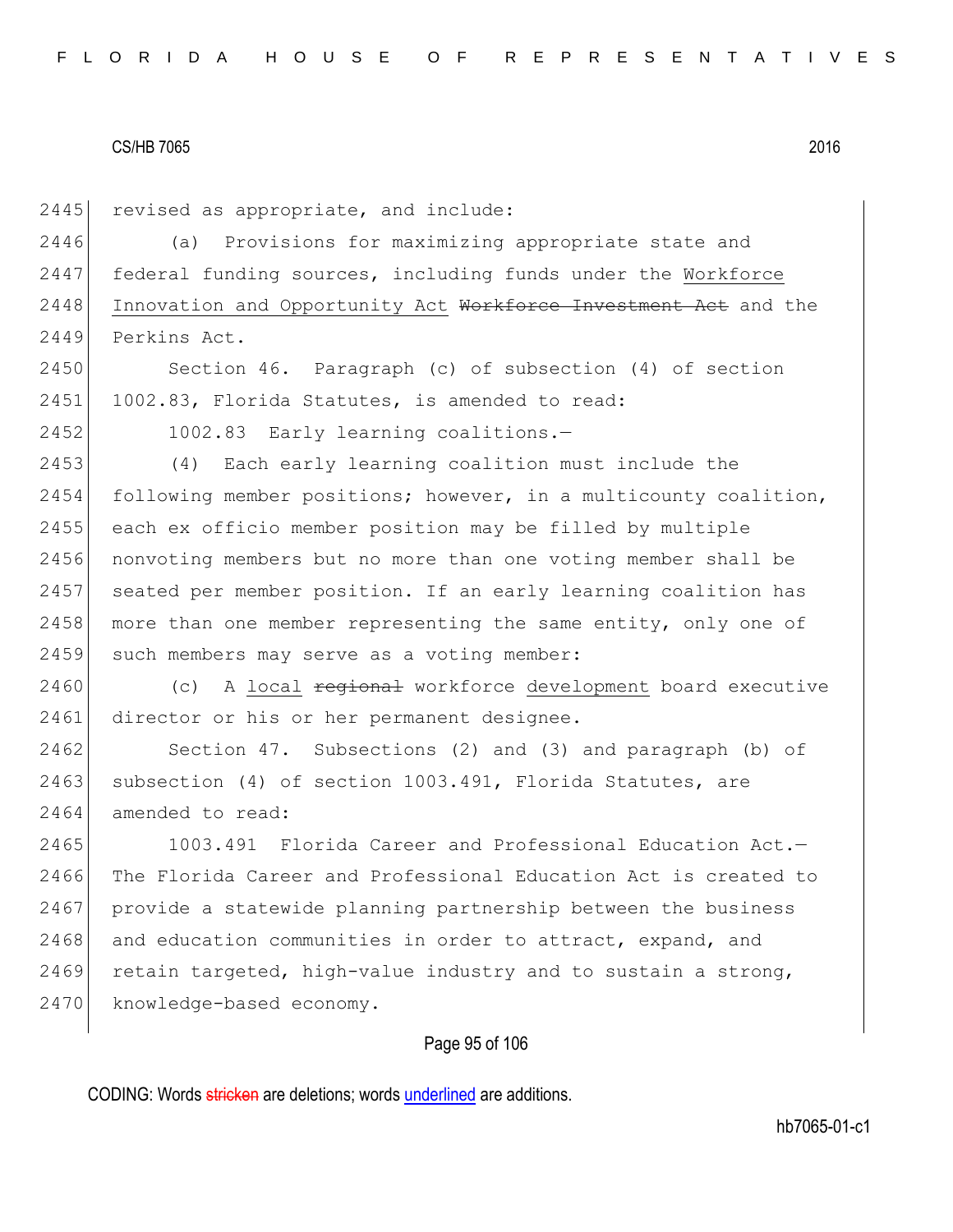2471 (2) Each district school board shall develop, in 2472 collaboration with local  $\frac{1}{100}$  regional workforce development boards, 2473 economic development agencies, and postsecondary institutions 2474 approved to operate in the state, a strategic 3-year plan to 2475 address and meet local and regional workforce demands. If 2476 involvement of a local regional workforce development board or 2477 an economic development agency in the strategic plan development 2478 is not feasible, the local school board, with the approval of 2479 the Department of Economic Opportunity, shall collaborate with 2480 the most appropriate regional business leadership board. Two or 2481 more school districts may collaborate in the development of the 2482 strategic plan and offer career-themed courses, as defined in s. 2483 1003.493(1)(b), or a career and professional academy as a joint 2484 venture. The strategic plan must describe in detail provisions 2485 for the efficient transportation of students, the maximum use of 2486 shared resources, access to courses aligned to state curriculum 2487 standards through virtual education providers legislatively 2488 authorized to provide part-time instruction to middle school 2489 students, and an objective review of proposed career and 2490 professional academy courses and other career-themed courses to 2491 determine if the courses will lead to the attainment of industry 2492 certifications included on the Industry Certified Funding List 2493 pursuant to rules adopted by the State Board of Education. Each 2494 strategic plan shall be reviewed, updated, and jointly approved 2495 every 3 years by the local school district, local <del>regional</del> 2496 workforce development boards, economic development agencies, and

# Page 96 of 106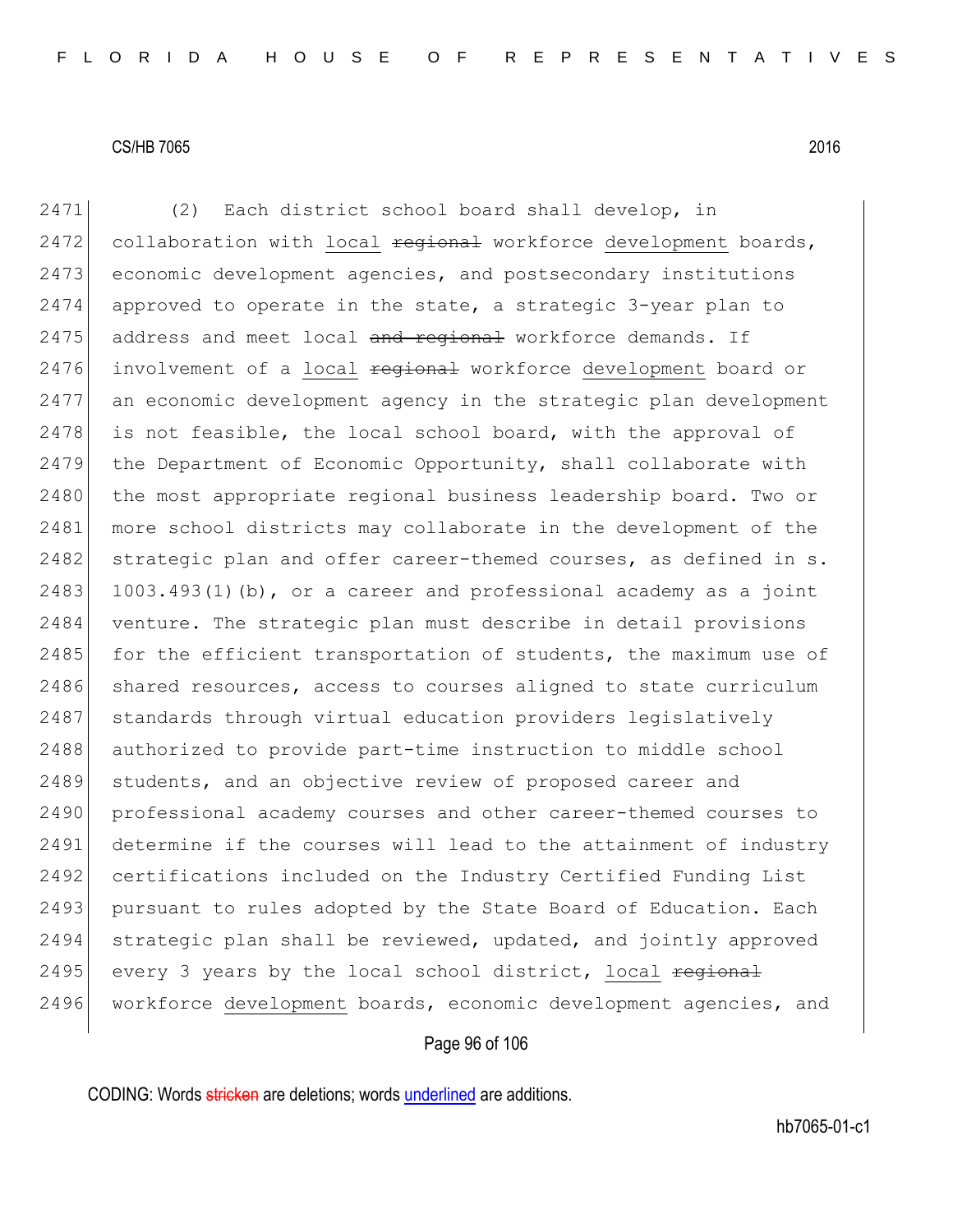2497 state-approved postsecondary institutions.

2498 (3) The strategic 3-year plan developed jointly by the 2499 local school district, local regional workforce development 2500 boards, economic development agencies, and state-approved 2501 postsecondary institutions shall be constructed and based on:

2502 (a) Research conducted to objectively determine local and 2503  $r$  regional workforce needs for the ensuing 3 years, using labor 2504 projections of the United States Department of Labor and the 2505 Department of Economic Opportunity;

2506 (b) Strategies to develop and implement career academies 2507 or career-themed courses based on those careers determined to be 2508 high-wage, high-skill, and high-demand;

2509 (c) Strategies to provide shared, maximum use of private 2510 sector facilities and personnel;

2511 (d) Strategies that ensure instruction by industry-2512 certified faculty and standards and strategies to maintain 2513 current industry credentials and for recruiting and retaining 2514 faculty to meet those standards;

 (e) Strategies to provide personalized student advisement, including a parent-participation component, and coordination with middle grades to promote and support career-themed courses 2518 and education planning as required under s. 1003.4156;

 (f) Alignment of requirements for middle school career 2520 planning under s.  $1003.4156(1)(e)$ , middle and high school career and professional academies or career-themed courses leading to industry certification or postsecondary credit, and high school

## Page 97 of 106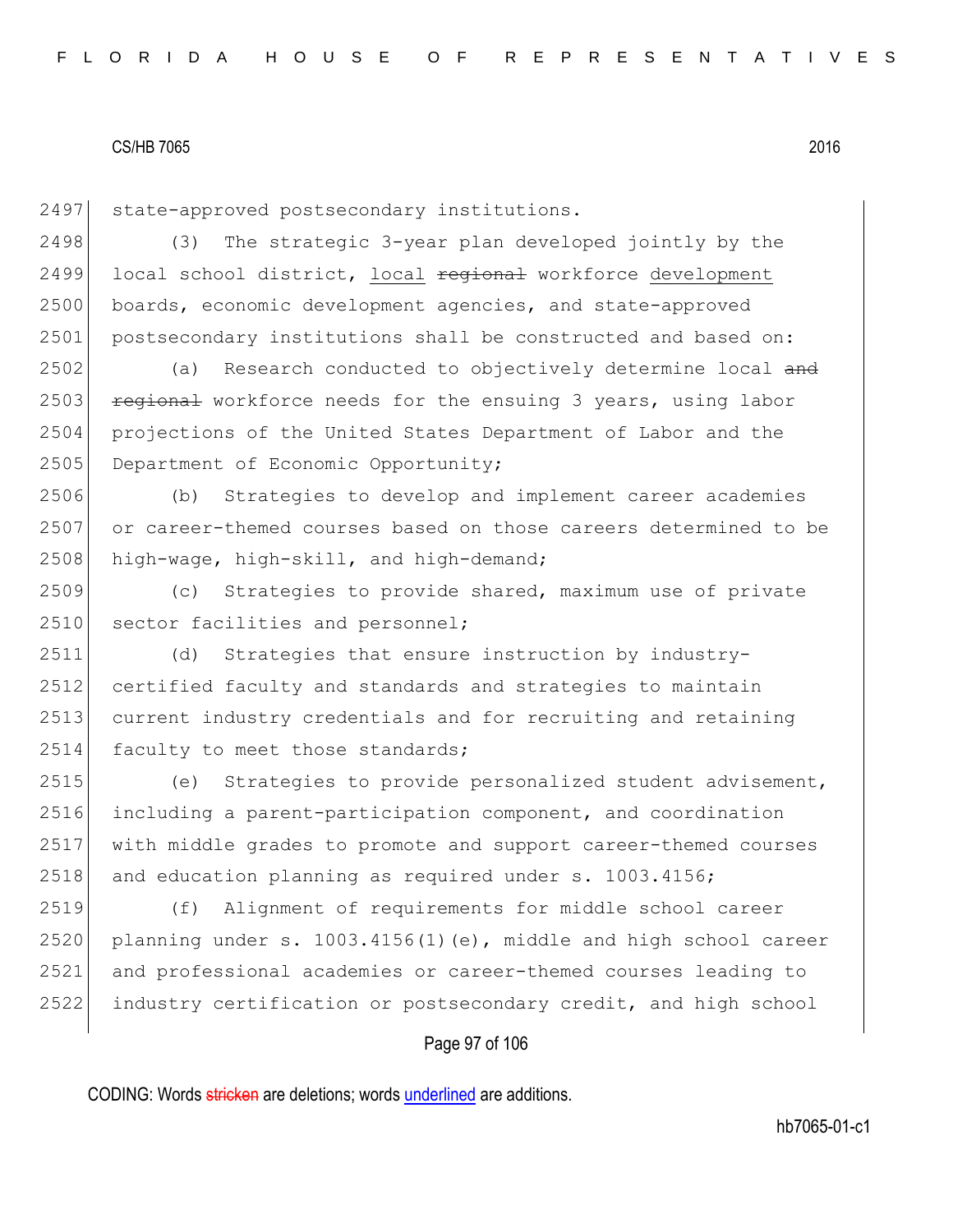2523 graduation requirements;

 (g) Provisions to ensure that career-themed courses and courses offered through career and professional academies are academically rigorous, meet or exceed appropriate state-adopted subject area standards, result in attainment of industry 2528 certification, and, when appropriate, result in postsecondary 2529 credit;

2530 (h) Plans to sustain and improve career-themed courses and 2531 career and professional academies;

2532 (i) Strategies to improve the passage rate for industry 2533 certification examinations if the rate falls below 50 percent;

 (j) Strategies to recruit students into career-themed courses and career and professional academies which include opportunities for students who have been unsuccessful in traditional classrooms but who are interested in enrolling in 2538 career-themed courses or a career and professional academy. School boards shall provide opportunities for students who may 2540 be deemed as potential dropouts to enroll in career-themed 2541 courses or participate in career and professional academies;

2542 (k) Strategies to provide sufficient space within 2543 academies to meet workforce needs and to provide access to all 2544 interested and qualified students;

2545 (l) Strategies to implement career-themed courses or 2546 career and professional academy training that lead to industry 2547 certification in juvenile justice education programs;

2548 (m) Opportunities for high school students to earn

Page 98 of 106

CODING: Words stricken are deletions; words underlined are additions.

hb7065-01-c1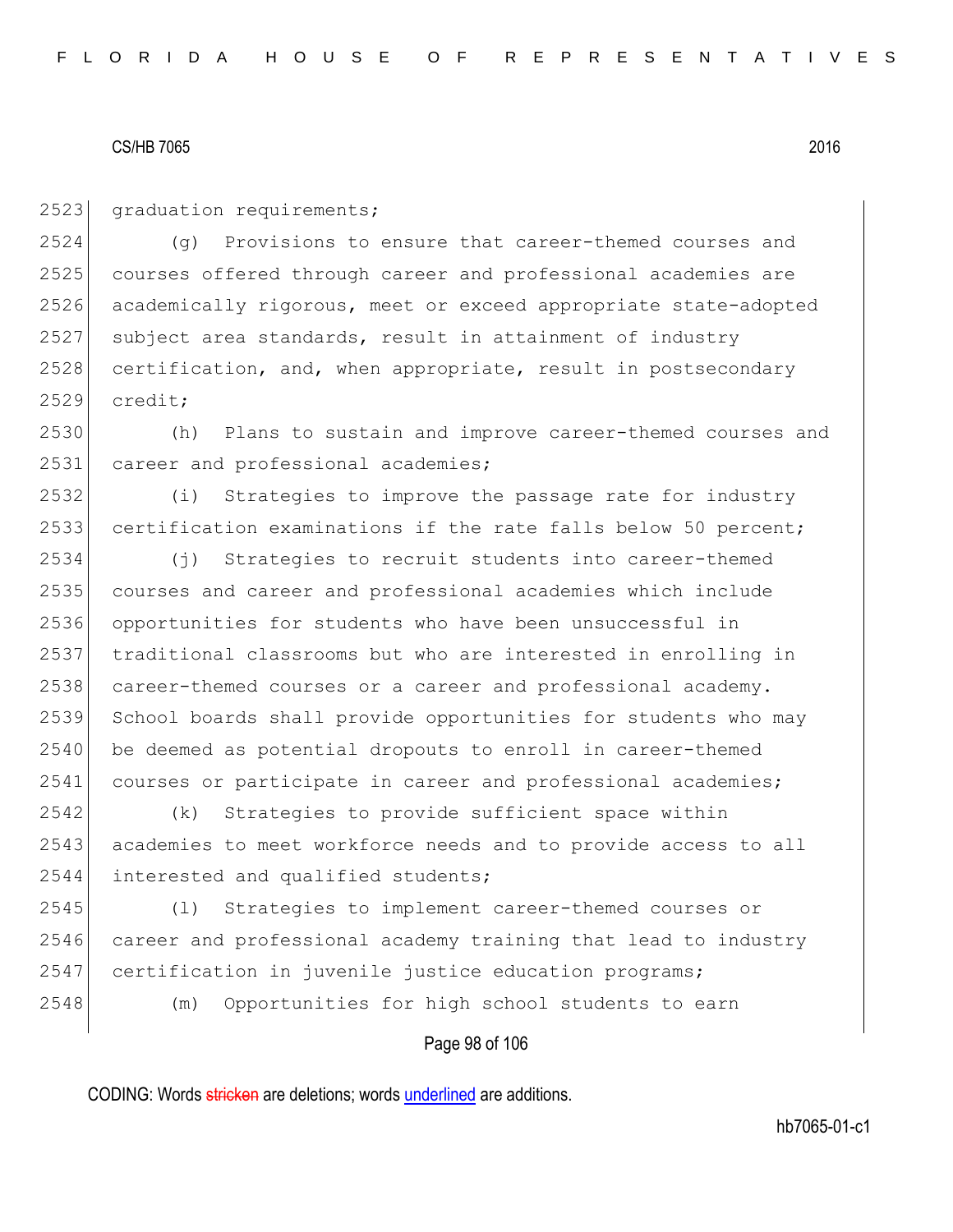2549 weighted or dual enrollment credit for higher-level career and 2550 technical courses:

2551 (n) Promotion of the benefits of the Gold Seal Bright 2552 Futures Scholarship;

 (o) Strategies to ensure the review of district pupil- progression plans and to amend such plans to include career- themed courses and career and professional academy courses and to include courses that may qualify as substitute courses for core graduation requirements and those that may be counted as 2558 elective courses;

2559 (p) Strategies to provide professional development for 2560 secondary certified school counselors on the benefits of career 2561 and professional academies and career-themed courses that lead 2562 to industry certification; and

2563 (q) Strategies to redirect appropriated career funding in 2564 secondary and postsecondary institutions to support career 2565 academies and career-themed courses that lead to industry 2566 certification.

2567 (4) The State Board of Education shall establish a process 2568 for the continual and uninterrupted review of newly proposed 2569 core secondary courses and existing courses requested to be 2570 considered as core courses to ensure that sufficient rigor and 2571 relevance is provided for workforce skills and postsecondary 2572 education and aligned to state curriculum standards.

2573 (b) The curriculum review committee shall review newly 2574 proposed core courses electronically. Each proposed core course

## Page 99 of 106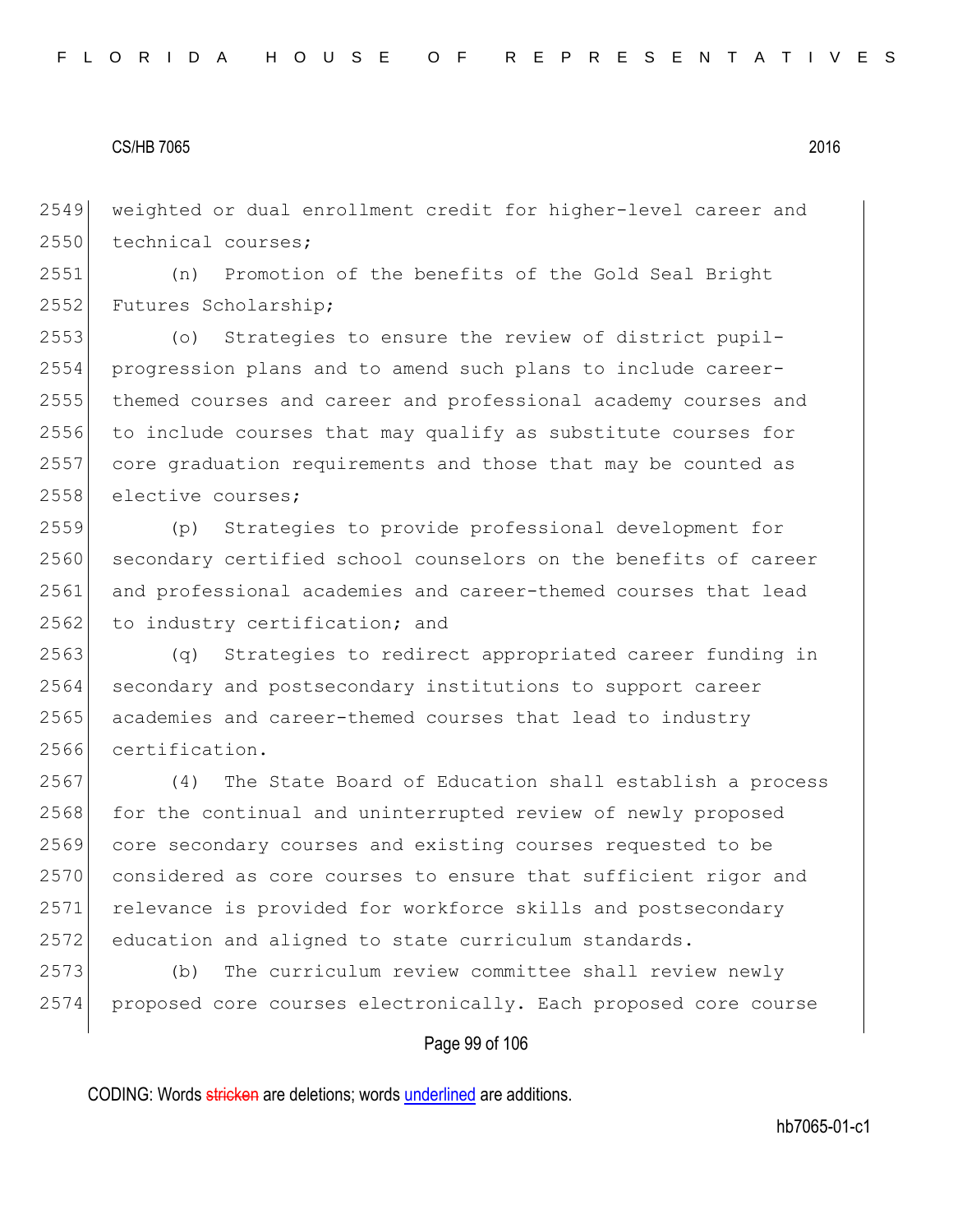2575 shall be approved or denied within 30 days after submission by a 2576 district school board or local regional workforce development 2577 board. All courses approved as core courses for purposes of 2578 middle school promotion and high school graduation shall be 2579 immediately added to the Course Code Directory. Approved core 2580 courses shall also be reviewed and considered for approval for 2581 dual enrollment credit. The Board of Governors and the 2582 Commissioner of Education shall jointly recommend an annual 2583 deadline for approval of new core courses to be included for 2584 purposes of postsecondary admissions and dual enrollment credit 2585 the following academic year. The State Board of Education shall 2586 establish an appeals process in the event that a proposed course 2587 is denied which shall require a consensus ruling by the 2588 Department of Economic Opportunity and the Commissioner of 2589 Education within 15 days.

2590 Section 48. Paragraph (a) of subsection (3) of section 2591 1003.492, Florida Statutes, is amended to read:

2592 1003.492 Industry-certified career education programs.-

 (3) The State Board of Education shall use the expertise of CareerSource Florida, Inc., and the Department of Agriculture and Consumer Services to develop and adopt rules pursuant to ss. 120.536(1) and 120.54 for implementing an industry certification 2597 process.

2598 (a) For nonfarm occupations, industry certification must 2599 be based upon the highest available national standards for 2600 specific industry certification to ensure student skill

# Page 100 of 106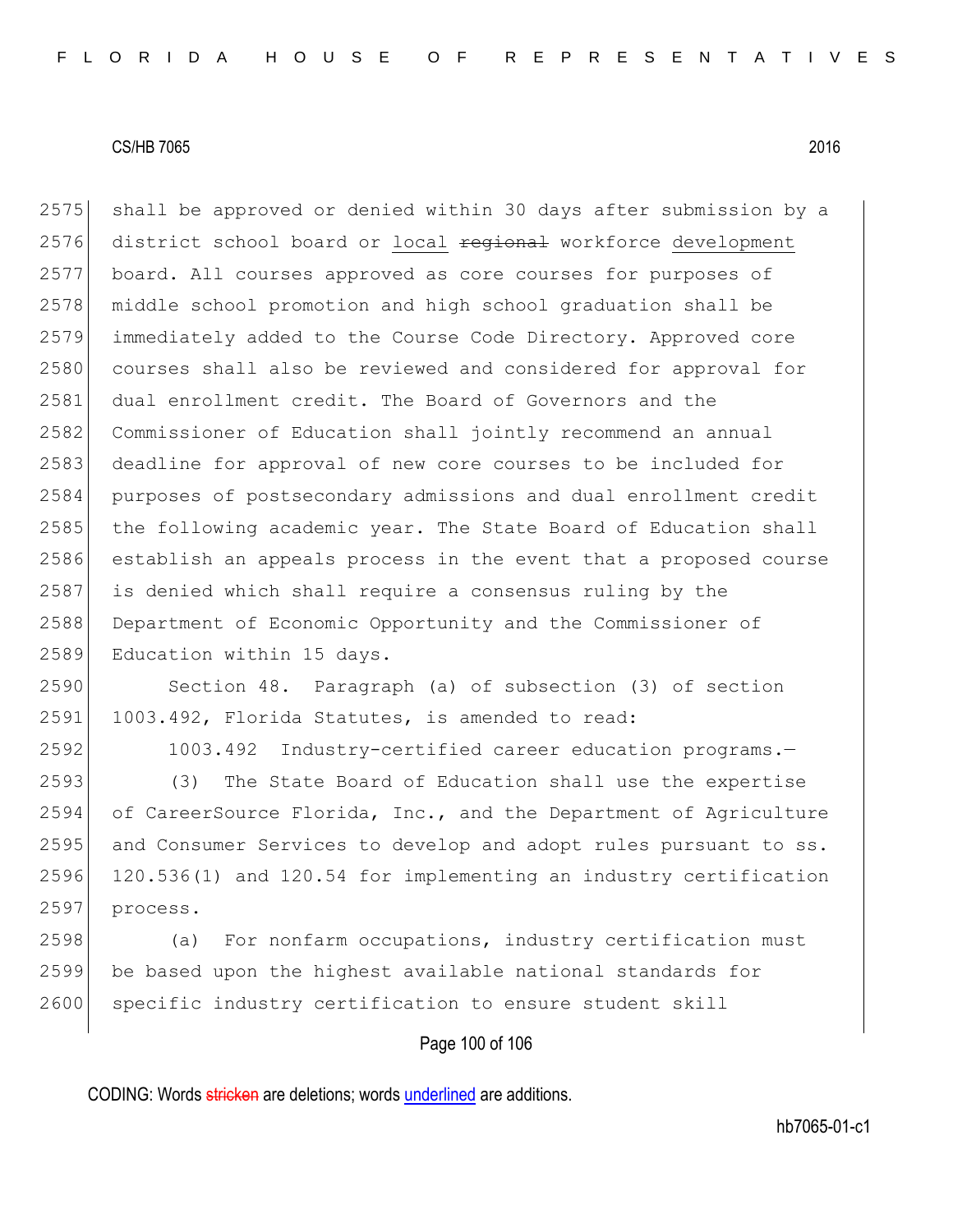proficiency and to address emerging labor market and industry 2602 trends. A local regional workforce development board or a school 2603 principal may apply to CareerSource Florida, Inc., to request additions to the approved list of industry certifications based on high-skill, high-wage, and high-demand job requirements in the local regional economy.

2607 Section 49. Subsection (1) and paragraph (d) of subsection 2608 (4) of section 1003.493, Florida Statutes, are amended to read:

2609 1003.493 Career and professional academies and career-2610 themed courses.-

 (1)(a) A "career and professional academy" is a research-2612 based program that integrates a rigorous academic curriculum 2613 with an industry-specific curriculum aligned directly to 2614 priority workforce needs established by the local regional workforce development board or the Department of Economic Opportunity. Career and professional academies shall be offered by public schools and school districts. The Florida Virtual 2618 School is encouraged to develop and offer rigorous career and professional courses as appropriate. Students completing career and professional academy programs must receive a standard high school diploma, the highest available industry certification, and opportunities to earn postsecondary credit if the academy partners with a postsecondary institution approved to operate in 2624 the state.

2625 (b) A "career-themed course" is a course, or a course in a 2626 series of courses, that leads to an industry certification

# Page 101 of 106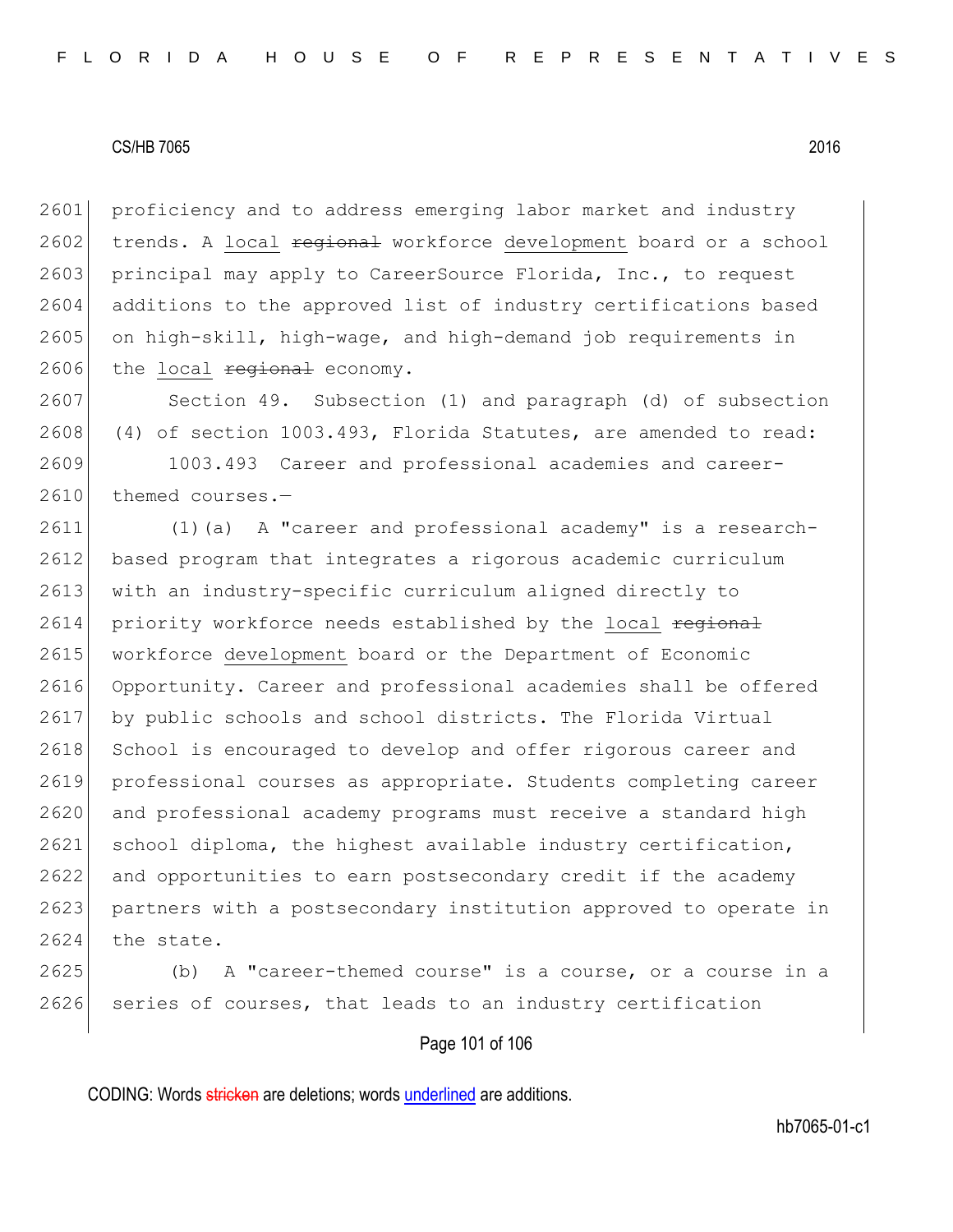2627 identified in the CAPE Industry Certification Funding List 2628 pursuant to rules adopted by the State Board of Education. 2629 Career-themed courses have industry-specific curriculum aligned 2630 directly to priority workforce needs established by the local 2631 regional workforce development board or the Department of 2632 Economic Opportunity. School districts shall offer at least two 2633 career-themed courses, and each secondary school is encouraged 2634 to offer at least one career-themed course. The Florida Virtual 2635 School is encouraged to develop and offer rigorous career-themed 2636 courses as appropriate. Students completing a career-themed 2637 course must be provided opportunities to earn postsecondary 2638 credit if the credit for the career-themed course can be 2639 articulated to a postsecondary institution approved to operate 2640 in the state.

2641 (4) Each career and professional academy and secondary 2642 school providing a career-themed course must:

2643 (d) Provide instruction in careers designated as high- $2644$  skill, high-wage, and high-demand by the local regional 2645 workforce development board, the chamber of commerce, economic 2646 development agencies, or the Department of Economic Opportunity.

2647 Section 50. Subsection (1) of section 1003.4935, Florida 2648 Statutes, is amended to read:

2649 1003.4935 Middle grades career and professional academy 2650 courses and career-themed courses.-

2651 (1) Beginning with the 2011-2012 school year, each 2652 district school board, in collaboration with local regional

# Page 102 of 106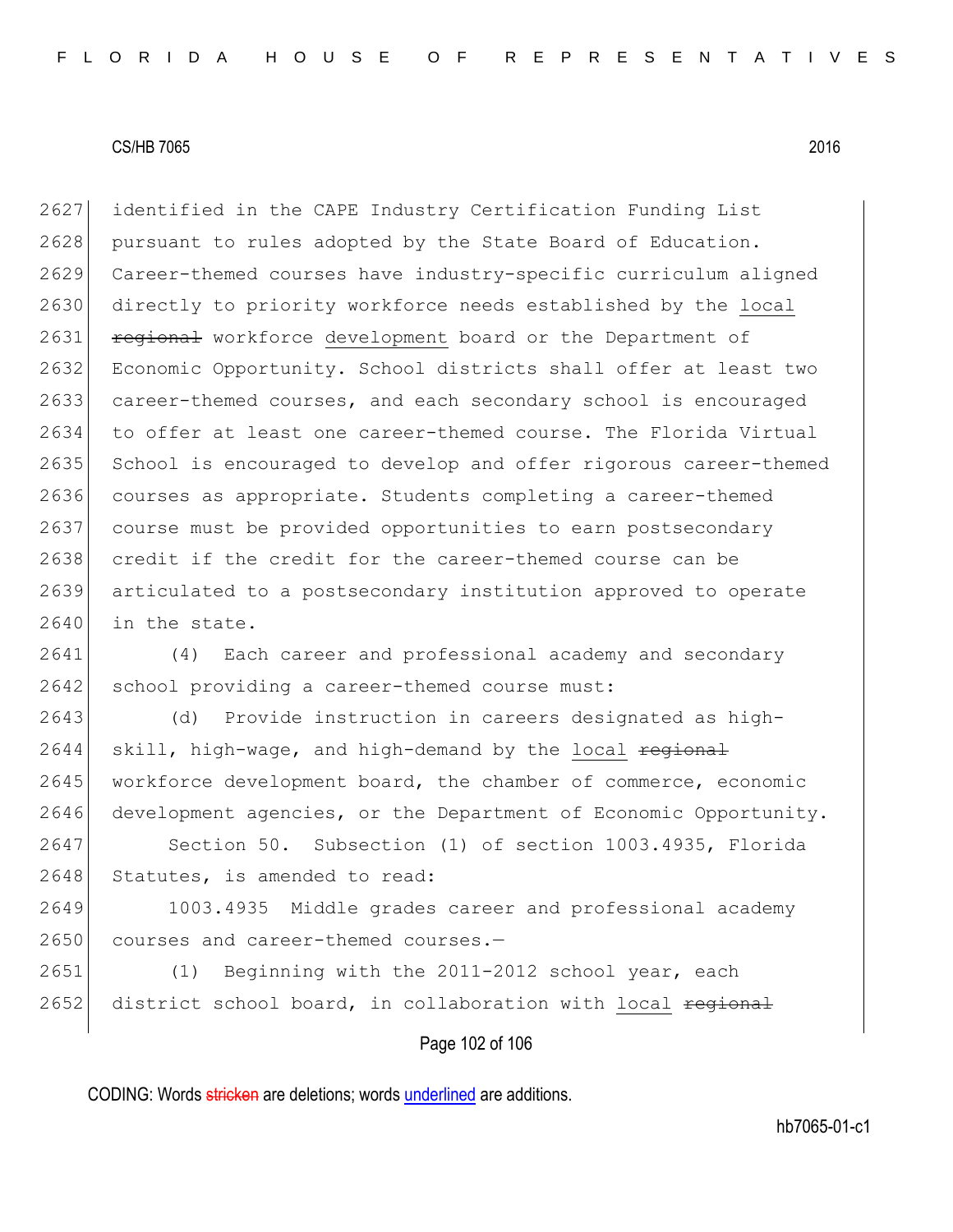2653 workforce development boards, economic development agencies, and 2654 state-approved postsecondary institutions, shall include plans 2655 to implement a career and professional academy or a career-2656 themed course, as defined in s.  $1003.493(1)$  (b), in at least one 2657 middle school in the district as part of the strategic 3-year 2658 plan pursuant to s.  $1003.491(2)$ . The strategic plan must provide 2659 students the opportunity to transfer from a middle school career 2660 and professional academy or a career-themed course to a high 2661 school career and professional academy or a career-themed course 2662 currently operating within the school district. Students who 2663 complete a middle school career and professional academy or a 2664 career-themed course must have the opportunity to earn an 2665 industry certificate and high school credit and participate in 2666 career planning, job shadowing, and business leadership 2667 development activities.

2668 Section 51. Paragraph (a) of subsection (1) of section 2669 1003.52, Florida Statutes, is amended to read:

2670 1003.52 Educational services in Department of Juvenile 2671 Justice programs.-

2672 (1) The Department of Education shall serve as the lead 2673 agency for juvenile justice education programs, curriculum, 2674 support services, and resources. To this end, the Department of 2675 Education and the Department of Juvenile Justice shall each 2676 designate a Coordinator for Juvenile Justice Education Programs 2677 to serve as the point of contact for resolving issues not 2678 addressed by district school boards and to provide each

# Page 103 of 106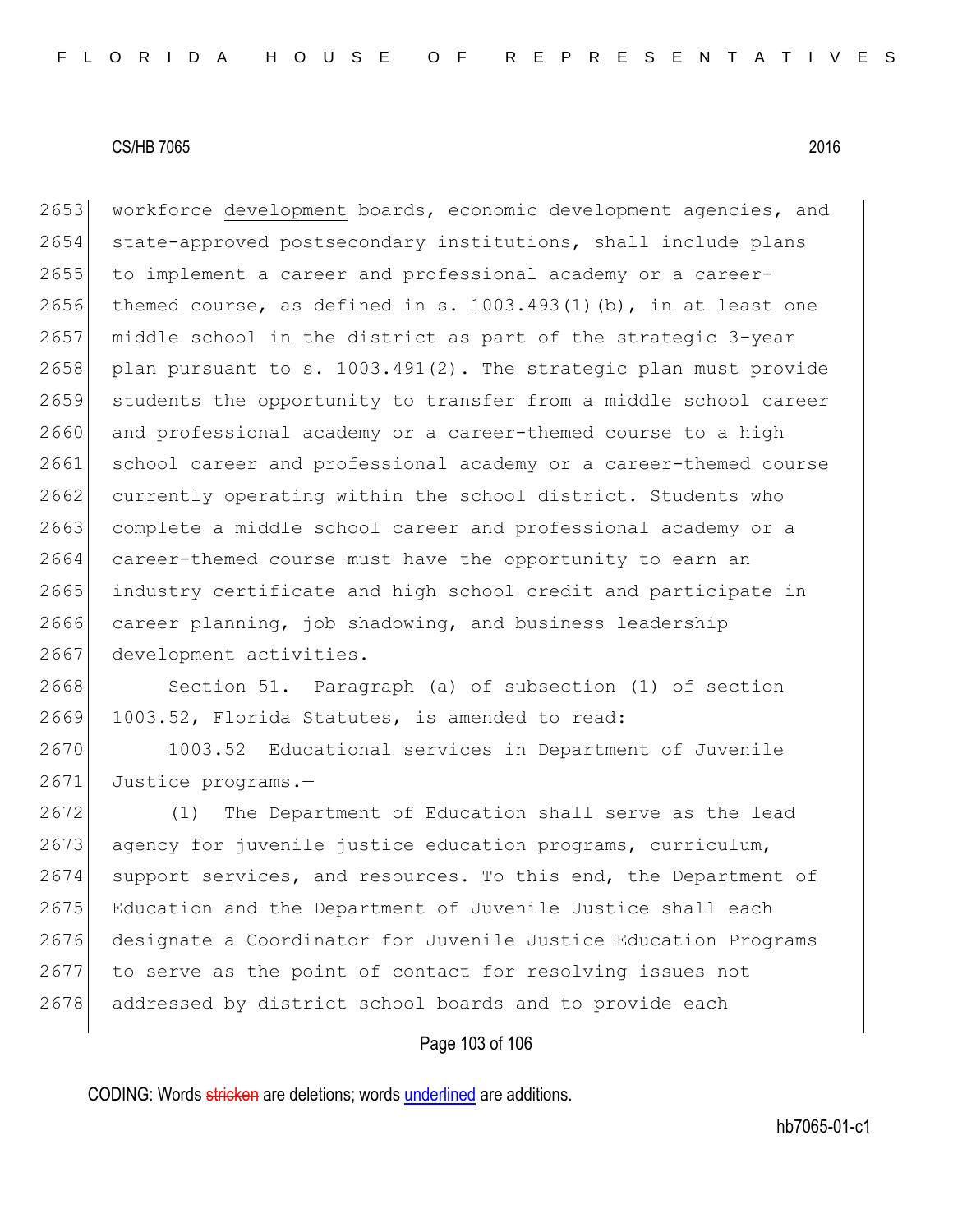2679 department's participation in the following activities:

2680 (a) Training, collaborating, and coordinating with 2681 district school boards, local regional workforce development 2682 boards, and local youth councils, educational contract 2683 providers, and juvenile justice providers, whether state 2684 operated or contracted.

 Annually, a cooperative agreement and plan for juvenile justice 2687 education service enhancement shall be developed between the Department of Juvenile Justice and the Department of Education and submitted to the Secretary of Juvenile Justice and the Commissioner of Education by June 30. The plan shall include, at a minimum, each agency's role regarding educational program 2692 accountability, technical assistance, training, and coordination 2693 of services.

2694 Section 52. Paragraph (a) of subsection (3) and paragraph 2695 (e) of subsection (4) of section 1004.93, Florida Statutes, are 2696 amended to read:

2685

2697 1004.93 Adult general education.-

2698 (3)(a) Each district school board or Florida College 2699 System institution board of trustees shall negotiate with the 2700 local regional workforce development board for basic and 2701 functional literacy skills assessments for participants in the 2702 welfare transition employment and training programs. Such 2703 assessments shall be conducted at a site mutually acceptable to 2704 the district school board or Florida College System institution

## Page 104 of 106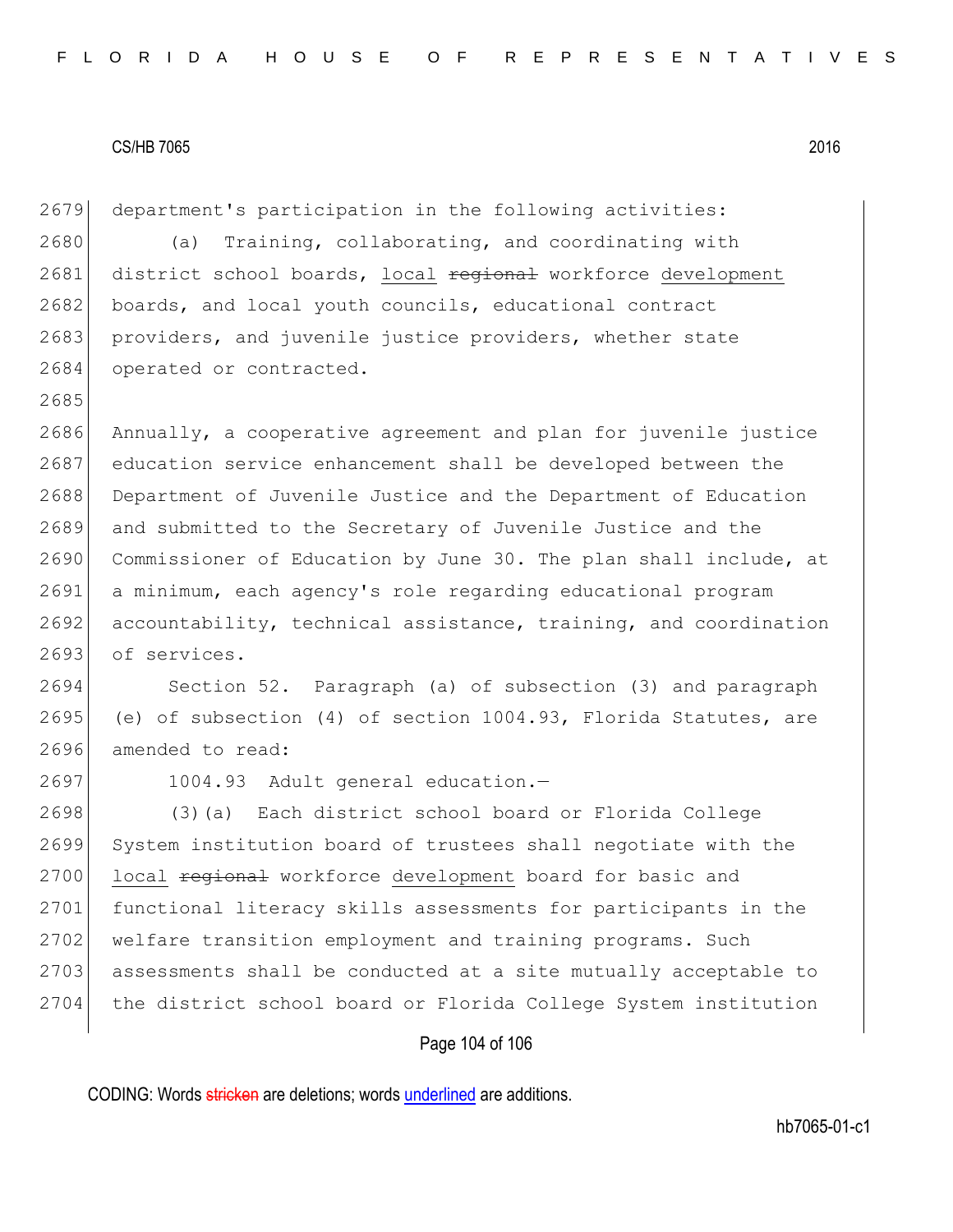Page 105 of 106 2705 board of trustees and the local regional workforce development 2706 board. 2707 (4) 2708 (e) A district school board or a Florida College System 2709 institution board of trustees may negotiate a contract with the 2710 local regional workforce development board for specialized 2711 services for participants in the welfare transition program, 2712 beyond what is routinely provided for the general public, to be 2713 funded by the local regional workforce development board. 2714 Section 53. Paragraph (b) of subsection (1) of section 2715 1006.261, Florida Statutes, is amended to read: 2716 1006.261 Use of school buses for public purposes.-2717 (1) 2718 (b) Each district school board may enter into agreements 2719 with local regional workforce development boards for the 2720 provision of transportation services to participants in the 2721 welfare transition program. Agreements must provide for 2722 reimbursement in full or in part for the proportionate share of 2723 fixed and operating costs incurred by the district school board 2724 attributable to the use of buses in accordance with the 2725 agreement. 2726 Section 54. Paragraph (e) of subsection (1) of section 2727 1009.25, Florida Statutes, is amended to read: 2728 1009.25 Fee exemptions.— 2729 (1) The following students are exempt from the payment of 2730 tuition and fees, including lab fees, at a school district that